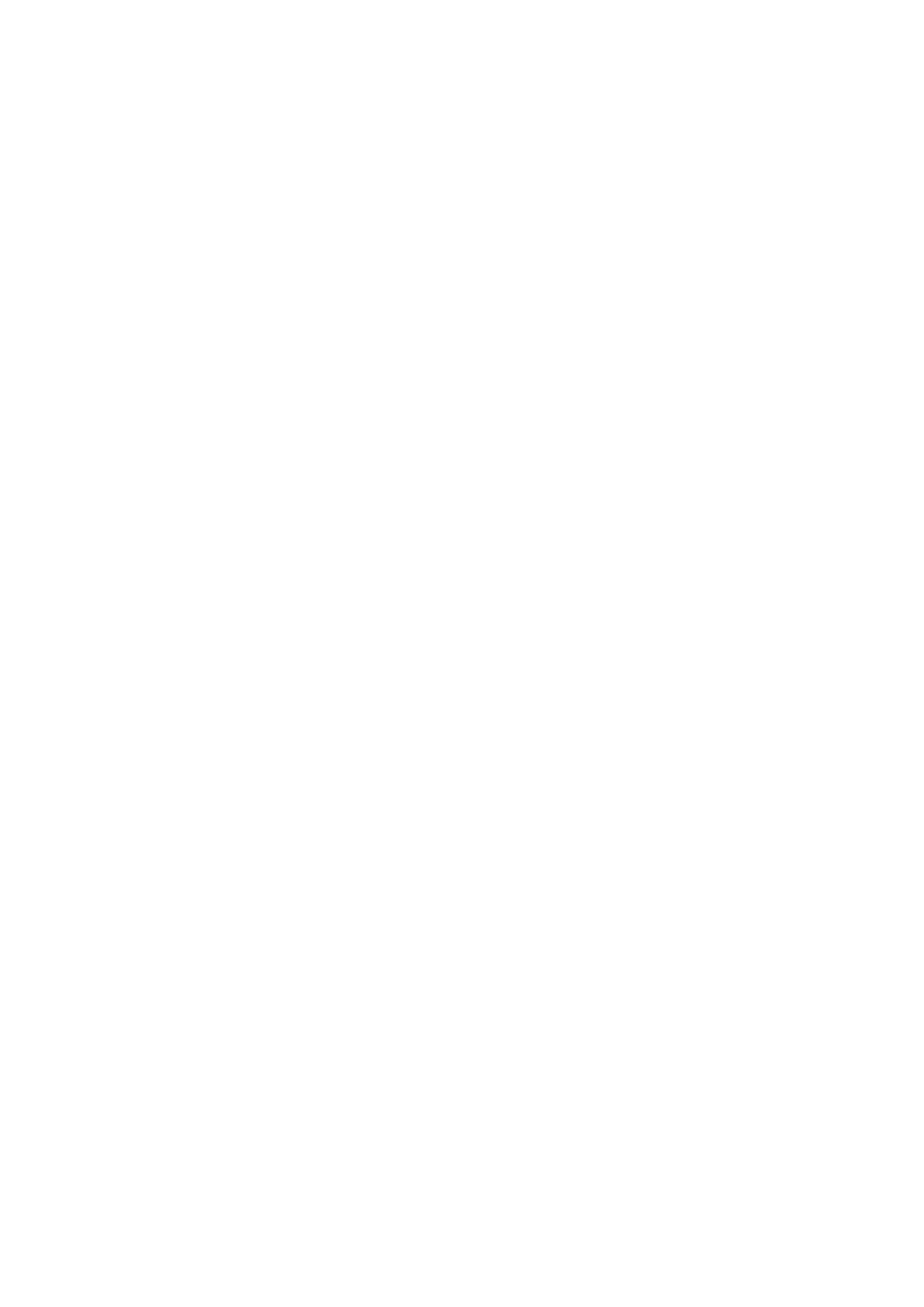Hiermit versichere ich, dass ich meine Diplomarbeit eigenständig verfasst und keine anderen als die angegebenen Quellen und Hilfsmittel benutzt, sowie Zitate kenntlich gemacht habe. I hereby declare that the work presented in this thesis is my own work and that to the best of my knowledge it is original, except where indicated by references to other authors.

**Bochum, January 4, 2010**

*Tim Kornau*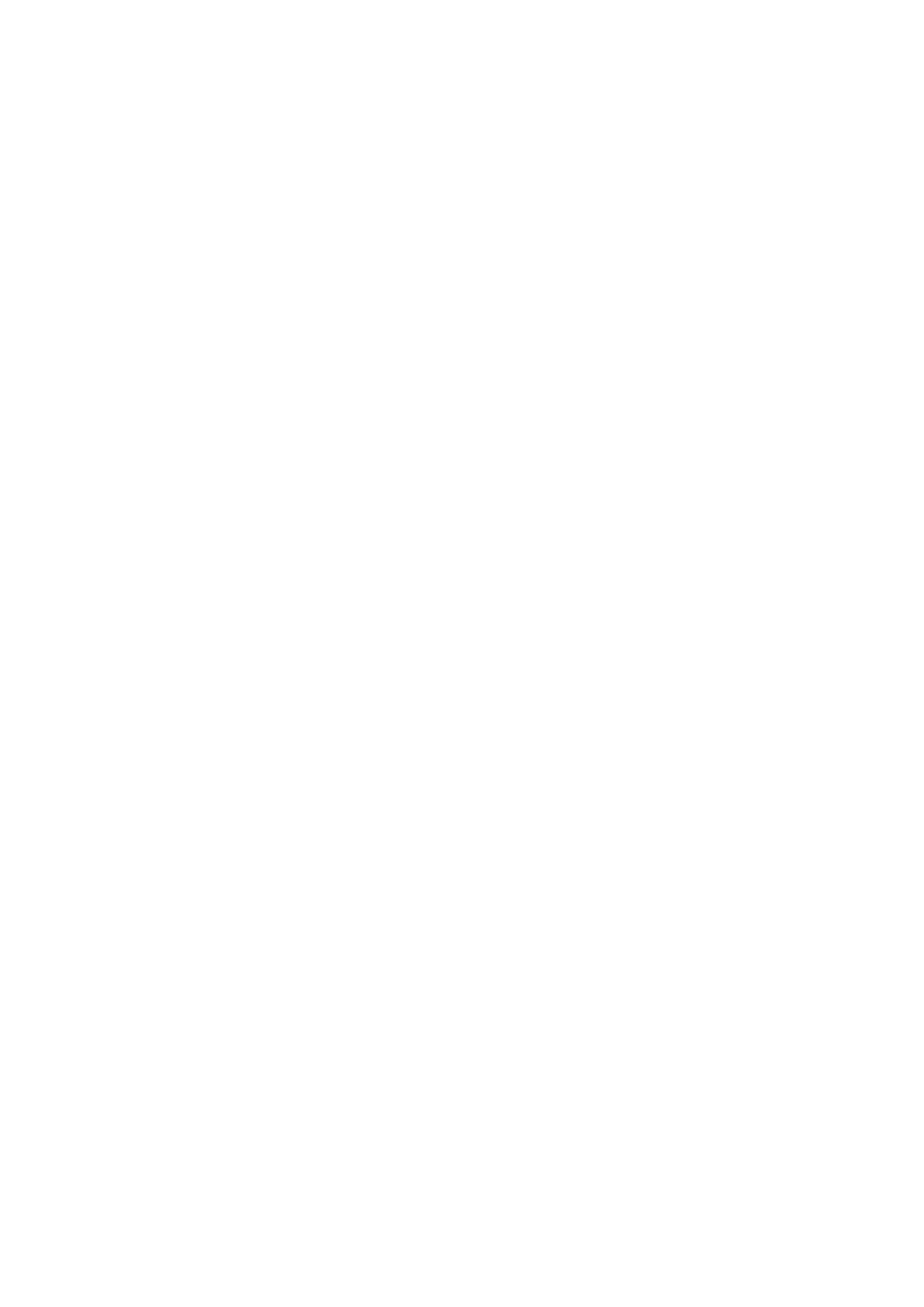# **Acknowledgements**

I always wanted to be an engineer, the kind that brings people to the moon [\[Nieporte,](#page-99-0) [2009\]](#page-99-0). First I want to thank Prof. Jörg Schwenk for giving me the opportunity to write this thesis.

In particular my thanks go to Sebastian Porst and Thomas Dullien, who helped me whenever there where questions and suggestions about the development, and who provided insight to questions of design and structure of this work.

Special thanks go to my family who made it possible for me to study and always helped out if I was in need.

Finally I want to thank my fellow students and research assistants who helped me.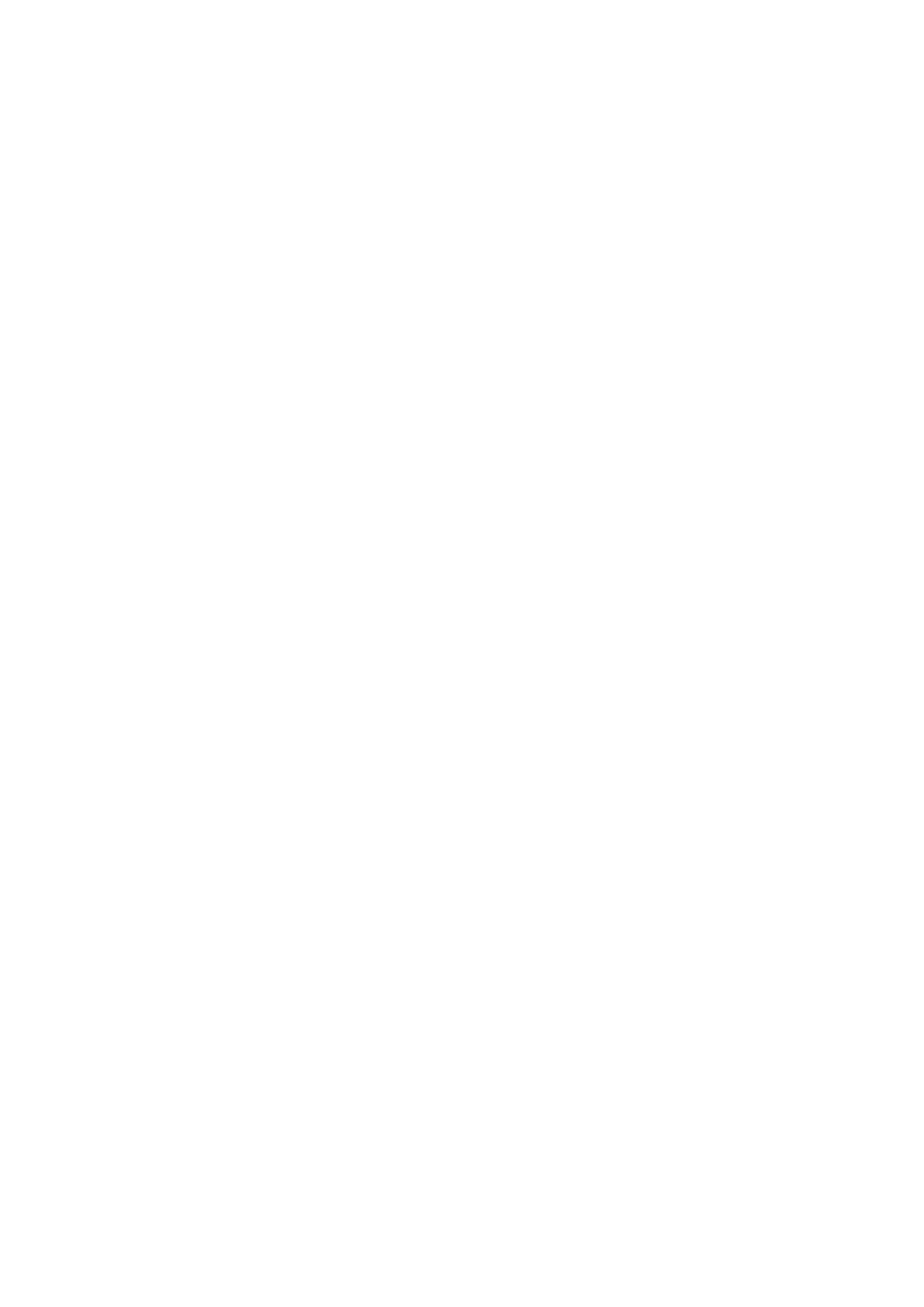# **Contents**

| 1. Introduction<br>3<br>3<br>3<br>$\overline{4}$<br>5<br>6<br>6                                                                                                                                                                                                                                                                                                                                                                                                                                                   |
|-------------------------------------------------------------------------------------------------------------------------------------------------------------------------------------------------------------------------------------------------------------------------------------------------------------------------------------------------------------------------------------------------------------------------------------------------------------------------------------------------------------------|
| 2. Definition of objective<br>$\overline{7}$<br>2.1. Protection mechanisms $\ldots$ , $\ldots$ , $\ldots$ , $\ldots$ , $\ldots$ , $\ldots$ , $\ldots$ , $\ldots$ , $\ldots$ , $\ldots$<br>$\overline{7}$<br>$\overline{7}$<br>$\overline{7}$<br>$\overline{7}$<br>8<br>8<br>8<br>9<br>9<br>9<br>2.2.1.4. Return-oriented Programming on x86<br>2.2.1.5. Return-oriented programming on SPARC<br>10<br>10<br>2.2.1.7. Return-oriented programming on Harvard-type architectures<br>11                              |
| 11<br>11                                                                                                                                                                                                                                                                                                                                                                                                                                                                                                          |
| 3. Technical details<br>13<br>13<br>13<br>13<br>14<br>16<br>16<br>17<br>17<br>18<br>18<br>18<br>3.1.2.2. Memory architecture enterprise in the set of the set of the set of the set of the set of the set of the set of the set of the set of the set of the set of the set of the set of the set of the set of the set of the<br>18<br>20<br>20<br>3.1.2.4.<br>20<br>3.1.2.5.<br>21<br>3.1.2.6.<br>3.1.2.7. ARM prologue and epilogue $\ldots \ldots \ldots \ldots \ldots \ldots \ldots$<br>22<br>24<br>24<br>25 |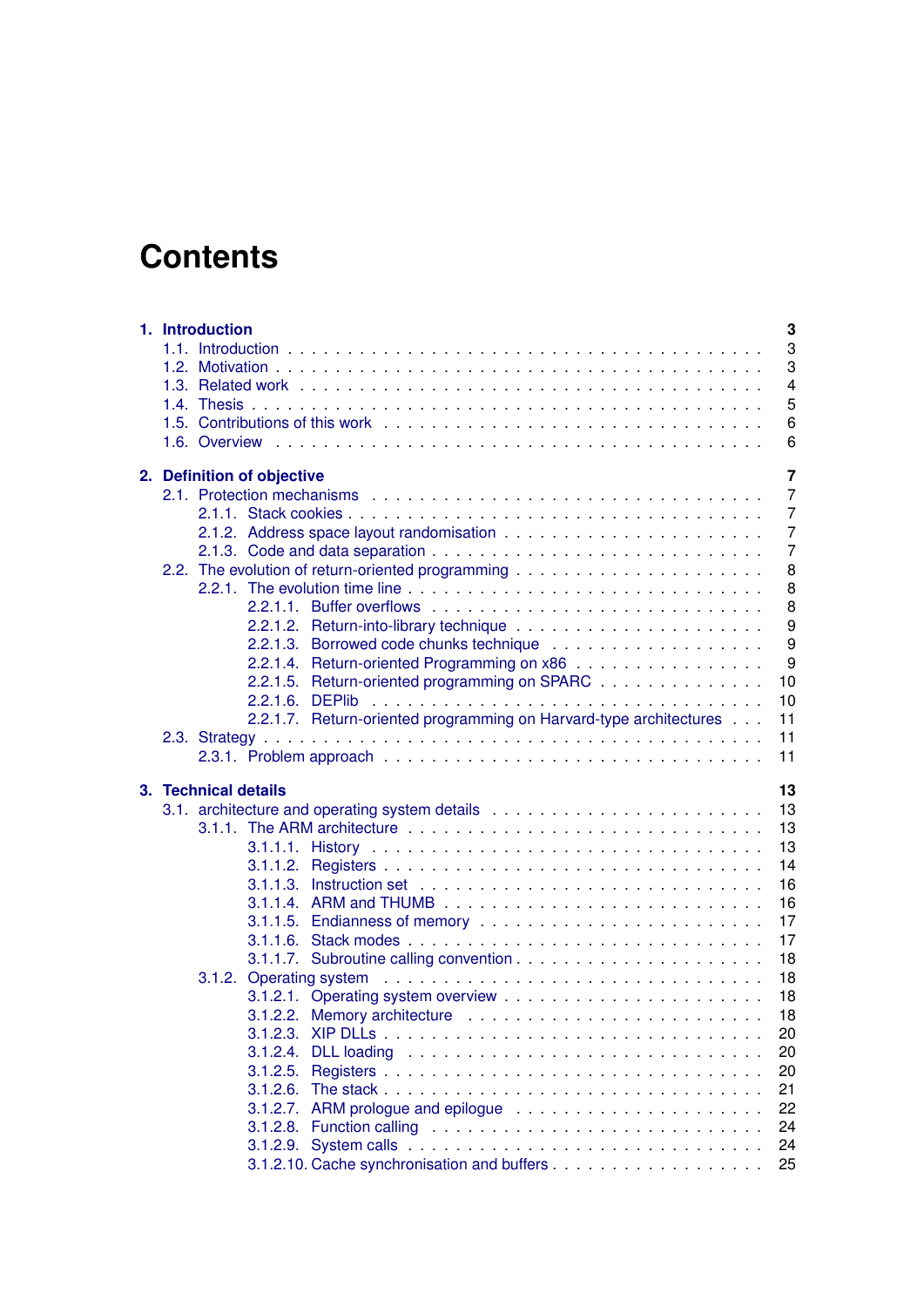|  |                                                                           | 26       |
|--|---------------------------------------------------------------------------|----------|
|  |                                                                           | 27       |
|  |                                                                           | 30       |
|  |                                                                           | 30       |
|  |                                                                           | 30       |
|  | 3.2.2.1. The REIL VM                                                      | 31       |
|  |                                                                           |          |
|  |                                                                           | 32       |
|  |                                                                           | 34       |
|  |                                                                           | 35       |
|  |                                                                           | 35       |
|  | 3.3.2. Finding ARM Instruction Sequences in libraries                     | 36       |
|  |                                                                           | 37       |
|  |                                                                           | 37       |
|  | 3.3.5. Generating a return oriented program with a compiler               | 37       |
|  |                                                                           | 38       |
|  |                                                                           | 38       |
|  |                                                                           |          |
|  |                                                                           | 39       |
|  |                                                                           | 39       |
|  |                                                                           | 40       |
|  |                                                                           | 41       |
|  | 3.4.3.3. Memory arithmetic operation gadget                               | 42       |
|  |                                                                           | 43       |
|  |                                                                           | 44       |
|  | 3.4.4.1. Gadget: register to memory dereference (pointer read)            | 44       |
|  | 3.4.4.2. Gadget: memory to memory dereference (pointer read)              | 45       |
|  | 3.4.4.3. Gadget: memory dereference to memory or register (pointer write) | 46       |
|  |                                                                           | 47       |
|  |                                                                           |          |
|  |                                                                           | 48       |
|  |                                                                           | 49       |
|  |                                                                           | 49       |
|  |                                                                           | 50       |
|  |                                                                           | 52       |
|  |                                                                           | 52       |
|  | 3.4.6. Flags                                                              | 54       |
|  |                                                                           | 55       |
|  |                                                                           | 55       |
|  |                                                                           | 56       |
|  |                                                                           |          |
|  |                                                                           | 57       |
|  |                                                                           | 57       |
|  |                                                                           | 58       |
|  |                                                                           | 58       |
|  |                                                                           |          |
|  | 4. Algorithms for automatic gadget searching                              | 61       |
|  |                                                                           | 61       |
|  |                                                                           | 61       |
|  |                                                                           | 61       |
|  |                                                                           | 63       |
|  | 4.1.2.2. Algorithm to update the operand tree map                         | 67       |
|  |                                                                           |          |
|  |                                                                           |          |
|  | 4.1.2.3. Example for a single native instruction                          | 67       |
|  |                                                                           | 69       |
|  |                                                                           | 69       |
|  | 4.2.1. Algorithm to merge expression trees with path information          | 69       |
|  | 4.2.1.2. Jump condition determination algorithm                           | 70<br>70 |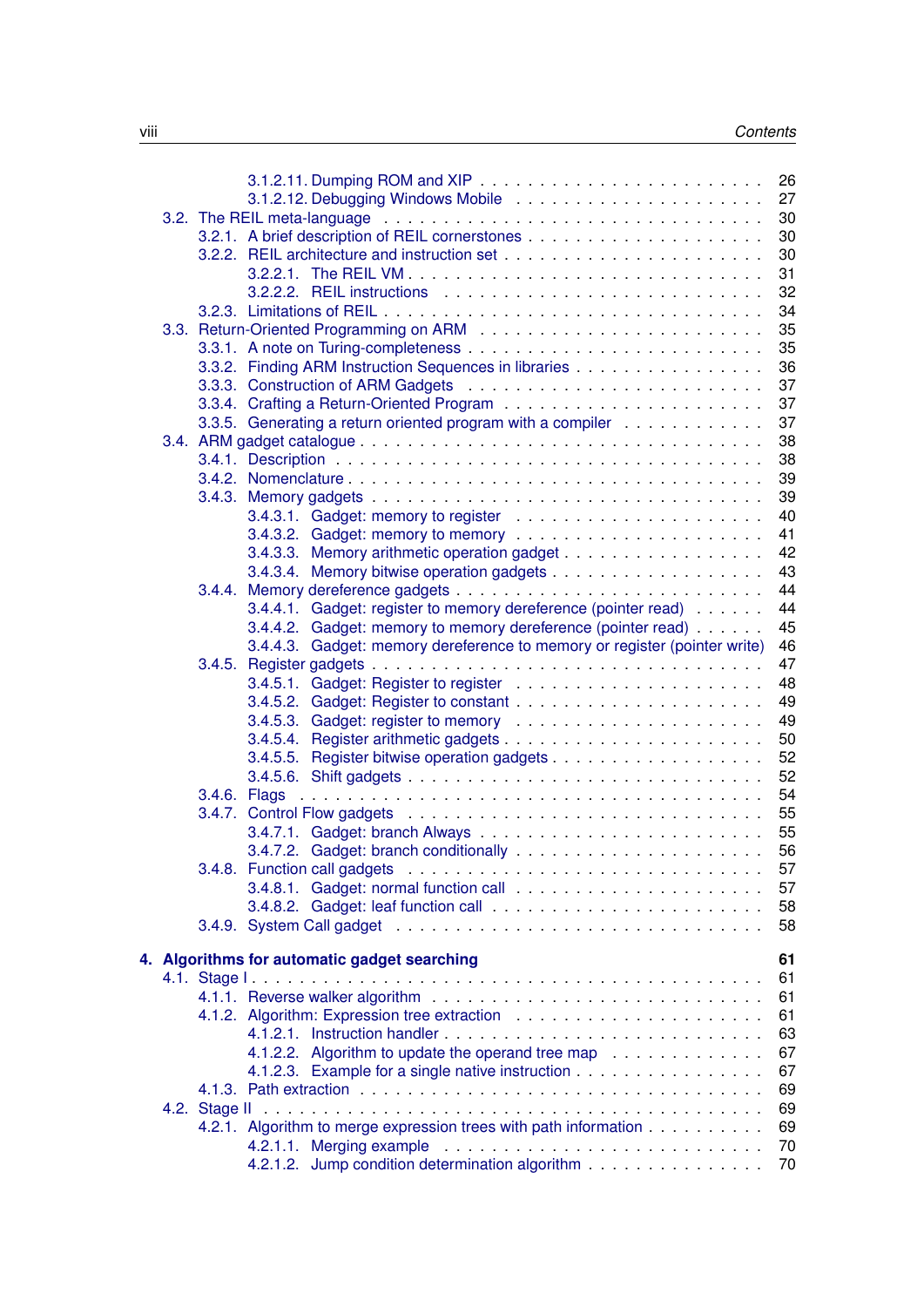|  |                                                                                                                                                                                                                                                                 | 4.2.1.3. Traverse and update operand tree map algorithm |  |  |  |  |  |  |  |  | 70<br>72<br>73<br>73<br>73<br>74                               |
|--|-----------------------------------------------------------------------------------------------------------------------------------------------------------------------------------------------------------------------------------------------------------------|---------------------------------------------------------|--|--|--|--|--|--|--|--|----------------------------------------------------------------|
|  | 5. System implementation                                                                                                                                                                                                                                        |                                                         |  |  |  |  |  |  |  |  | 75<br>75<br>75<br>76<br>76<br>77<br>77<br>77<br>78<br>78<br>78 |
|  | <b>6. Experimental results</b>                                                                                                                                                                                                                                  |                                                         |  |  |  |  |  |  |  |  | 79<br>81<br>81<br>81<br>83<br>83<br>83<br>85                   |
|  | 7. Conclusion and further work<br>7.2. Gadget description language enterprised by contact and contact the contact of the contact of the contact of the contact of the contact of the contact of the contact of the contact of the contact of the contact of the |                                                         |  |  |  |  |  |  |  |  | 87<br>87<br>87<br>87<br>87<br>88<br>88                         |
|  |                                                                                                                                                                                                                                                                 |                                                         |  |  |  |  |  |  |  |  | 88                                                             |
|  | A. Bibliography                                                                                                                                                                                                                                                 |                                                         |  |  |  |  |  |  |  |  | i                                                              |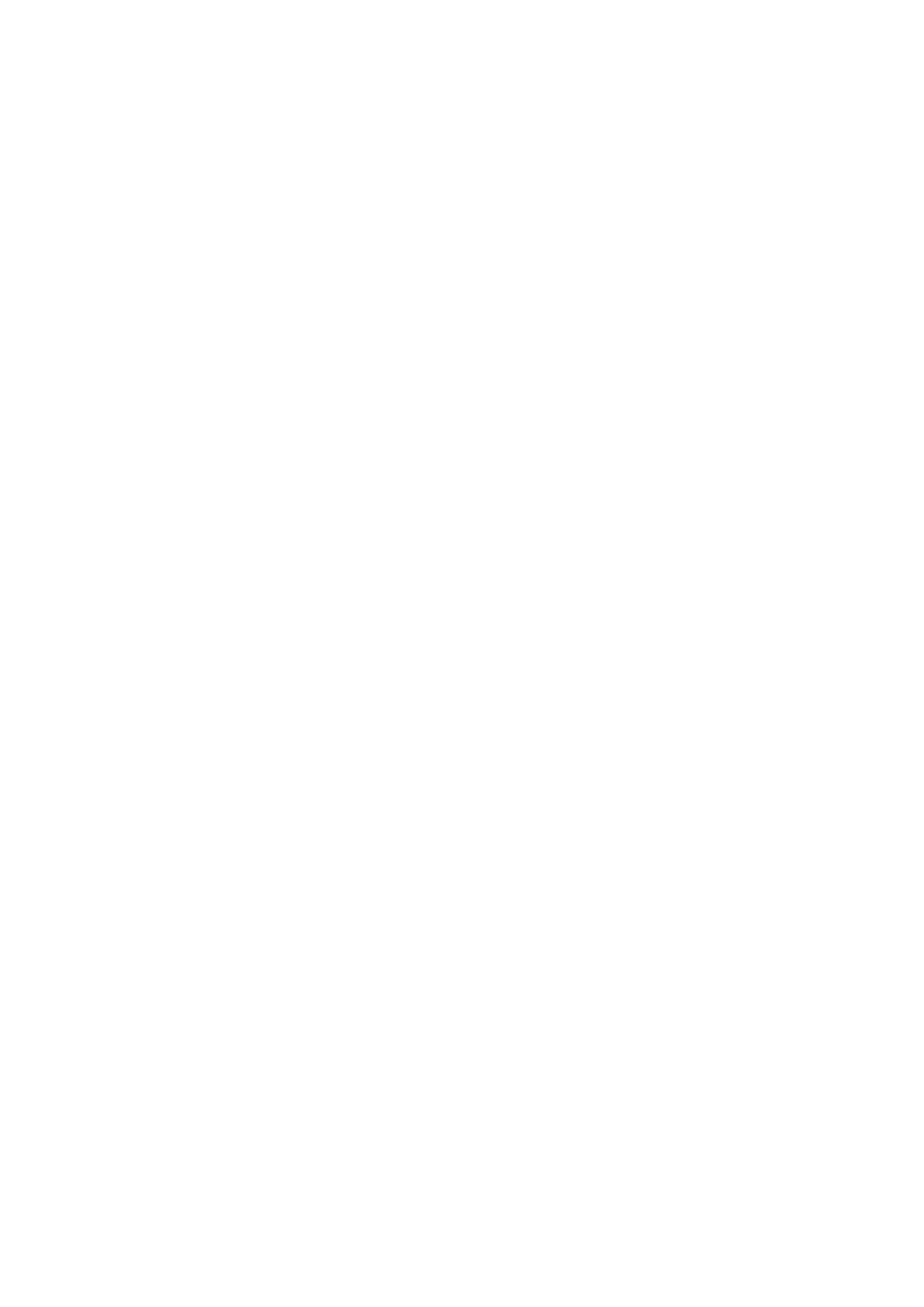# **Abstract**

This thesis describes the applicability of return-oriented programming on the ARM architecture. In the pursuit to defend against failures in software programs, defence mechanisms have been developed and are applied to almost all operating systems. One defence mechanism commonly used to defend against certain types of attacks is the use of non-executable memory regions. Return-oriented programming is a technique which circumvents this defence mechanism by using already existing code sequences, which can be chained to form an arbitrary program without the injection of code. In this thesis, a novel approach for the search for code sequences is presented that uses the REIL meta-language. With a focus on ARM as the target architecture, the novel approach presented here enables the analysis of library code to automatically identify code fragments for use in return-oriented programming. While the focus is on ARM, the work is largely independent of the underlying architecture. To the best of the author's knowledge there is no prior work that presents return-oriented programming on the ARM platform.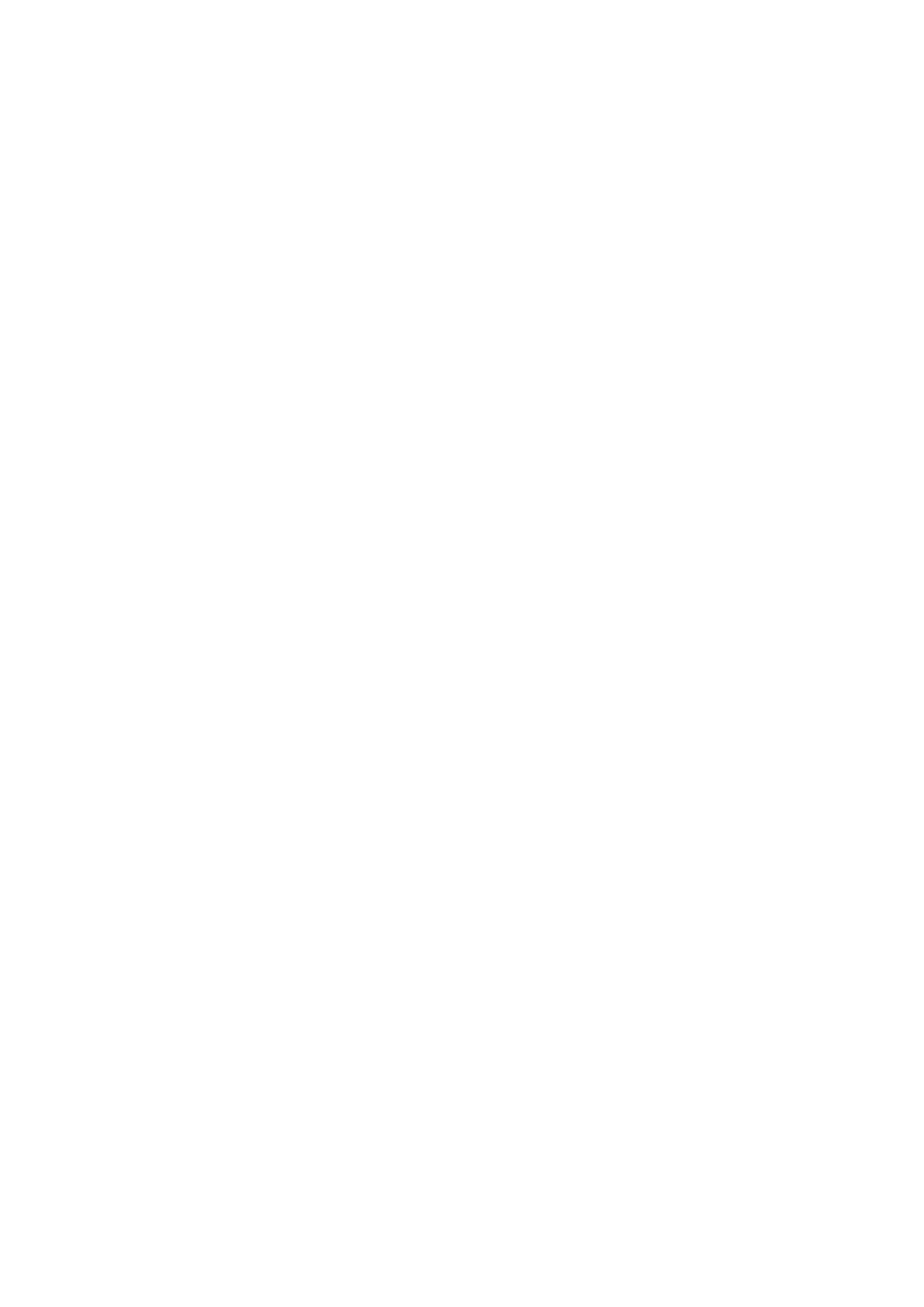# <span id="page-12-0"></span>**1. Introduction**

## <span id="page-12-1"></span>**1.1. Introduction**

This thesis describes return-oriented programming on the ARM architecture. Furthermore, methods are discussed that help to automatically identify code fragments (gadgets) that are used in return-oriented programming. While there has been a reasonable amount of research on both return-oriented programming and offensive computing on ARM, no public work has combined the two so far.

Return-oriented programming is a recently-coined term [\[Shacham,](#page-100-0) [2007\]](#page-100-0). It has its origins in the well-known "return-into-library"-technique, but extends it to allow the execution of arbitrary algorithms (including loops and conditional branches). While the "return-into-library"-technique is well-known, the publications which have provided the most significant contributions are the works of [Designer](#page-98-1) [\[1997a\]](#page-98-1) and [Wojtczuk](#page-100-1) [\[2001\]](#page-100-1). The work in [Checkoway et al.](#page-98-2) [\[2009\]](#page-98-2) shows that the technique of return-oriented programming is not confined to academic scenarios, but has practical applications and thus forms a significant addition to the offensive researchers tool chain.

The work presented in the field of offensive computing on the ARM architecture is dominated by research in the mobile phone area. The publications of [Mulliner and Miller](#page-99-1) [\[2009a](#page-99-1)[,b\]](#page-99-2), [Mulliner](#page-99-3) [\[2008\]](#page-99-3) show a small number of examples of such research. Another field which received attention is the SOHO  $^1$  $^1$  router and small network devices area.

This thesis focuses on mobile phones, for which quite some previous offensive work exists [\[Hurman,](#page-99-4) [San,](#page-99-5) [2005,](#page-99-5) [Economou and Ortega,](#page-99-6) [2008\]](#page-99-6), and furthermore Windows Mobile. Previous security analysis work on this platform was done in [\[Mulliner,](#page-99-7) [2006,](#page-99-7) [2005,](#page-99-8) [Leidner,](#page-99-9) [2007,](#page-99-9) [Becher](#page-98-3) [et al.,](#page-98-3) [2007\]](#page-98-3).

# <span id="page-12-2"></span>**1.2. Motivation**

The ARM architecture is used in almost every mobile phone available today and even in some recently-popularized netbooks. The vast amount of mobile phones which are constantly powered on and have a constant network connectivity provide an interesting target for security research.

**Desktop** ! = **mobile:** Unlike the small number of mainstream operating systems used in modern desktop systems, the number and diversity of mainstream mobile operating systems is tremendous. Even though modern mobile operating systems are in many ways comparable to modern desktop operating systems, they still have unique characteristics. One of those characteristics is that they enable an adversary to generate revenue for himself after an successful attack just with using the phones capabilities to call premium numbers.

**Security measures are often not adopted:** Until now the necessity of defending mobile operating systems against adversaries has often been underestimated. This manifests itself in the limited use of defence mechanisms by mobile operating systems. Even though these defence mechanism are widely deployed in mainstream desktop operating systems, vendors of mobile operating systems often only implement one of the possible protection mechanisms into their devices.

<span id="page-12-3"></span><sup>1</sup>Small home and office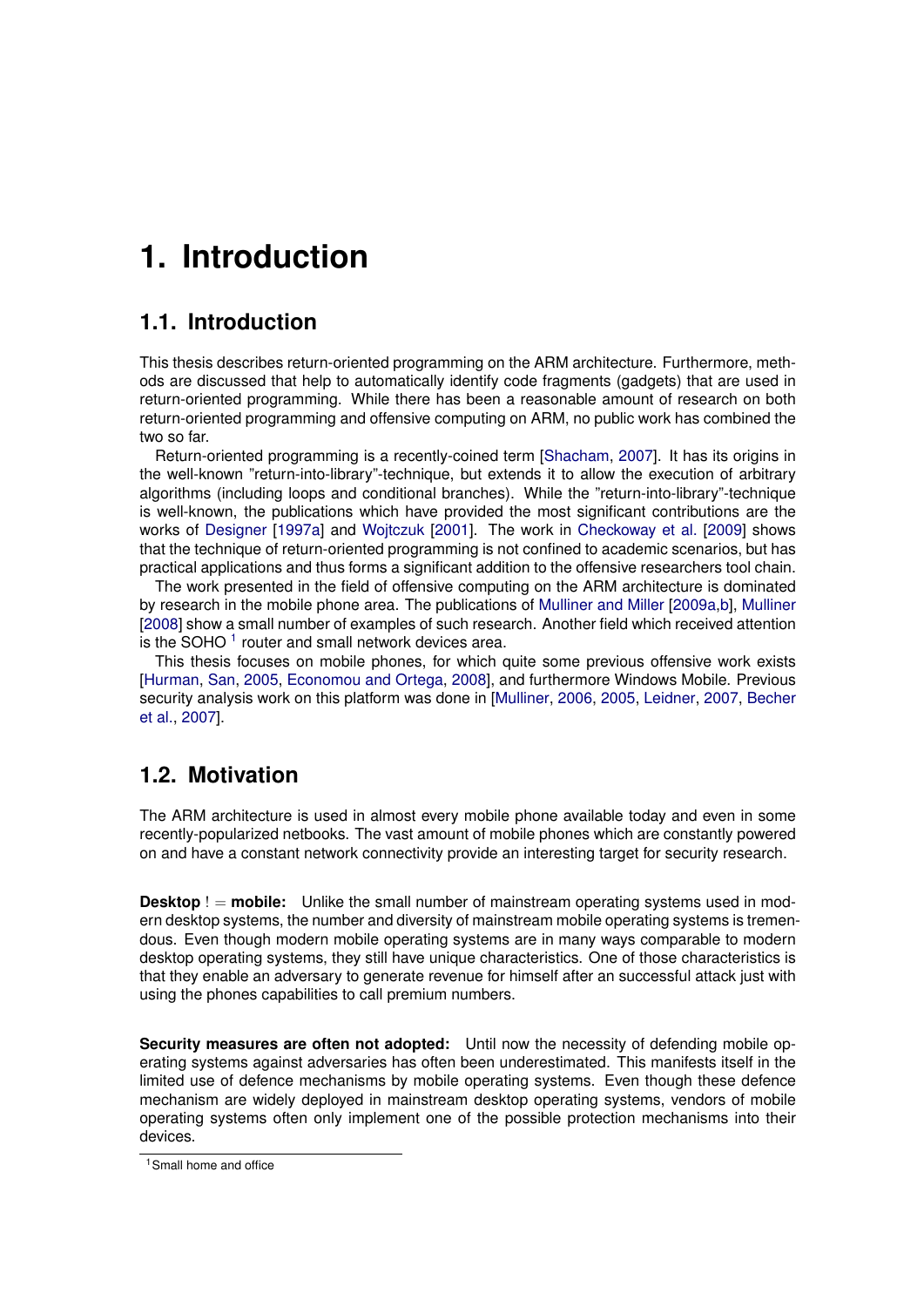Defence mechanisms (Section [2.1\)](#page-16-1) which are employed on operating systems include but are not limited to:

- stack cookies / heap cookies
- code and data separation (NX bit)
- address space layout randomization

The goal is to develop "return-oriented programming" which allows to attacker to bypass NX bit protection.

**Portability is a key factor:** The focus of this thesis is the ARM architecture. But to be able to solve similar tasks on other architectures efficiently in the future, algorithms need to be portable across different architectures and adaptable to similar objectives. All previous work in the field of return-oriented programming has failed to address portability and adaptability. With the use of the platform-independent meta-language REIL [\[Dullien and Porst,](#page-99-10) [2008\]](#page-99-10) it is possible to address these issues and provide algorithms which can be used platform-independently and which are adaptable to different problems.

## <span id="page-13-0"></span>**1.3. Related work**

Since the concepts in this thesis are easily ported to other operating systems, the related work section focuses on the return-oriented programming side.

**The first return-into-library exploit:** In a mail to the Bugtraq [\[Focus\]](#page-99-11) mailing list the first public return-into-library exploit was presented by Solar Designer in August 1997 [\[Designer,](#page-98-1) [1997a\]](#page-98-1). The exploit, presented for the Linux lpr command, showed that return-into-library exploits are possible and may even prove to be simpler than exploits using injected shellcode. The most interesting aspect of the work presented by Solar Designer is that he has always been a researcher involved on both sides of the security game. Even though he provided the exploit and therefore proof that this technique works, he also provided defensive mechanisms [\[Designer,](#page-98-4) [1997b\]](#page-98-4).

**Advanced return-into-library exploits:** In 2001 Nergal published an article [\[Wojtczuk,](#page-100-1) [2001\]](#page-100-1) in the security magazine phrack which was devoted to the advancements of the return-into-library techniques. In his work he describes the ideas and improvements to the technique which developed out of the original approach, and adds new methods and ideas which further contributed to the field. In this article the unlimited chaining of functions within return-into-library exploits is described and its possible uses are shown. This work was the first work to include function chunks to shift the **esp** register, which is used to perform chaining of function calls, within return-into-library exploits.

**Borrowed code chunks technique:** With the introduction of hardware-assisted non-executable pages, common buffer overflow techniques became useless. Sebastian Krahmer postulated a possible way to circumvent the protection mechanism introduced in his work [\[Krahmer,](#page-99-12) [2005\]](#page-99-12). Furthermore, classic return-into-library exploits would cease to function on 64 bit Linux machines with proper page protection because the ABI  $^2$  $^2$  required the arguments of a function to be passed in registers. Therefore he developed an method to get arguments from the stack into registers and then call the desired function within the library. This enabled him to use the "return-intolibrary"-technique with the new ABI.

<span id="page-13-1"></span><sup>2</sup>Application binary interface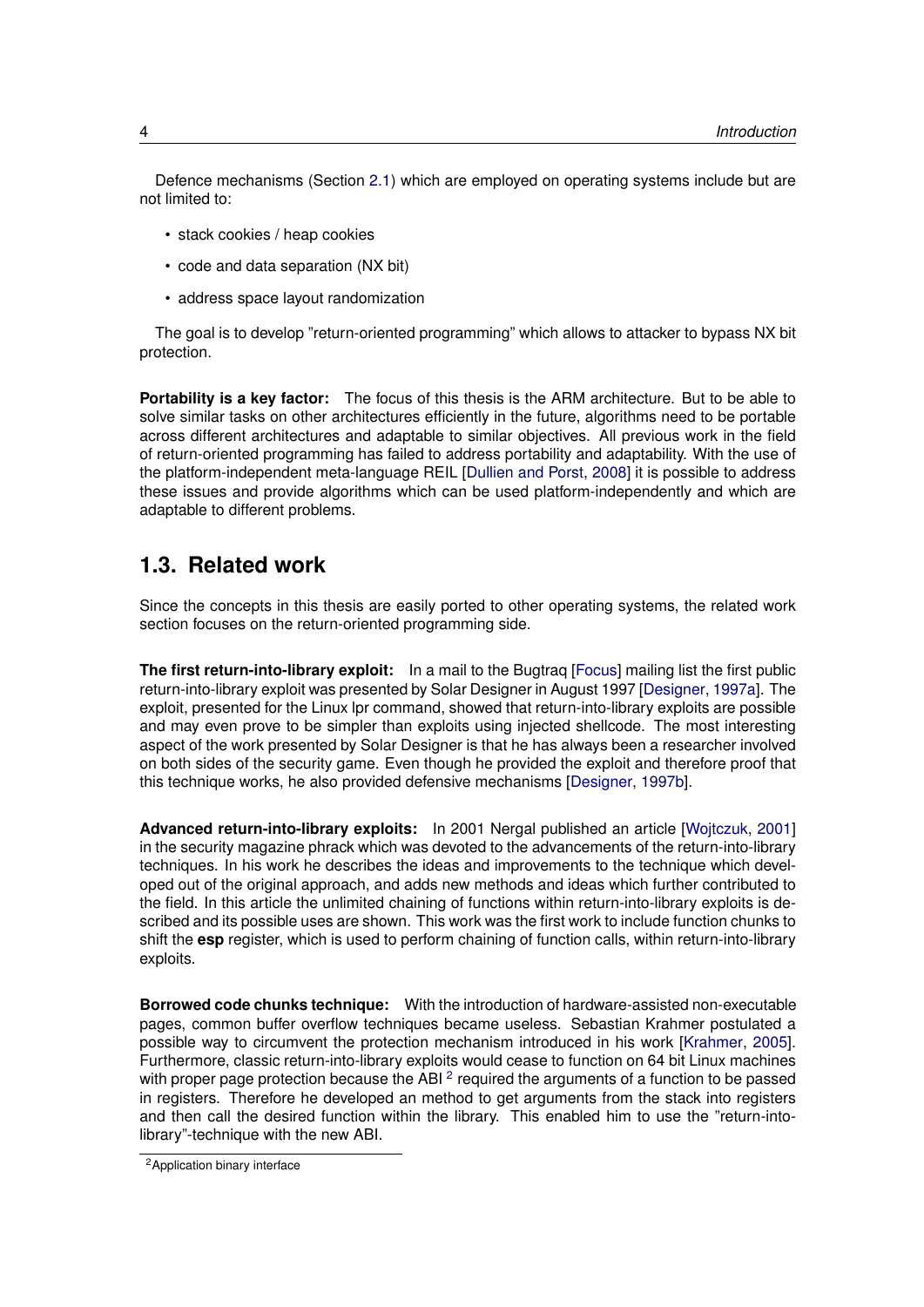**Return-oriented programming on x86:** In 2007 Hovav Shacham described the first Turingcomplete set of code chunks which he named gadgets. These gadgets could be used to form an arbitrary program from code already present in the exploited target. The paper [\[Shacham,](#page-100-0) [2007\]](#page-100-0) provides three contributions that have since been used to further research the area of returnoriented programming. He described an algorithm which is capable to recover code sequences in x86 libraries with the use of a disassembling routine. He described the first gadget set which became the starting point used in all later works in this field. He showed that return-oriented programming is not only possible on Linux but also on other x86 based operating systems. His last claim was that return-oriented programming on RISC machines would not be possible. He believed this because of the strict alignment requirements of the instruction set and the resulting scarcity of useful instruction sequences. This claim has been proven wrong in [\[Buchanan et al.,](#page-98-5) [2008\]](#page-98-5).

**Return-oriented programming goes RISC:** In 2008 Ryan Glenn Roemer presented his work [\[Buchanan et al.,](#page-98-5) [2008,](#page-98-5) [Roemer,](#page-99-13) [2009\]](#page-99-13) in the field of return-oriented programming which was greatly inspired by the work of Hovav Shacham and is in part a joint work of both. The work presents the adoption of return-oriented programming to a RISC architecture (SPARC). This work demonstrated that return-oriented programming is possible on strictly aligned instruction sets and on machines that have completely different calling conventions compared to x86.

**Return-oriented programming starts voting:** In 2009 the paper [\[Checkoway et al.,](#page-98-2) [2009\]](#page-98-2) shows an attack against a voting machine which had been used for elections in the United States. This paper showed that the return-oriented programming technique was the only feasible way to reliably exploit the targeted machine in a real life scenario. The reason for this explicit conclusion is that the voting machine used a Harvard-type architecture which has code and data segments completely separated from each other. This prevents any other type of software exploitation technique. The main contributions of this paper in the field of return-oriented programming are:

- First real life example.
- Return-oriented programming in a scientific use case.
- Built a gadget set for a Harvard-type architecture.

**Practical return-oriented approach** Even though DEPlib [\[Sole\]](#page-100-2) is not really a work in the field of return-oriented programming, it has one major advantage over the other papers which are listed as related work: It has a working implementation which is available. This work is important because it focuses on the application of the tool chain rather than the scientific side. The primary goal of the tool is not to provide a Turing-complete set of gadgets which can then be combined to a gadget set but to aid an attacker with a powerful interface to circumvent possible problems and to provide reliable exploitation. The main contribution of this work is to have built a tool around previously known ideas and to make this tool reliable and useful.

## <span id="page-14-0"></span>**1.4. Thesis**

Our thesis is as follows:

*Return-oriented programming on the ARM architecture is possible. If the binary code of libraries for a given operating system can be analysed, there exists an algorithm which can determine whether the given code can construct the necessary gadgets for return-oriented programming. If the necessary gadgets for return-oriented programming exist, there exists an algorithm*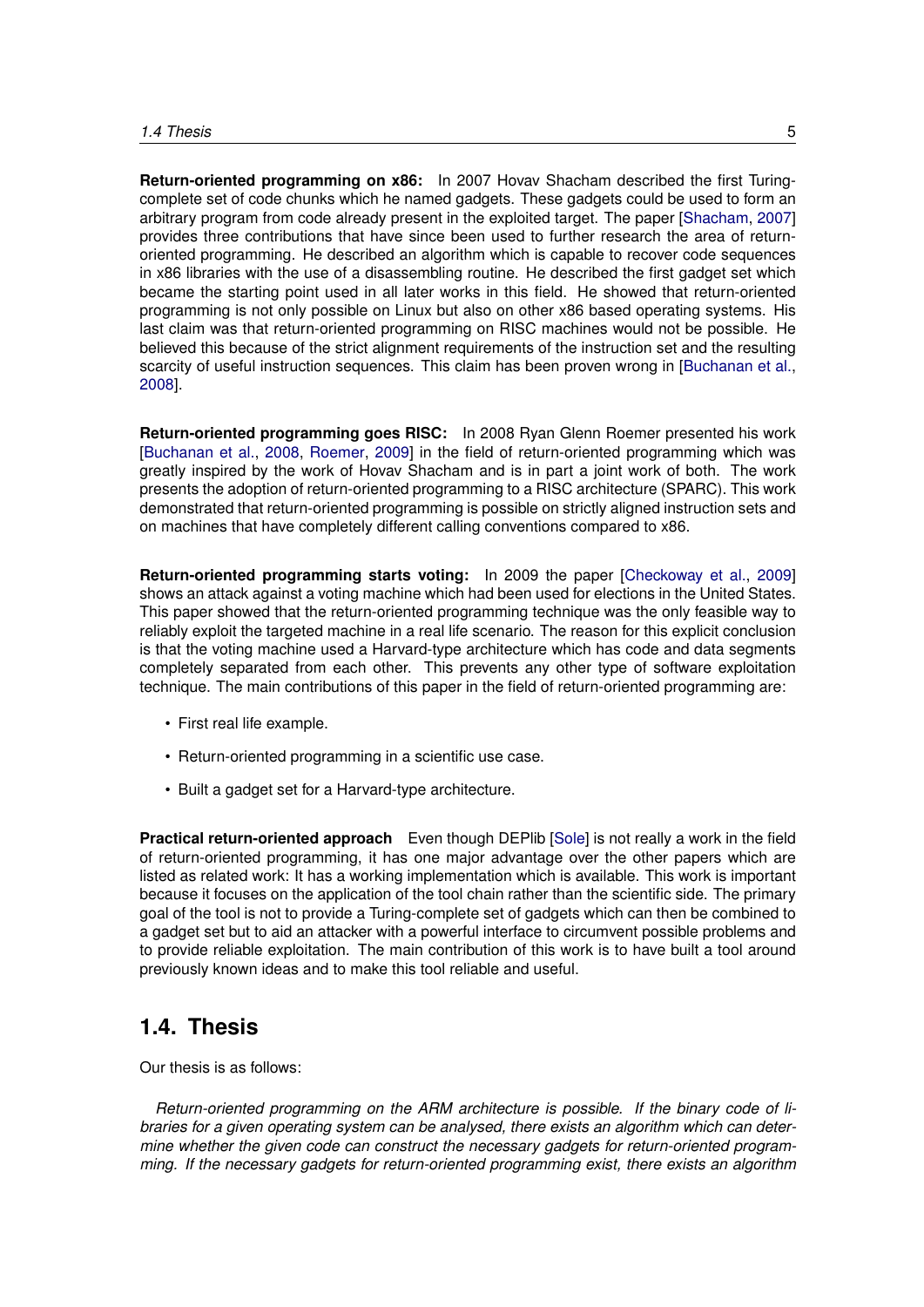*which can extract the pre- and post-conditions necessary to craft an arbitrary program with the given gadgets.*

The purpose of this work is to investigate the above thesis and attempt to discover and implement a satisfying set of algorithms. Due to the sheer number of possible ways to perform specific tasks in return-oriented programming, it is necessary to limit the research to a subset of possible gadget types. In this investigation the following practical limits are imposed.

- 1. The search for certain functionality is performed by searching for particular sub-expressions in expression trees <sup>[3](#page-15-2)</sup> generated from existing code. There exists a threshold of complexity for a given expression tree which is used to decide whether further analysis of the given tree should be performed.
- 2. The process of building a return-oriented program with the help of the automatically found gadgets is performed manually.

## <span id="page-15-0"></span>**1.5. Contributions of this work**

In the matter of return-oriented programming this thesis shows that return-oriented programming is possible on the ARM architecture. This thesis uses algorithms based on the REIL metalanguage to perform the search for suitable gadgets in the given binaries. This shows that an alternative platform-independent way exists to search for gadgets automatically. No previous work on this subject uses platform-independent algorithms for return-oriented programming. This thesis therefore enables analysts to utilize one more tool for offensive computing on ARM based devices.

## <span id="page-15-1"></span>**1.6. Overview**

In Chapter 2 a definition of the objective of this thesis is given. Initially return-oriented is defined and its roots are explained. Then a description of the strategy to reach the given objective "return-oriented programming for the ARM architecture" is given. Chapter 3 is a formalisation of the components required to build a return-oriented program for the ARM architecture. Chapter 4 contains the main description of the algorithms used in this thesis and the theory which they are based on. In Chapter 5 an outline of the implementation details related to the algorithms described in Chapter 3 is given. Chapter 6 shows the results of running the implemented algorithms against a set of binaries. The results are then used in a "proof-of-concept" exploit which shows that the approach taken works. Finally, Chapter 7 gives a conclusion about the work performed in this thesis and discusses suggestions for further work.

<span id="page-15-2"></span> $3$ Expression trees represent mathematical expressions in binary tree form, where leaf nodes are variables and non-leaf nodes are operators.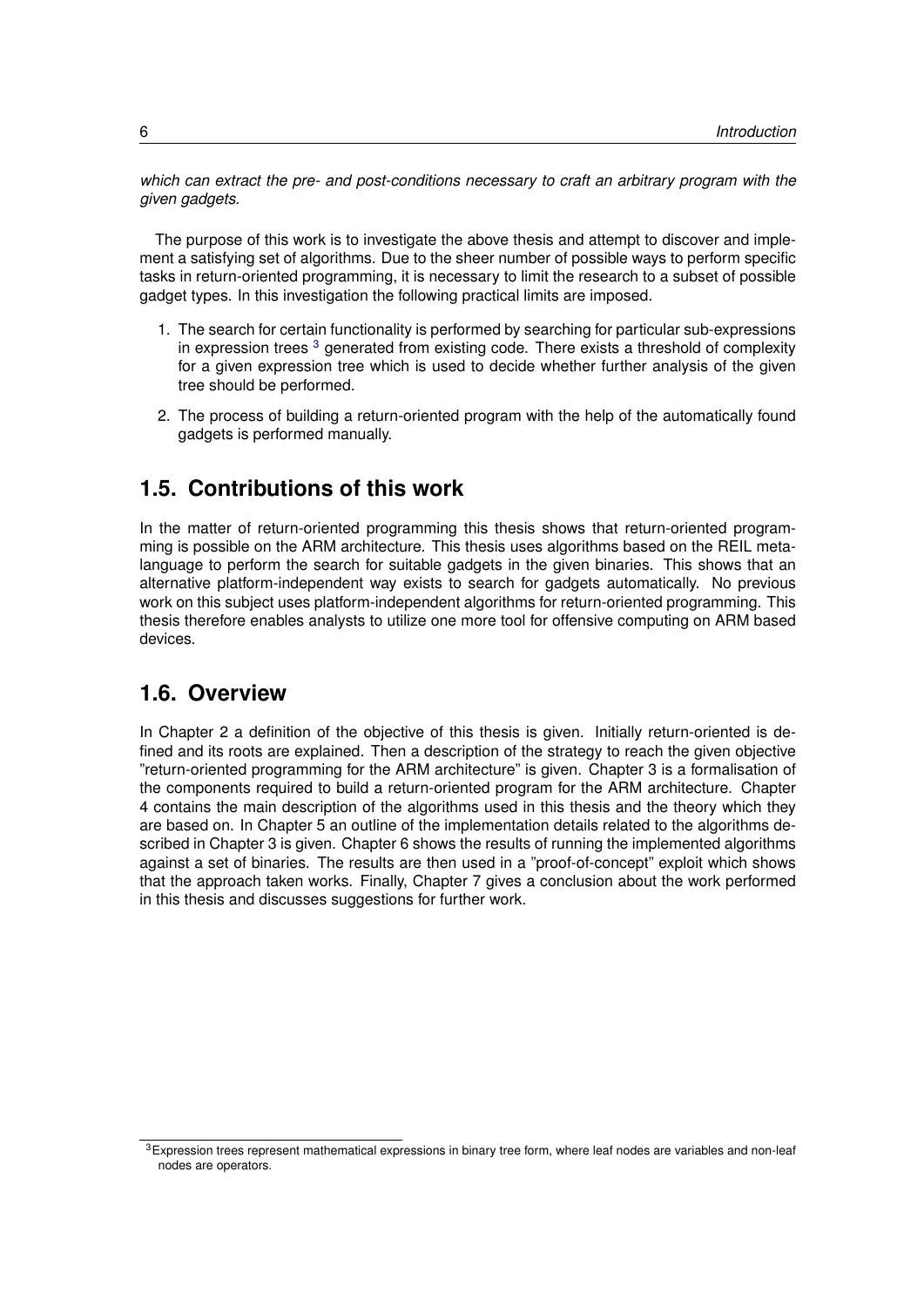# <span id="page-16-0"></span>**2. Definition of objective**

The following chapter describes the objective of return-oriented programming. To provide an introduction, the common protection mechanisms employed on operating systems are presented. The question in focus is which of the presented defence mechanisms can be circumvented by return-oriented programming. Then, the evolution of return-oriented programming is highlighted. It shows, which research and milestones have led to the approach of this thesis. Finally the strategy used in this thesis to solve the challenge of return-oriented programming for the ARM architecture is presented.

# <span id="page-16-1"></span>**2.1. Protection mechanisms**

Return-oriented programming is aimed to circumvent a certain class of protection mechanisms found in modern operating systems today. To be able to understand the impact of return-oriented programming for the ARM architecture, a basic knowledge about the common protection mechanisms is necessary. The following section briefly explains each defensive mechanism and provides the information whether return-oriented programming circumvents it.

## <span id="page-16-2"></span>**2.1.1. Stack cookies**

Stack cookies are special random values that are stored on the stack upon function entry. Upon function exit, the code checks if the value remains unchanged. Through this, sequential corruptions of stack frames can be detected on run-time. This does not provide any protection against modification of data structures in the stack frame of the local function, and only kicks in when the function exits. Attacks on structured-exception-handlers on x86-Windows exploited this (See [Burrell](#page-98-6) [\[2009\]](#page-98-6) for details). Return-oriented programming can not be used to circumvent stack cookies.

## <span id="page-16-3"></span>**2.1.2. Address space layout randomisation**

Address space layout randomisation randomises the addresses of executables, libraries, stacks, and heaps in memory. This technique prevents an attacker from using static addresses and static information in the attack, therefore lowering the reliability of an exploit or even rendering it useless. Return-oriented programming can not be used to defeat address space layout randomization.

## <span id="page-16-4"></span>**2.1.3. Code and data separation**

Code and data separation techniques are usually featured on Harvard-architecture based machines. Code and data separation is a technology where a certain memory area can either be used to write data to or execute code but not both. All major operating systems today have an implementation of this technique, most of them based on specific hardware support. In ARM the execute never (**XN**) bit was introduced in the virtual memory system architecture version 6. The feature was first introduced into mainstream processors in 2001 but was known as a technique as early as 1961 within the Burroughs B5000 [\[Wikipedia,](#page-100-3) [2009a\]](#page-100-3). One important aspect is that the NX bit for x86 machines is only available if PAE  $^1$  $^1$  is enabled. Return-oriented programming is aimed to defeat this protection mechanism.

<span id="page-16-5"></span><sup>1</sup>Physical Address Extension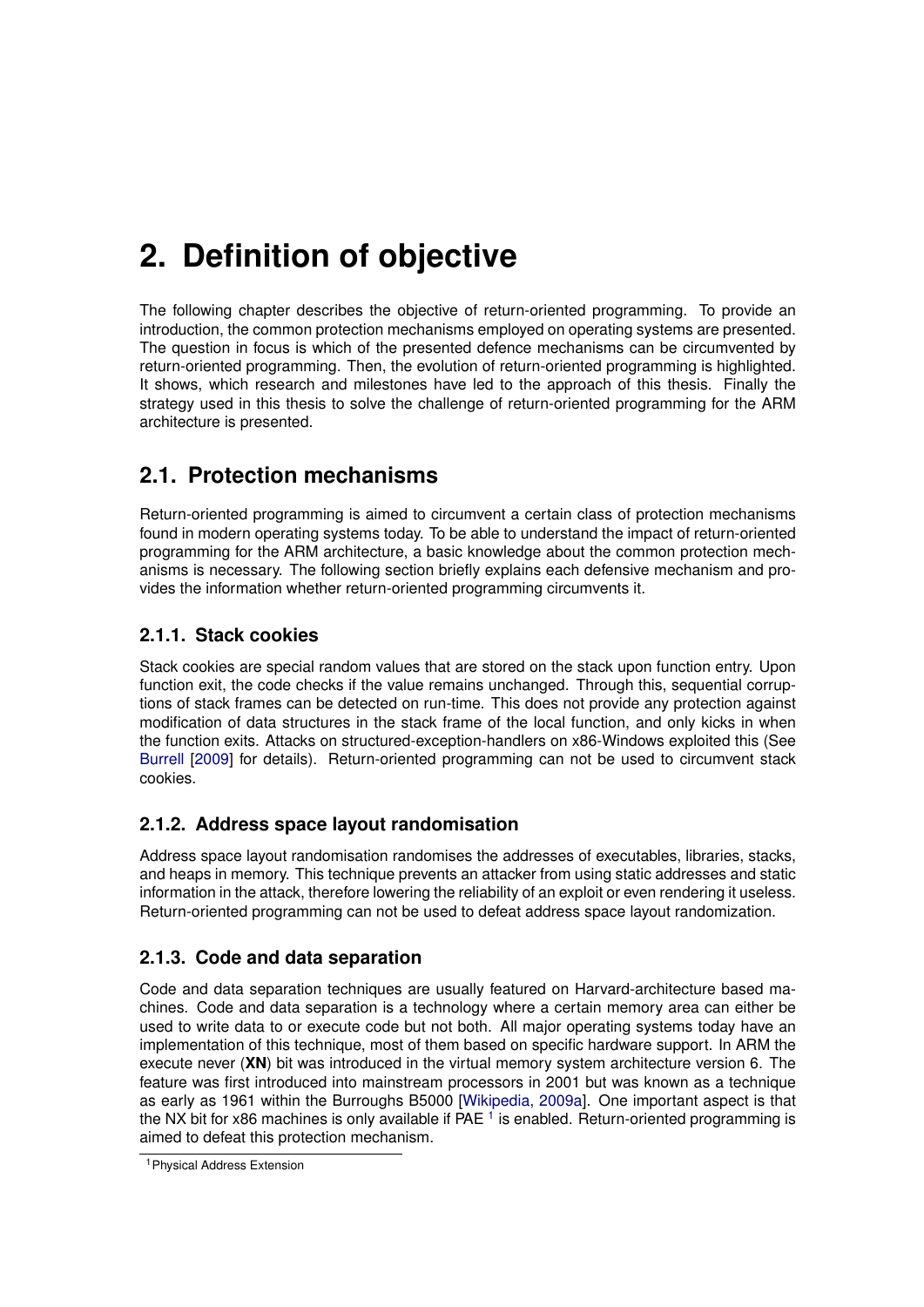# <span id="page-17-0"></span>**2.2. The evolution of return-oriented programming**

This section describes the evolution of return-oriented programming and its applicability in various scenarios. Initially a time line is presented that provides an overview on the most important contributions in the field which have eventually led to return-oriented programming on the ARM architecture. Then these contributions are explained in detail.

## <span id="page-17-1"></span>**2.2.1. The evolution time line**

To be able to understand where return-oriented programming has evolved from and which steps eventually led to the first publicly available documentation, the following section provides a brief historical overview. As depicted in Figure [2.1,](#page-17-3) buffer overflows are a long known problem to the security of computer systems. But only after the first network infrastructures allowed attackers to reach many systems at once, the manufacturers of operating systems started to develop defensive mechanisms to counter the growing threat.

<span id="page-17-3"></span>

FIGURE 2.1.: TIME LINE FROM BUFFER OVERFLOWS TO RETURN-ORIENTED PROGRAMMING

## <span id="page-17-2"></span>**2.2.1.1. Buffer overflows**

As early as 1972 the first publicly available documentation of the threat of buffer overflows was presented in the Computer Security Technology Planning Study [\[Anderson,](#page-98-7) [1972\]](#page-98-7). One might ask why the necessary effective countermeasures have not been developed at this stage and why the information about the problems was not available more broadly. One reason for this was that only a small circle of people had access to this information at the time it was released, and that the policy to communicate with outsiders of these circles was strict [\[Dreyfus and Assange,](#page-98-8) [1997\]](#page-98-8).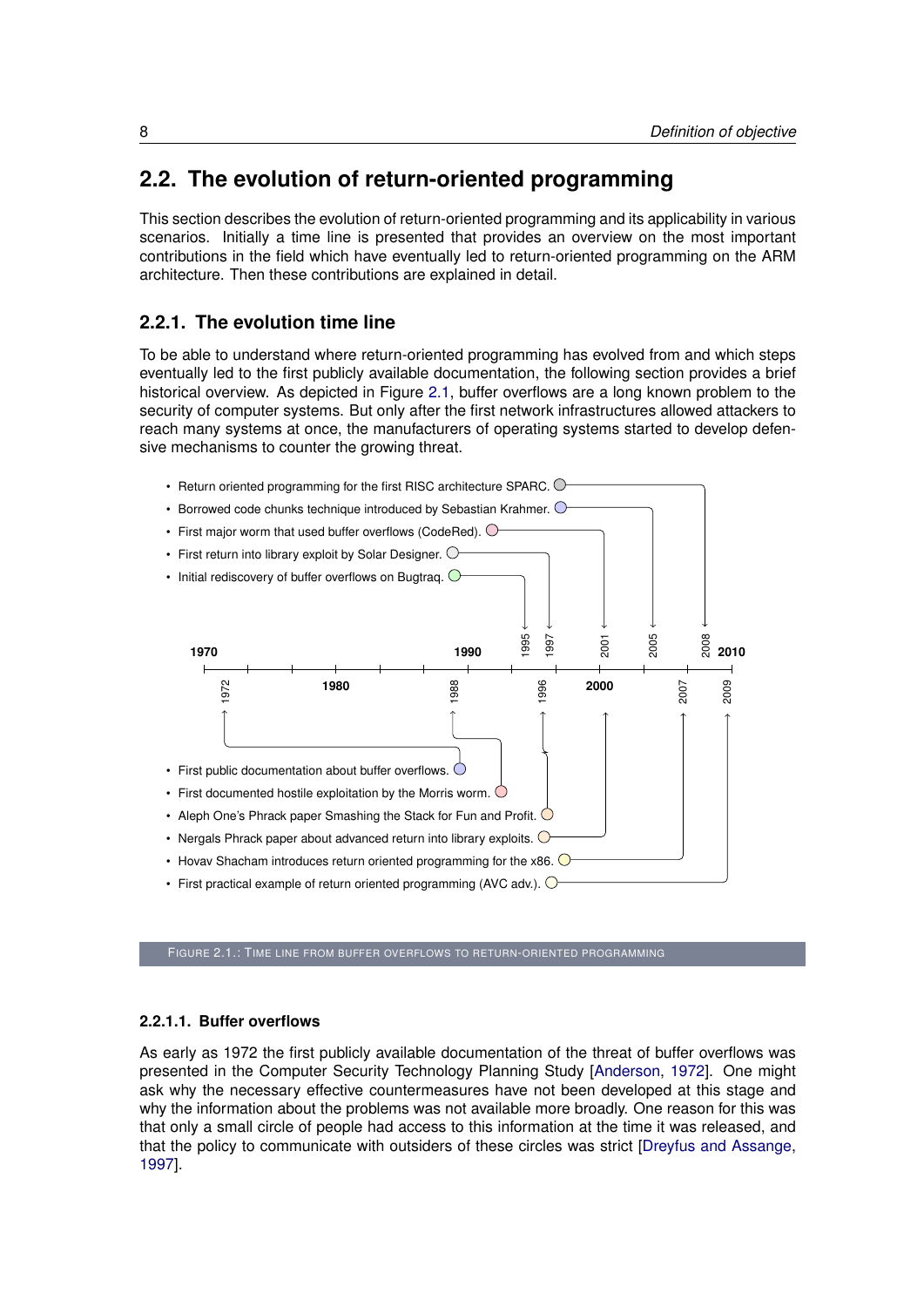A buffer overflow is, in the original form, a very simple error that is introduced if a function does not perform proper bounds checking. Basically this means the function receives more input data than it can store. Assuming that the overflowed buffer was located on the stack, the attacker can now write a certain amount of data onto the stack where other variables and the return address might be located. Therefore the attacker can hijack the control flow of the current process and perform an arbitrary computation.

Even though the first worm which used a buffer overflow to spread dates back to 1988, the worms that changed the security mindset are not even a decade old. The CodeRed [\[CERT/CC,](#page-98-9) [2001\]](#page-98-9) and SQL Slammer [\[CERT/CC,](#page-98-10) [2003\]](#page-98-10) worms were the crossroad for introducing the initial security measures into Microsoft operating systems. Even though operating systems such as OpenBSD [\[OPE\]](#page-98-11) had long before introduced software defences against this kind of attack, the first protection mitigating buffer overflows on Windows was not introduced until Windows XP SP 2 (2004).

### <span id="page-18-0"></span>**2.2.1.2. Return-into-library technique**

The return-into-library technique is the root on which all return-oriented exploit approaches are based.

A return-into-library exploit works as follows: After the attacker has hijacked the control flow, a library function he chooses is executed. The attacker has made sure that the stack pointer points into a memory segment he controls. The attacker has set up the data in the memory segment in a way that it provides the right arguments to the library function of his choice. Through this he can execute a function  $2$  with the needed arguments.

This technique was known as early as 1997 when Solar Designer initially posted the first publicly available proof-of-concept exploit [\[Designer,](#page-98-1) [1997a\]](#page-98-1) to the Bugtraq mailing list. In this mail the groundwork for the offensive and defensive side of return-into-library exploits was presented. The development on both the offensive and the defensive side continued. The milestone article [\[Wojtczuk,](#page-100-1) [2001\]](#page-100-1) discussed the wide range of available techniques up to its release. In his article Nergal presents advanced return-into-library attacks which where not known beforehand. One of these advanced techniques was the shifting of the **esp** register. This technique allows the unlimited chaining of function calls to be used in return-into-library exploits.

## <span id="page-18-1"></span>**2.2.1.3. Borrowed code chunks technique**

With the introduction of hardware-supported non-executable memory segments and 64 bit support in CPUs, the traditional return-into-library exploits ceased to work. This was due to an ABI change that now requires arguments to a function to be passed in registers instead of the stack. Sebastian Krahmer developed a new approach that uses chunks of library functions to still be able to exploit buffer overflows on machines that employed the newly introduced defences. His approach is designed around the idea to locate instruction sequences which pop values from the stack into the right registers for function calls. By using his approach an attacker can use return-into-library exploits with the new ABI.

## <span id="page-18-2"></span>**2.2.1.4. Return-oriented Programming on x86**

In his work [\[Shacham,](#page-100-0) [2007\]](#page-100-0) "The Geometry of Innocent Flesh on the Bone: Return-into-libc without function Calls (on the x86)", Hovav Shacham has coined the term return-oriented programming. His work describes why he put effort into broadening the attack possibilities of return-intolibrary attacks and developed return-oriented programming. His argument was that the returninto-library technique does not use its full potential and that some of the proposed countermea-

<span id="page-18-3"></span><sup>2</sup>Usually an attacker chooses a function like *system()*, which executes the given argument in a new shell process of the system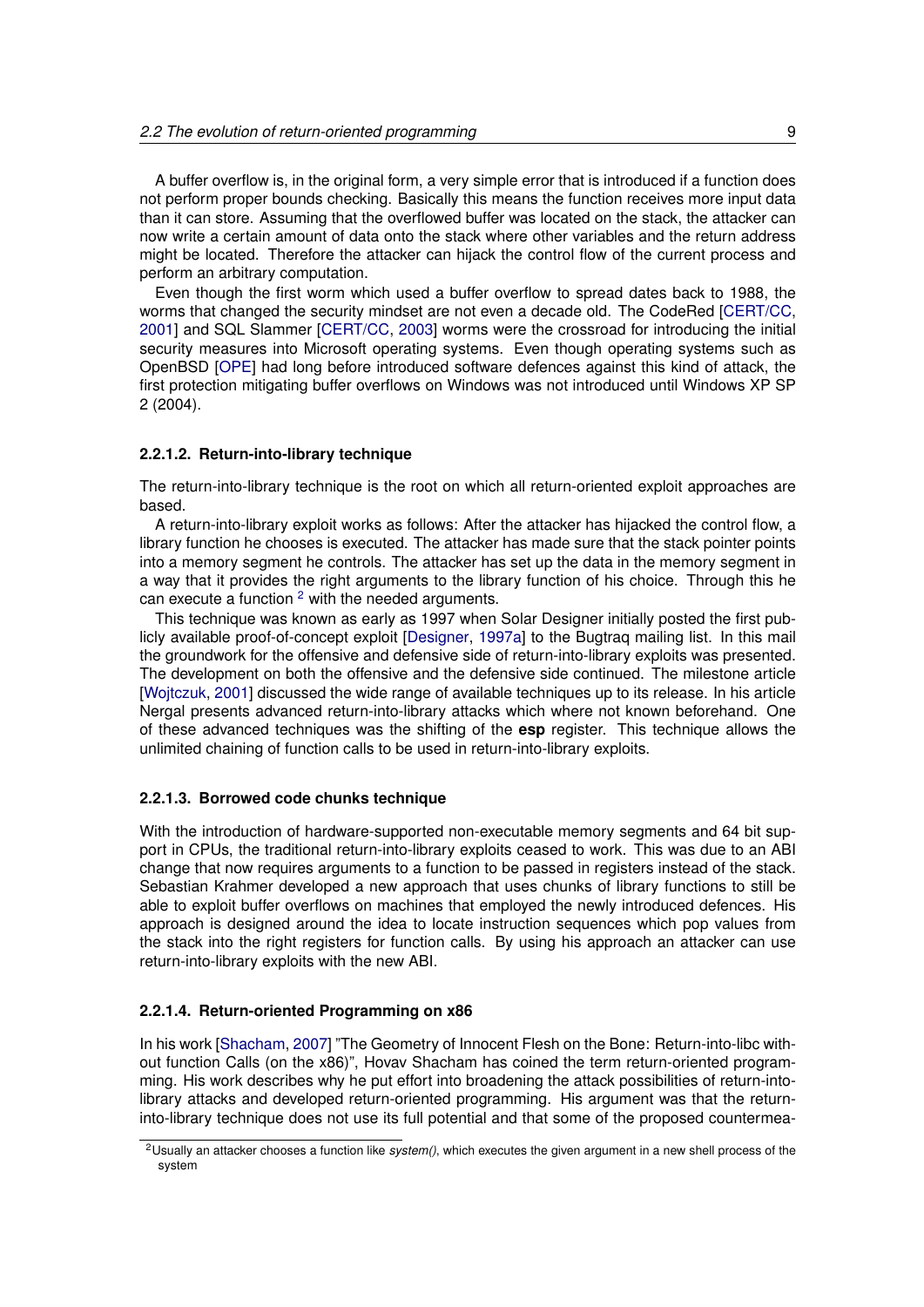sures are ineffective. Therefore he compiled a list of shortcomings and false assumptions which he addressed.

- The return-into-library technique has no support for loops and conditional branching.
- The removal of functions from libraries does not provide any security against return-oriented programming.

The approach Shacham uses to locate suitable instruction sequences works as follows: Initially he locates instruction sequences (gadgets) in x86 libraries. He does that by scanning the binary for the binary opcode which represents a return instruction (for example **0xC3**). From the address of the located return instruction he disassembles the binary backwards. The instruction set length of x86 is variable. Therefore a disassembly for each located return provides many possible instruction sequences. Each of the located instruction sequences is a possible gadget which can be used in the return-oriented-program. His work is the first work to define a gadget set of Turing-complete instruction sequences which can be used for return-oriented programming. It defines how these gadgets are constructed and combined to build an arbitrary computation with these gadgets.

## <span id="page-19-0"></span>**2.2.1.5. Return-oriented programming on SPARC**

Following the original work from Shacham, Ryan Roemer ported the return-oriented programming approach to the first RISC machine. His thesis [\[Roemer,](#page-99-13) [2009\]](#page-99-13) shows the applicability of returnoriented programming on the SPARC architecture. The SPARC architecture is very different from the modern x86 architecture and has some characteristics that differentiate it from almost any other RISC machine as well. These differences lead to major changes in the approach to find gadgets in contrast to Shacham's original work:

- Due to the alignment that all RISC machines enforce for their assembly instructions, the original scanning method Shacham used to locate gadgets in x86 binaries can not be used on SPARC. The paper modifies the search algorithm to only consider existing instruction sequences for gadgets.
- As the SPARC architecture has a distinct calling convention and makes use of a register window for the exchange of data between functions, the gadget set and the instructions had to be adapted to work on SPARC.
- The thesis implements the gadget set as a memory to memory gadget set. Therefore registers are only used inside individual gadgets but not to transfer data between different gadgets.

Further contributions of the thesis are that not only a catalogue of gadgets is now available for the SPARC architecture, but also a gadget API has been developed which allows an attacker to develop exploitation code with the use of return-oriented programming in a convenient way. The specified contribution has not been verified by the author because the source for the API and the gadget search algorithms is not publicly available.

## <span id="page-19-1"></span>**2.2.1.6. DEPlib**

In an effort to completely automate the bypass of the non-executable stack technique "DEP" introduced by Microsoft, Pablo Sole presented his work [\[Sole\]](#page-100-2) which is the most usable implementation of a return-oriented approach. The only drawback of his work is that he has no documented support for any conditional execution and therefore misses a Turing-complete gadget set. None the less, his work is the most practical work in this field and has some unique aspects which all of the works from academia are lacking. He introduces a complexity value for gadgets that focuses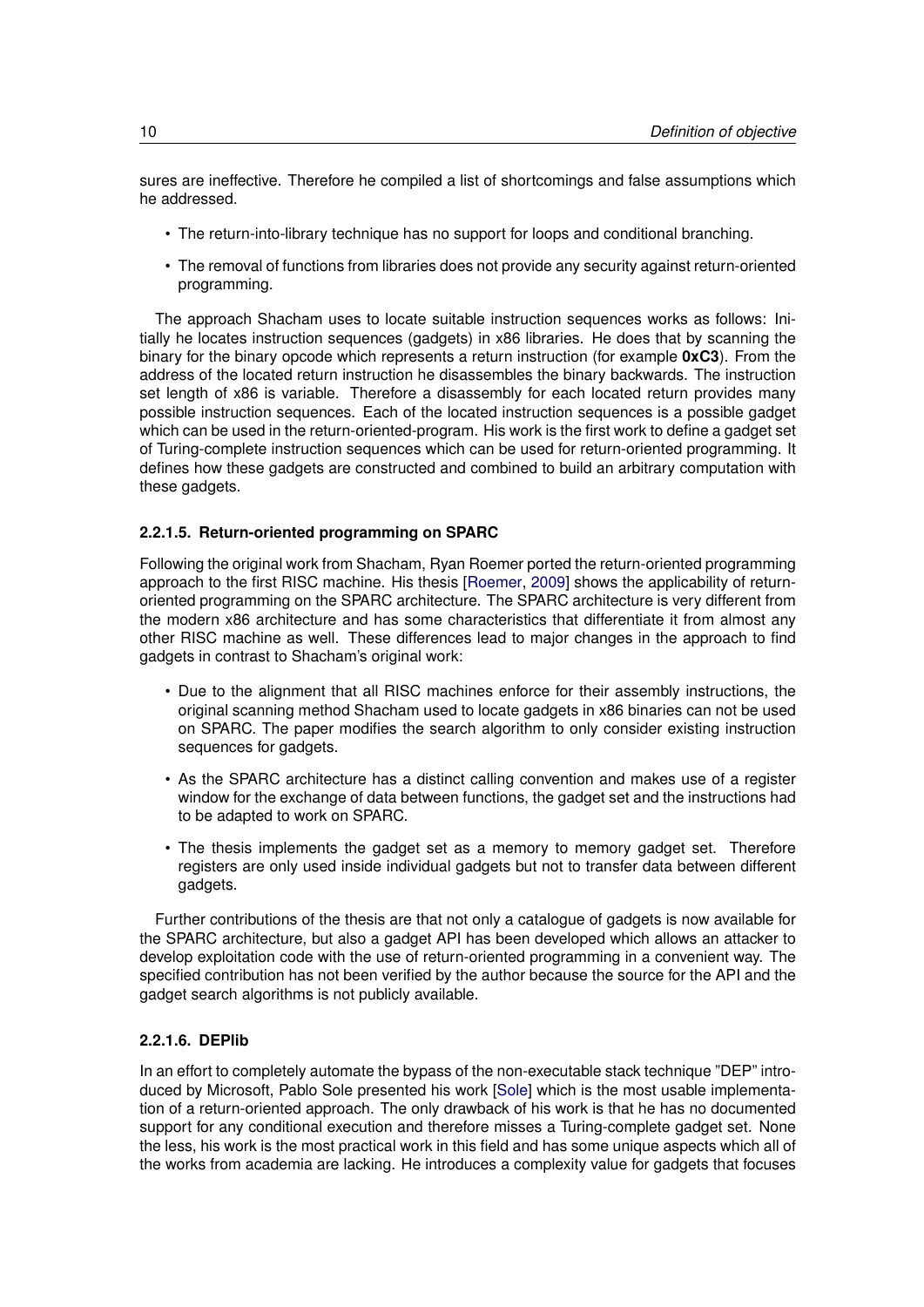on the side effects of the located gadgets. Furthermore he does not rely on specific libraries but scans the whole address space of the executable for useful instruction sequences. One drawback of his implementation is that he only supports Windows because his software is an extension to the Immunity debugger which is only available for Windows.

## <span id="page-20-0"></span>**2.2.1.7. Return-oriented programming on Harvard-type architectures**

The most recent work which contributes to the general applicability of return-oriented programming is the work of [Checkoway et al.](#page-98-2) [\[2009\]](#page-98-2) which shows the use of return-oriented programming on a true Harvard-type architecture. The most important contribution of this work is that it shows a real-life use case for return-oriented programming in which no other exploitation technique would lead to results.

The paper presents an attack against the AVC Advantage voting machine, a machine which has been used for elections in the United States in the past. The machine uses a Zilog Z80 CPU. The Z80 has a variable length instruction set and is a Harvard-type architecture. The paper shows the applicability of a return-oriented programming attack against this architecture.

## <span id="page-20-1"></span>**2.3. Strategy**

This section describes the strategy used to solve the problem of return oriented programming for the ARM architecture. It presents the ideas that led to the decisions about data structures and algorithms as well as the dependencies which arose from them.

## <span id="page-20-2"></span>**2.3.1. Problem approach**

The goal of this thesis is to build a program which consists of existing code chunks from other programs. A program that is built from the parts of another program is a return oriented program. To build a return oriented program, parts which can be combined to build the program are necessary.

The parts to build a return oriented program are named gadgets. A gadget is a sequence of instructions which is located in the target binary and provides a usable operation, for example the addition of two registers. A gadget can therefore be thought of as a meta-instruction.

To be able to build a program from gadgets, they must be combinable. Gadgets are combinable if they end in an instruction that controlled by the user alters the control flow. Instructions which end gadgets are named "free branch" instructions. A "free branch" instruction must satisfy the following properties:

- The control flow must change at this instruction.
- The target of the control flow must be controllable (free) such that the input from a register or the stack defines the target.

It is necessary to search the set of all gadgets for the subset of gadgets which can be used for a return oriented program. The set of all gadgets is built by initially identifying all "free branch" instructions followed by the analysis of the program paths ending in these instructions.

To be able to easily search for a specific operation within the set of all gadgets, the gadgets are stored in tree form. This tree form is named binary expression tree. A binary expression tree consists of operations with their operands. The tree is a result of multiple sequential native instructions and their effects. One binary expression tree only affects one target register. Therefore a single gadget always consist of more than one binary tree. The binary expression trees are searched for sub-trees, which specify a distinct operation, to find usable gadgets. The subtrees which are used to search for an operation are specified manually. For every operation only one gadget is needed. For a set of gadgets which perform the same operation only the simplest gadget is selected.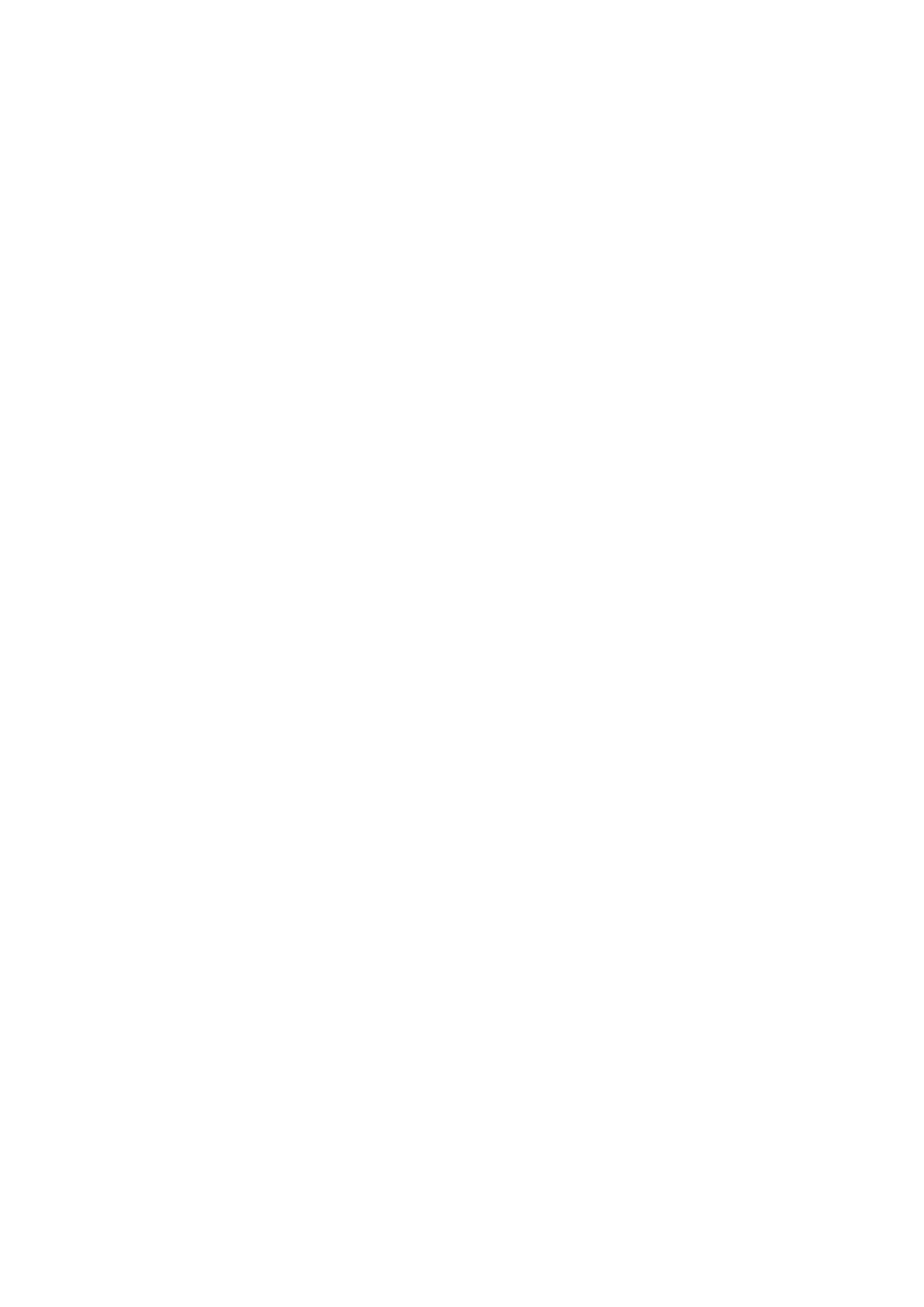# <span id="page-22-0"></span>**3. Technical details**

This chapter provides the technical background needed for return oriented programming on the ARM architecture. First the ARM architecture is explained, followed by a description of the operating system which is used as test subject. The description of the ARM architecture is provided because ARM has some unique characteristics that differentiate the architecture from other architectures. Also mobile operating systems differ in their architecture and design as much as desktop operating systems do. Therefore a short introduction to the specialities of the operating system used in this thesis is given. Then the REIL meta-language used for the analysis and matching algorithms is presented. A good understanding of REIL is necessary because it is the basis for every data structure and every algorithm used in this thesis. Thereafter the introduction to return oriented programming for the ARM architecture is presented and the gadget catalogue developed in this thesis is described. The gadget catalogue describes a comfortable gadget set with whom an analyst can build return-oriented programs on the ARM architecture.

# <span id="page-22-1"></span>**3.1. architecture and operating system details**

In this section an introduction to the ARM architecture is given. The necessary basics about the architecture are explained and the important aspects are highlighted. In the second half Windows Mobile, the reference platform for this thesis, is explained and its specifics are described. These basics are necessary because all of the work in this thesis is very closely related to the hardware and its particularities.

## <span id="page-22-2"></span>**3.1.1. The ARM architecture**

The ARM processors have been developed primarily for use in small scale systems such as mobile communication devices and small home and office network hardware. ARM processors are used in almost every new mobile phone which ships today. The widespread deployment of ARM makes the architecture an interesting target for offensive research in general and return oriented programming specifically.

With the introduction of the ARM9 processor core, the architecture of the ARM is a Harvardtype architecture. The primary difference between a Harvard architecture and a Von-Neumann architecture is that the instruction memory is physically separated from the data memory. Likewise both memory segments are addressed over distinct bus systems by the processor. In case of ARM an approach is used that slightly differs from a *true* Harvard architecture. Within ARM only the caches for data and instructions are separated.

Using a Harvard-type architecture has some side effects which have to be considered. The use of self modifying code on the ARM architecture is not possible without additional cache sync and flush code sequences. Also traditional stack overflows which inject code on the stack, and then adjust the control flow to execute it, always need cache syncing.

## <span id="page-22-3"></span>**3.1.1.1. History**

The ARM architecture has been changed quite frequently during its existence. The support for more instruction sets and extensions was added over time. Also as described the architecture was switched from a Von-Neuman type to a Harvard-type architecture with the introduction of the **ARM9** core. The first ARM processor which was widely available was the **ARM2** released in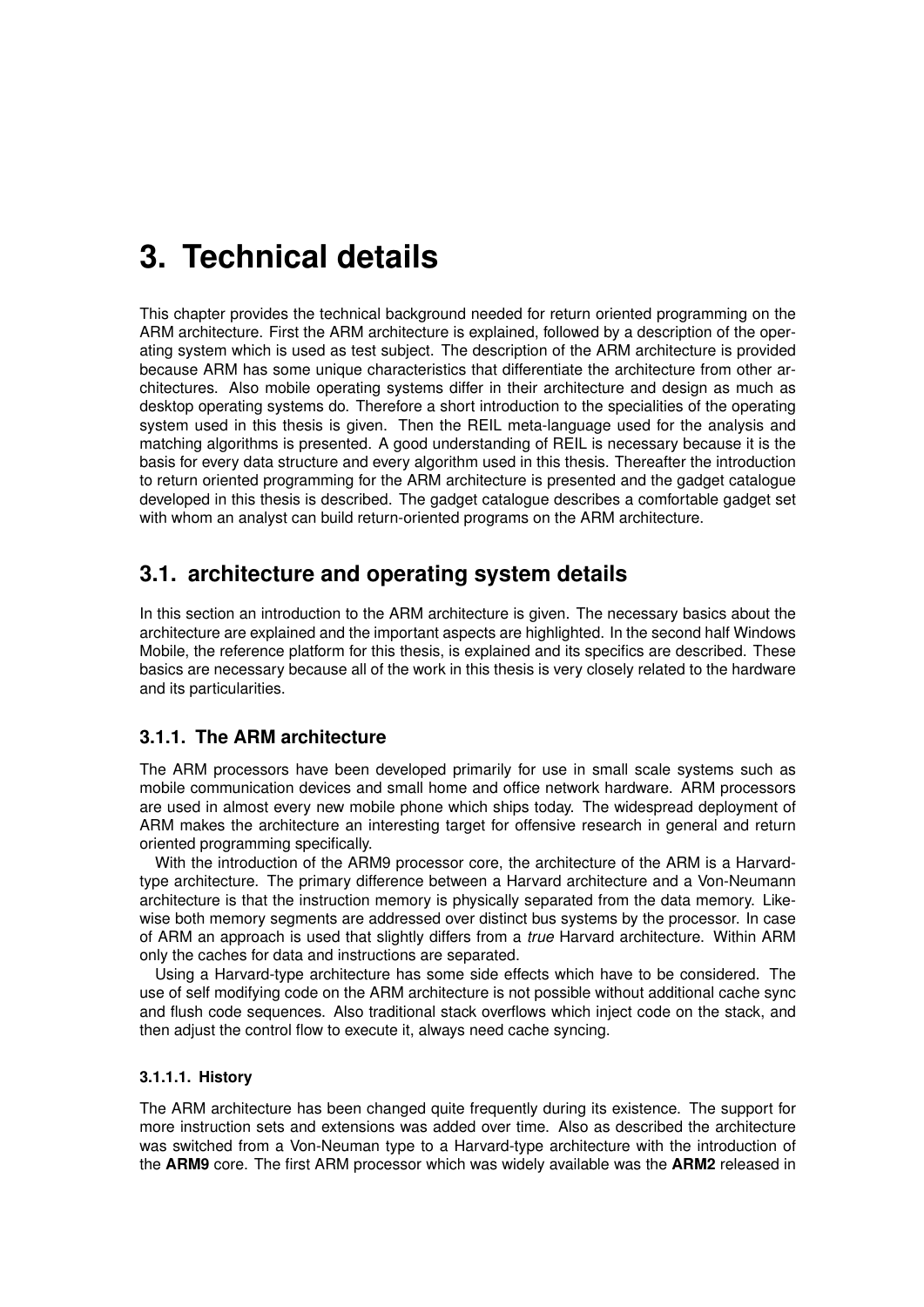1987. The ARM processors are always sold as **IP** [1](#page-23-1) by ARM semiconductors, this means that they sell the specifications needed to fabricate an ARM processor but do not themselves build the chips. In table a brief overview on the wide range of ARM processors version is given.

| ARMv6 or ARMv6T2 or ARMv6KZ or ARMv6K    |
|------------------------------------------|
| ARMv7-A or ARMv7-R or ARMv7-M or ARMv6-M |
|                                          |

FIGURE 3.1.: ARM PROCESSOR TO ARCHITECTURE MAPPING

#### <span id="page-23-0"></span>**3.1.1.2. Registers**

In the following paragraphs the available registers of the ARM architecture are described. Some of the available registers have a certain purpose which will be highlighted and explained. As the ARM architecture provides a subset of registers only in certain execution modes, these modes will be introduced shortly.

**User mode registers:** The ARM ISA provides 16 general-purpose registers in user mode (Figure [3.2\)](#page-24-0). Register **PC/R15** is the program counter which can be manipulated as a generalpurpose register. The general-purpose register **LR/R14** is used as a link register to store function return addresses used by the branch-and-link instruction. Register **SP/R13** is typically used as the stack pointer although this is not mandated by the architecture.

**Flags and Modes:** The current program status register **CPSR** contains four 1-bit condition flags (**N**egative, **Z**ero, **C**arry, and o**V**erflow) and four fields reflecting the execution state of the processor. Flag fields are used in a total of 16 possible condition combinations for the use in ARM instructions. The **T** field is used to switch between ARM and THUMB instruction sets. The **I** and **F** flags enable normal and fast interrupts respectively. The "mode" field selects one of seven execution modes of the processor:

- **User mode** is the main execution mode. By running application software in user mode, the operating system can achieve protection and isolation. All other execution modes are privileged and are therefore only used to run system software.
- **Fast interrupt processing mode** is entered whenever the processor receives an interrupt signal from the designated fast interrupt source.
- **Normal interrupt processing mode** is entered whenever the processor receives an interrupt signal from any other interrupt source.

<span id="page-23-1"></span><sup>1</sup> intellectual property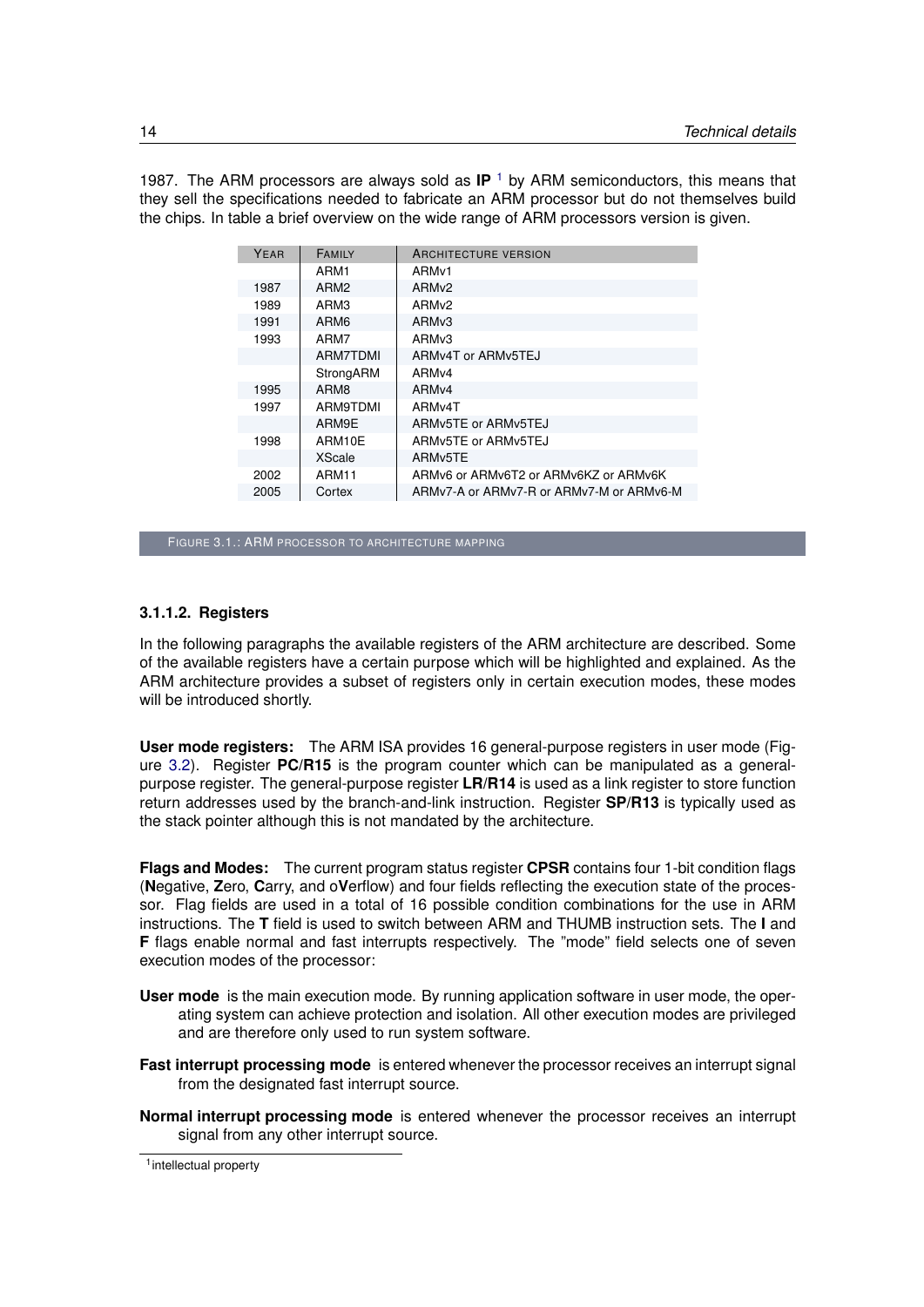<span id="page-24-0"></span>

- **Software interrupt mode** is entered when the processor encounters a software interrupt instruction. Software interrupts are a standard way to invoke operating system services on ARM.
- **Undefined instruction mode** is entered when the processor attempts to execute an instruction that is supported neither by the main integer core nor by one of the coprocessors.

**System mode** is used for running privileged operating system tasks.

**Abort mode** is entered in response to memory faults.

**Privileged mode registers:** In addition to registers visible in user mode, ARM processors provide several registers available in privileged modes only (Figure [3.2\)](#page-24-0). **SPSR** registers are used to store a copy of the value of the **CPSR** register before an exception is raised. Those privileged modes that are activated in response to exceptions have their own **SP/R13** and **LR/R14** registers. These are provides to avoid the need to save the corresponding user registers on every exception. In order to further reduce the amount of state that has to be saved during handling of fast interrupts, ARM provides 5 additional registers available in fast interrupt processing mode only.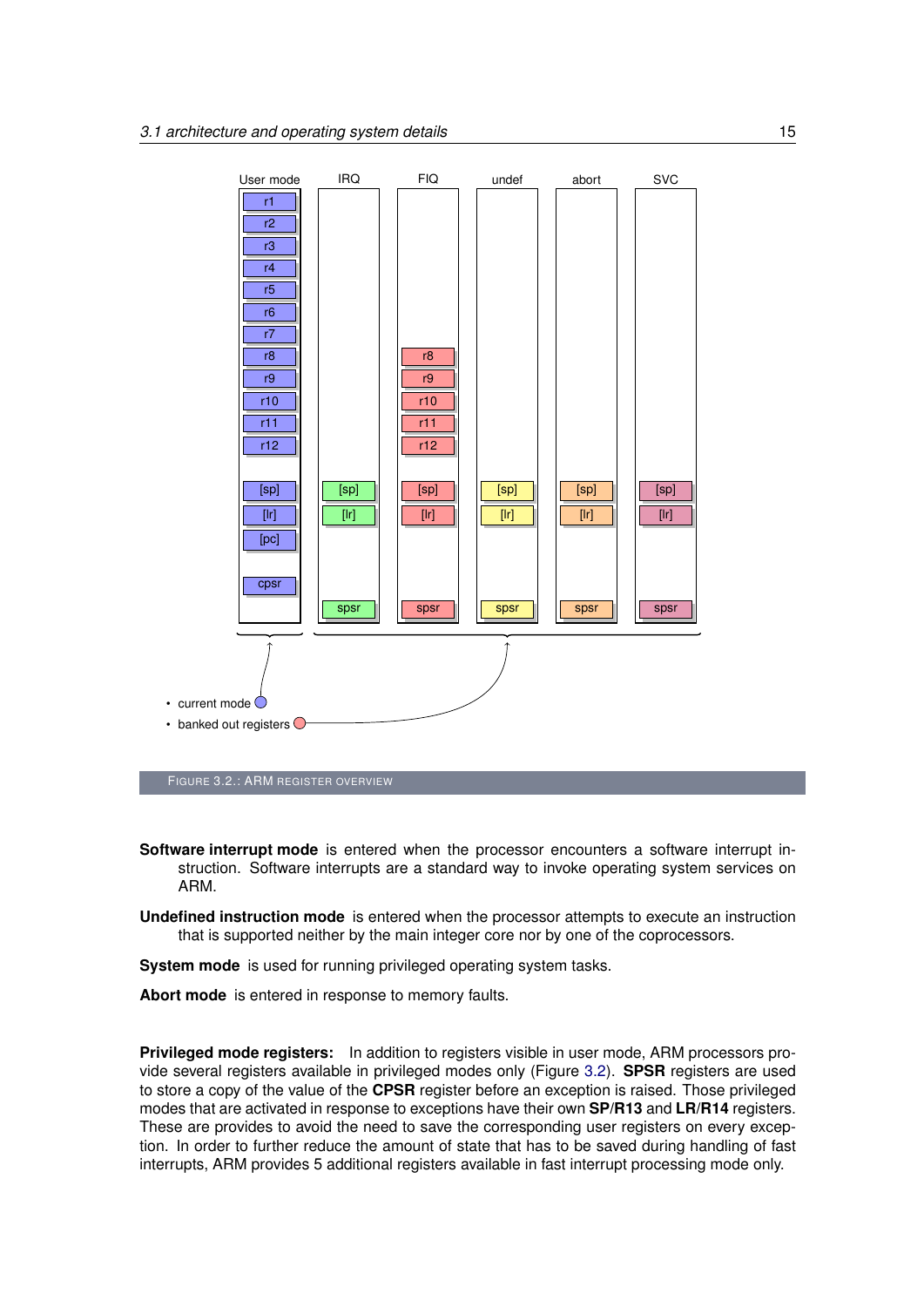## <span id="page-25-0"></span>**3.1.1.3. Instruction set**

The ARM architecture can support several extensions to the normal ARM 32 bit instruction set. These extensions are labelled through the architecture type description: Extension **T** specifies THUMB support, **J** specifies Jazelle support, and **T2** specifies THUMB2 support. The THUMB instruction set is a 16 bit mapping of the 32 bit ARM instruction set but there are some differences between the instruction sets which will be covered in [3.1.1.4.](#page-25-1) The Jazelle extension is an implementation of a Java byte-code machine and allows the processor to execute Java byte-code natively in hardware. The THUMB2 instruction set adds a limited set of 32 bit instructions to the normal THUMB instruction set.

## <span id="page-25-1"></span>**3.1.1.4. ARM and THUMB**

The two instruction sets which are widely available on almost all the ARM devices are the 32 bit ARM instruction set and the 16 bit THUMB instruction set. Therefore these two instruction sets are explained and their differences are described.

The ARM instruction set uses 32 bits for every instruction it supports. It can make use of all features the specific processor has. The THUMB instruction set uses 16 bits for every instruction and is limited in the features it can use. The code density of THUMB mode is much higher than the code density of ARM mode. Due to the limitations of THUMB code it is generally executed slower then ARM code. Almost all 32 bit ARM instructions are conditional. The 16 bit THUMB extension does not support conditional execution. Conditional execution of instructions extends instructions with an optional condition field. This condition field is evaluated by the processor prior to the execution of the instruction. If the condition is true, the instruction is executed. If the instruction is false, the instruction is not executed. Conditional execution leads to more efficient code in terms of CPU pipeline usage and size. For example, the GCD instruction in Listing [3.1](#page-25-2) uses 7 instructions without conditional execution while the implementation in Listing [3.2](#page-25-3) uses only 4 instructions with conditional execution.

<span id="page-25-2"></span>

|                                                  |        | <b>LISTING 3.1: ARM GCD EXAMPLE WITHOUT CONDITIONAL EXECUTION</b> |                       |  |                                              |  |  |  |  |
|--------------------------------------------------|--------|-------------------------------------------------------------------|-----------------------|--|----------------------------------------------|--|--|--|--|
| $\overline{2}$<br>$\mathbf{3}$<br>$\overline{4}$ | 1 gcd  | CMP<br>BE 0<br><b>BLT</b><br>SUBS                                 | r0, r1<br>end<br>less |  | r0, r0, r1 ; could be SUB r0, r0, r1 for ARM |  |  |  |  |
| 5                                                | 6 less | B                                                                 | gcd                   |  |                                              |  |  |  |  |
| $\overline{7}$<br>8                              | 9 end  | SUBS<br>B                                                         | gcd                   |  | r1, r1, r0 ; could be SUB r1, r1, r0 for ARM |  |  |  |  |

<span id="page-25-3"></span>

|     |                              | LISTING 3.2: ARM GCD EXAMPLE WITH CONDITIONAL EXECUTION |
|-----|------------------------------|---------------------------------------------------------|
| gcd | CMP<br>SUBGT<br>SUBLE<br>BNE | r0, r1<br>r0, r0, r1<br>r1, r1, r0<br>gcd               |

The instructions used in the examples Listing [3.1](#page-25-2) and Listing [3.2](#page-25-3) are described in Figure [3.3.](#page-26-2) For a more detailed explanation of the ARM instruction set refer to [Ltd.](#page-99-14) [\[2005\]](#page-99-14).

All 32 bit arithmetic instructions are able to use a barrel shifter which provides multiple shift operations to the last operand. This barrel shifter is not available with 16 bit instructions. ARM supports different addressing modes with pre- and post-indexed register updates for all memory operations. The switch between ARM and THUMB instructions is indicated with the **T** flag within the **CPSR** register. THUMB code is used if the size of available memory is small and execution speed is not a critical asset.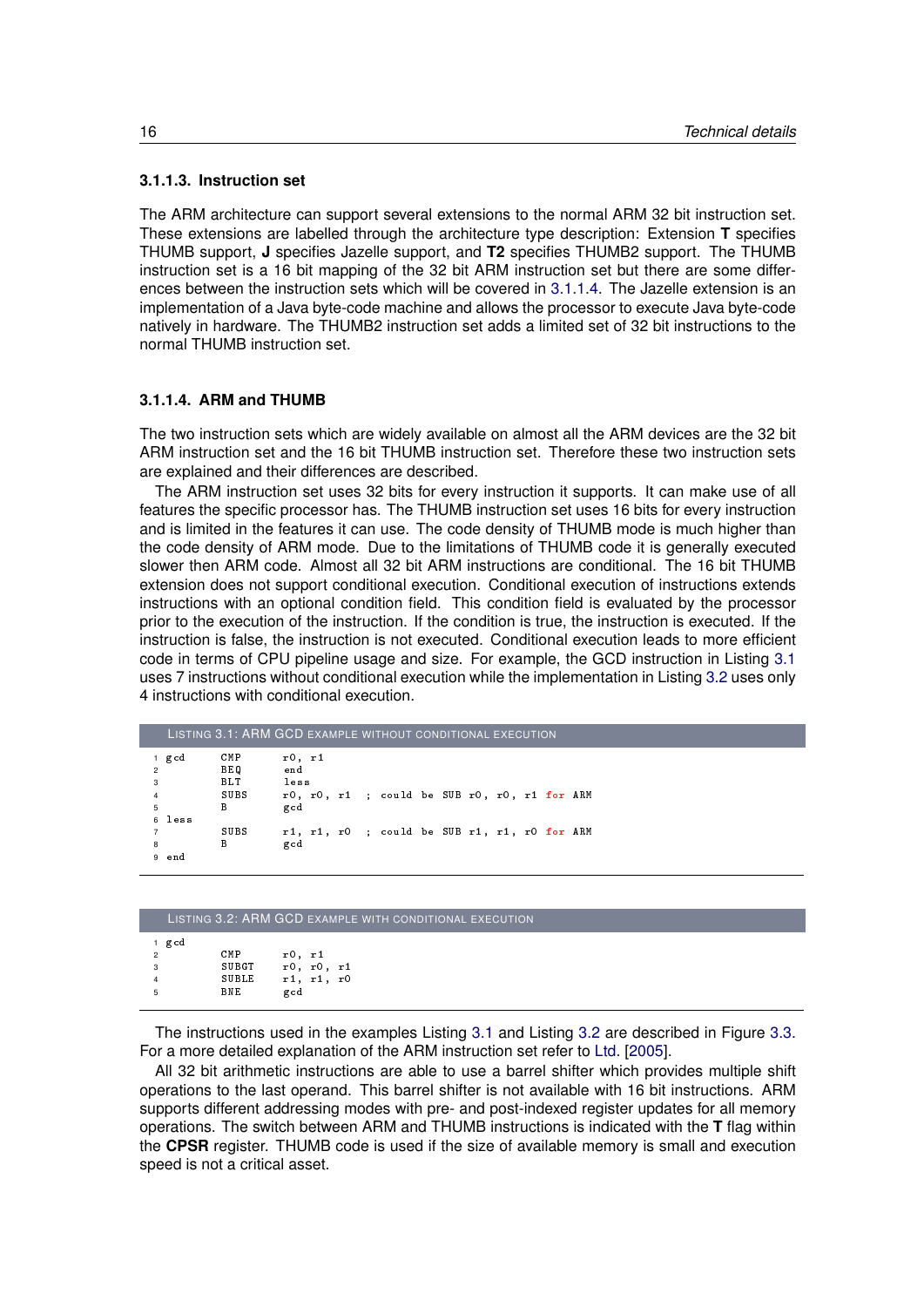<span id="page-26-2"></span>

| <b>INSTRUCTION</b> | <b>DESCRIPTION</b>                          |
|--------------------|---------------------------------------------|
| <b>CMP</b>         | compare instruction, sets flags accordingly |
| <b>BEQ</b>         | branch equal                                |
| <b>BLT</b>         | branch less than                            |
| <b>BNE</b>         | branch not equal                            |
| в                  | unconditional branch                        |
| <b>SUBS</b>        | subtract and set flags                      |
| <b>SUBGT</b>       | subtract if greater than condition met      |
| <b>SUBLE</b>       | subtract if less or equal condition met     |

FIGURE 3.3.: SHORT INSTRUCTION DESCRIPTION

## <span id="page-26-0"></span>**3.1.1.5. Endianness of memory**

Usually a certain operating system uses only one specific endianess for storing of data but in the case of ARM this can vary.

In contrast to other architectures the ARM architecture supports multiple modes for the endianness of the system. It supports little-endianess, big-endianess, and a supplemental mixed mode. And these are only the most common modes of endianess used, even though the ARM architecture supports several more. The variable endianess is only available for data access, the endianess of instructions is always little-endian mode and can not be changed.

For more information about memory endianess please refer to [\[Ltd.,](#page-99-14) [2005\]](#page-99-14).

### <span id="page-26-1"></span>**3.1.1.6. Stack modes**

The stack is in the case of return-oriented programming an important factor as it might be used to store information which is used within the gadgets. Therefore the stack modes of the ARM architecture are explained and the constraints which are crucial for successful exploitation are presented.

<span id="page-26-3"></span>ARM has four different stack modes. These are used in the **LDM** (Figure [3.4\)](#page-26-3) and **STM** (Figure [3.5\)](#page-26-4) instructions. The stack mode used is controlled by the **L**, **P**, and **U** bits of the instruction encoding. If the **L** bit is set the instruction is an **LDM** instruction. If the bit is cleared the instruction is an **STM** instruction. The **P** bit controls whether the stack pointer points to the last "full" element pushed onto the stack or the next "empty" stack slot after the element. The **U** bit indicates in which direction the stack grows.

| <b>STACK ADDRESSING MODE</b> | L BIT | P BIT | U BIT |
|------------------------------|-------|-------|-------|
| LDMFA (Full Ascending)       |       |       |       |
| LDMFD (Full Descending)      |       |       |       |
| LDMEA (Empty Ascending)      |       |       |       |
| LDMED (Empty Descending)     |       |       |       |

<span id="page-26-4"></span>FIGURE 3.4.: ARM LDM ADDRESSING MODES

| <b>STACK ADDRESSING MODE</b> | L BIT | P BIT | U BIT |
|------------------------------|-------|-------|-------|
| STMED (Empty Descending)     |       |       | 0     |
| STMEA (Empty Ascending)      |       |       |       |
| STMFD (Full Descending)      |       |       | 0     |
| STMFA (Full Ascending)       |       |       |       |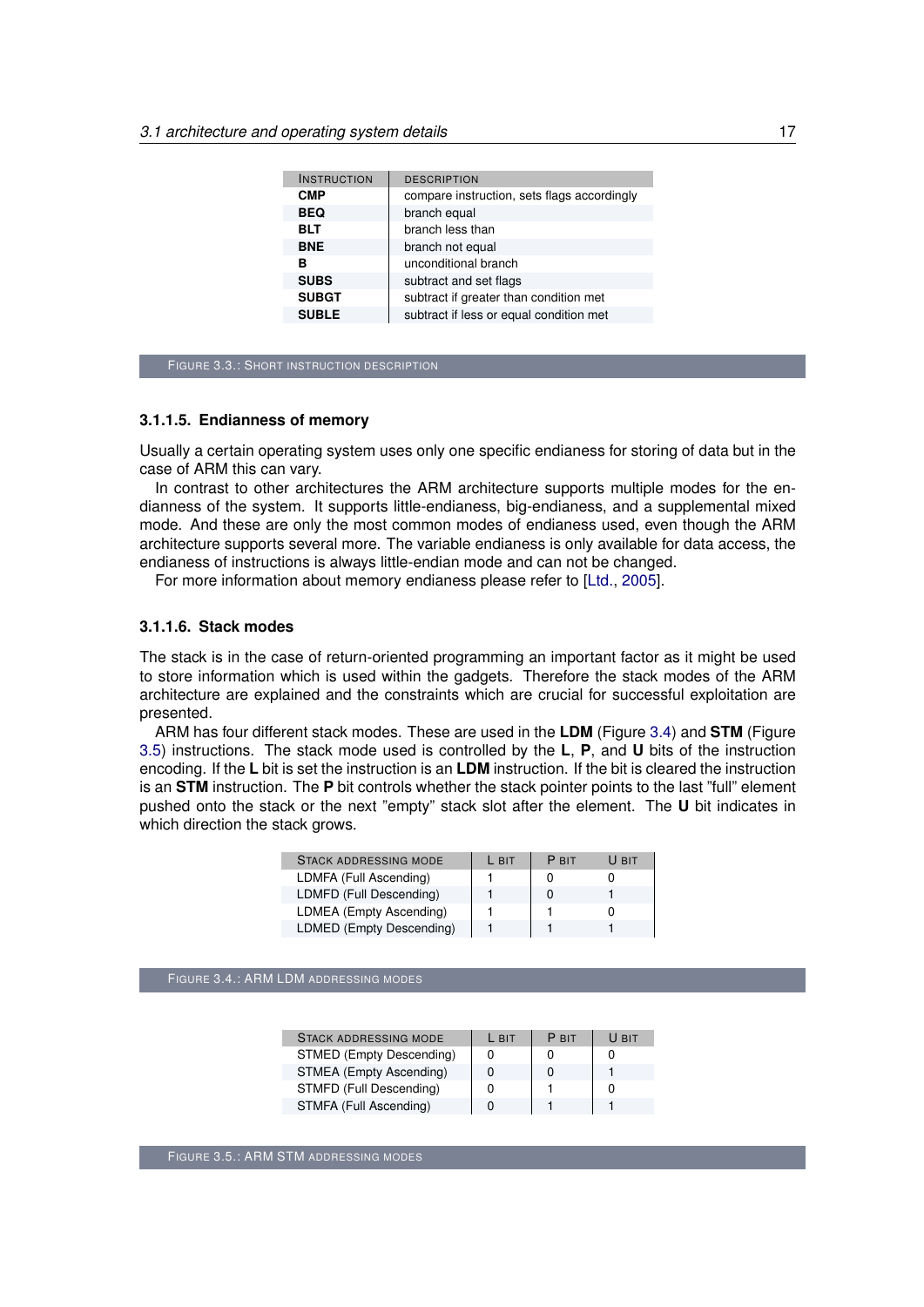In any operating system usually only one stack addressing mode is used, but there are also cases when the frame pointer is used to access data on the stack instead of the stack pointer. In these cases the direction of stack growth is usually switched.

**Universal stack constraints** The AAPCS (Procedure Call Standard for the ARM Architecture) [Ltd.](#page-99-15) [\[2008\]](#page-99-15) defines basic constraints that must hold at all times:

**Stack-limit < SP <= stack-base** The stack pointer must lie inside the stack.

**SP mod 4 = 0** The stack must at all times be aligned to word boundaries.

**Access limit** A process may only access (either read or write) the closed interval of the entire stack delimited by [**SP**, stack-base - 1].

## <span id="page-27-0"></span>**3.1.1.7. Subroutine calling convention**

Both instruction sets, ARM and THUMB, contain a primitive subroutine call instruction (**BL**) which performs a branch with link operation. The effect of the **BL** instruction is that the sequentially next value of the program counter (*current address + 4* for ARM and *current address + 2* for THUMB) is saved into the link register **LR** and the destination address is stored in the program counter **PC**. In case of **BL** the least significant bit of the link register is set to one. If the instruction was called from THUMB code. Otherwise the least significant bit is set to zero. The result is that control is transferred to the destination address and the return address is passed to the subroutine as an additional parameter in the link register. The ARM architecture also provides the **BLX** instruction that can use a register to hold the destination address to pass control to. This instruction also handles ARM / THUMB interworking.

If the **BL** instruction is used, far jumps are not possible. In this case a stub function must be used to pass the control to the called function. An example of such a stub can be seen in Figure [3.8.](#page-33-2) For a more in-depth explanation of the subroutine calling convention refer to [\[Ltd.,](#page-99-15) [2008\]](#page-99-15).

## <span id="page-27-1"></span>**3.1.2. Operating system**

The following sections will focus on the operating system which has been used in this thesis. The important aspects which are in part specific this operating system and in part generic to operating systems are explained. This description is important because it will explain details necessary to understand the limitations and problems a researcher encounters on mobile operating systems. A larger part of the problems and concepts presented can be applied to almost any embedded operating system.

### <span id="page-27-2"></span>**3.1.2.1. Operating system overview**

The operating system used as the research target in this thesis is Windows Mobile 6.x. Windows Mobile is based on Windows CE 5. Windows Mobile is used in a wide range of consumer devices such as mobile phones and personal digital assistants. The Windows CE API which can be used within Windows Mobile is a subset of the Win32 API for Windows.

### <span id="page-27-3"></span>**3.1.2.2. Memory architecture**

This section describes the differences of virtual and physical memory and tries to clear out some misconceptions that can lead to false assumptions in case of memory definitions.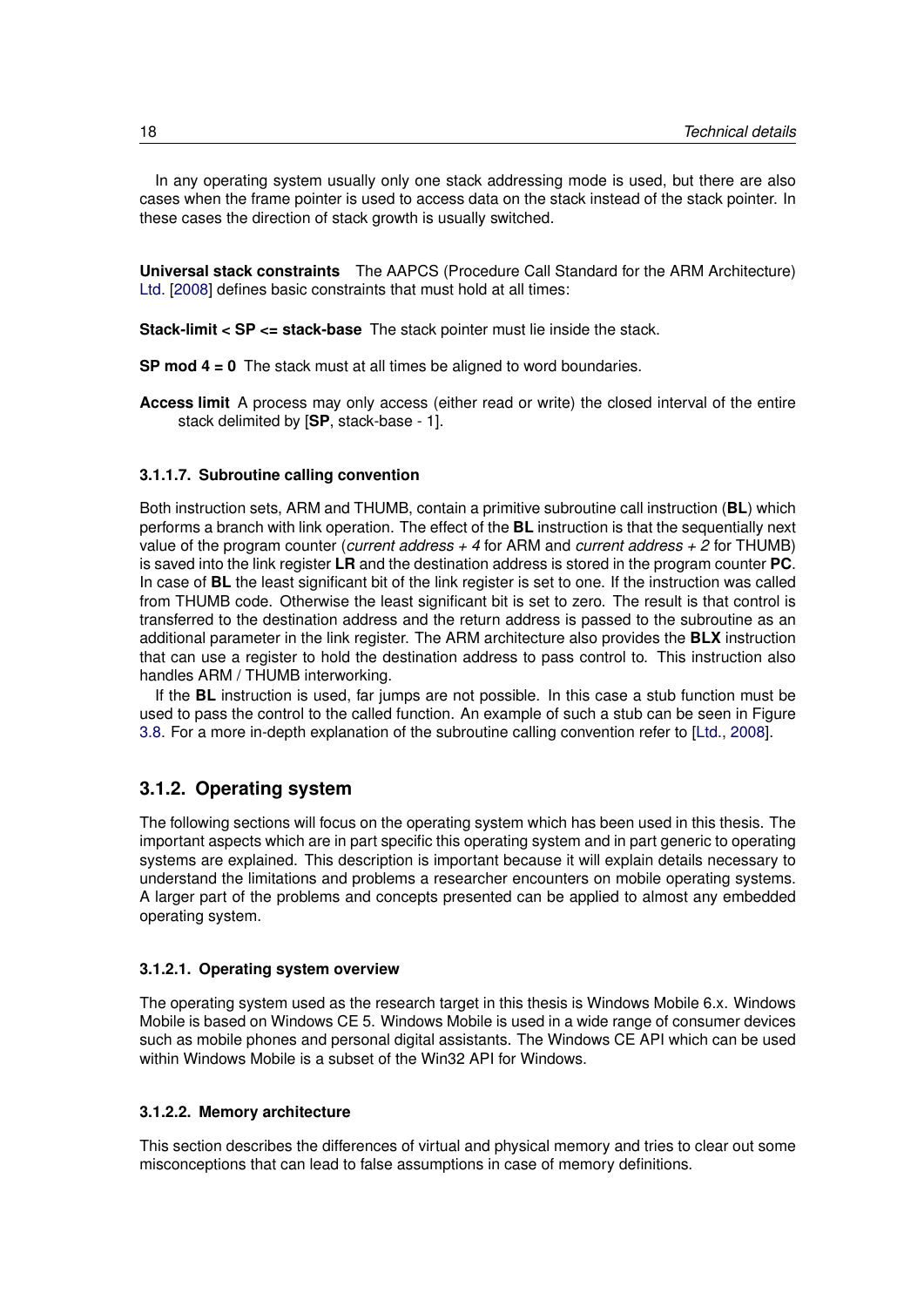**Virtual Memory** Virtual memory is the addressable memory space. This can be understood as the *work area* for a process. On 32 bit Windows desktop systems each user land application has 2 gigabytes private virtual address space [Sanderson.](#page-99-16) The addressable virtual memory space is 4 gigabytes. On Windows Mobile each application has a 32 megabytes private slot of virtual memory.

**RAM** Random access memory is the physical resource each process consumes to fulfil memory requests. A process has a 32 megabytes virtual memory address space but will not consume 32 megabytes of RAM initially when the process is started. RAM is consumed when the application allocates objects.

**RAM vs. Virtual Memory** As described, RAM and virtual memory are two different aspects of memory which should not be confused. The failure characteristics are different when one of the two runs out. If RAM runs out, there is no physical memory left. If virtual memory runs out, there is no *usable* memory left.

**Address space** Windows Mobile 6 has the memory architecture of Windows CE 5.2. It has 32 bits of addressable virtual memory. The upper 2 gigabytes of virtual memory are used for the kernel and system space. The lower 2 gigabytes are used for user space.



#### FIGURE 3.6.: WINDOWS MOBILE VIRTUAL MEMORY

The user space is divided into memory regions. The larger part of the memory regions is defined as the *large memory area*. This area is used to allocate large blocks of memory usually used for memory mapped files. The smaller part of the memory region is divided into small sections named slots. A slot is a basic unit for maintaining virtual memory within the Windows CE kernel.

There are 33 slots available on Windows Mobile of which 31 slots can be used by processes. Therefore a total of 31 simultaneous processes can be started on a Windows CE based system. The kernel process is counted as the 32nd process. The process with its currently running thread is cloned into slot 0. Slot 1 (XIP section) is used exclusively for in-ROM <sup>[2](#page-28-0)</sup> components that have been included in the device image.

<span id="page-28-0"></span><sup>&</sup>lt;sup>2</sup> Read Only Memory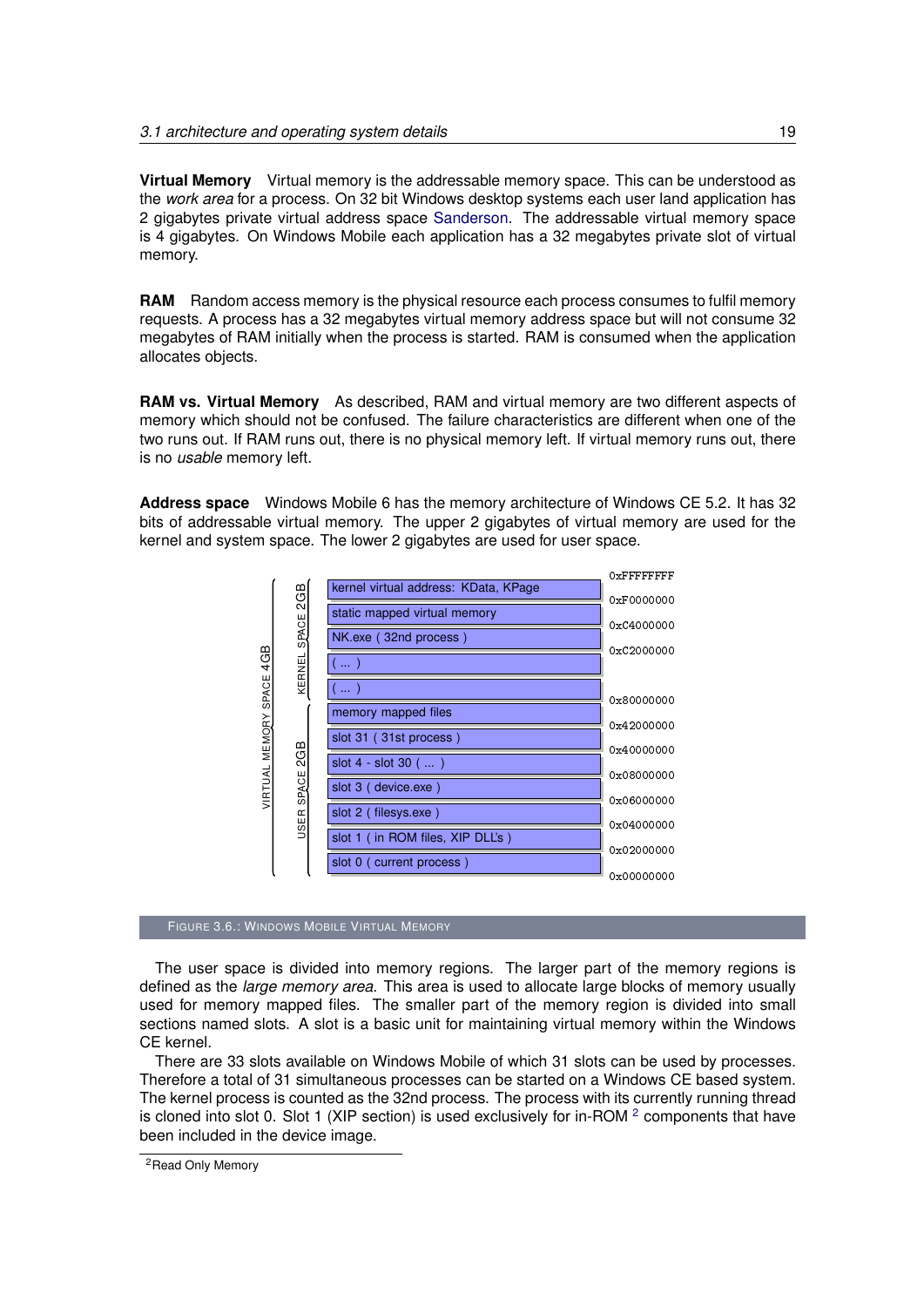## <span id="page-29-0"></span>**3.1.2.3. XIP DLLs**

Slot 1 is the XIP section. XIP stands for "e**X**ecute **I**n **P**lace" as the binaries in this section are not relocated on execution. The XIP section was introduced with Windows CE 3 to provide a relief for the memory constraints in Windows CE. DLLs located in the XIP section are loaded from address 0x03FFFFFF (64 megabytes) down to address 0x02000000 (32 megabytes). Only DLLs that are part of the original ROM shipped by the OEM <sup>[3](#page-29-3)</sup> are placed in the XIP section. No non-XIP DLLs may be loaded in this memory area. Common DLLs for the inclusion into the XIP section are for example "coredll.dll" and "ws2.dll".

## <span id="page-29-1"></span>**3.1.2.4. DLL loading**

The loading of DLLs which are part of 3rd party programs is done in slot 0 of the memory layout. Different DLLs under Windows CE 5.2 may not be loaded at the same address range in different processes and the same DLL may not occupy different address ranges in different processes. This implies that a DLL that is loaded in one process occupies space in all applications and not only the one that has loaded the DLL. This loading procedure is one of the reasons for memory exhaustion on Windows Mobile devices.



FIGURE 3.7.: WINDOWS MOBILE SLOT 0 MEMORY LAYOUT

The application code is loaded into the virtual memory at address  $0x00010000$ . This section is followed by the read only section and then the read write space. Then the heap and the stack are the last sections which grow upwards towards higher addresses. The DLL space starts at the top of slot 0 and grows downward towards lower addresses.

## <span id="page-29-2"></span>**3.1.2.5. Registers**

Even though the registers and their meaning have already been discussed for the ARM architecture in general, The specific use of the registers in Windows Mobile is important to understand some of the gadgets later described.

There are 16 general-purpose registers in the ARM processor specified for use with Windows Mobile. How they are used within Windows Mobile is presented in table [3.8.](#page-30-1)

<span id="page-29-3"></span><sup>3</sup>Original Equipment Manufacturer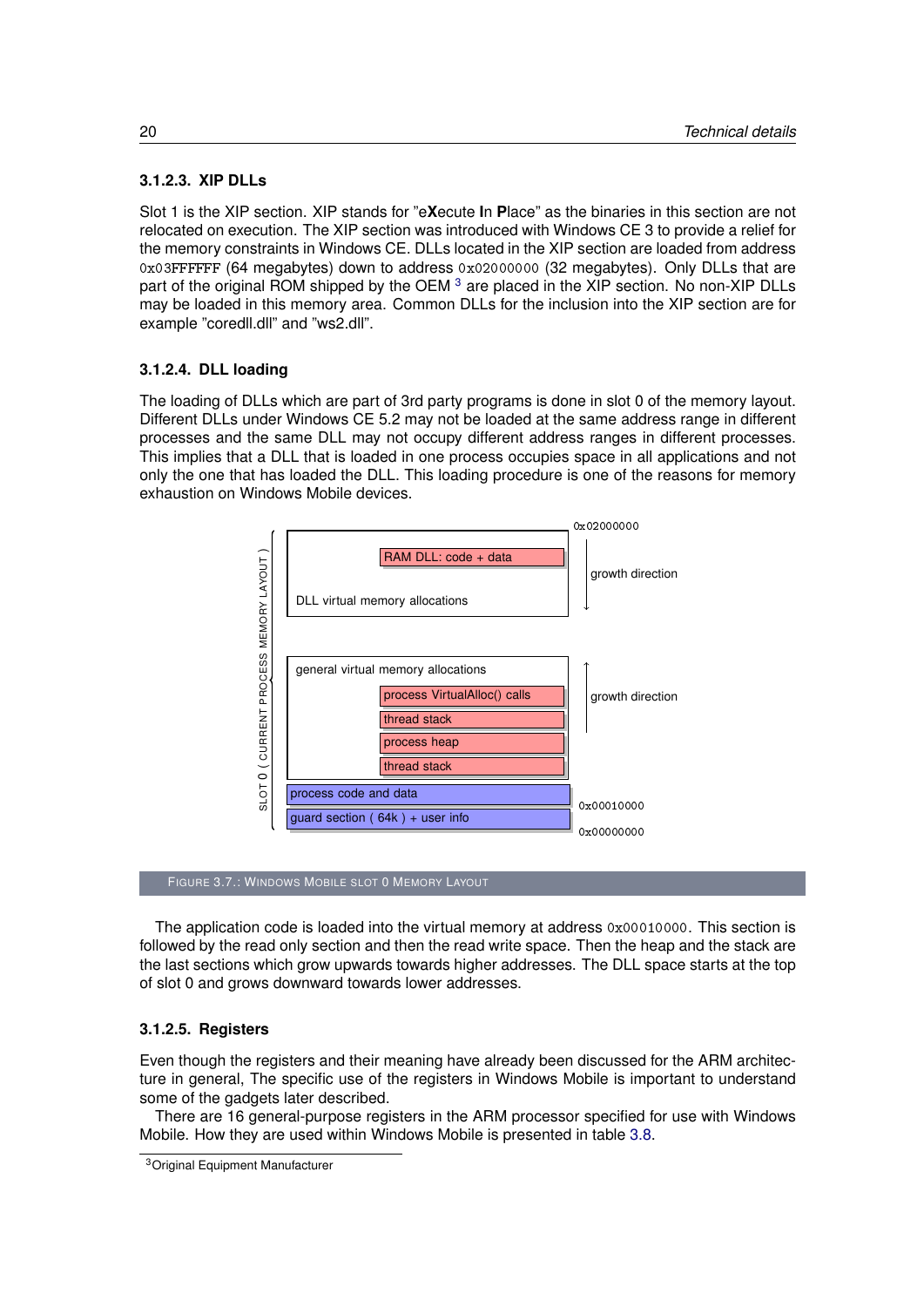<span id="page-30-1"></span>

| <b>REGISTER</b>                     | AFFINITY  | <b>ALIASES</b> | <b>DESCRIPTION</b>           |
|-------------------------------------|-----------|----------------|------------------------------|
| R <sub>0</sub>                      | Temporary |                | Argument 1, Return Value     |
| <b>R1</b>                           | Temporary |                | Argument 2, Second 32-bits   |
|                                     |           |                | if double / int Return Value |
| <b>R<sub>2</sub>, R<sub>3</sub></b> | Temporary |                | Arguments                    |
| <b>R4-R10</b>                       | Permanent |                | General registers,           |
|                                     |           |                | R7 is THUMB frame pointer    |
| <b>R11</b>                          | Permanent | FP             | ARM frame pointer            |
| <b>R12</b>                          | Temporary |                | Scratch register             |
| R <sub>13</sub>                     | Permanent | <b>SP</b>      | Stack pointer                |
| R <sub>14</sub>                     | Permanent | <b>LR</b>      | Link register                |
| <b>R15</b>                          | Permanent | <b>PC</b>      | Program counter              |
| <b>CPSR</b>                         |           |                | Flags                        |
|                                     |           |                |                              |

FIGURE 3.8.: REGISTER DESCRIPTION FOR WINDOWS MOBILE

Arguments for function calls are held in the registers **R0** through **R3**. Remaining arguments are placed in the calling function's argument build area. The area does not provide space into which **R0** through **R3** can be spilled.

## <span id="page-30-0"></span>**3.1.2.6. The stack**

Windows Mobile uses the little-endian mode of the ARM processor. The stack mode used by Windows Mobile is *full descending* which means that the stack pointer **SP/R13** is pointing to the last full entry of the stack and grows towards decreasing memory addresses <sup>[4](#page-30-2)</sup>. Even though Windows Mobile specifies the frame pointer to be located as shown in Figure [3.9,](#page-30-3) experiments have shown that this must not be true in all cases. Therefore the location of the frame pointer should not be relied upon.

<span id="page-30-3"></span>

### FIGURE 3.9.: WINDOWS MOBILE STACK LAYOUT

The following list specifies additional information about the stack specifications on the ARM platform used by Windows Mobile. The information has been extracted from [Corporation](#page-98-12) [\[2004\]](#page-98-12).

**Register Save Area (RSA)** holds the preserved values of permanent registers used by the function. It also contains the function return address.

<span id="page-30-2"></span>4 towards the bottom of memory.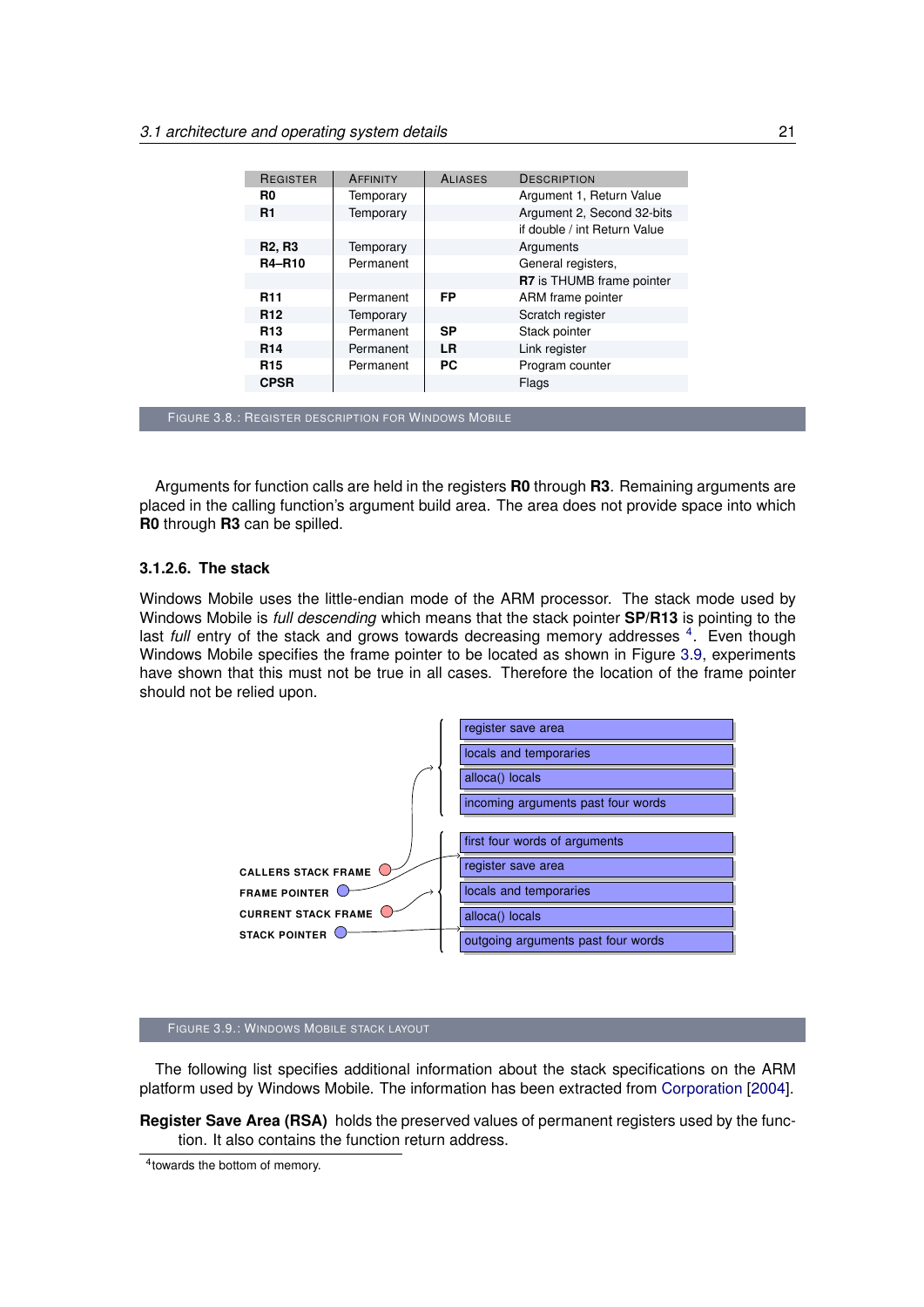- **Locals and temporaries area** represents the stack space allocated for local variables and temporaries.
- **First four words on top of the stack** can contain the values passed in registers **R0–R3**. Any of these values may be missing. The values should be stored in the registers **R0–R3** if registers can not hold the arguments for the entire function or if the addresses for the arguments are in use.
- **Storage at the top of the called function stack** is initialized if a routine needs storage space for the first four words of arguments. If a register keeps an argument for the argument live range, the argument has no associated storage in the stack frame.
- **Separate frame pointer** If a routine has alloca() locals, the ARM specification requires a separate frame pointer to access the incoming arguments and locals. The frame pointer assigned for 32 bit ARM code is register **R11**, the register **R7** is used as frame pointer for 16 bit THUMB code.
- Leaf vs. non-leaf routines In a leaf routine <sup>[5](#page-31-1)</sup> any free register can be used as frame pointer. A non-leaf routine must use a permanent register as the frame pointer. The routine must not modify the frame pointer register between the prologue and the epilogue.
- **References with use of alloca()** In a routine that uses alloca(), everything in the frame at a lower address than the alloca() area is referenced relative to the stack pointer and never contains a defined value at the time of an alloca() call. Everything in the frame below an address higher than the alloca() area is referenced relative to the frame pointer.
- **Efficient access in large stack frames** A routine that needs to access data in a large stack frame can established another frame pointer. The establish frame pointer usually points to a fixed offset in the register save area or the locals and temporaries area of the stack frame but can point to any offset in the frame.
- **Stackless routines** If a routine does not need to save permanent registers or allocate space for locals or outgoing arguments larger than four words, it does not need to set up a stack frame.
- **Strict alignment** The stack pointer and the frame pointer are 4-bytes aligned on the ARM architecture.

## <span id="page-31-0"></span>**3.1.2.7. ARM prologue and epilogue**

Windows Mobile supports the virtual unwinding of stack frames. ARM prologue and epilogue code segments are required to implement structured exception handling (SEH) for ARM microprocessors. The ARM prologue is a code segment that sets the up the stack frame for a routine. The ARM epilogue is a code segment that removes the routine's stack frame and returns from the routine.

**ARM prologue** The ARM prologue for Windows Mobile has three parts. The three parts are directly continuous and there are no interleaved instructions. If the function prologue follows this guideline, the virtual un-winder can virtually reverse execute the prologue. The three important parts of the ARM prologue are:

1. Zero or one instructions that push the incoming arguments in the registers **R0-R3** to the argument locations and update the stack pointer accordingly. If present, this instruction saves all the permanent registers in descending order at the top of the stack frame after any saved argument registers.

<span id="page-31-1"></span> $5A$  leaf routine is a routine that does not call any other routine, and does not have variables passed on the stack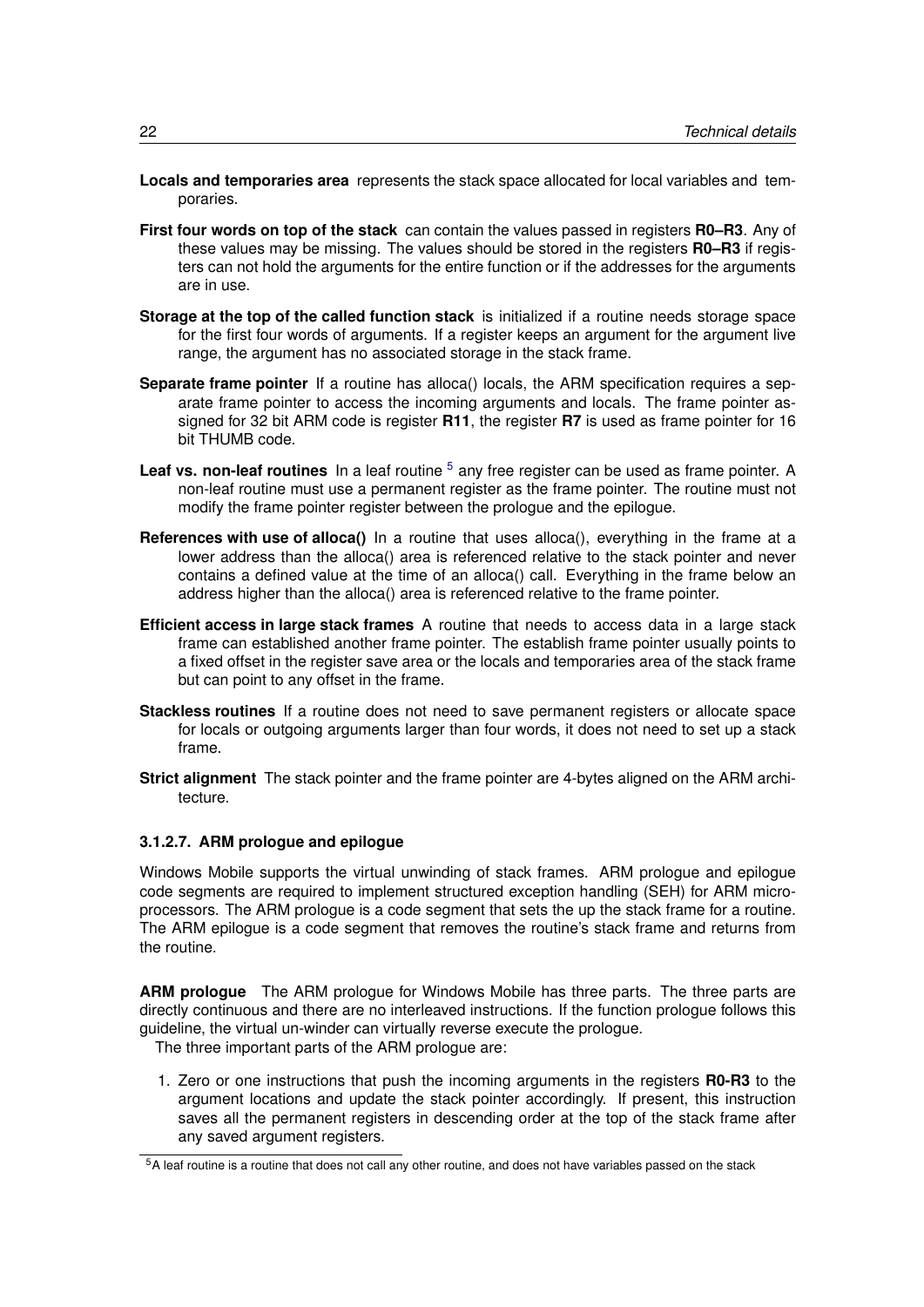- 2. Set up the additional frame pointer if necessary. If a frame pointer is established, the stack pointer is copied to the scratch register **R12** before the initial register saves. The scratch register **R12** is then used to compute the value of the frame pointer.
- 3. A sequence of zero or more instructions is used to allocate the remaining stack frame space for local variables, the compiler generated temporaries, and the argument build area. This is achieved by subtracting a 4-bytes aligned offset from the stack pointer. If an offset is too wide to be represented in the immediate section of the instruction used to subtract the offset, the scratch register **R12** is used to hold the offset. The offset used within **R12** is computed using a different instruction.

```
LISTING 3.3: ARM ROUTINE PROLOGUE WITH FRAME POINTER SETUP
1 MOV r12, SP ; Save stack on entry if needed.<br>2 STMFD SP!, {r0-r3} : As needed
2 STMFD SP!, {r0-r3} ; As needed<br>3 STMFD SP!, {r4-r12}, LR} ; As needed
3 STMFD SP!, \{r4 - r12, LR\}<br>4 SUB r11, r12, #16
                                      4 A Romanus<br>3 Sets frame past args
5 < stack link if needed >
```

```
LISTING 3.4: ARM ROUTINE PROLOGUE WITHOUT FRAME POINTER SETUP
1 MOV r12, SP<br>2 STMFD SP!, {r
2 STMFD SP!, \{r0 - r3\}; As needed<br>3 STMFD SP! \{[r4 - r12, 1][SP, 1LR] \}:
           SP: { [r4 - r12 ,] | [SP, ]LR } ; As needed
4 < stack link if needed >
5 < note : r12 is not used if the stack ( SP ) is the first register saved >
```
A short description of the instructions used in the examples (Listings [3.3,](#page-32-0) [3.4,](#page-32-1) [3.5,](#page-32-2) [3.6](#page-33-3) and [3.7\)](#page-33-4) is provided in Figure [3.10.](#page-32-3) For a more-in depth description of the specific instructions refer to [Ltd.](#page-99-14) [\[2005\]](#page-99-14). The extensions to the *LDM* and *STM* instructions have been omitted from the description because they have been explained in Figure [3.4](#page-26-3) and Figure [3.5](#page-26-4) respectively.

<span id="page-32-3"></span>

| <b>INSTRUCTION</b> | <b>DESCRIPTION</b>                                                       |
|--------------------|--------------------------------------------------------------------------|
| <b>MOV</b>         | move the contents of a register or integer to a register                 |
| <b>STM</b>         | memory store multiple registers, first register is memory location start |
| <b>SUB</b>         | subtraction                                                              |
| <b>LDM</b>         | memory load multiple registers, first register is memory location start  |
| BX                 | branch with interworking support for THUMB                               |

```
FIGURE 3.10.: SIMPLE ARM MNEMONICS
```
**ARM epilogue** The ARM epilogue for Windows Mobile is a sequence of continuous instructions that perform the unwinding of the current routine. The saved permanent registers are restored. The stack pointer is reset to the value before the routine entry and control is handed to the calling function.

The guidelines which are applied in epilogues used by Windows Mobile are the following. The instructions which form the epilogue are immediately continuous and no interleaving instructions are present.

If a frame pointer was set up, the epilogue is a single instruction (Listing [3.5\)](#page-32-2) that uses the frame pointer as the base and updates all non-volatile registers. This includes the program counter and the stack pointer.

```
LISTING 3.5: ARM ROUTINE EPILOGUE WITH FRAME POINTER
1 <no stack unlink >
2 LDMEA r11 , {r4 - r11 , SP , PC }
```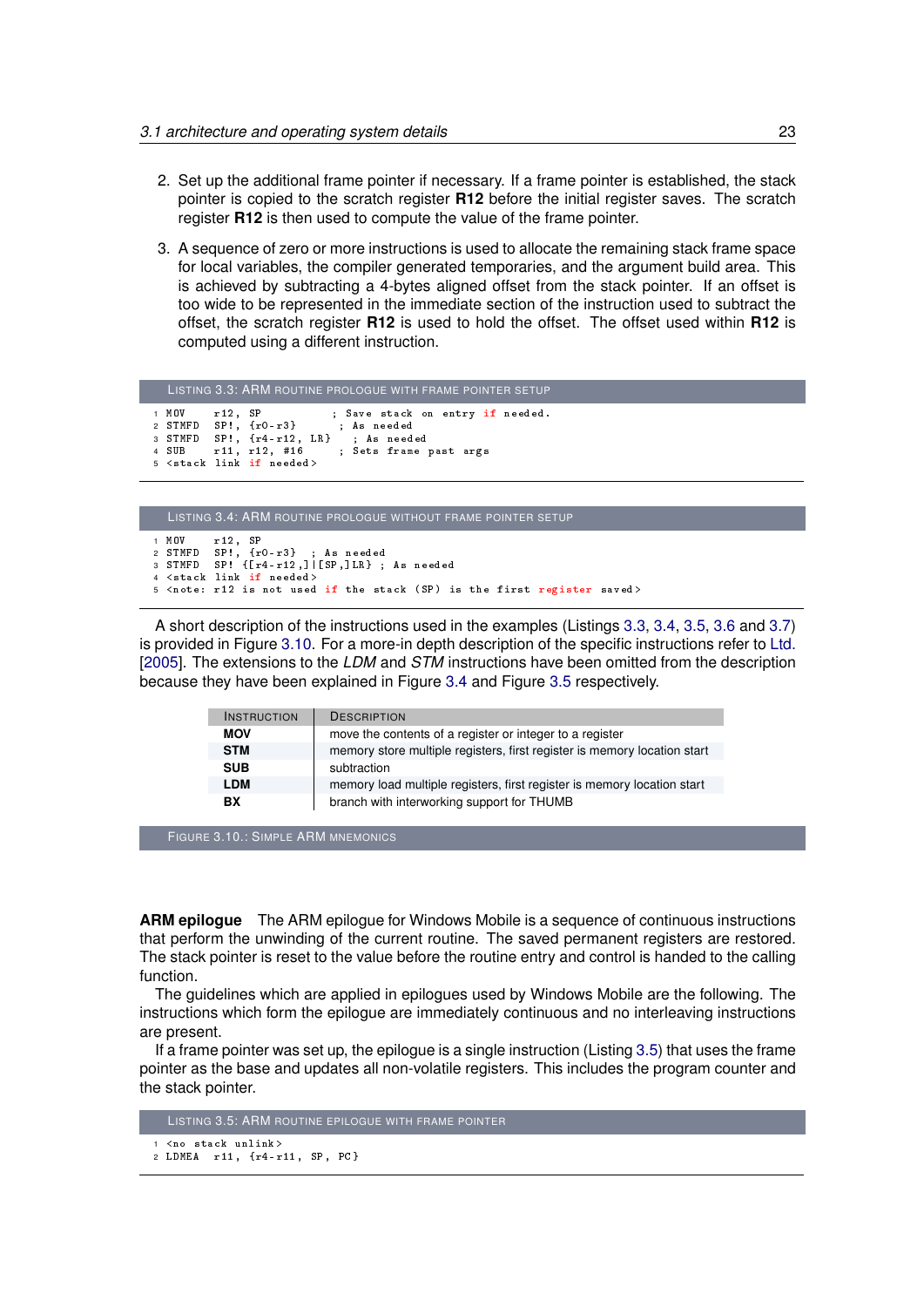If no frame pointer was set up, the epilogue is comprised of a stack unlink, if needed, followed by an instruction that restores multiple registers or copies the link register into the program counter (Listing [3.6\)](#page-33-3).

```
LISTING 3.6: ARM ROUTINE EPILOGUE WITHOUT FRAME POINTER
1 < stack unlink if needed >
2 LDMFD SP , {r4 - R11 , SP , PC }
```
If a routine has not modified any non-volatile registers and there is no interworking between ARM and THUMB required, only a copy of the link register to the program counter is performed.

If interworking between ARM and THUMB is possible after the current routine returns, the epilogue needs to support interworking (Listing [3.7\)](#page-33-4).

```
LISTING 3.7: ARM ROUTINE EPILOGUE WITH INTERWORKING SUPPORT
1 < stack unlink if needed><br>2 LDMFD SP, {r4-r11, SP,
             SP, {r4-r11, SP, LR}<br>LR
3 BX
```
If a routine only branches to another routine in its last instruction and does not modify any non volatile registers, the epilogue of the function that performs the branch can be empty. If a routine establishes a frame pointer in the register **R11**, this routine must not modify the pointer value during the interval between the completion of the routine's prologue's last instruction and its epilogue's first instruction. If a routine has not established a frame pointer, this routine must not alter the stack pointer during the interval of the last instruction in the routines prologue and the execution of the first instruction of the routines epilogue. The address which is contained in the stack pointer must never be greater than the lowest address of any not restored register value in the register save area. This prevents that the preserved values of saved permanent registers are being corrupted by a context switch or any other asynchronous event that might occur during the execution of a prologue or epilogue.

## <span id="page-33-0"></span>**3.1.2.8. Function calling**

ARM calling convention requires that a full 32 bit address is called when calling a function. The maximum space which can be used to specify the address to call is 12 bits wide (8 address bits, 4 shifter bits). Therefore Windows Mobile uses function stubs to call routines in libraries outside the reachable address space Listing [3.8.](#page-33-2)

```
LISTING 3.8: ARM FUNCTION CALLING STUB
1 accept :
2 0 x00011BDC ldr r12 , [ PC , #4]
3 0 x00011BE0 ldr r12 , [ r12 ]
4 0 x00011BE4 bx r12
5 0 x00011BE8 [0 x000140C4 ] ; only data
6
   imp_accept:
8 0 x000140C4 [0 x02D365FC ] ; only data
```
The function stub loads the **PC**-relative address into the scratch register **R12**. The address to which the data in the stub points to is then loaded into the scratch register by dereference. Now the address of the function to be called is present in register **R12** and can be called. The stub uses the same instructions for all functions to be called but differs in the address.

#### <span id="page-33-1"></span>**3.1.2.9. System calls**

In the ARM architecture there exists the **SWI** instruction to perform a system call or software interrupt. This instruction can be used to implement system calls although it is not used by Windows Mobile.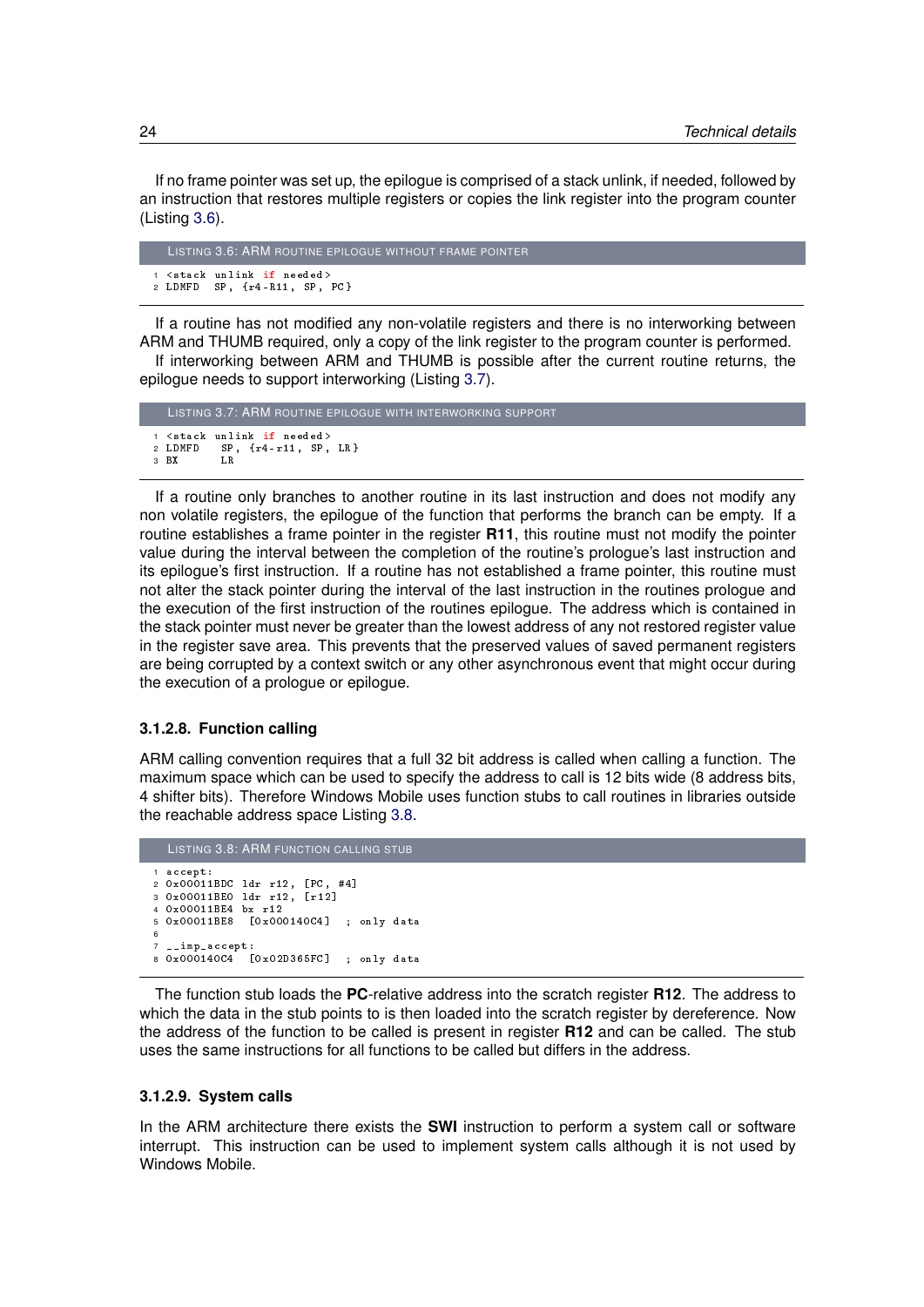Windows Mobile implements system calls differently with a call to an invalid address in the range of 0xF0000000 - 0xF0010000. The call to this address causes a pre-fetch abort trap which is then handled by PrefetchAbort in the file *arptrap.s*. The actual fault is a permission fault. If the address provided is located in the specified trap area, then the function ObjectCall, located in the file *objdisp.c*, will locate the actual system call function. If the address is not part of the trap area, the function ProcessPrefAbort, also located in the file *armtrap.s*, will deal with the exception.

To be able to locate a specific system call the following formula can be used.



The really interesting part in respect to return oriented programming and exploitation of Windows Mobile in general is that the addresses used for system calls are static.

Additional information about system calls can be accessed in [Becher and Hund](#page-98-13) [\[2008\]](#page-98-13), [Hengeveld](#page-99-17) and [Loh](#page-99-18) [\[2006\]](#page-99-18).

#### <span id="page-34-0"></span>**3.1.2.10. Cache synchronisation and buffers**

With traditional shell code injection techniques, the Harvard architecture used in the ARM processor and its separate caches for data and code pose a problem for reliable exploitation. Even though this is not the case with return oriented programming the basics of circumventing the issue are explained in the following.

On ARM, data and instructions are separated into two buses, each with a separate cache  $6$ . In between the data cache and the main memory a write buffer in *write back* mode is used. This is a problem because data that has been injected has not yet been written back to memory and therefore can not used as instruction. With traditional injection, this can lead to a case where *old* data from the area where the injection was performed is executed leading to unpredictable results.

In Figure [3.9](#page-34-2) the instruction sequence needed to perform this type of cache invalidation is shown. This sequence will work for any ARM operating system if the required privilege level is available to the program being exploited.

```
LISTING 3.9: ARM CACHE INVALIDATION INSTRUCTION SEQUENCE
1 mcr p15 , 0 , r0 , c7 , c10 , 4 ; Instruction to drain the write buffer .
2 mrc p15 , 0 , r0 , c2 , c0 , 0 ; Arbitrary read of CP15 .
3 mov r0 , r0 ; Wait for the drain to complete .
```
In the specific case of Windows Mobile a function (Listing [3.10\)](#page-34-3) is provided in the *coredll.dll* library that performs this function based on the arguments passed.

```
LISTING 3.10: WINDOWS MOBILE CACHE SYNC FUNCTION
1 VOID CacheSync (
     int flags
3 );
 4
5 / *6 * where flags can be
7 * CACHE_SYNC_DISCARD : Writes back and discards all cached data .
 8 * CACHE_SYNC_INSTRUCTIONS : Discards all cached instructions .
9 * CACHE_SYNC_WRITEBACK : Writes back , but does not discard , cached data .
10 * /
```
## <span id="page-34-1"></span> $6$ hybrid between a fully-associative cache, and direct-mapped cache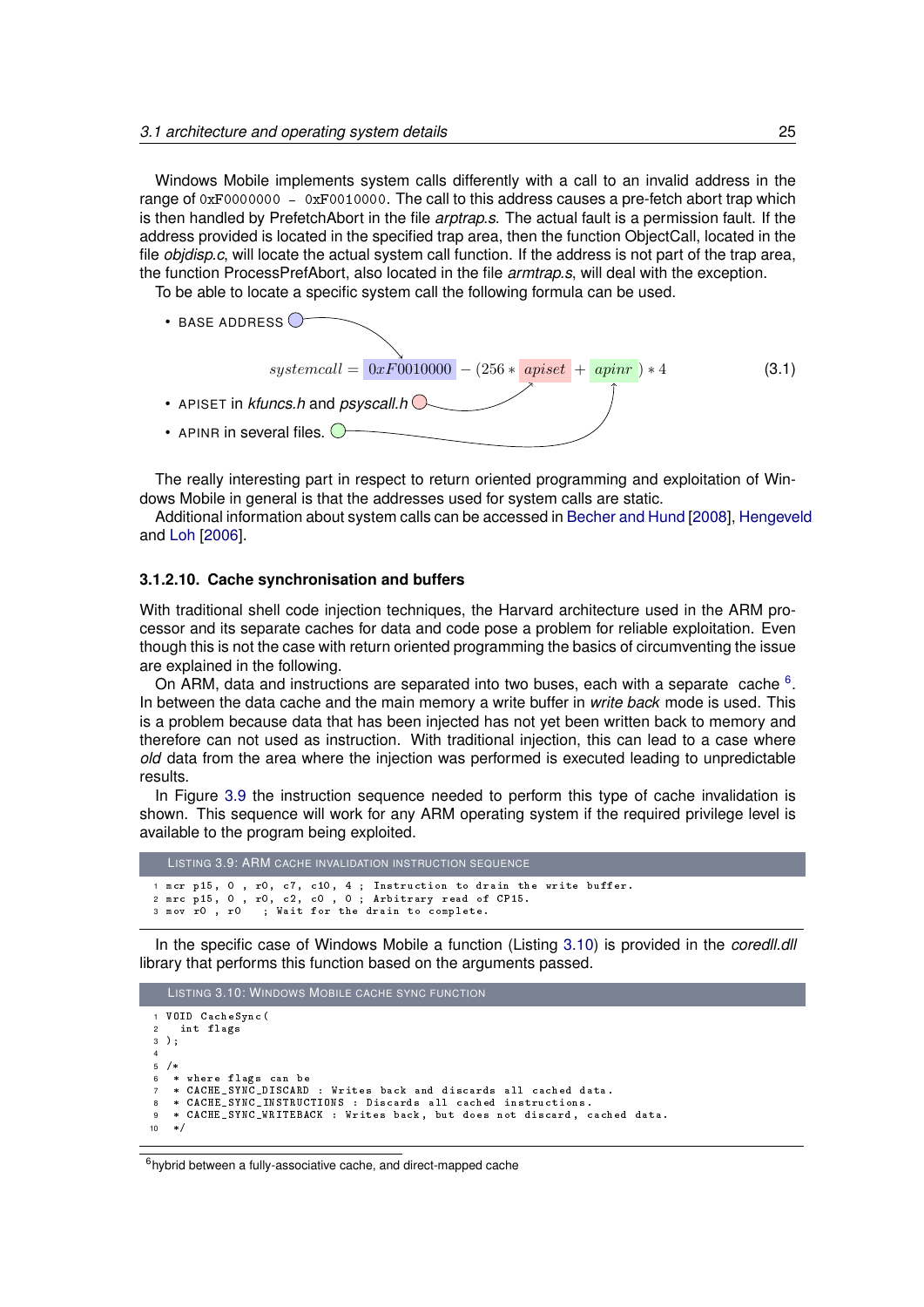Even though the MSDN library specifies this function only for Windows CE and not for Windows Mobile, reverse engineering of coredll.dll has provided proof that this function exists for Windows Mobile as well.

## <span id="page-35-0"></span>**3.1.2.11. Dumping ROM and XIP**

In order to conduct return oriented programming on an analysis target, one has to determine the linked libraries of the specific target. In case of Windows Mobile the primary library that is linked to almost all executables is *coredll.dll* which is located in the XIP section of memory. But the use of the XIP section poses a set of difficulties one has to solve to gain access to the files in question.

### **Problems with dumping and extracting files**

- **Copy protection** Elements located in the XIP section can not be copied off a device or emulator with normal procedures such as the *copy* command on the command line.
- **File fragmentation** In an image provided for updating or initial installation of a device, the files in the XIP section are fragmented into different parts.
- **Base address** The address which is essential to return oriented programming may not be relocated correctly after extraction. This can lead to wrong offsets in the gadget search process.
- **File version** As an OEM builds the operating system for a specific mobile device, libraries can contain subtle differences. Therefore changes from target device to target device must be taken into account.

**Dumping XIP files from a running device** Extracting XIP files from a running device either in the emulator or on a handheld is possible with the free tool *ROMExtractor* which is provided as binary executable [Cortulla](#page-98-14) [\[2007\]](#page-98-14). The tool can extract all files with the file property *FILE ATTRIBUTE ROMMODULE* from a running device. Observations have shown that the files are relocated properly to the base address which is present in the running system. Therefore this seems to be the most efficient way of extracting files from XIP sources.

**Extracting XIP files from an image** There exists no general way to extract XIP files from an image because the OEM chooses the locations of the files in the XIP location and therefore one needs adapted tools for any device which is to be analysed. For a general approach to analyse an off-line image the following steps must be performed:

- 1. Download the image of choice from [developer members.](#page-98-15)
- 2. Search the *kitchen*<sup>[7](#page-35-1)</sup> for the device to be analysed with.
- 3. Locate the extraction functionality of the *kitchen*.
- 4. Extract the contents of the XIP.
- 5. Locate the folder where the dump has been placed.
- 6. Download the tool *recmod.exe* form [developer members](#page-98-15) and place it in the directory above the dump directory.
- 7. Reconstruct the original files from the sections using *recmod.exe*.
- 8. Disassemble New File with IDA Pro.

<span id="page-35-1"></span> $7A$  kitchen is a compilation of tools used for unpacking and repacking of Windows Mobile images and software.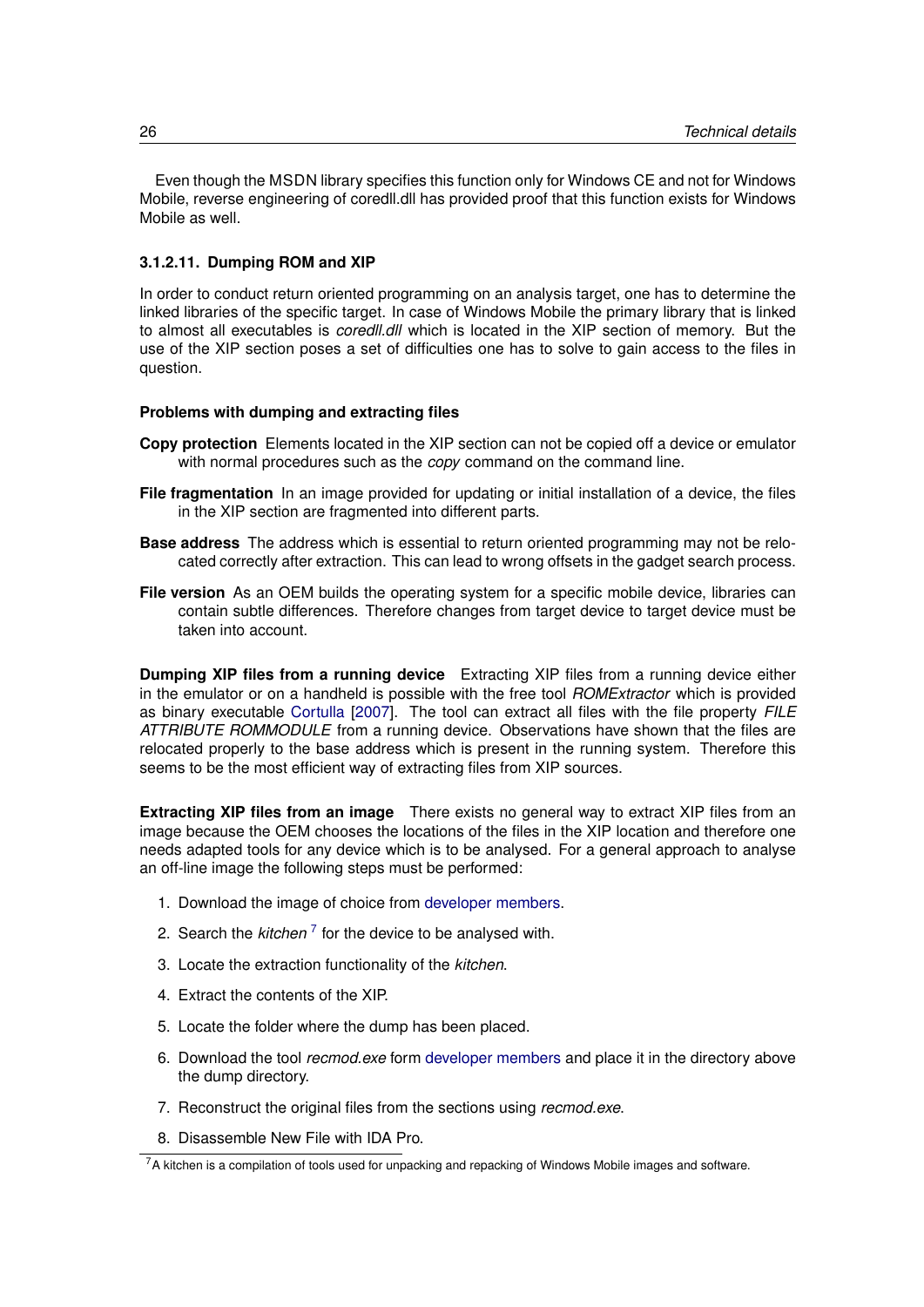- 9. Select the option for Pocket PC ARM dynamic libraries for the file type.
- 10. Be sure to go through the advanced options and deselect the *simplify instructions* check box.
- 11. Start the disassembly.
- 12. Usually, using the dump of a specific file from XIP the relocation information is present in the files directory in the file *imageinfo.txt*. This information can be used to relocate the image to the original addresses on the device.

Finding the right set of tools for a specific device can prove to be a difficult task. The specified forum provides a lot of information but this information is sometimes hidden under a pile of noninformative or even misleading information.

The step to deselect the option to simplify instructions is very important if you plan to use REIL later in your analysis. This is due to how IDA Pro handles the simplification. It merges certain instructions into one instruction but the length of the instruction is not 16 or 32 bits any more. Therefore the REIL translators can not decide upon the instruction which was originally located at this specific position and translation fails.

**Problems with extraction** If one has no access to the real phone and extracts the needed libraries from an image, relocation is always the main issue. The file that accompanies the dynamic libraries gives hints about what base address and what size the original file had but there is always room for errors. This is a very serious issue with return oriented programming due to the fact that one will rely on the exact instructions at a specific location. If this information is just off by one, the results can greatly vary from the intended result.

#### **3.1.2.12. Debugging Windows Mobile**

Debugging Windows Mobile is as described difficult if one wants to debug system code and comparable to desktop Windows debugging if user land code, excluding system libraries, is to be debugged. Currently no software tool can be purchased which enables system code debugging on Windows mobile. The reason is that the system files, like most of the dynamic linked libraries, and the kernel are part of the XIP. All of the available Windows debuggers seem not to allow the usage of breakpoints within the XIP area of memory.

Even though this is a major limitation, debugging is still possible and in most cases it is not really necessary to break into a system library.

**Debugging with Visual Studio** If the source of a program is available, debugging with Visual Studio is easy and efficient. The tools which are required to enable development and debugging of Windows Mobile are.

- Visual Studio 2008 / 2005.
- Windows Mobile 6.1 refresh SDK.
- Microsoft Virtual PC.
- Active Sync.
- Emulator images for the desired Windows Mobile release.
- A Windows Mobile device (optional).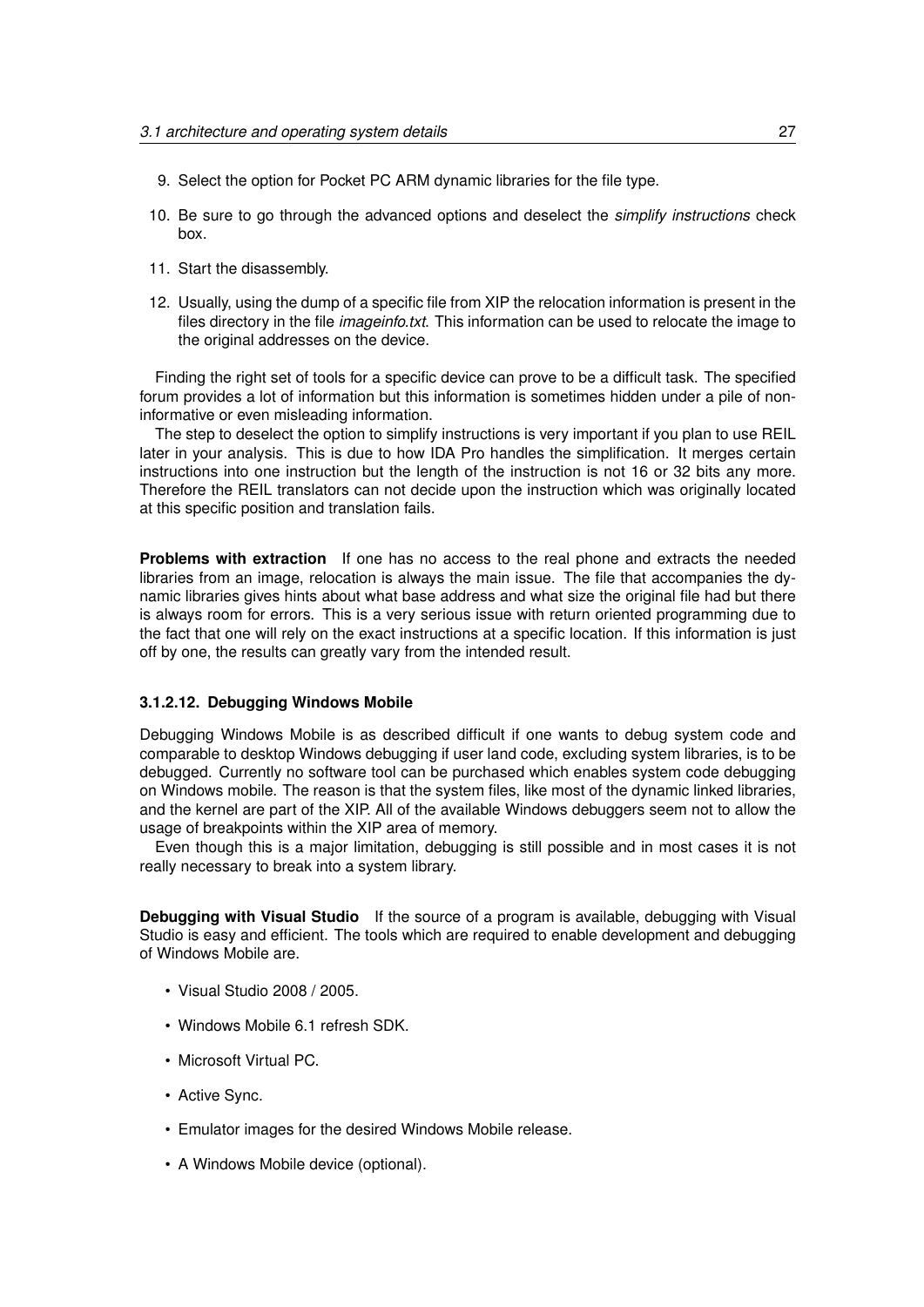To be able to debug a piece software it has to be added to a Visual Studio project. In the Visual Studio project the settings have to be adjusted where to debug the project. The first option is to test the software on a real device. The second option is to test it on the emulator. Debugging on the real device is a poor choice for exploit and attack development because some devices crash irrecoverably upon memory corruption.

This does not imply that the final exploit will not work against the device but to save time debugging with the emulator initially is a better choice. The emulator has a major disadvantage. It does not emulate all of the hardware of the device. If one wants to develop an exploit or attack against a specific type of hardware / software combination the only option is to use the device itself.

Breakpoints and watchpoints work just like on desktop Windows software. The only difference is that the register window or the assembly code window displays ARM specific registers and assembly code in contrast to x86 specific information.

Another point which reduces the ability to debug the core libraries in Windows Mobile is that no PDB files are available from Microsoft for the libraries. The reasoning behind not providing the user with those files is that an OEM can change the libraries and therefore debugging symbols would not match the device specific libraries. However, this reasoning does not explain why there are no debugging symbols for the emulator images.

**Debugging with IDA Pro** IDA Pro provides a Windows CE debugger which is capable of debugging Windows Mobile devices. IDA Pro uses a debugger server which is copied to the device via the Active Sync protocol. For some versions of Windows Mobile two registry keys (Listing [3.11\)](#page-37-0) have to be changed to lower the device security to a point where the debugger can be invoked remotely.

```
LISTING 3.11: WINDOWS MOBILE REGISTRY FIXES
1 Key : ' HKLM \ Security \ Policies \ Policies001001 ' change to value DWORD :1
2 Key : ' HKLM \ Security \ Policies \ Policies00100b ' change to value DWORD :1
```
Like the debugger which is shipped with Visual Studio some address ranges are blocked for breakpoints if you use IDA Pro as debugger. The primer about Windows Mobile debugging with IDA lists the address range above *0x80000000*, which is the kernel memory space, and the address range of coredll.dll, as blocked ranges.

In contrast to the Visual Studio debugger, IDA Pro supports hardware breakpoints in data memory regions. This is especially useful if you consider the approach of return oriented programming where the future variables and parameters to functions all reside in the data region of the stack. But even though hardware breakpoints seems to be the perfect debugging solution, breaking into system functions is not possible. For a primer on debugging Windows Mobile with IDA Pro see [Hex-Rays.](#page-99-0)

**Debugging with BinNavi** The debugger in BinNavi has been rewritten for this thesis by the author. The debugger is based upon the Windows Mobile debugging interface provided by the Microsoft libraries. In contrast to debuggers on desktop Windows versions some features of the debugging API can not be easily transferred to Windows Mobile. One example of these types of problems that was encountered is the use of the *Toolhelp32* API for the enumeration of loaded libraries by the debugged process. With a desktop Windows using this function is no problem. In Windows Mobile after some calls to the function have been performed it just stops working. In the process of rewriting the debugger this problem could not be traced to any specific cause but could be reproduced every single time.

The major difference between the BinNavi debugger and the two other debuggers is that it's not based on the Active Sync protocol. This leads to two important points. The debugger is not able to load the program which is to be debugged onto the device, but its not bound to the limitations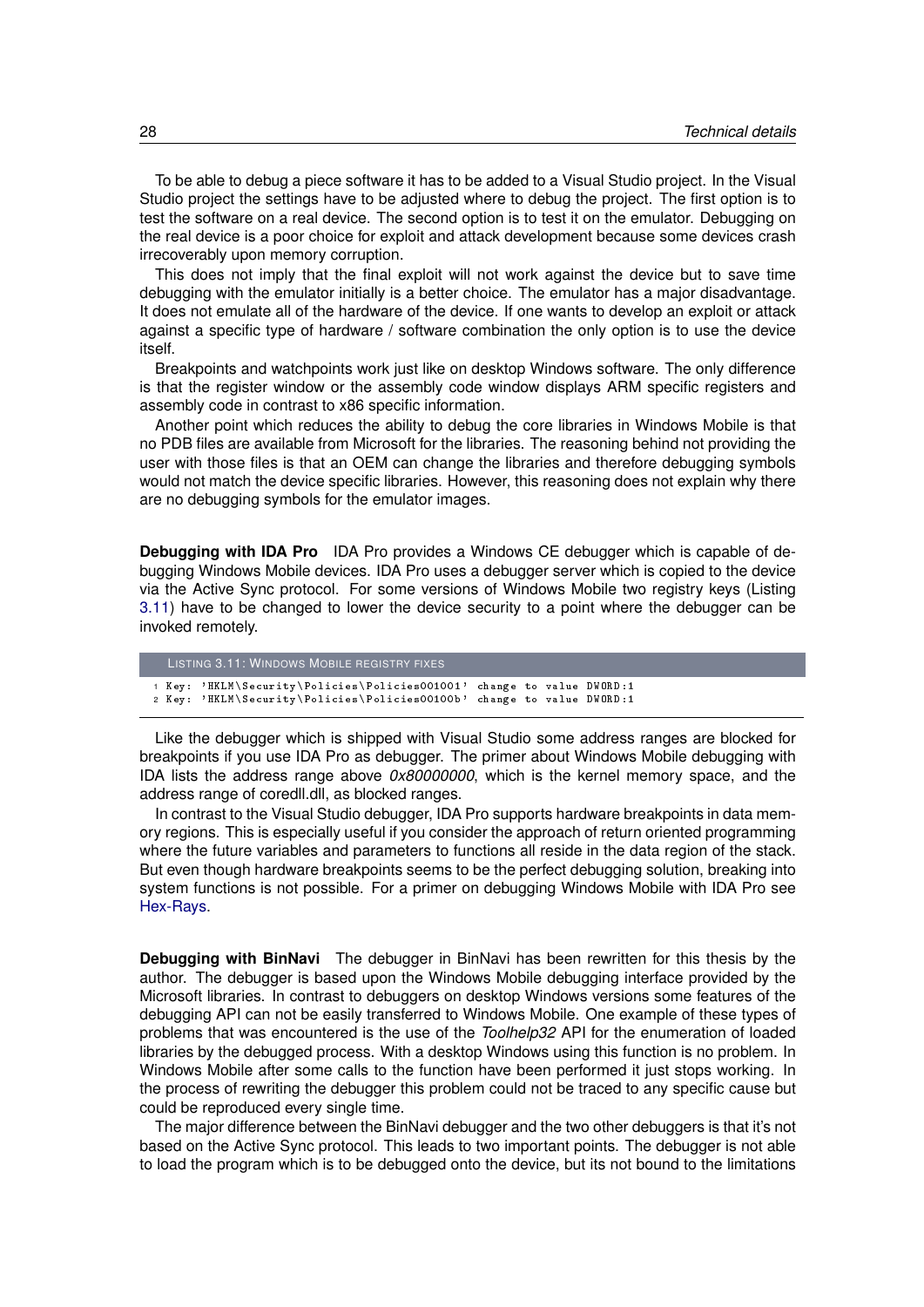and quirks that Active Sync has. The debugger is used over a simple TCP/IP connection which can be started for any networking device the Windows Mobile device has.

The other difference is that the debugger has to be installed on the device prior to debugging. It provides a graphical user interface where the process to be debugged can be selected from the list of running processes or from the disk of the device.

The selection of breakpoints and the presentation of the information from the debugger is shown in the BinNavi debugger window.

**Problems with debugging** As already mentioned in the previous paragraphs, debugging a Windows Mobile machine is not as easy as debugging a native Windows desktop machine. The primary reason for this is the XIP section and the limitations that result in a pre-relocated read only memory section. Another reason is that the tools which may be able to surround these issues are only available to device OEMs (Platform Builder for Windows Mobile).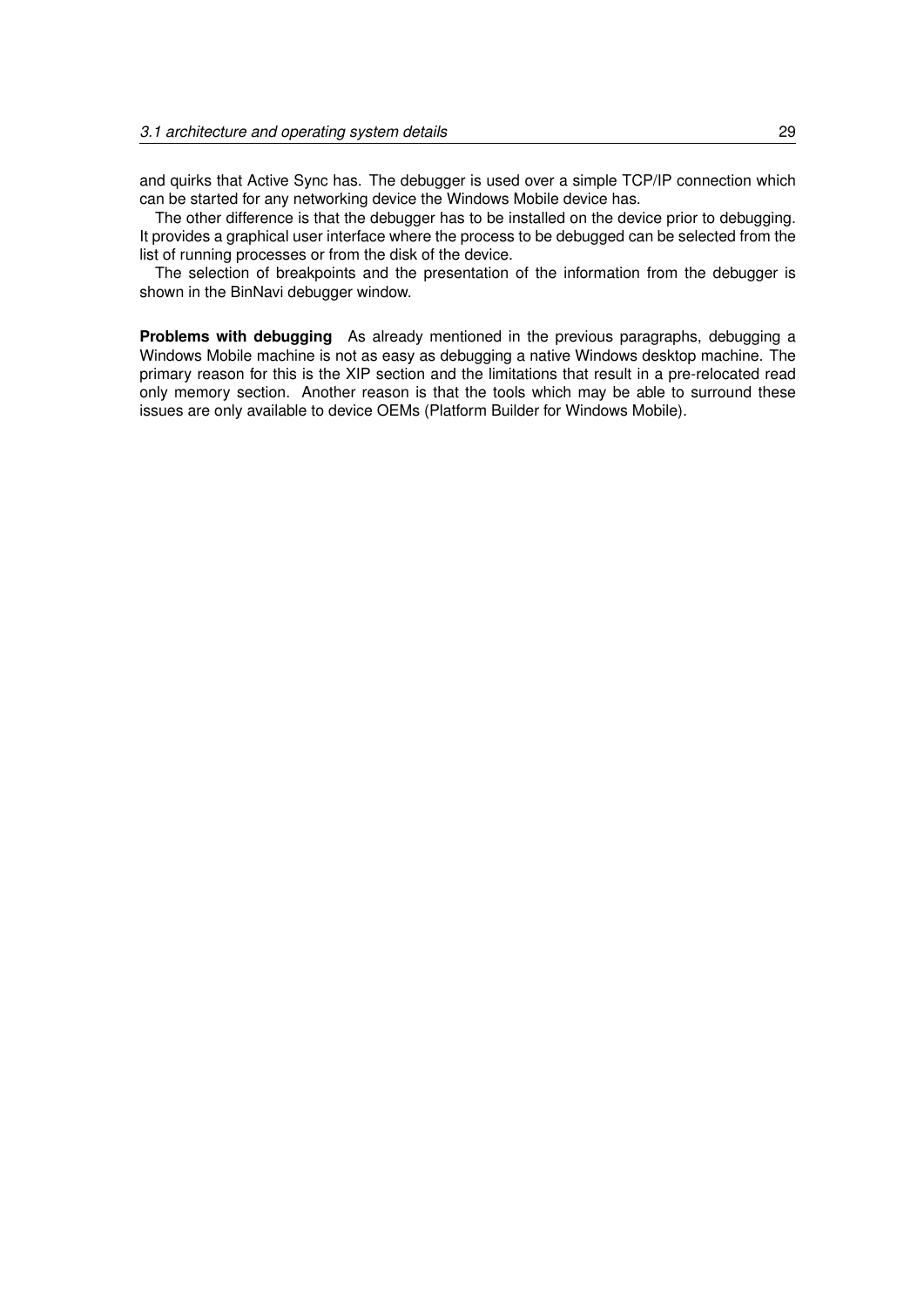# **3.2. The REIL meta-language**

For the last decades, a wide range of people had only access to personal computers - generally x86 machines - at home. However, the recent evolution of consumer electronics like modern cell phones, PDAs, SOHO routers, and wireless devices, have brought people in contact with a wide range of other architectures. Even though Intel very recently introduced chips which focus on this specific market, architectures like PowerPC, ARM, and MIPS are used instead in most of the devices. Most of these devices store sensitive data and have the ability to connect to a wide range of networks and services. The progression towards consumer device architecture diversity is affecting the work of security researchers. The average security researcher now must deal with larger programs on a multitude of platforms. The ever-growing complexity of the software that runs on these devices naturally leads to more bugs in the code.

Auditing these larger code bases on multiple platforms, becomes more expensive as more analysts are needed which must have a diverse skill set to be able to analyse the platforms in question. To counteract the growing complexity and costs, methods need to be found to reduce complexity and make analysis tools portable across different platforms. zynamics [\[zynamics](#page-100-0) [GmbH\]](#page-100-0) created a low-level intermediate language to do just that. With the help of the Reverse Engineering Intermediate Language (REIL) an analyst can abstract various specific assembly languages to facilitate cross-platform analysis of disassembled binary code. In this thesis REIL was chosen as base for all analytic algorithms to allow a later adoption of the acquired results to other architectures.

#### **3.2.1. A brief description of REIL cornerstones**

Intermediate language design appears to be more art than science and has been proven to be only effective if it evolved from an iterative process of trial and error. The most important influence to the design of REIL were the experiences made designing previous intermediate representations, amongst others those discussed in a presentation by Halvar Flake at Black Hat Asia 2003. In that presentation, "Automated Reverse Engineering", he follows a first attempt at using intermediate representations for static bug detection [\[Dullien,](#page-98-0) [2003\]](#page-98-0).

One of the key elements for REIL was the insight that an initial intermediate language needs to be extremely simple. Therefore complexity or over-dependency on correct disassembly needs to be avoided because it easily leads to mistranslations and difficulties later in the analysis chain. REIL does a simple one-to-many mapping in the translation step without trying to understand or recognize structures in the translated assembly source. Is has explicit modelling of the contents of the flags registers as results of the underlying arithmetic. For example, when translating ARM code to REIL, the ARM flags are modelled independently instead of being grouped into the CPSR register like they are on the real ARM CPU. Memory accesses in REIL are as explicit as possible. This is in contrast to the x86 instruction set where many different instructions can implicitly access memory. REIL has dedicated memory access instructions.

In general, one of the main goals was to create a language where every instruction has exactly one effect on the program state and this effect is immediately obvious when looking at the instruction. This contrasts sharply to native assembly instruction sets where the exact behaviour of instructions is often influenced by CPU flags or other pre-conditions. Real instructions often have an effect on the program state that is not immediately obvious without a deeper understanding of the instruction set and the underlying architecture.

## **3.2.2. REIL architecture and instruction set**

The purpose of REIL is to provide a platform-independent intermediate language which makes it as easy as possible to write static code analysis algorithms such as the gadget finding algorithm for return oriented programming presented in this thesis.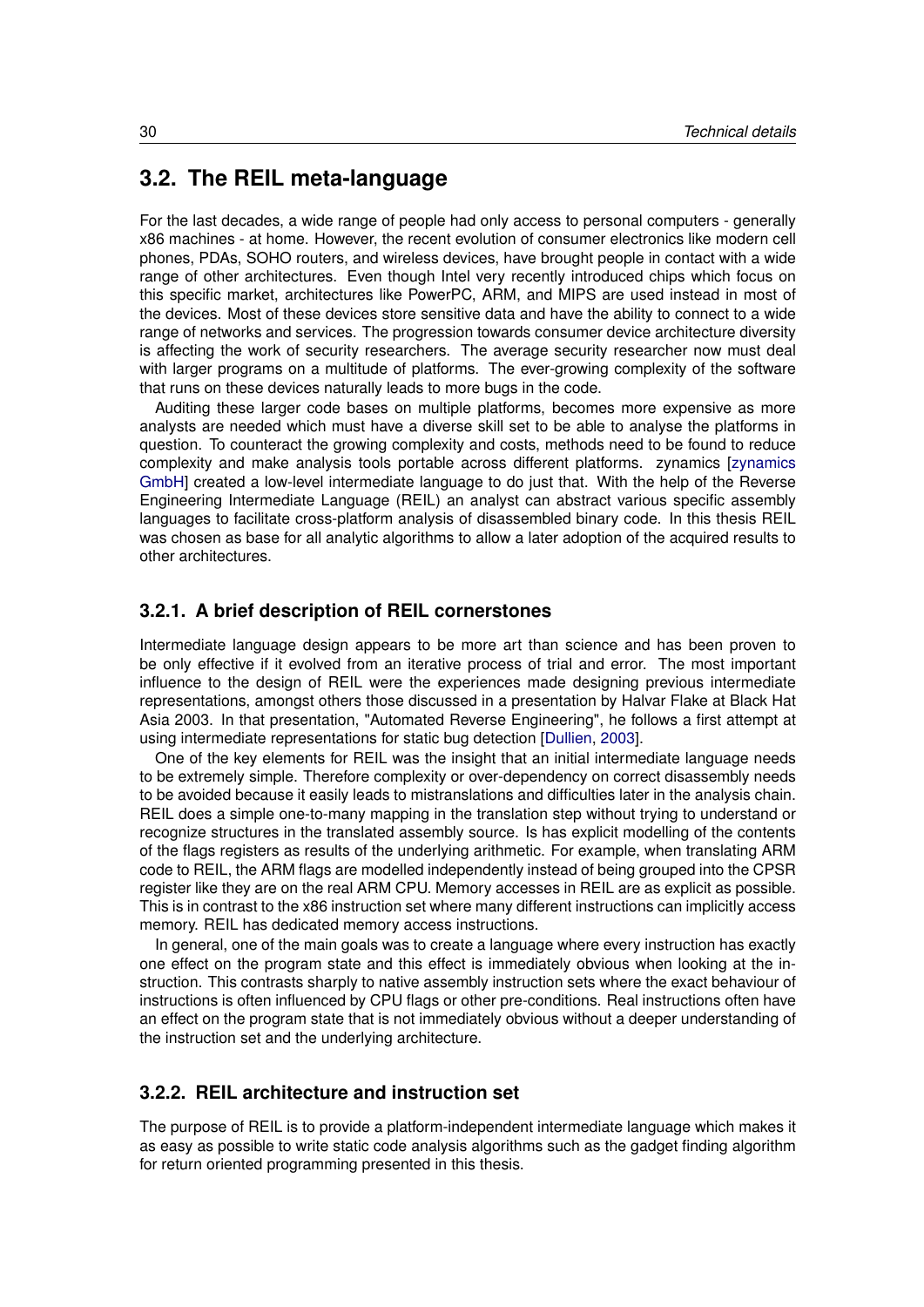This specific focus of REIL has led to design differences in comparison to other intermediate languages. REIL was designed to be easily understandable in a few minutes by an average security researcher. Also, algorithms designed for REIL should be shorter and simpler than algorithms designed for a native assembly language.

REIL is syntactically and semantically simple.

- **Syntactic simplicity** means that all REIL instructions have the same general format. This makes them easy to parse and comprehend.
- **Semantic simplicity** means that the REIL instruction set is as small as possible and that the effects of an instruction on the program state are clear and explicit.

REIL has a common instruction format which is shared among all instructions. Each REIL instruction has a unique REIL address which identifies the relative position of the current REIL instruction to other REIL instructions. A REIL address is composed of two parts. This is different to native assembly addresses.



• Zero based offset to the first REIL instruction

Each REIL instruction has exactly one mnemonic that specifies the effects of an instruction on the program state. In total there are 17 different REIL mnemonics. Each REIL instruction takes exactly three operands. For instructions where some of the three operands are not used, place-holder operands of a special type called *Empty* are used where necessary.

Additionally it is possible to associate a list of key-value pairs, the so called meta data, with each REIL instruction. This meta data can be used by code analysis algorithms to do a more precise program analysis.

Prior to the description of the 17 different REIL instructions, it is necessary to give an overview of the REIL architecture. Listing the instructions is not sufficient to define the runtime semantics of the REIL language. It is also necessary to define a virtual machine (REIL VM) that defines how REIL instructions behave when interacting with memory or registers.

#### **3.2.2.1. The REIL VM**

The REIL VM is a register-based virtual machine without an explicit stack. This decision was made because the most-targeted native CPUs (x86, PowerPC, ARM) are also register-based machines.

This close proximity between the native architectures and the REIL architecture make it easy to translate native instructions to REIL.

Unlike native architectures, the REIL architecture has an unlimited set of registers. The names of REIL registers all have the form t-number, like t0, t1, t2. Furthermore, REIL registers are not limited in size. This means that in one instruction, the register t17 can be four bytes large and in the next instruction it can be 120 bytes large. In practice only register sizes between 1 byte and 16 bytes have been used. Due to REIL translation conventions REIL registers are local to one native instruction. This means that REIL registers can not be used to transfer values between two native instructions.

Native registers are also used in REIL instructions. This does not violate the principle of platform-independence because native registers and REIL registers can be treated completely uniformly in analysis algorithms.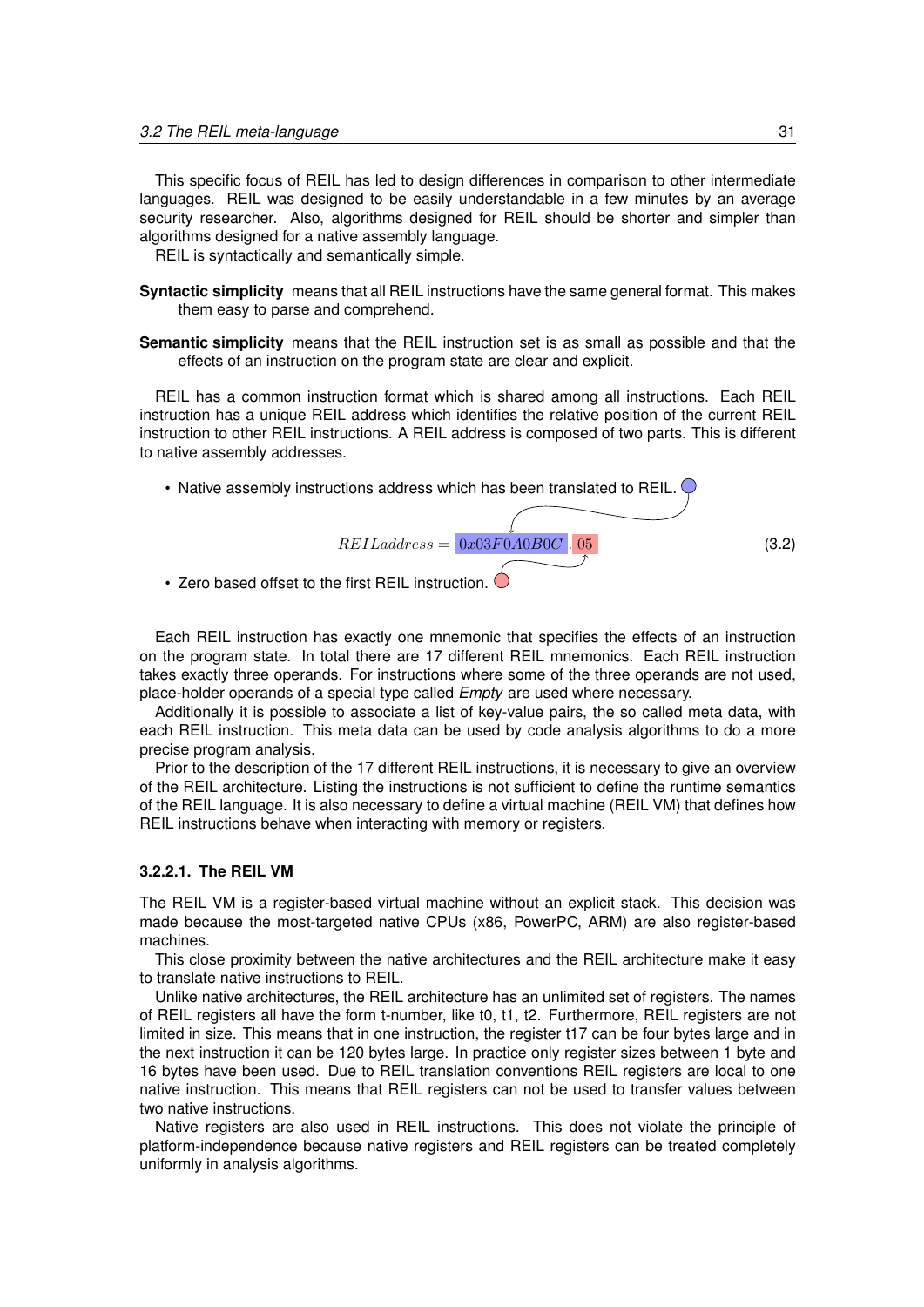The memory of the REIL VM is also not limited in size. It is organized using a flat memory model where individual bytes are addressable without alignment constraints. Memory segments or memory selectors are not used by the REIL memory. The endianness of REIL memory accesses equals the endianness of memory accesses of the source platform. For example, in REIL code that was created from ARM code, all memory accesses use little endian mode, while REIL code created from PowerPC code uses big endian by default.

#### **3.2.2.2. REIL instructions**

Now that the REIL architecture has been described, the 17 different REIL instructions can be introduced. These instructions can loosely be grouped into five different categories according to the type of the instructions. These categories are

- Arithmetic instructions
- Bitwise instructions
- Logical instructions
- Data transfer instructions
- Other instructions

**Arithmetic instructions** The general structure of all arithmetic instructions is the same. They all take two input operands and one output operand. The values of the two input operands are connected using the arithmetic operation specified by the instruction mnemonic. The result of the arithmetic operation is stored in the third operand, the output operand. The input operands can be either integer literals or registers. The output operand must be a register. None of the operands have any size restrictions but the arithmetic operations can impose a minimum output operand size or a maximum output operand size relative to the sizes of the input operands.

**[ADD OP1, OP2, OP3]** The ADD (Addition) instruction is used for addition computed in two's complement. To account for potential overflows the size of the output operand must be larger than the biggest size of the input operands.

**[SUB OP1, OP2, OP3]** The SUB (Subtraction) instruction is the exact opposite of the ADD instruction. It subtracts the second input operand from the first input operand and stores the result of the subtraction in the output operand. Subtraction can also overflow or underflow on fixed-size registers and the size of the output register must be adjusted accordingly.

**[MUL OP1, OP2, OP3]** The MUL (Multiplication) instruction is the unsigned multiplication instruction of REIL. It takes two input operands, interprets them in an unsigned fashion and multiplies them. The result of the operation is stored in the output operand. Multiplication can overflow too and the size of the output operand must be large enough to hold all potential results. In REIL, signed multiplication is simulated using unsigned multiplication followed by an explicit adjustment of the sign bit of the multiplication result.

**[DIV OP1, OP2, OP3]** The DIV (Division) instruction is the unsigned division instruction of REIL. It divides the first operand by the second operand. The result is stored in the output operand. The DIV operation is an integer division, meaning that the fractional part of the division result is truncated. Since the minimum absolute value of the second input operand is 1 (dividing by 0 is invalid), the result can never be bigger than the first input operand. The size of the output operand can therefore always be set to the size of the first input operand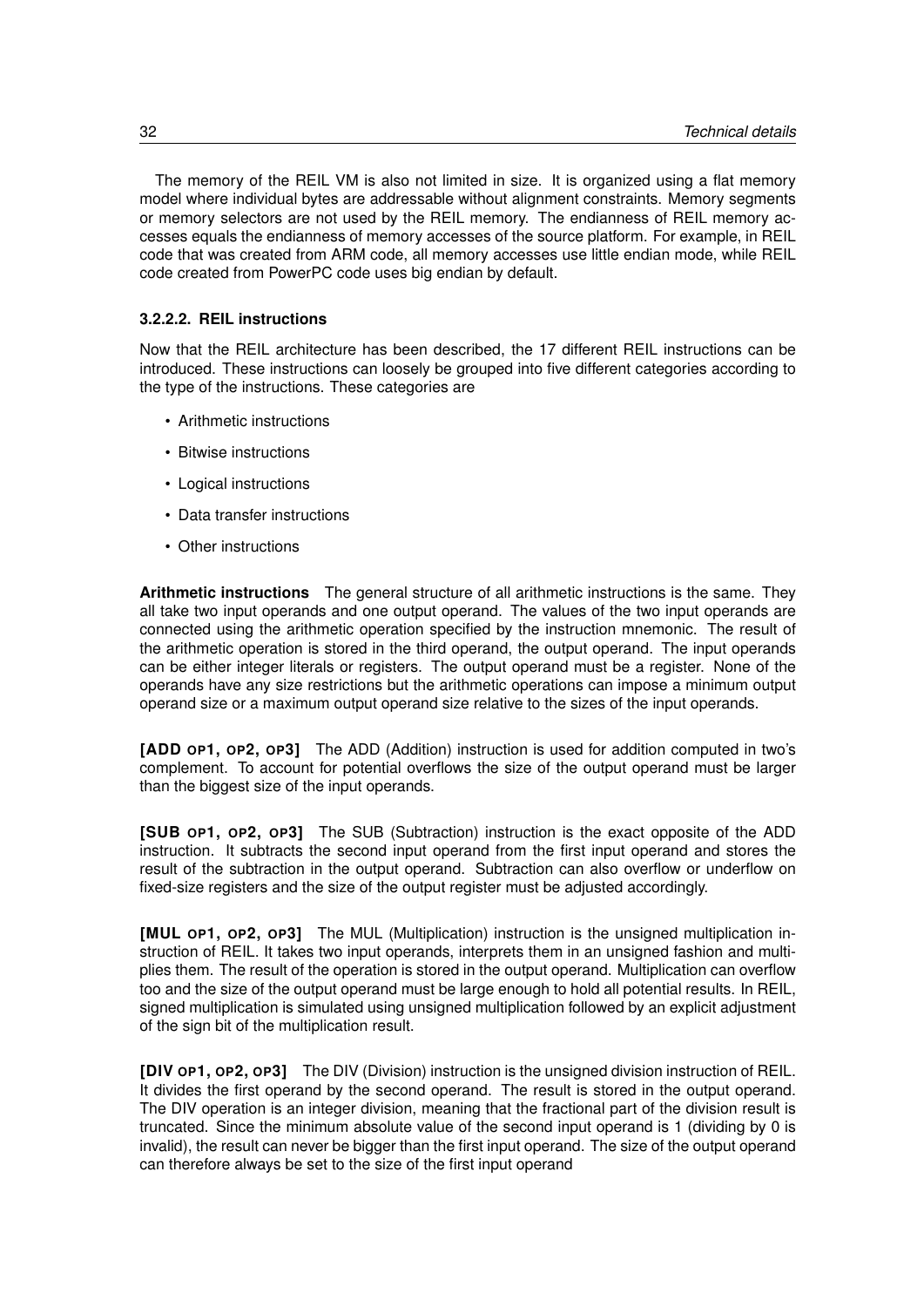**[MOD OP1, OP2, OP3]** The MOD (Modulo) instruction is the unsigned modulo instruction of REIL. It calculates the same operation as the DIV instruction but stores the remainder of the division in the output operand. Since the calculated remainder must be somewhere between 0 and the second input operand less one, the size of the output operand can be set to the size of the second input operand.

**[BSH OP1, OP2, OP3]** The BSH (Bitwise Shift) instruction is used for logical bit-shifting. The first input operand contains the value to shift. The second input operand contains the shift-mask that specifies how far the first input operand is shifted. Furthermore, the second input operand specifies the direction of the shift. If the value in the second operand is negative, the shift is a left-shift. Otherwise it is a right-shift. The BSH instruction is a logical shift instruction. Arithmetic shifting is simulated using BSH and explicit adjustment of the most significant bits of the shifted value.

**Bitwise instructions** The structure and behavior of bitwise instructions is comparable to that of arithmetic instructions. Each bitwise instruction takes two input operands and connects all bits of the input operands using the truth table of their respective underlying Boolean operation. The result of the operation is stored in the output register. Since none of the bitwise operations can overflow or underflow, the size of the output operand can be set to the size of the bigger input operand.

**[AND OP1, OP2, OP3]** The AND operation executes a bitwise AND on the two input operands and stores the result of the operation in the output operand.

**[OR OP1, OP2, OP3]** The OR operation executes a bitwise OR on the two input operands and stores the results of the operation in the output operand.

**[XOR OP1, OP2, OP3]** The XOR operation executes a bitwise XOR on the two input operands and stores the results of the operation in the output operand.

**Logical instructions** Logical instructions are used to compare values and to conditionally branch. The instructions of this category are the first instructions which do not use all three operands. The special operand type *Empty* is inserted where necessary instead. When writing down instructions, the *Empty* operands are not written.

**[BISZ OP1, , OP3]** The BISZ (Boolean is zero) instruction is the only way to compare two values in REIL. In fact, the BISZ instruction can only be used to compare a single value to zero. BISZ takes a single input operand and tests whether the value of the input operand is zero. If the value of the input operand is zero, the value of the output operand is set to one. Otherwise it is set to zero. The second operand is always unused. More complex comparisons must be modeled using a series of REIL instructions followed by an (optional) BISZ instruction.

**[JCC OP1, , OP3]** The JCC (Conditional jump) instruction is used to branch conditionally. If the value given to the instruction in the first operand is anything but zero, the jump is taken and control flow is transferred to the address specified in the third operand. The second operand is always unused.

**Data transfer instructions** Data transfer instructions are used to access the REIL memory or to copy values between registers.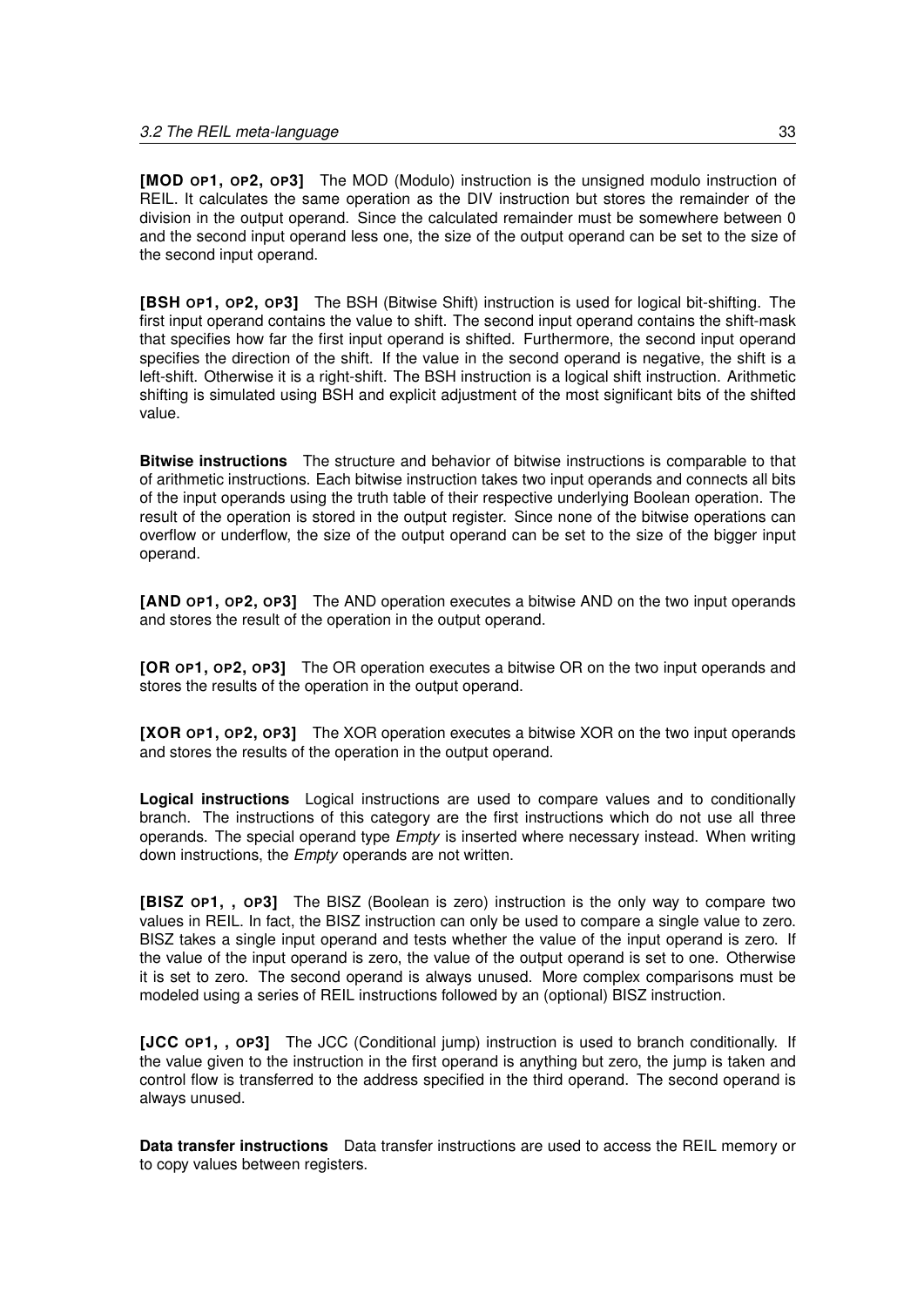**[LDM OP1, , OP3]** The LDM (Load Memory) instruction is used to load a range of bytes from the REIL memory into a register. The start address from where bytes are loaded is given in the first operand of the instruction. The register where the loaded value is stored is given in the third operand. The number of bytes which are read from REIL memory equals the size of the output operand. For example, if the output operand is four bytes large, four bytes are read from memory. Since there is no limit to the size of REIL registers, the number of bytes that can be loaded by a single LDM instruction is also not limited.

**[STM OP1, , OP3]** The STM (Store Memory) instruction is used to store a value in the REIL memory. The value to store is given in the first operand of the instruction. It can be either an integer literal or the content of a register. The third operand contains the start address the value is written to. The STM instruction always stores all the bytes of the input operand in the REIL memory. Since both integer literals and registers can be arbitrarily large, the number of bytes written by a single STM instruction is not limited.

**[STR OP1, , OP3]** The STR (Store Register) instruction is used to store a value in a register. This instruction can be used to store an integer literal in a register or to copy the content of one register to another register. The first operand contains the value to be copied; the third operand contains the target register where the value is stored.

**Other instructions** The last category of REIL instructions is the category of instructions that do not fit into any other category.

**[NOP , ,]** The NOP (No Operation) instruction takes no operands and does not have an effect on the program state.

**[UNDEF , , OP3]** Certain native assembly instructions, like the x86 instruction MUL leave registers or flags in an undefined state. To be able to simulate this behaviour in REIL it was necessary to add the UNDEF (Undefine Register) instruction. This instruction takes a single operand, always a register, and marks the content of that register as undefined.

**[UNKN , ,]** The UNKN (Unknown Mnemonic) instruction is a place-holder instruction that is emitted by REIL translators if they come across an instruction which they cannot translate.

## **3.2.3. Limitations of REIL**

At this point REIL cannot yet completely translate all native assembly instructions. This is partly caused by limitations in the REIL language or the REIL architecture itself and partly because there has not been yet time to implement everything planned. The first limitation is that certain native instructions cannot be translated to REIL code yet. For example, FPU instructions and x86 instruction set extensions like MMX or SSE are not yet translated to REIL code because REIL is specifically made for finding security-critical bugs in binary code and these instructions are rarely involved in such bugs. Another limitation is that instructions which are close to the underlying hardware can often not be translated to REIL code without extending the REIL instruction set. For purposes of analysis, keeping the REIL instruction set small is more important than having the ability to translate all seldom used native assembly instructions to REIL code. A limitation that is significantly more important in practice is that exceptions are not handled properly yet. To handle exceptions in REIL, it is necessary to create a platform-independent model of exception handling first. This has yet to be done.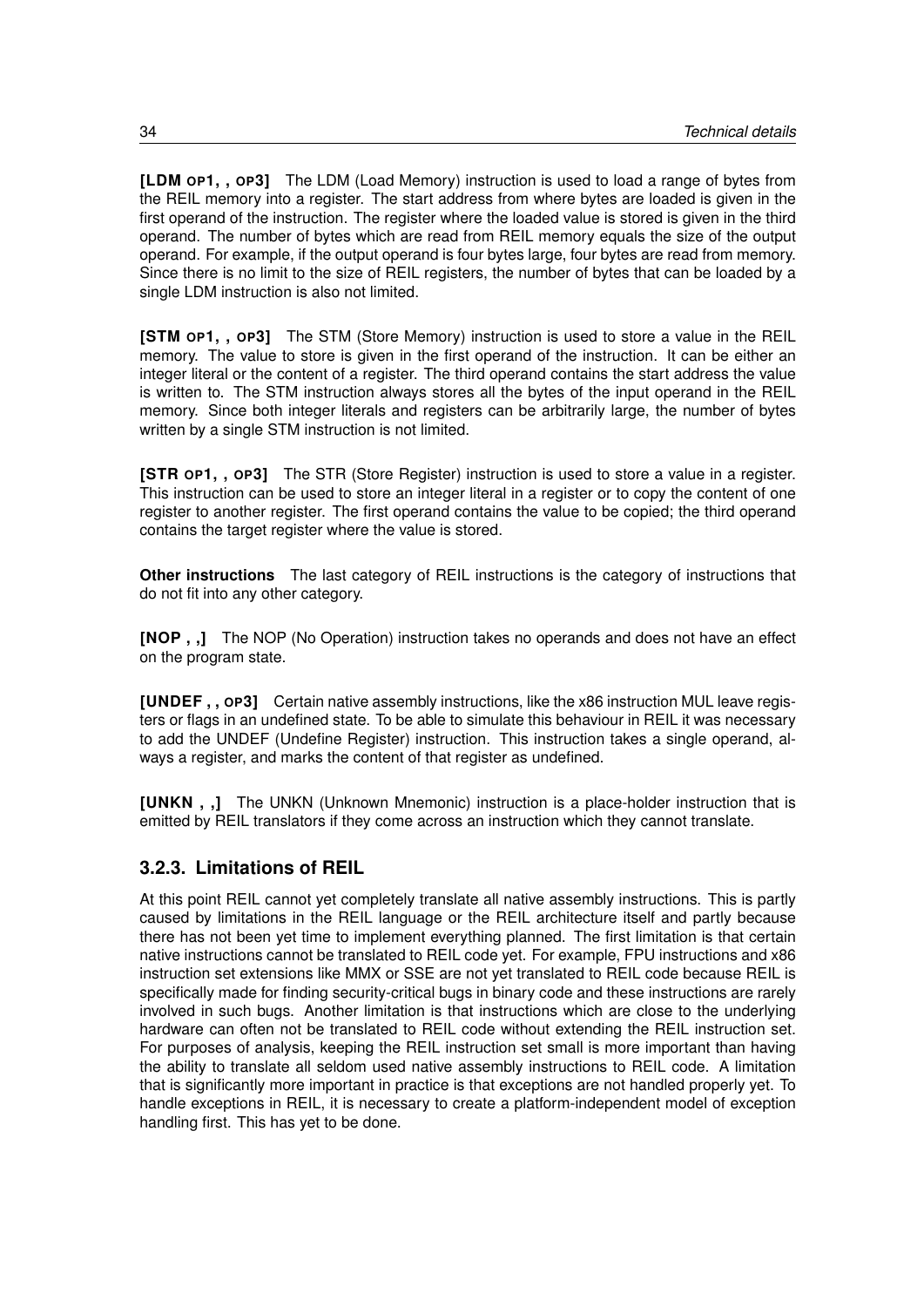# **3.3. Return-Oriented Programming on ARM**

In this section the answer to the question of feasibility of return oriented programming on the ARM architecture is given. Like other modern architectures, the ARM architecture has a nonexecutable stack.

In the original work by Shacham, unintended instruction sequences were the core of all analysing algorithms and the resulting gadgets. While this is a valid approach for any variable length instruction set like the x86, in fixed-length instruction sets this is not possible. It has been shown that return oriented programming is feasible on RISC machines with a fixed-length instruction set.

As described in Section [3.1](#page-22-0) the ARM architecture is structurally different from both the x86 architecture and the SPARC architecture. In contrast to the x86 architecture it has strictly aligned 4 byte or 2 byte instructions. In contrast to SPARC it does not use a register window shift mechanism for parameter passing.

The contributions of this thesis to the research in the field of return oriented programming are:

- That a platform independent meta-language can be used as the basis for locating interesting instruction sequences.
- That function epilogues of leaf functions can be used as gadgets.
- That it is possible to construct a gadget set which can use registers and memory across different gadgets.

A return oriented program is defined by a distinct sequence of gadget frames which are placed in a attacker controlled memory segment of the exploited process, for example the stack or the heap. A gadget frame consists of one or more variables which are used as data source. The data from the variables provides the input for the gadgets and the information where the control flow will continue. A gadget is a short sequence of instructions located in a library or executable accessible at runtime. A single gadget provides a single operation for the return oriented program. Gadgets can be understood as meta-instructions and can, if carefully combined, form a return oriented program.

A return oriented program operates as follows: After the attacker has hijacked the control flow, the first gadget he chooses is executed. The attacker has made sure that the stack pointer points into the memory he controls. The first gadget is executed and eventually ends in a "free branch", e.g. a branch whose target address is determined during runtime. The attacker has set up the data in a way that allows branching to the next gadget he wishes to execute. Through this, he can execute one gadget after the other, where arguments for each code sequence can come from either the memory he controls or register values set by previous gadgets.

To be able to built a return oriented programming for the ARM architecture, a comfortable set of gadgets is explained in depth in Section [3.4.](#page-47-0) In Chapter [4,](#page-70-0) the algorithms to locate these gadgets are described and the theoretical ideas on which they build are explained. The algorithms are able to find and categorize gadget types and to measure their respective complexity to choose the least complex gadget.

## **3.3.1. A note on Turing-completeness**

In this thesis the term "Turing-complete" is often used in the context of the instruction set which is available through the use of return-oriented programming. The term Turing-completeness is named after Alan Turing. It states that every plausible design for a computing device can be emulated by a universal Turing machine. Therefore, a machine which can act as a universal Turing machine can perform any calculation of any other computing device.

However, this does not state anything about how complex it is to build a program for this computing device.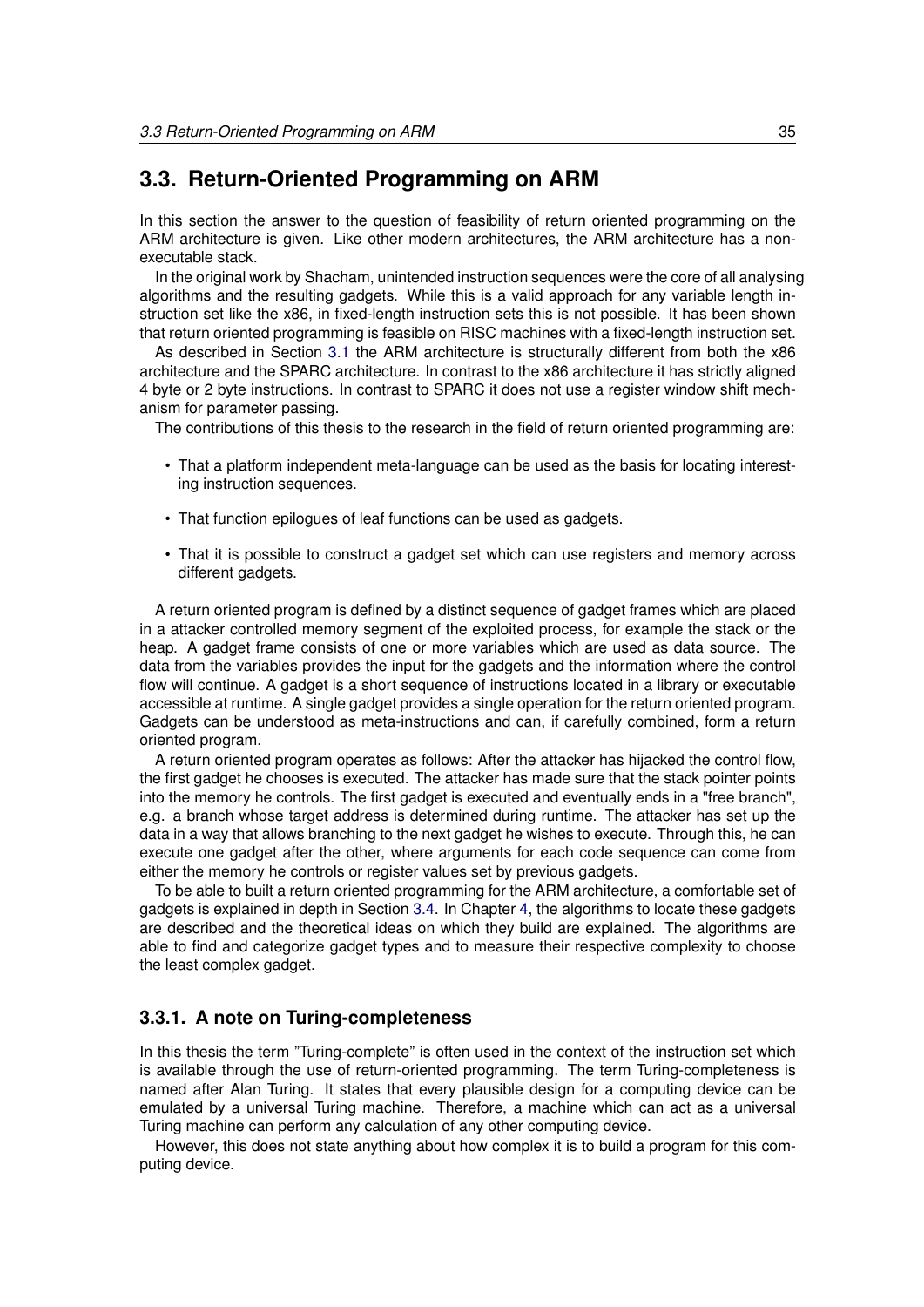<span id="page-45-0"></span>

- ➀ An exploited frame on the stack gives the attacker initial control over the control flow and provides the arguments for the first gadget.
- ➁ After the initial control hijack, all data which has been stored on the stack below the initially exploited frame is used as a gadget frame. A gadget frame uses the stack to pass variables to the next gadget.
- ➂ The gadgets itself are located in the runtime image of the exploited program. The runtime image consists of the program itself and all the libraries which have been loaded into the program.
- ➃ The variables which are needed across multiple gadgets can be stored in a dedicated memory section. The exploited process must have read and write access to the memory area.
- ➄ Example instruction sequence which forms a gadget.
- ➅ The gadget is located in a function epilogue in the current runtime image of the exploited binary.
- ➆ A gadget frame is needed for each gadget which has stack usage. The gadget frames are located on the stack.
- ➇ The first two instructions of the example gadget need the memory locations [R4+4] and [R5+4] to be accessible memory.
- ➈ The gadget frame provides the input for the LDMFD instruction. Therefore the registers R4 and R5 are set to the values present in the frame and the control flow is passed to the value which has been stored in LR.

FIGURE 3.11.: RETURN ORIENTED PROGRAM ENVIRONMENT OVERVIEW

Even though the term Turing-complete is used to describe the basic capabilities of the gadget set, a much more comfortable set of gadgets is searched for. With a comfortable gadget set it is not only theoretically possible to program, it is practically possible.

## **3.3.2. Finding ARM Instruction Sequences in libraries**

The search for *useful* instruction sequences in ARM libraries was performed with a set of conditions in mind that have to be fulfilled by the instruction sequence.

- It should completely perform one of the desired operations which are needed for a comfortable set of gadgets.
- It should partially perform one of the desired operations and there are other sequences available which perform the missing parts to fulfil the operation.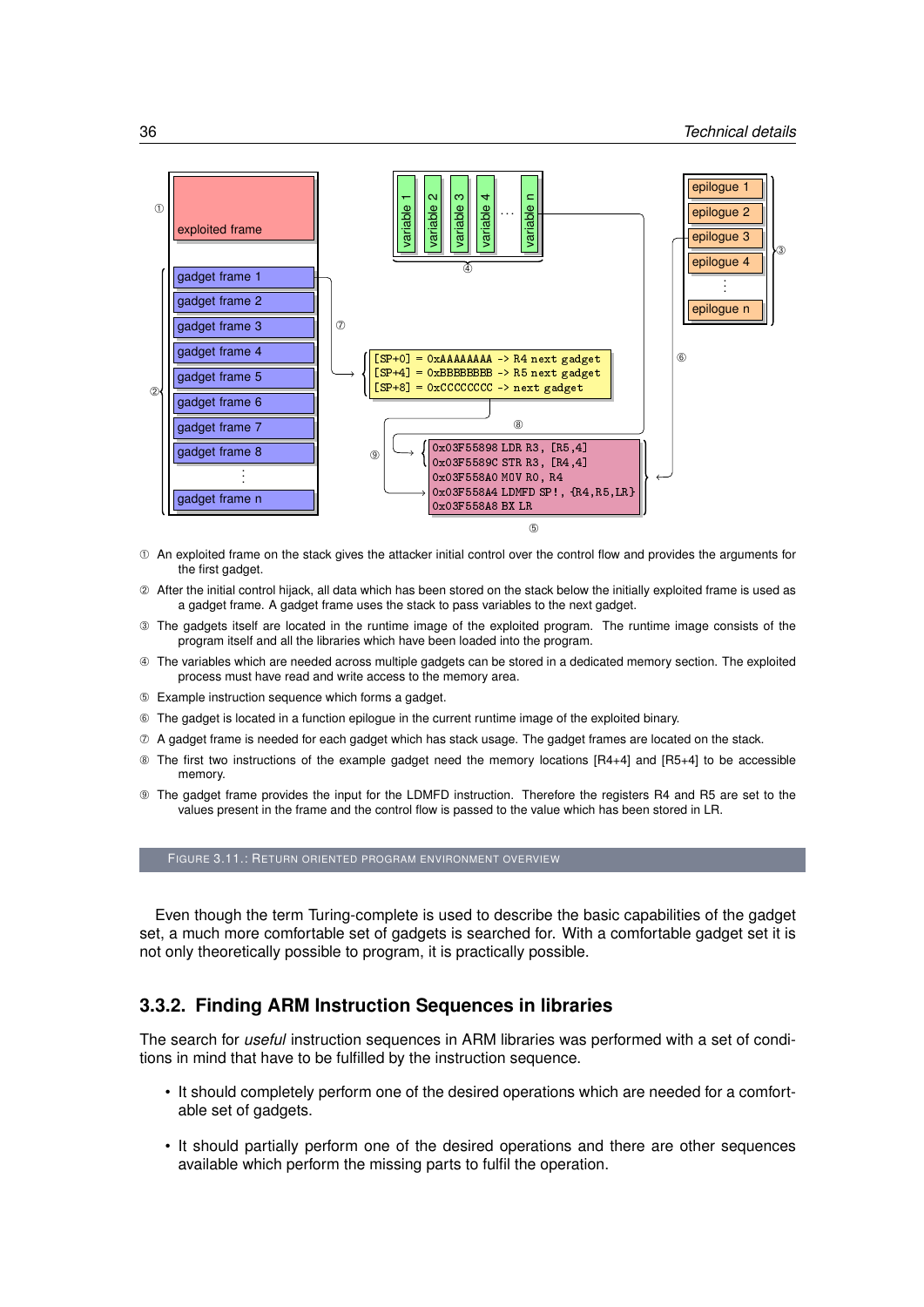- The sequence must have the result of the operation stored in memory or in a register.
- The sequence must not have unintended side effects which might jeopardize the operation of another sequence and therefore the entire program.

All experiments performed in this thesis have used the Windows Mobile version 6.1 library *coredll.dll* in multiple versions. The file is approximately 592 kilobytes large and provides about 3000 "free branches", which are terminating potentially usable instruction sequences.

The algorithms which are used to perform the experiments are explained in depth in Section [4.](#page-70-0) One of the primary concerns within the gadget search process is passing variables between instruction sequences. On the ARM architecture passing variables is possible with registers and with memory. The overview in Figure [3.11](#page-45-0) shows the use of memory locations as parameters to a function ➇ and registers as parameters ➅.

## **3.3.3. Construction of ARM Gadgets**

A gadget is the combination of one or more instruction sequences located in the library. It can either read from registers or memory, perform its operation and store the result to a register or a memory location. The ARM gadget catalogue describes gadgets which can perform a basic set of computational methods, such as memory read and writes, register read and writes, arithmetic on registers or memory, bitwise arithmetic on registers or memory, control flow operations, function calls and system calls. The operations performed by the gadgets are described in a simple descriptive way using three parts:

- Tree form, to display what has been searched for.
- Assembly form, to display what has been found.
- Gadget form, to explain what is needed to use the gadget and what its results are.

## **3.3.4. Crafting a Return-Oriented Program**

A return oriented program is nothing more and nothing less than a carefully crafted buffer of consecutive addresses, variables, and place-holder values which is placed on the stack or heap of the exploited program. It needs to fulfil the requirement that upon return of the initially exploited function, in case of a buffer overflow on the stack, the stack pointer **SP** and the link register **LR** are set to the right values for the initial gadget and the necessary arguments are provided in the right registers.

#### **3.3.5. Generating a return oriented program with a compiler**

With these prerequisites it will be possible to construct a compiler which is able to use these gadgets to build a return oriented program automatically. Earlier papers in the field of return oriented programming have provided such an compiler and an API for return oriented programming. This approach abstracts the creation of a return oriented program even more and provides an even simpler interface for the user. None of the described compiler extensions are publicly available.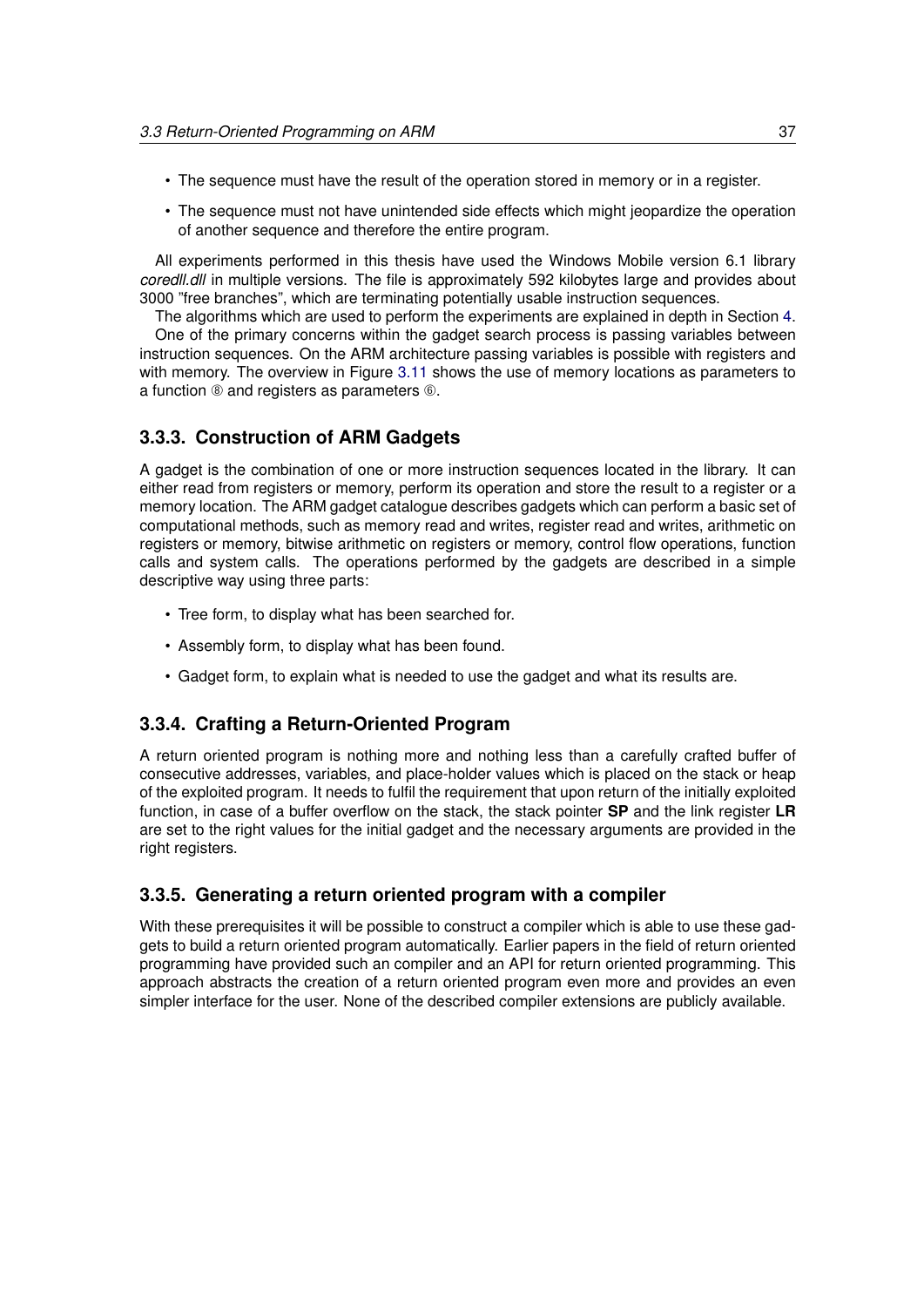# <span id="page-47-0"></span>**3.4. ARM gadget catalogue**

For every programming language there must be a definition about the possible commands and structures present in the language. For return-oriented programming the gadgets are the commands. Therefore it is necessary to define and describe them.

The gadget catalogue is a compilation of the gadgets used in this thesis. In this section the following information is provided: A description for each gadget is provided and the operation it performs is explained. The **tree form** (search string) which is used to find the particular gadget is presented. An exemplary assembly listing for each gadget is given and the effects for the presented listings are described.

The in this section provided information is used in the algorithms for gadget searching which are explained in Chapter [4.](#page-70-0)

## **3.4.1. Description**

- **What does the tree form do and why is it needed ?** The set of all possible gadgets is searched for usable gadgets. A single gadget in the set consists of multiple binary expression trees, which are generated from the code sequences. Therefore operations must be located within these binary expression trees. The **tree form** is the "search string" used for the search. A search is performed with a binary expression trees that matches only a certain operation, for example an addition. The expression trees used for searching have been constructed manually by looking at the REIL translation of an instruction sequence which performs a desired operation. Once a tree for a specific operation has been constructed it can be used in the algorithms for automatic gadget finding (Chapter [4\)](#page-70-0).
- **What information does the assembly form provide ?** A single gadget for a specific operation is usually present more then once in a binary, also it need not match an exact instruction sequence. Therefore an example is provided to show how a representative of this specific gadget might look like. The short assembly listing shows the instructions which have been found by using the binary expression tree of one specific gadget in the algorithms from Chapter [4.](#page-70-0) They are provided as a basis to explain what is necessary to use this specific sequence of instructions.
- **Why is the gadget form presented ?** As the goal is to build a program from gadgets, these gadgets must be combinable. A gadget can be thought of as a meta-instruction which provides a specific operation in form of an instruction sequence. This instruction sequence need not be the same for two gadgets that provide the same operation. Therefore not all of the gadgets for one operation are the same and might require different conditions to be combinable. To provide an abstraction for the information about what a certain gadget needs as input and provides as output, as well as its side effects, the **gadget form** is given. The **gadget form** is used in combination with the **assembly form** as it represents this exact sequence of instructions.
- **What about side effects ?** A gadget might taint registers or memory cells which are not part of the core functionality that was searched for. These tainted registers or memory cells are the **side effects** of the gadget. Side effects that taint registers can in almost any case be ignored as the register can just be marked as tainted until a known value is stored into the register. For a memory cell this is not the case. This is because the memory cell can be addressed in various ways other then a register which is always addressed by its name. Therefore gadgets which have memory cell side effects should be avoided if possible. The side effects for each gadget are automatically extracted by the algorithms in Chapter [4.](#page-70-0)
- **How does the combination of gadgets work ?** The calling convention of the ARM architecture describes that a functions epilogue must restore the registers of the caller function. This behaviour is used to combine gadgets to form a program. The registers which must be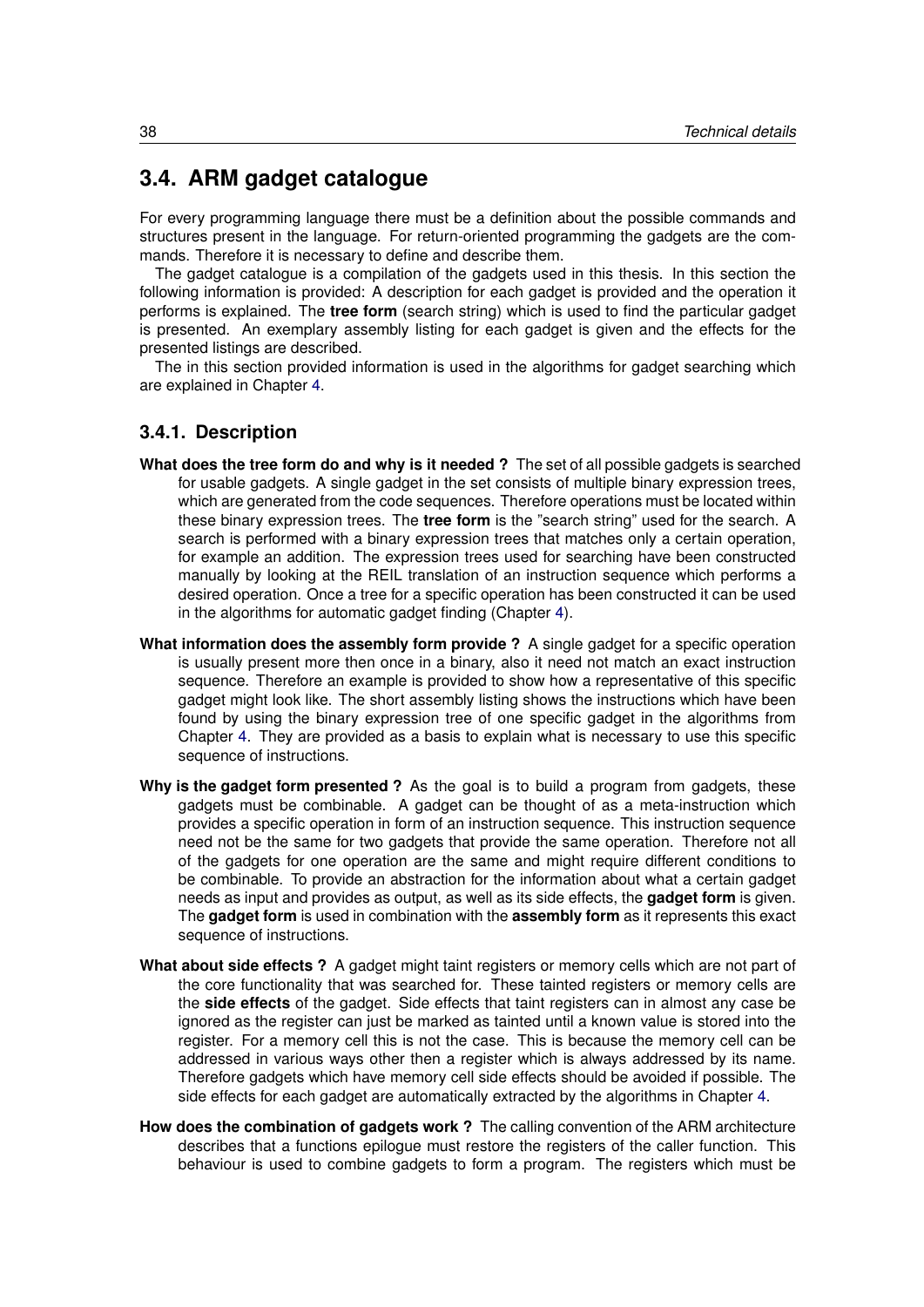restored are usually saved onto the stack in the function prologue. In a return oriented program the prologue of a function is not used, but the stack contains the data placed there for the return oriented program. Therefore the function epilogue which would usually return to the caller function and restore its registers now returns to the next gadget and provides it with its registers. The registers are restored by a single assembly instruction (**LDMFD**) which usually has the stack pointer as first argument. Therefore all of the registers are loaded from a stack offset. Not all gadgets restore the same registers. Therefore gadgets can only be combined if the pre- and post-conditions specified in the **gadget form** of the gadgets match each others requirements.

## **3.4.2. Nomenclature**

To avoid misunderstanding and uncertainty about the following gadget specifications the nomenclature provides the information to interpret them correctly.

- **Tree form** The tree form has two types of nodes which are differentiated by their color. Light blue defines mandatory nodes which must be present for the search. Light green nodes define sub-trees which must be present but the actual form in which they exist in a certain gadget can vary.
- **Gadget form** The gadget form has four different node types also differentiated by color. The operation(s) performed by the gadget are coloured green. The chaining variables which are used as input for the next gadget subsequent to the current gadget are coloured blue. The gadget chaining (through the PC register) is coloured in orange. The side effects of the gadget are coloured in red.
- **register access** Register access is denoted through the name of the register states without any brackets (for example **R3 = 5**).
- **memory access** Memory access is specified through a set of brackets which contain the name of the register and a possible offset (for example **[R5] = R2**).
- **offsets** Offsets  $(+ \parallel \text{ are the possible operators})$  exist only for memory locations and are presented in the form register operand offset (for example **[R5+4]**).
- **mem prefix** The **mem** prefix followed by a bracket with the possible operand types (register, immediate, register with immediate offset or register with register offset) states a memory access to the memory location within the brackets. If the **mem** prefix is followed by another **mem** prefix, an access to a dereferenced memory location is indicated (for example **mem[mem[R4]**).
- $⊥$  The  $⊥$  symbol is used to define that no information about the state of the register or memory cell can be given. The  $\perp$  symbol is used in the side effects for each gadget.

## **3.4.3. Memory gadgets**

Memory gadgets are gadgets that store the result of the computation in memory. The source of the computation can either be a register or a memory location. A computation in this context is understood as a change in value of the target memory location. Therefore a simple move from a register to a memory location is a computation as well as an addition of two registers with a downstream store of the result in a memory location.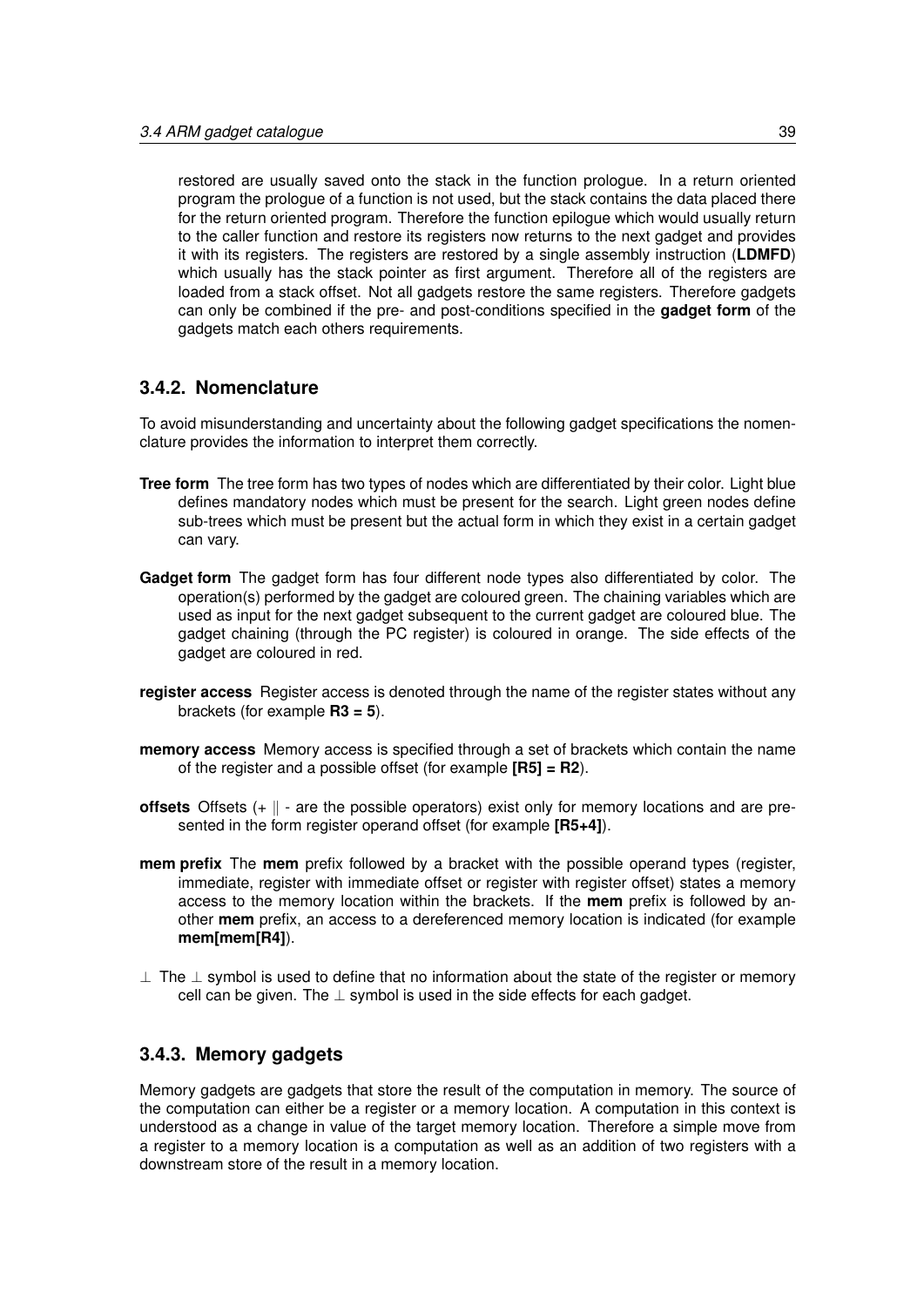<span id="page-49-1"></span>

|                       |           | LISTING 3.12: MEMORY TO REGISTER GADGET EXAMPLE . |
|-----------------------|-----------|---------------------------------------------------|
| 1 0 x 0 3 F 8 E 3 F 8 | ST R      | RO. [R4, 12]                                      |
| 2 0 x 0 3 F 8 E 3 F C | LDMFD     | $SP!,$ $\{R4, R5, LR\}$                           |
| 3 0 x 0 3 F 8 E 4 0 0 | <b>BX</b> | LR                                                |

#### **3.4.3.1. Gadget: memory to register**

The "memory to register" gadget copies the value stored in a register to a memory location. The source operand must be a register and the target operand must be a memory location. This gadget can be used in combination with other gadgets if the desired operation needs to store its result to a memory variable but the computing gadget can not access the memory itself.

<span id="page-49-0"></span>

The tree in Figure [3.12](#page-49-0) has one light blue mandatory node which must be present as root node. Without this node an expression tree from an instruction sequence does not match the specific gadget. The key under which such an expression tree is stored in the operand tree map always starts with a **MEM** prefix. The light green nodes in the figure represent the optional nodes. Optional means that there can be multiple possible trees present for the tree to match but the tree must be empty. For example the left-hand tree can either be only a register node, which must be present as the left-hand node of the light blue **STM** node, or an operation of the type **ADD** or **SUB**. If the left-hand node is a **ADD** or **SUB** then their respective left- and right-hand nodes must be present, and at least the left-hand node must be a register. The right-hand node can either be a register or an immediate integer. All of the following trees meet this specification.

The assembly code (Listing [3.12\)](#page-49-1) shows an example for the "memory to register" gadget type. On the left-hand side of the listing the original addresses of the assembly code from the analysed binary are shown. On the right-hand side of the listing the ARM assembler is shown. All of the assembly listings presented in this section follow this specification. They are meant to show for which assembler code the tree in Figure [3.12](#page-49-0) will provide a match.

<span id="page-49-2"></span>

FIGURE 3.13.: MEMORY TO REGISTER GADGET FORM

The gadget form in Figure [3.13](#page-49-2) shows the conditions which have to be met for the assembler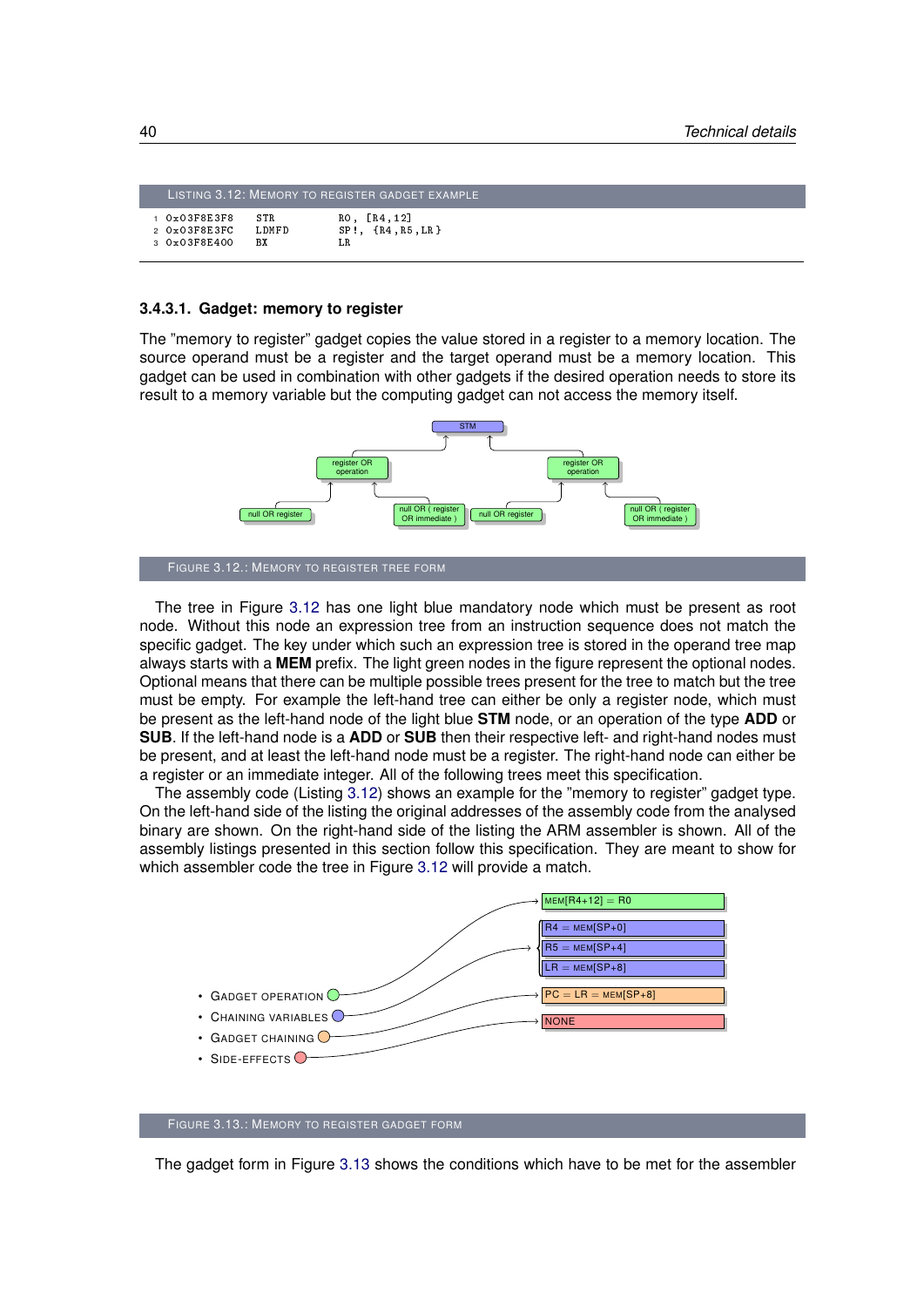<span id="page-50-0"></span>

|                       |       | LISTING 3.13: MEMORY TO MEMORY GADGET EXAMPLE |
|-----------------------|-------|-----------------------------------------------|
| 1 0 x 0 3 F 5 5 8 9 8 | LD R  | R3, [R5, 4]                                   |
| 2 0 x 0 3 F 5 5 8 9 C | STR.  | $R3$ , $[R4, 4]$                              |
| 3 0 x 0 3 F 5 5 8 A 0 | MOV   | RO. R4                                        |
| 4 0 x 0 3 F 5 5 8 A 4 | LDMFD | $SP!, \{R4,R5,LR\}$                           |
| 5 0 x 0 3 F 5 5 8 A 8 | B X   | LR.                                           |
|                       |       |                                               |

code (Listing [3.12\)](#page-49-1) to work as the intended gadget. In the register **R0** the value which is to be stored in the memory location **mem[R4+12]** can be provided. The memory location **mem[R4+12]** must point to an accessible memory location. The memory locations **mem[SP]**, **mem[SP+4]**, and **mem[SP+8]** must also point to accessible memory locations. In the special case of the memory locations which are referenced with an offset from the stack pointer, accessibility is almost always possible. The values from the stack will be used to load values into the registers **R4**, **R5**, and **LR**. The value for **LR** has to be treated with special care because the control flow will continue at the given address as indicated in the highest light orange node. The memory locations and registers which are tainted by the gadget are shown in the light orange node below the control flow node. All of the gadget type figures in this thesis follow this specification.

#### **3.4.3.2. Gadget: memory to memory**

The "memory to memory" gadget copies the value stored at the memory location the source register points to, to the memory location the target register points to.

To be able to have more matches for this gadget type within a specific binary, the source and target registers which specify the memory locations can have positive or negative offsets. These offsets can be treated as they were normal memory cells because the register value which is used in combination with the offset can always be adjusted. Integer values as source or target are not allowed because this would reference static values within the running application which are not needed as all the values can be loaded into a register.

<span id="page-50-1"></span>

FIGURE 3.14.: MEMORY TO MEMORY TREE FORM

A "memory to memory" gadget search tree has two mandatory nodes. The root node which must be present is a **STM** node. The left child node of the **STM** node must be a **LDM** node. The light green sub-trees one on the left side of the **LDM** node and one on the right node of the **STM** node. Both light green trees can either be registers only or an **ADD** or **SUB** operation. In the case of an **ADD** or **SUB** node present as the root of the tree the left-hand side of the operation must be a register while the left-hand side can either be a register or an immediate integer.

Listing [3.13](#page-50-0) shows a possible match for the described tree in Figure [3.14.](#page-50-1) The two instructions at the beginning of the listing are the instructions which, after they have been translated to REIL, get matched by the search tree.

Figure [3.15](#page-51-0) shows the pre- and post-conditions which must be met for the gadget example in Listing [3.13.](#page-50-0)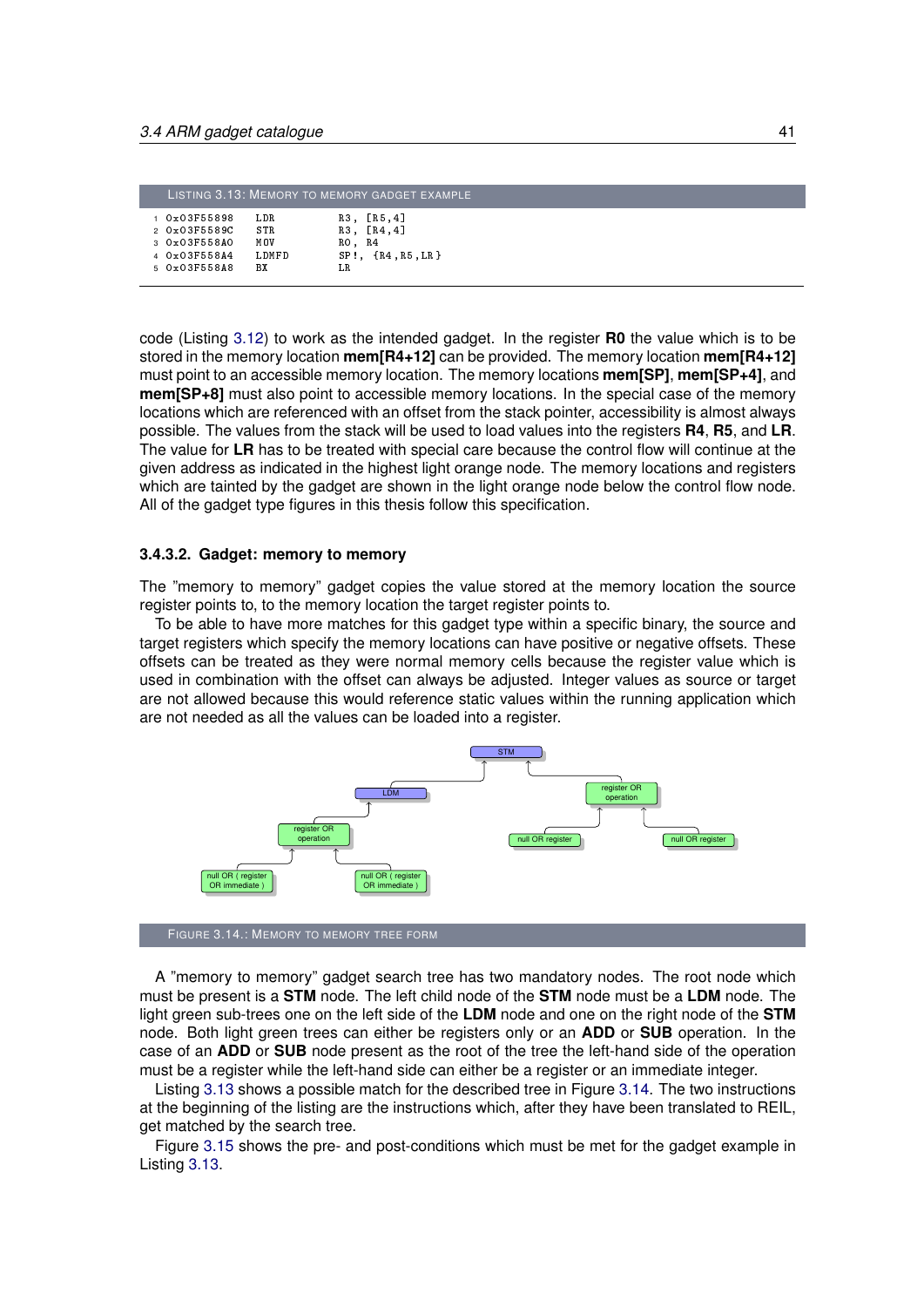<span id="page-51-0"></span>

|  | FIGURE 3.15.: MEMORY TO MEMORY GADGET FORM |  |
|--|--------------------------------------------|--|
|--|--------------------------------------------|--|

<span id="page-51-1"></span>

|                        |       | LISTING 3.14: ARITHMETIC MEMORY OPERATION GADGET EXAMPLE |
|------------------------|-------|----------------------------------------------------------|
| $1.0 \times 03$ F86EB8 | LD R  | $R1$ , $[R6]$                                            |
| 2 0 x 0 3 F 8 6 E B C  | MOV   | RO, 1                                                    |
| 3 0 x 0 3 F 8 6 E C 0  | AD D  | R3, R1, R4                                               |
| 4 0 x 0 3 F 8 6 E C 4  | AD D  | R2, R1, 0x10000                                          |
| 5 0 x 0 3 F 8 6 E C 8  | STR   | R3, [R6,8]                                               |
| 6 0x03F86ECC           | STR   | $R2$ , $[R6, 12]$                                        |
| 7 0 x 0 3 F 8 6 E D 0  | ST R  | R1. [R6, 4]                                              |
| 8 0x03F86ED4           | LDMFD | $SP!, \{R4, R5, R6, LR\}$                                |
| 9 0x03F86ED8           | BX    | LR                                                       |
|                        |       |                                                          |

#### **3.4.3.3. Memory arithmetic operation gadget**

Gadgets for memory arithmetic provide basic arithmetic operations. The target operand for the gadget must be a memory location, the source operands can either be registers or memory locations. It is possible to specify immediate values as operands for the arithmetic operation as right-hand operands. The supported arithmetic operations are:

- MEMORY ADDITION
- MEMORY SUBTRACTION

The search trees for both the memory arithmetic gadgets and the bitwise operation gadgets are identical. The operation specified on the left-hand side of the root node is mandatory for this type of gadget. It differs between all arithmetic and bitwise functions.

The tree to locate a memory operation gadget within the runtime image of the binary introduces a new aspect which is now explained. The left-hand side of the root node is the mandatory operation which can be any of the operations named above. The two trees the left-hand sub-tree of the operation node and the right-hand sub-tree, can be memory load operations. The option that these trees are memory load operations is indicated through the **LDM** instruction present in both child nodes of the operation node. If a **LDM** instruction was matched the possible sub-trees are register only, register with immediate offset, or register with register offset.

Example [3.14](#page-51-1) shows a memory addition with two important aspects of the gadget finding process. The first aspect is the complexity of the gadget itself. It computes more than what would be sufficient to match the search tree. The second aspect is that the gadget, even though it is complex and performs instructions which are not needed, is still found. Therefore, even in cases where the number of usable functions is quite small, the algorithm can still find complex combinations of instructions to perform a specific task.

In Figure [3.17](#page-52-0) the complexity of the given Listing [3.14](#page-51-1) is also present. The gadget taints a wide range of memory cells and registers. Therefore the gadget needs all of the memory location to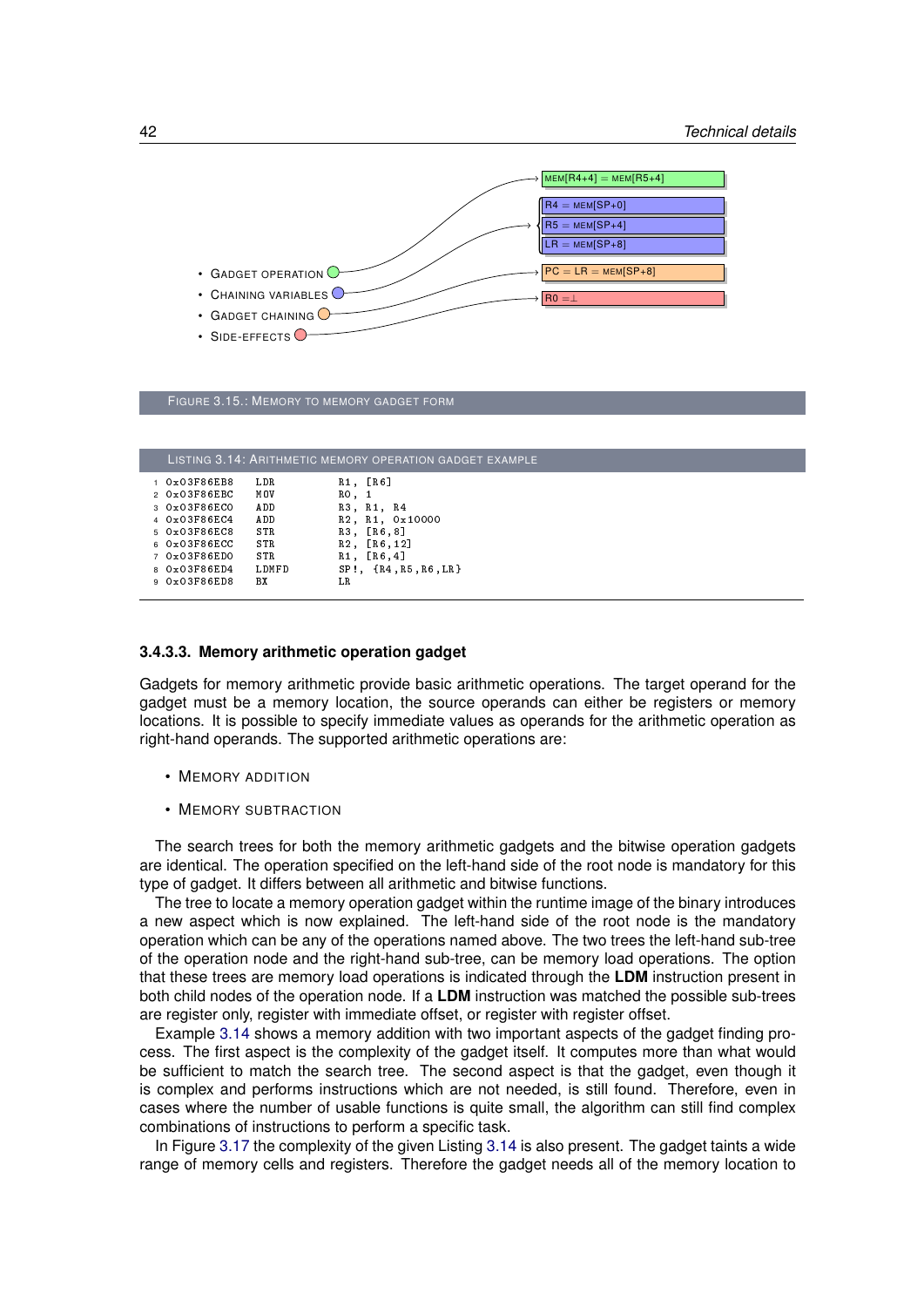<span id="page-52-1"></span>

<span id="page-52-0"></span>FIGURE 3.17.: ARITHMETIC MEMORY OPERATION GADGET FORM

be accessible. In the context of a return oriented program using this gadget, the memory location should not contain important information which shall not be overwritten.

#### **3.4.3.4. Memory bitwise operation gadgets**

The bitwise operation memory gadgets perform the basic bitwise operations. The source operands of the gadget can either be registers or memory locations, the target operand needs to be a memory location. The bitwise operations found by the algorithm are:

- MEMORY AND
- MEMORY OR
- MEMORY XOR
- MEMORY NOT

The tree structure to locate memory bitwise operations is the same as the tree structure for memory arithmetic operations. The operation node in Figure [3.16](#page-52-1) would in this case match one of the bitwise arithmetic operations instead of a normal arithmetic operation.

The bitwise memory operation gadget in Listing [3.15](#page-53-0) is a leaf type function. Leaf type functions in ARM do only work with function-local registers and do not use the stack. This specific gadget can not work all by itself because the **LR** register which the control flow is transferred to must be set to the next gadget in the gadget chain. To use this gadget we need to use the gadget described as leaf function call gadget in Section [3.4.8.2.](#page-67-0)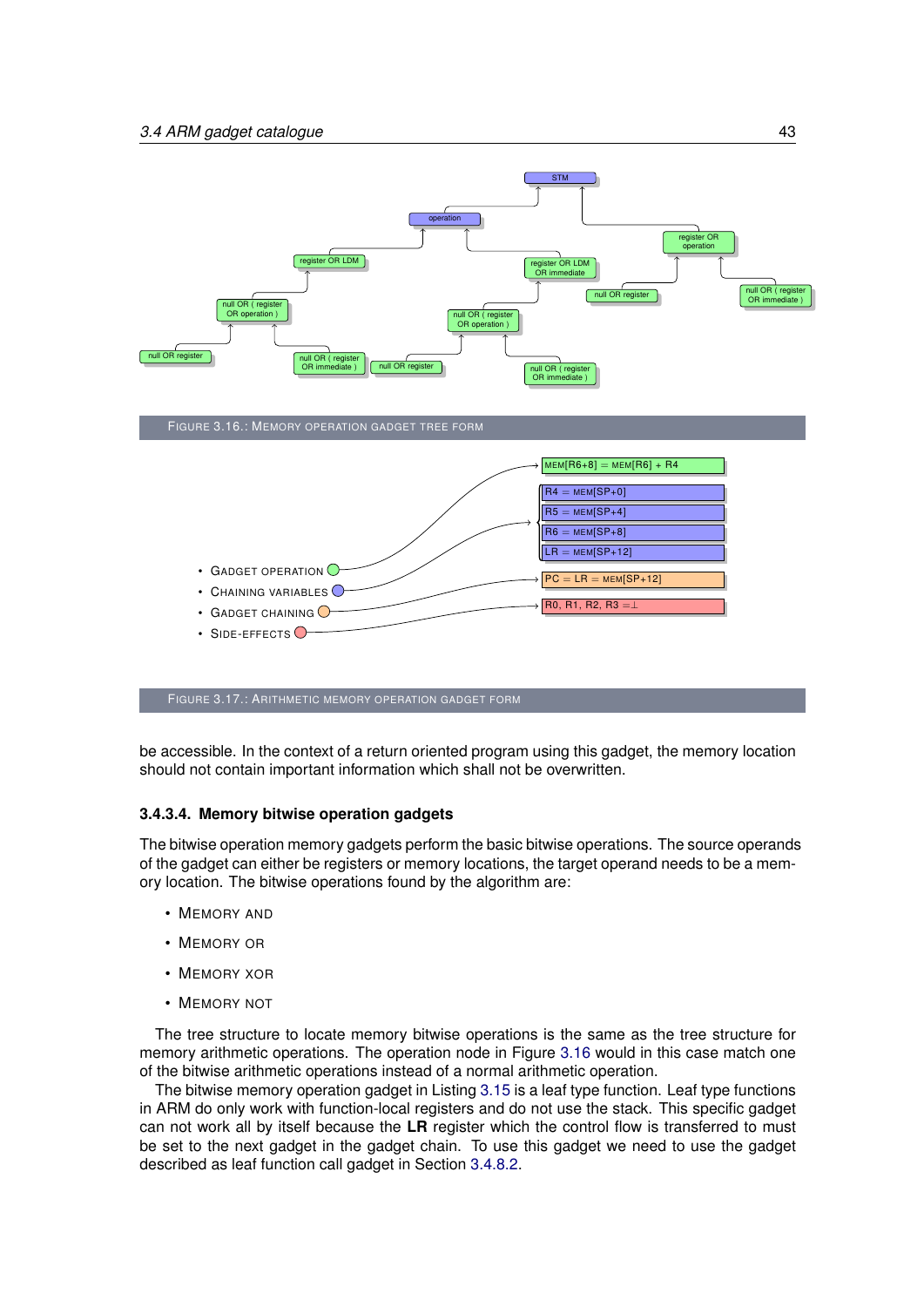<span id="page-53-0"></span>

## **3.4.4. Memory dereference gadgets**

This section describes the gadgets which can be used for memory dereference load and store operations. Basically a memory dereference on the source side of an expression tree is a pointer read and a memory dereference on the target side is a pointer write.

#### **3.4.4.1. Gadget: register to memory dereference (pointer read)**

The tree form of both the "register to memory dereference" and the "memory to memory dereference" gadgets rely on the same combination of two consecutive **LDM** instructions. The only difference is the operand storage type. The definition of a pointer read in this context can be misleading and is not to be confused with a pointer read in a normal, for example C program. In return oriented programming variables can only be stored in a dedicated memory area present somewhere in the accessible memory as shown in Figure [3.11](#page-45-0) item  $\Phi$ . A variable is loaded from memory with a REIL **LDM** instruction and would therefore in the normal convention already be a pointer read. In return oriented programming this would be a normal assignment and only if a pointer has been stored in the variable location, and the value it points to is loaded, a return oriented pointer read is performed. The return oriented pointer read therefore needs two **LDM** instructions one to load a variable from the dedicated memory space and one to load the value where the variable points to into the desired location.

<span id="page-53-1"></span>

FIGURE 3.19.: REGISTER TO MEMORY DEREFERENCE GADGET TREE FORM

Figure [3.19](#page-53-1) shows the two **LDM** instructions necessary for the "register to memory dereference" gadget. The lower **LDM** instruction can either have a register as child node or an offset tree as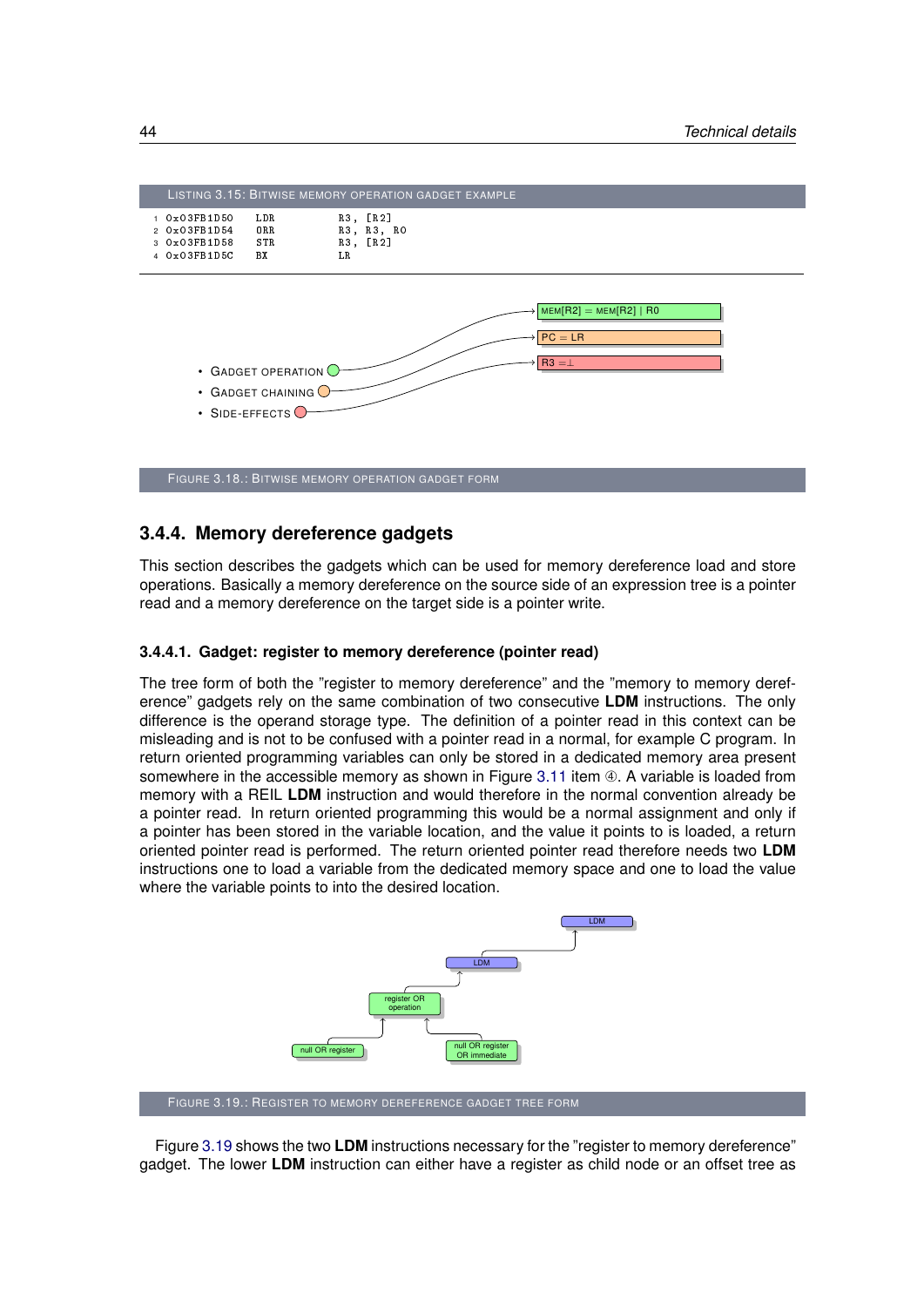<span id="page-54-0"></span>

|                                                                                          |                              | LISTING 3.16: REGISTER TO MEMORY DEREFERENCE GADGET EXAMPLE               |
|------------------------------------------------------------------------------------------|------------------------------|---------------------------------------------------------------------------|
| $1.0 \times 03$ F85CCO<br>2 0 x 0 3 F 8 5 C C 4<br>3 0x03F85CC8<br>4 0 x 0 3 F 8 5 C C C | LD R<br>LD R<br>LDR.<br>AD D | [R5, 0x10]<br>R3.<br>$R2$ , [R5]<br>$R1.$ $[R3]$<br>R3, R2, R6LSL2        |
| 5 0x03F85CD0<br>6 0x03F85CD4<br>7 0x03F85CD8                                             | STR.<br>LDMFD<br>BX          | R <sub>1</sub> , [R <sub>3</sub> , 4]<br>$SP!, \{R4, R5, R6, LR\}$<br>LR. |

<span id="page-54-1"></span>

|                               |            |                | LISTING 3.17: MEMORY TO MEMORY DEREFERENCE GADGET EXAMPLE |  |
|-------------------------------|------------|----------------|-----------------------------------------------------------|--|
| 1 0x03FA75E0                  | LD R       |                | R3, [R4, 12]                                              |  |
| $2 \times 0 \times 03$ FA75E4 | LDR.       |                | $R2$ , $[R4, 4]$                                          |  |
| 3 0x03FA75E8                  | MOV        | $RO$ , $R3$    |                                                           |  |
| 4 0 x 0 3 F A 7 5 E C         | LDR.       |                | R3, [R3]                                                  |  |
| 5 0 x 0 3 F A 7 5 F 0         | <b>STR</b> |                | R3, [R4,8]                                                |  |
| 6 0x03FA75F4                  | MOV        | LR, PC         |                                                           |  |
| 7 0x03FA75F8                  | ВX         | R <sub>2</sub> |                                                           |  |
|                               |            |                |                                                           |  |

sub-tree.

Listing [3.16](#page-54-0) shows an example of a "register to memory dereference" gadget. Instruction 1 loads a memory cell (**mem[R5+0x10]**) into the the register **R3**. In instruction 3 the content of register **R3** loaded before is now the source for the memory read, which is stored in register **R1**. This specific code sequence could also be used as a "memory to memory dereference" gadget if the instructions 4 and 5 are taken into account.



FIGURE 3.20.: REGISTER TO MEMORY DEREFERENCE GADGET FORM

#### **3.4.4.2. Gadget: memory to memory dereference (pointer read)**

The "memory to memory dereference" gadget closely matches the "register to memory dereference" gadget, but has a different source for the read pointer, a memory location. The gadget follows the same ideas the "register to memory dereference" gadget does. Generally all of the "memory to memory dereference" gadgets which can be found with the algorithms in this thesis are also "register to memory dereference" gadgets.

Figure [3.16](#page-54-0) shows that the target is a memory location. The source side of the search tree has the same characteristics as the "register to memory dereference" tree. The target side can either be a memory location specified as a register or a memory location which is addressed by an offset to a register.

Listing [3.17](#page-54-1) also presents a leaf function but with a different set of restrictions that apply in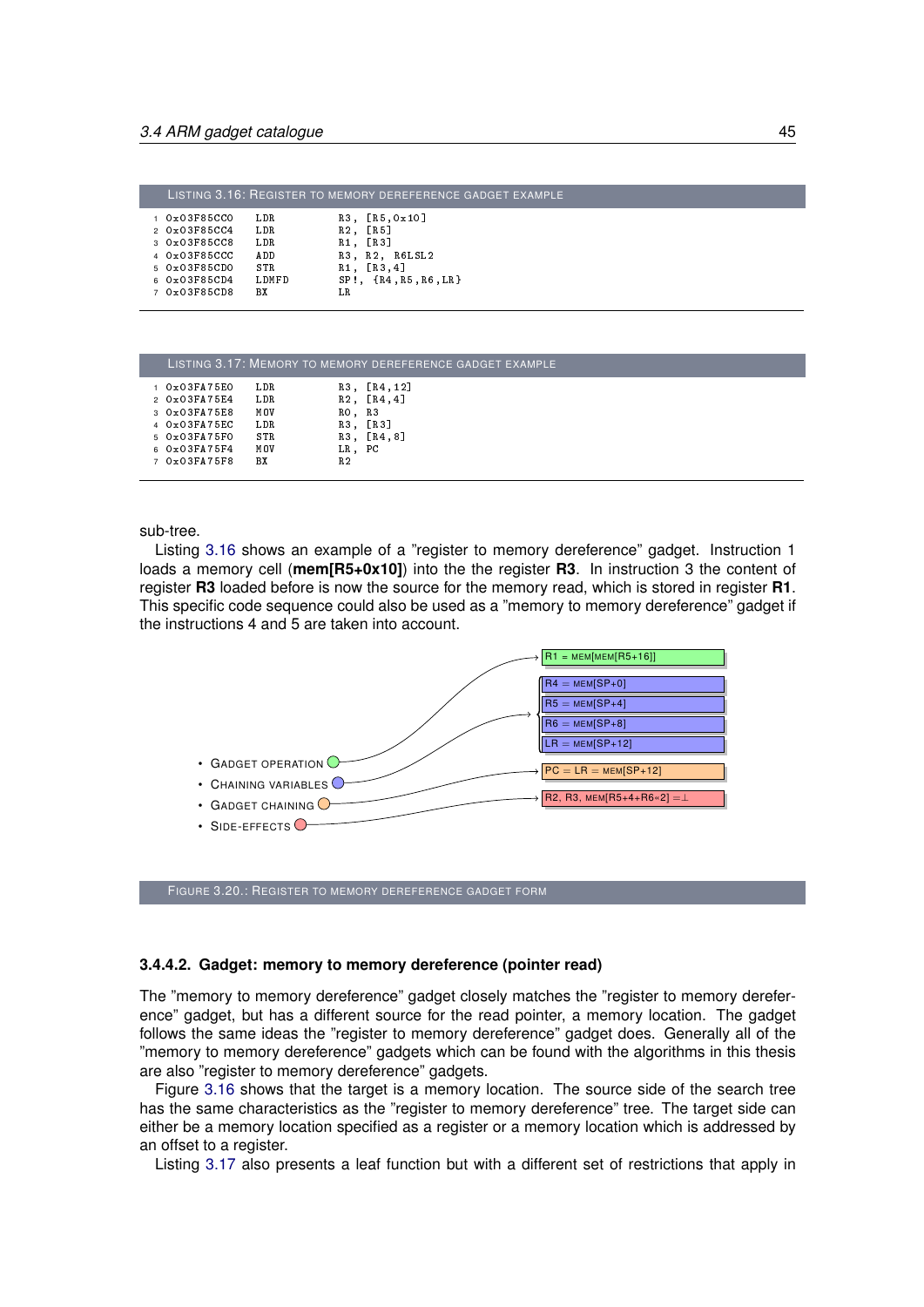

contrast to the earlier example. This time the register **R2** is used in the branch instruction which lowers the usage restrictions of the gadget. Because this specific register is usually user-settable across multiple instruction sequences which is not the case for the **LR** register. In instruction 7 the control flow is passed to the address present in register **R2** which has been loaded from the memory cell addressed by **mem[R4+4]**. Therefore, to use this gadget a program must provide a valid address for control flow passing in the memory location, otherwise the program will execute unintended data.



FIGURE 3.22.: MEMORY TO MEMORY DEREFERENCE GADGET FORM

#### **3.4.4.3. Gadget: memory dereference to memory or register (pointer write)**

The memory dereference gadgets store a memory or register value into a memory cell. A pointer write in return oriented programming is, as the pointer read operation, different from pointer writes in C code. In return oriented programming a pointer write means that the target where a memory location or a register value will be written to has been loaded from memory prior to the write. The process is, as follows, an address of a variable from an accessible memory location is loaded into a register. Now the **STM** instruction stores a new value in the memory cell were the address points to. Therefore this operation is named pointer write.

The tree presented in Figure [3.23](#page-56-0) describes what has to be present in an operand tree map for this type of gadget to be located. On the right-hand side can be seen what differentiates this gadget from all other gadget types. It locates instructions, which have a memory load instruction **LDM** from a location prior to the write memory operation **STM** to this location.

In Listing [3.18](#page-56-1) instruction 1 loads a variable from memory into the register **R2**. Instruction 3 then stores the contents of register **R3** into the variable loaded from memory. Two important aspects must be taken into account with the example gadget. The first aspect is that the initial load is performed from a stack offset, which might be used in the next gadgets as input. The second aspect is that an addition was performed in instruction 2 which affects the source register. Both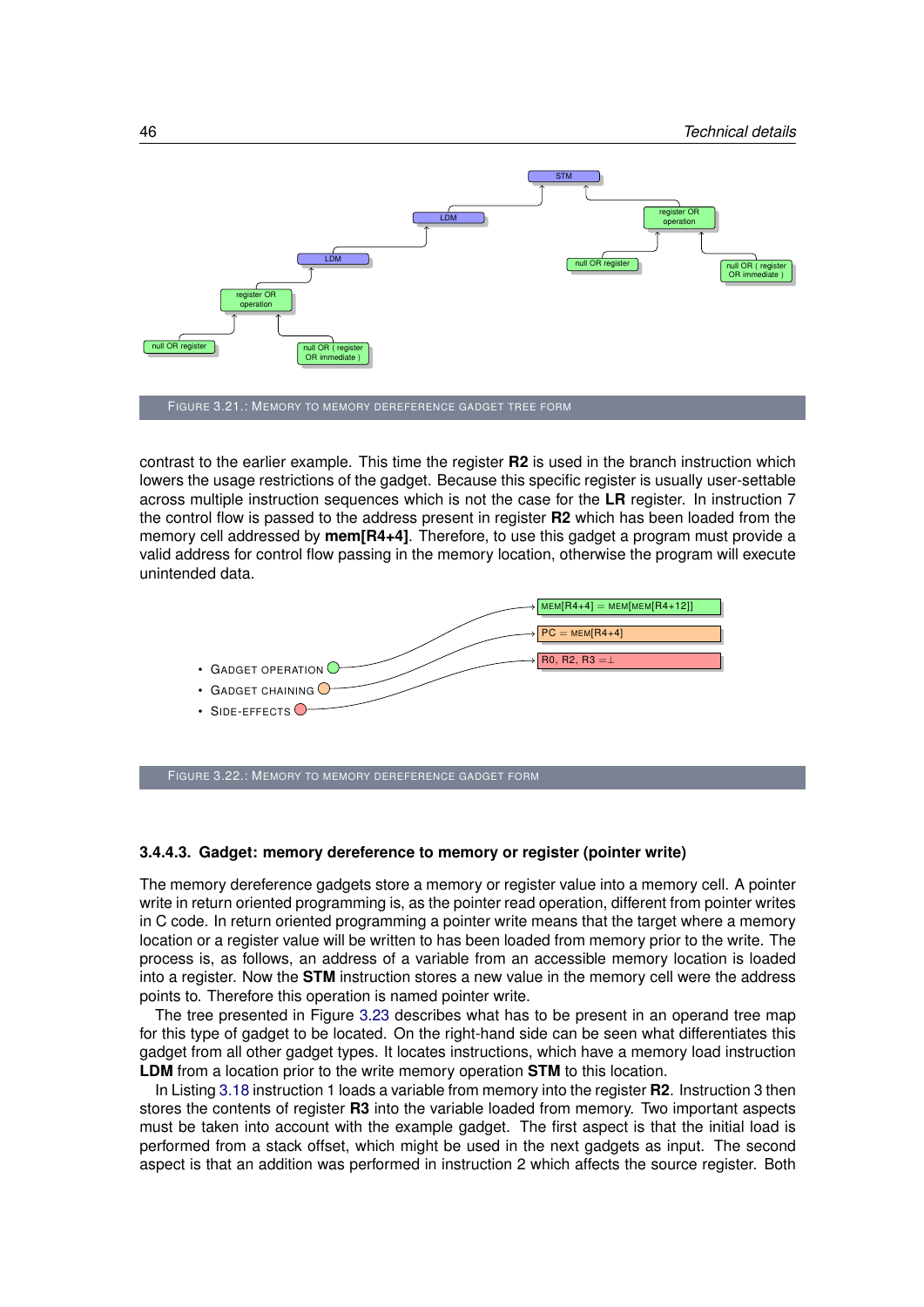<span id="page-56-0"></span>

FIGURE 3.23.: MEMORY DEREFERENCE TO REGISTER GADGET TREE FORM

<span id="page-56-1"></span>

|                                  |       | LISTING 3.18: MEMORY DEREFERENCE TO MEMORY GADGET EXAMPLE |
|----------------------------------|-------|-----------------------------------------------------------|
| $1.0 \times 0.3$ F $5$ F $1.1$ C | LDR.  | R2, [SP,8]                                                |
| 2 0 x 0 3 F 5 F 1 2 0            | AD D  | R3, R3, 1                                                 |
| 3 0 x 0 3 F 5 F 1 2 4            | STR   | $R3.$ $[R2]$                                              |
| 4 0 x 0 3 F 5 F 1 2 8            | LDMFD | $SP: \{R4, LR\}$                                          |
| 5 0 x 0 3 F 5 F 1 2 C            | R X   | LR.                                                       |

<span id="page-56-2"></span>of the mentioned aspects must be considered when this gadget is to be used in a return oriented program.



FIGURE 3.24.: MEMORY DEREFERENCE TO MEMORY GADGET TREE FORM

The tree in Figure [3.24](#page-56-2) has in contrast to Figure [3.23](#page-56-0) a memory load for both sides of the memory store instruction. Therefore the tree locates instruction sequences where a memory location is written to a memory dereference.

Listing [3.19](#page-57-0) shows a "memory dereference to memory" gadget. In Instruction 1 the memory location addressed by register **R5** is loaded into register **R3**. In instruction 2 a stack offset is loaded into the register **R2**. Instruction 4 stores the value in register **R3** into the memory location addressed by register **R2**. Therefore the memory location where **R5** initially pointed to is now stored at the address where the stack offset pointed too, which is a return oriented pointer write.

Like prior gadgets, the conditions of this gadget [3.25](#page-57-1) need to be analysed closely for potential pitfalls. The reference to a stack offset must always be taken into account when using such a gadget as following gadgets might use the value as input. Not all gadgets of this type have this limitation but as an example a problematic candidate does provide more insight then a perfect candidate.

## **3.4.5. Register gadgets**

Register gadgets are gadgets where the result of the computation of the gadget is stored in a register. The source of the computation can either be a register or a memory location. A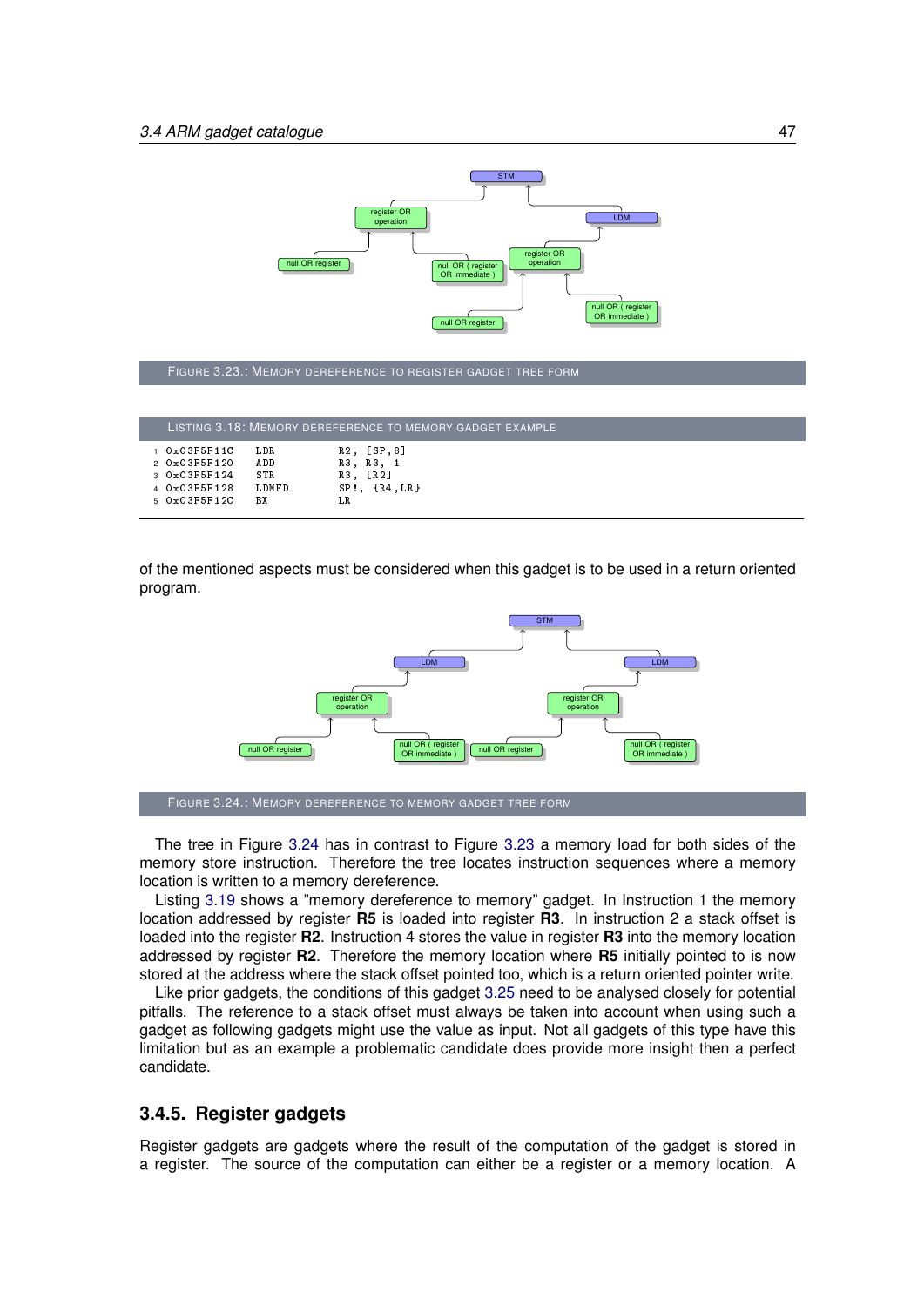<span id="page-57-0"></span>

|              |            |         | LISTING 3.19: MEMORY DEREFERENCE TO MEMORY GADGET EXAMPLE |
|--------------|------------|---------|-----------------------------------------------------------|
| 1 0x03F768D0 | LD R       |         | R3, [R5]                                                  |
| 2 0x03F768D4 | LD R       |         | R2, [SP, 0x50]                                            |
| 3 0x03F768D8 | MOV        | RO, R10 |                                                           |
| 4 0x03F768DC | <b>STR</b> |         | R3. [R2]                                                  |
| 5 0x03F768E0 | AD D       |         | $SP$ , $SP$ , $0x18$                                      |
| 6 0x03F768E4 | LDMFD      |         | SP!, {R4, R5, R6, R7, R8, R9, R10, R11, LR}               |
| 7 0x03F768E8 | RХ         | LR.     |                                                           |

<span id="page-57-1"></span>

FIGURE 3.25.: MEMORY DEREFERENCE TO MEMORY GADGET FORM

computation is understood as a change in value of the target register.

#### **3.4.5.1. Gadget: Register to register**

The "register to register" gadget copies the contents of the source register into the target register. This gadget is very simple but useful, especially on the ARM architecture. Because the encountered calling conventions take arguments from the registers **R1-R3**, but they are almost always local to the current function and do not get overwritten by the stack restore in the functions epilogue. Also, these registers are often used inside the function to perform function local tasks. Therefore the register to register gadget can be used to copy values from a register that can be set by the stack restore instruction into the function local registers. The layout of the gadget is very simple as it allows no other operands besides registers as source and target.

The "registers to registers" gadget can be used if multiple register value copies are needed, this is the case for the function call gadget which is discussed in [3.4.8.](#page-66-0)



The "register to register" gadget only needs a very simple search tree as the gadget itself is very simple. It is sufficient, if an entry in the operand tree map only has a register as root node and no other nodes.

Listing [3.20](#page-58-0) shows an example finding which is more complex then the average gadget present in almost all binaries analysed. Instruction 1 performs the desired operation that is searched for.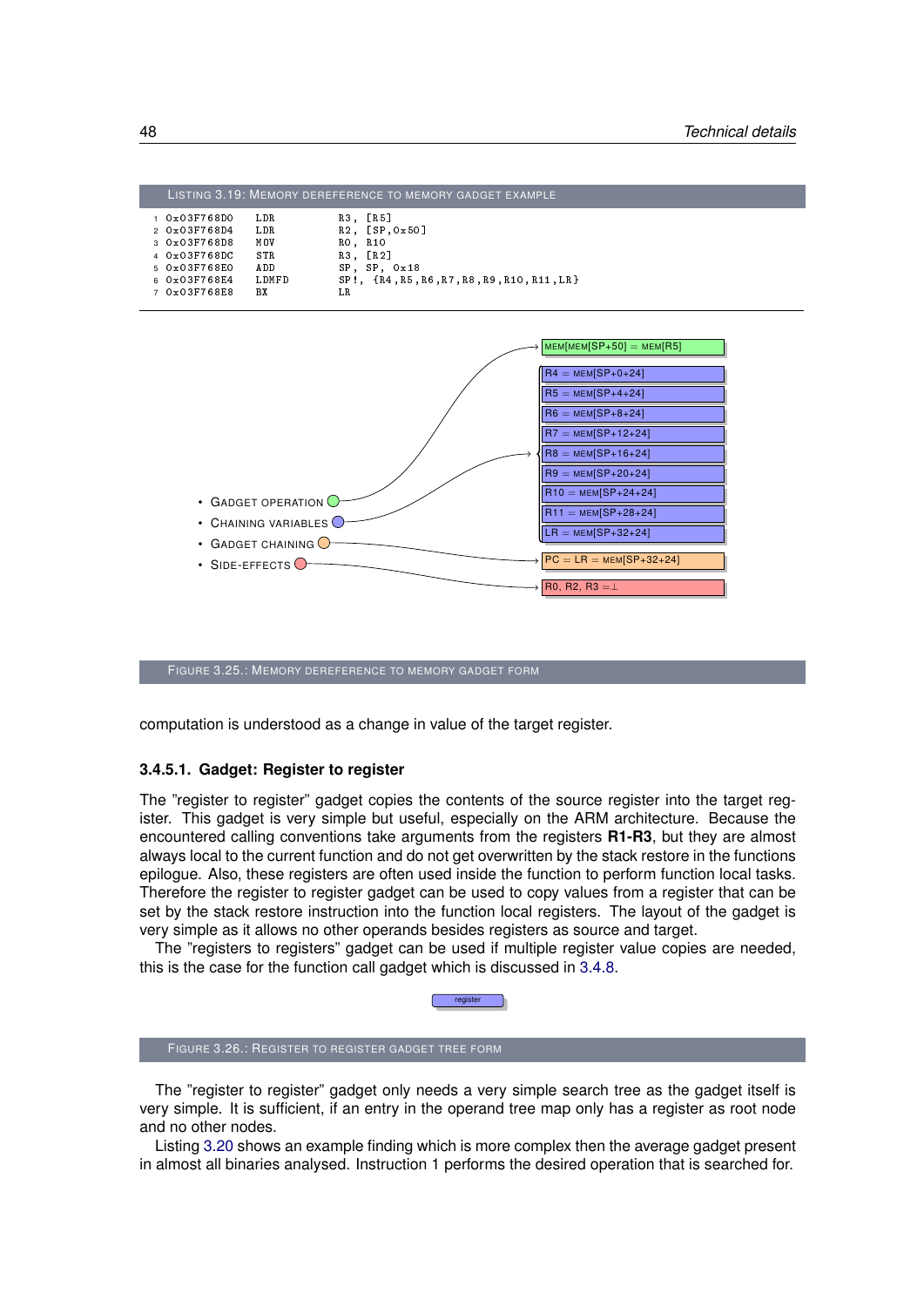<span id="page-58-0"></span>

|                                   |       | LISTING 3.20: REGISTER TO REGISTER EXAMPLE |  |
|-----------------------------------|-------|--------------------------------------------|--|
| $1.0 \times 0.3$ F AF 4 CO        | MOV   | R5, R4                                     |  |
| $2 \times 0 \times 03$ F AF 4 C 4 | MOV   | R4. 0                                      |  |
| 3.0x03FAF4C8                      | SUB   | R3, R3, Ox1F                               |  |
| 40x03FAF4CC                       | SUB   | R3, R3, R12                                |  |
| 5.0x03FAF4D0                      | LDMFD | $SP!$ . $\{R1, PC\}$                       |  |



FIGURE 3.27.: REGISTER TO REGISTER GADGET FORM

#### **3.4.5.2. Gadget: Register to constant**

The "register to constant" gadget is present in two different types. The first type searches for instruction sequences where a register is set to zero. The second type searches for all other constants besides zero. The layout of the gadget is simple as it allows only registers as targets and integers as sources. The differentiation between zero and other constants is made because zero constants are of much greater use then almost any other constant.

immediate

<span id="page-58-1"></span>FIGURE 3.28.: REGISTER TO CONSTANT GADGET TREE FORM

Like the tree to locate a "register to register" gadget, the tree to locate a "register to constant" gadget is also very simple.

Listing [3.21](#page-59-0) shows an example of how a "register to constant" gadget looks in native assembly code. Instruction 1 is matched by the tree in Figure [3.28.](#page-58-1) This gadgets also shows that not all found gadgets really make sense for the use in a program but are still matched.

Stack pointer relative register restores have been omitted for Figure [3.29](#page-59-1) to get the correct offsets add 0x63C to the stack pointer. This specific behaviour is explained in the next gadget.

#### **3.4.5.3. Gadget: register to memory**

The "register to memory" gadget copies a value from a memory location and stores it into a register. The source operand of this gadget must be a memory location and the target operand must be a register. This gadget can be used in combination with a register operation gadget if the gadget itself does not load values from memory but a memory variable is the desired input for the operation.

<span id="page-58-2"></span>Often all trees which provide similar functionality to the trees explained in the memory location only differ in the target operand. While in the memory section the target is always a memory location in the register section the target is a register. The tree in Figure [3.30](#page-59-2) shows the tree which is used to locate a "register to memory" gadget.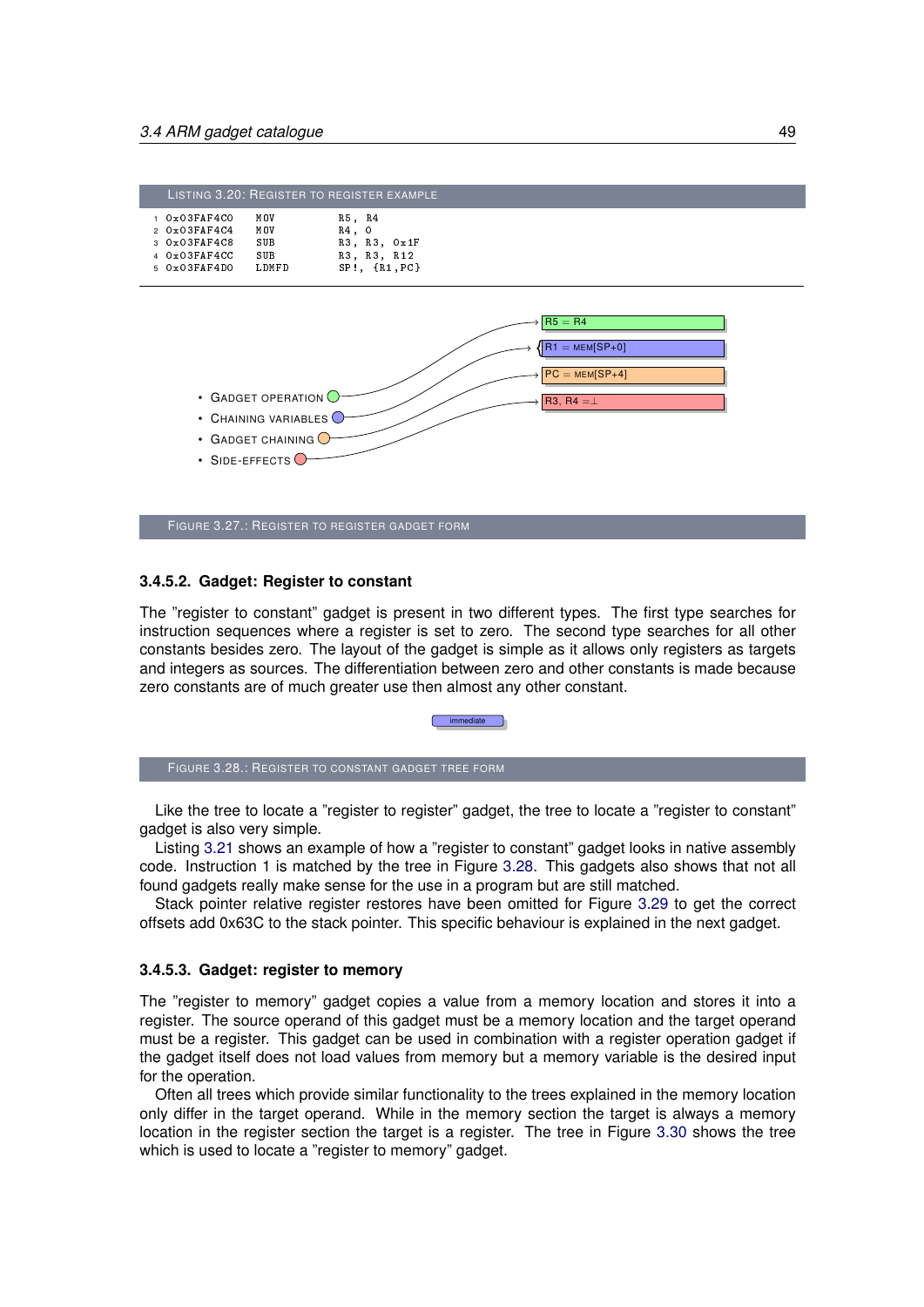<span id="page-59-1"></span><span id="page-59-0"></span>

|  |  |  | FIGURE 3.29.: REGISTER TO CONSTANT GADGET FORM |
|--|--|--|------------------------------------------------|
|--|--|--|------------------------------------------------|

|                         |       | LISTING 3.22: REGISTER TO MEMORY EXAMPLE |
|-------------------------|-------|------------------------------------------|
| $1.0 \times 03$ F5EC9C  | LD R  | $RO$ , $[R4, 4]$                         |
| $2.0 \times 0.3$ F5ECAO | AD D  | $SP$ , $SP$ , $8$                        |
| 3 0 x 0 3 F 5 E C A 4   | LDMFD | $SP!,$ $\{R4, R5, LR\}$                  |
| 4 0 x 0 3 F 5 E C A 8   | ВX    | T.R.                                     |

Listing [3.22](#page-58-2) shows an example of a "register to memory" gadget. The register **R0** is loaded with the value from the memory location addressed by **mem[R4+4]**. The example has been chosen because it shows an often encountered stack shift. Stack shifts are curse and blessing: On the one hand they might enable certain stack offsets to be used in other gadgets, on the other hand stack shifts waste precious stack space which (especially on Windows Mobile) is very sparse.

#### <span id="page-59-3"></span>**3.4.5.4. Register arithmetic gadgets**

<span id="page-59-2"></span>The arithmetic gadgets for registers can be used to perform basic arithmetic operations. The target operand type of this gadget must be a register whereas the source operands can either be registers or memory locations. The available arithmetic operations are:

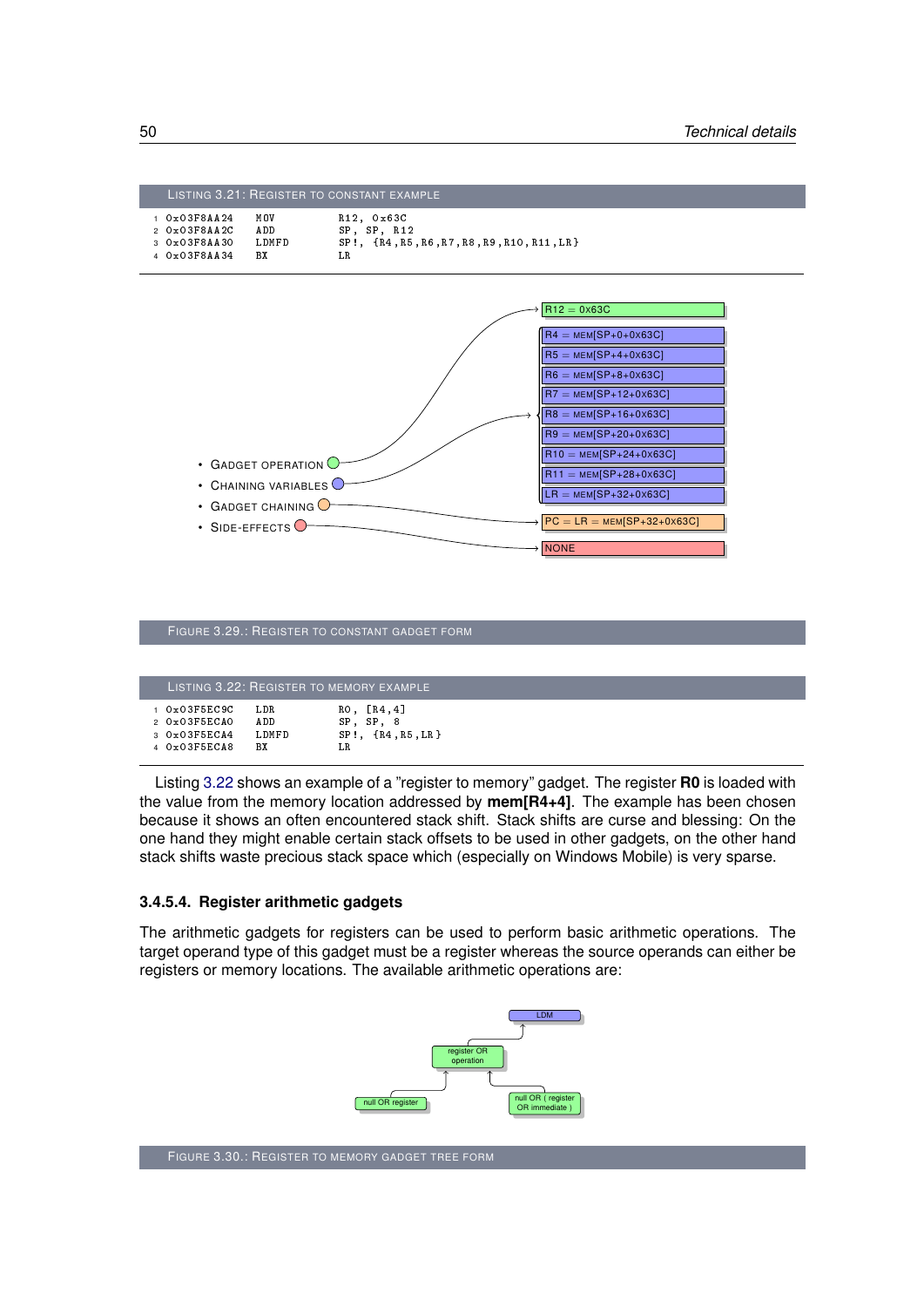

FIGURE 3.31.: REGISTER TO MEMORY GADGET FORM

<span id="page-60-1"></span>

| LISTING 3.23: REGISTER ADDITION EXAMPLE |            |                         |  |  |  |
|-----------------------------------------|------------|-------------------------|--|--|--|
| $1$ $0x03F79EDC$                        | LD R       | R3, [R4, 0 x A 8]       |  |  |  |
| 2 0 x 0 3 F 7 9 E E 0                   | AD D       | R3, R1, R3              |  |  |  |
| 3 0 x 0 3 F 7 9 E E 4                   | <b>CMP</b> | R3, R2                  |  |  |  |
| 4 0x03F79EE8                            | MOVEO      | RO, 2                   |  |  |  |
| 5 0x03F79EEC                            | MOVNE      | RO, O                   |  |  |  |
| 6 0x03F79EF0                            | AD D       | $SP$ , $SP$ , $0x10$    |  |  |  |
| 7 0 x 0 3 F 7 9 E F 4                   | LDMFD      | $SP!,$ $\{R4, R5, LR\}$ |  |  |  |
| 8 0 x 0 3 F 7 9 E F 8                   | ВX         | LR.                     |  |  |  |

- REGISTER ADDITION
- REGISTER SUBTRACTION

All of the arithmetic gadgets have the same tree form which is displayed in Figure [3.32.](#page-60-0)

<span id="page-60-0"></span>

The tree to search for register operation gadgets in Figure [3.32](#page-60-0) allows both sides of the operation to either be registers or variables loaded from memory, and also that the right-hand side of the operation is an immediate integer. The target of the tree is always a register stored in the operand tree map.

Register addition has been selected for the register arithmetic gadget.

Listing [3.23](#page-60-1) shows an example of a "register arithmetic" gadget where the left-hand side of the operation is a memory location. Instructions 1 and 2 in combination are matched by the search tree.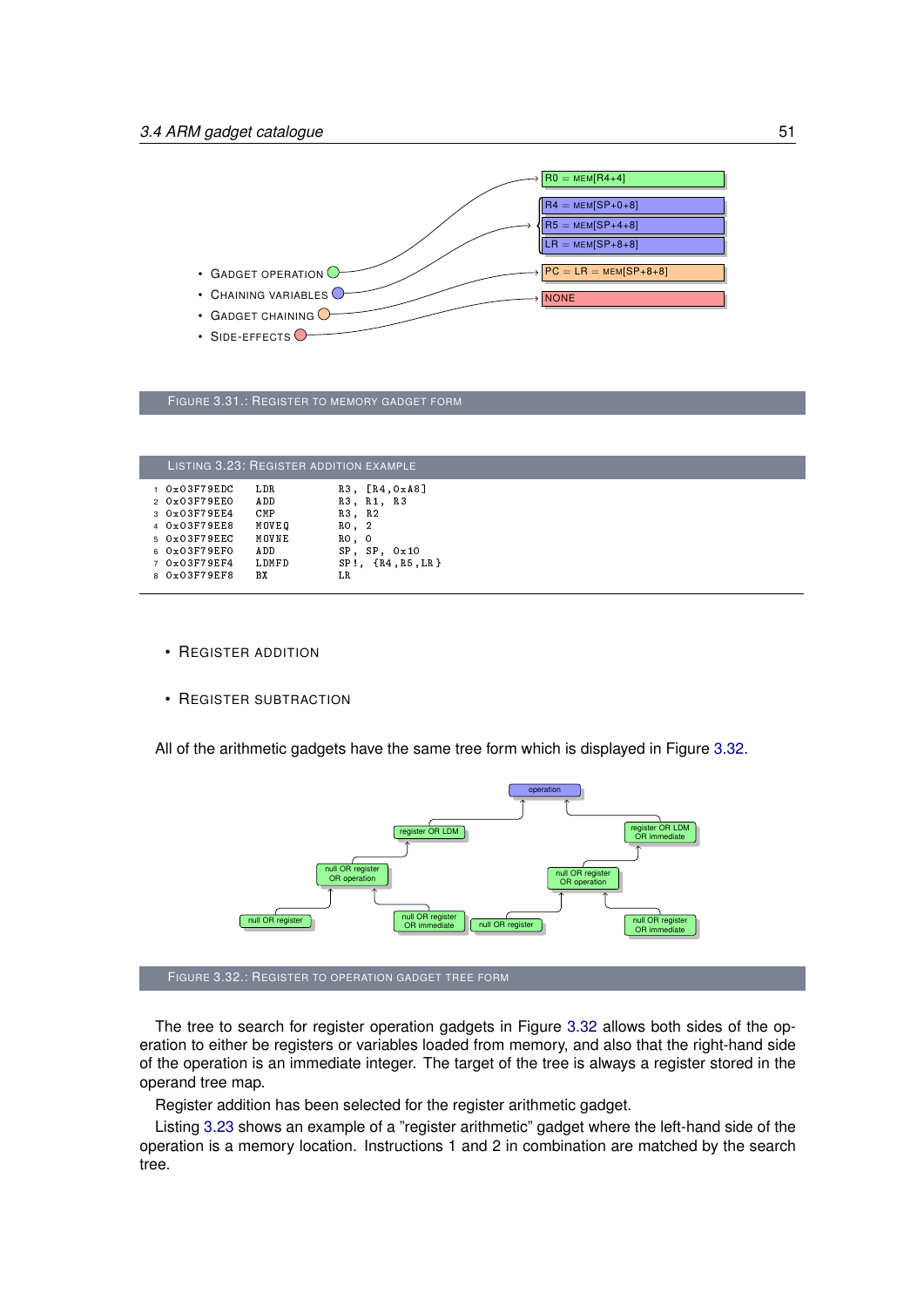

| FIGURE 3.33.: REGISTER TO OPERATION GADGET FORM |  |
|-------------------------------------------------|--|
|-------------------------------------------------|--|

<span id="page-61-0"></span>

| LISTING 3.24: REGISTER <b>XOR</b> EXAMPLE |        |                                |
|-------------------------------------------|--------|--------------------------------|
| $1.0 \times 03$ F953C4                    | MOV    | R5. OxFF00                     |
| 2 0 x 0 3 F 9 5 3 C 8                     | E O R  | R2, R3, R7                     |
| 3 0x03F953CC                              | $0R$ R | R5, R5, OxFF                   |
| 4 0 x 0 3 F 9 5 3 D 0                     | AN D   | R3, R2, R5                     |
| 5 0 x 0 3 F 9 5 3 D 4                     | E O R  | RO, R3, R2LSR0x10              |
| 6 0x03F953D8                              | AD D   | SP. SP. 8                      |
| 7 0x03F953DC                              | LDMFD  | ${R4, R5, R6, R7, LR}$<br>SP!. |
| 8 0x03F953E0                              | ВX     | LR                             |
|                                           |        |                                |

#### <span id="page-61-1"></span>**3.4.5.5. Register bitwise operation gadgets**

The bitwise operation gadgets for registers perform bitwise arithmetic operations. The target operand type for bitwise gadgets must be a register while the source operands can either be registers or memory locations. The available bitwise operations are:

- REGISTER AND
- REGISTER OR
- REGISTER XOR
- REGISTER NOT
- REGISTER NEGATION

Bitwise operation gadgets are located with the same algorithms which are used to locate arithmetic gadgets. This leads to a similar tree form for both types of gadgets. The **XOR** operation has been selected as an example for the register bitwise operation.

In Listing [3.24](#page-61-0) instruction 2 is the instruction which is matched by the search tree. The **XOR** instruction was chosen as an example because it shows that bitwise operations are more complicated to locate inside ARM binaries then other instructions. Although this is not true for all bitwise arithmetic operations, **XOR** instructions are a difficult target at least for Windows Mobile libraries. It is assumed that this is due to the Visual Studio compiler.

Even though the complexity of the selected assembly listing is quite high, the resulting pre- and post-conditions are surprisingly simple as only registers get used inside the gadget and the only memory usage is the restoring of stack variables.

#### **3.4.5.6. Shift gadgets**

Shift operation gadgets are treated different on the ARM architecture as there are no *real* shift instructions present in the 32 bit instruction set. Shift operations always take place in the ARM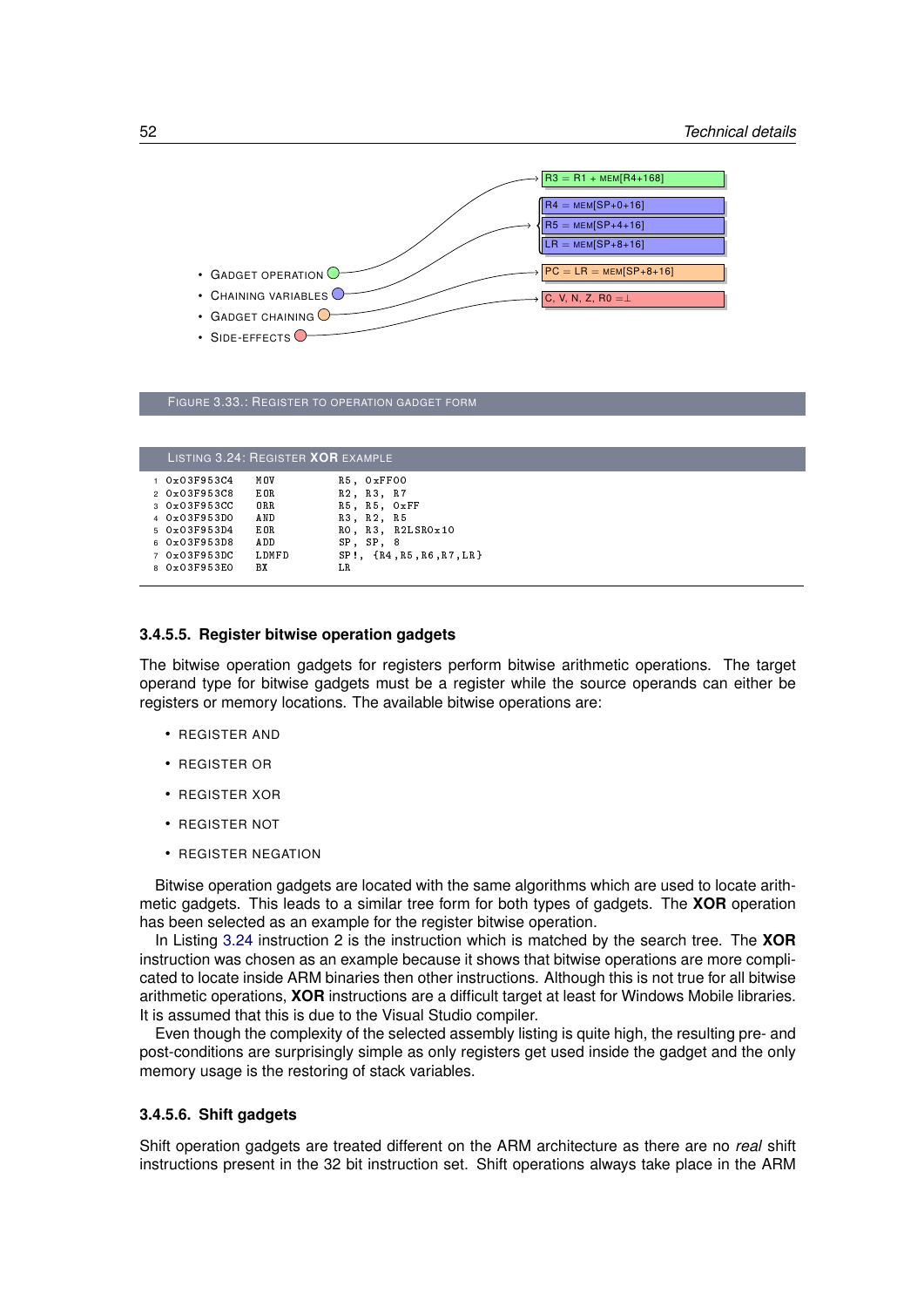

FIGURE 3.34.: REGISTER TO BITWISE OPERATION GADGET FORM

barrel shifter operand. To find a shift instruction for the 32 bit instruction set one has to really find a **MOV** instruction which uses the barrel shifter. This leads to a gadget searching routine for shifts that is more complex than the normal register operation gadgets which have been presented in Section [3.4.5.4](#page-59-3) and Section [3.4.5.5.](#page-61-1)

Another problem that was encountered while determining the search tree of a shift gadget was that two different matching trees are needed to locate all possible shift operations.This is due to the fact that REIL, in its current release, does not differentiate between right and left shifts by mnemonic, but by the sign of the second REIL operands value. With an immediate shift parameter this does not cause problems in the analysis process. However if the shift parameter is a register the sign has to be set with one more REIL instruction which then has to be matched by the algorithm as well.

<span id="page-62-0"></span>Due to the discussed issues with shift operations both trees for the two locatable shifts are presented.



FIGURE 3.35.: REGISTER RIGHT SHIFT GADGET TREE FORM

Both trees which are used to search for shift gadgets require special mandatory nodes to be present. The special mandatory nodes are in case of Figure [3.35](#page-62-0) the **SUB** node and its left child node with the value zero. This combination is used to adjust the sign in REIL and therefore must be matched by the tree. In Figure [3.36](#page-63-0) the nodes needed for the "right shift" are missing as the operation which is to be located is a "left shift".

As an example, a register left shift operation is shown in Listing [3.25.](#page-63-1) As explained above, a register shift does not exist as a standalone instruction in the 32 bit ARM instruction set. Therefore the located instruction is a **MOV** instruction which uses the **LSL** option of the barrel shifter.

The listing also provides an argument to the **LDMFD** instruction, which has not been explained yet, the **PC** register. If the **PC** register is present as argument for the **LDMFD** instruction no ARM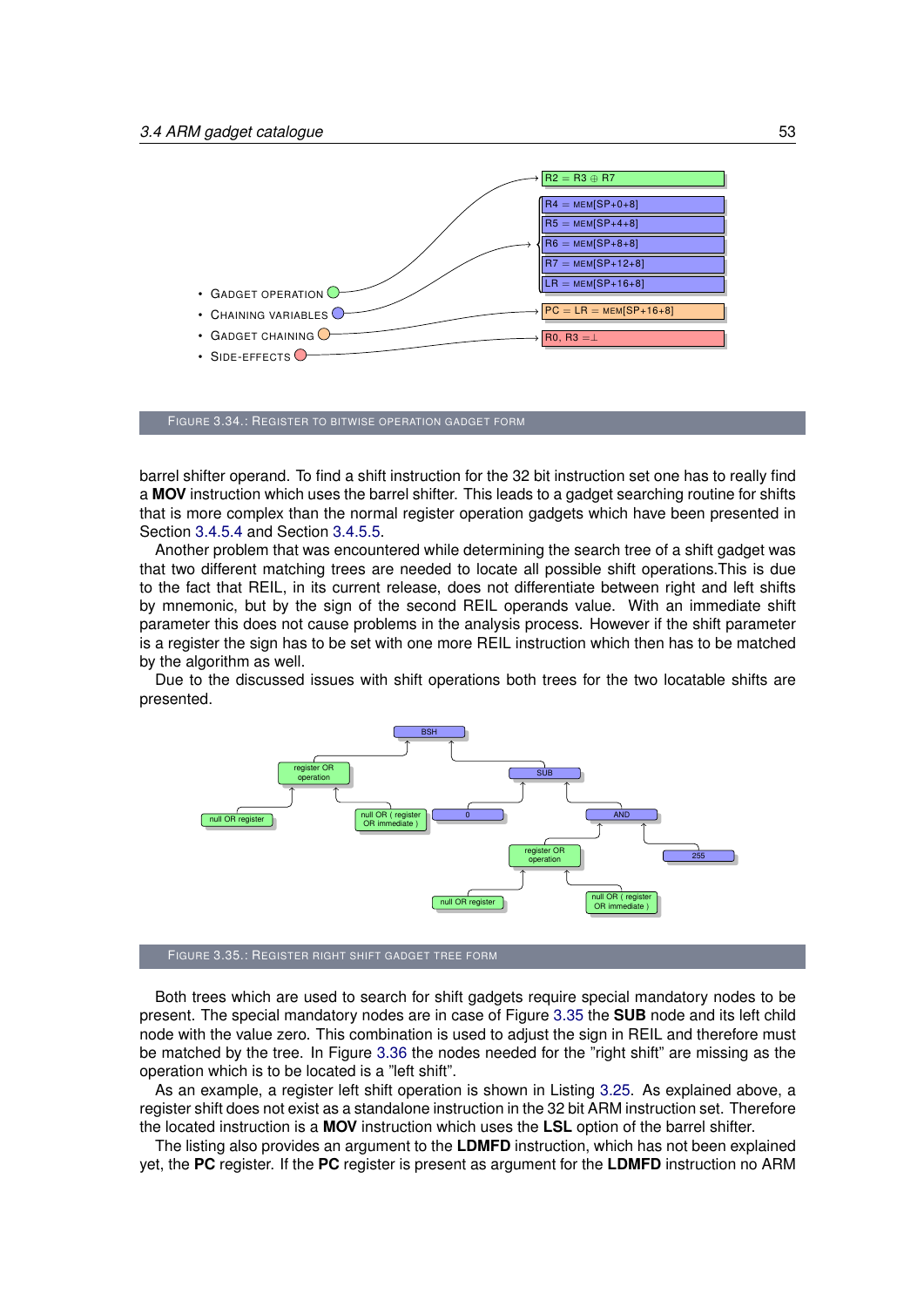<span id="page-63-0"></span>

FIGURE 3.36.: REGISTER LEFT SHIFT GADGET TREE FORM

<span id="page-63-1"></span>

|                                              |             | LISTING 3.25: REGISTER LEFT SHIFT EXAMPLE |
|----------------------------------------------|-------------|-------------------------------------------|
| $0 \times 03$ FAF3BO<br>2 0 x 0 3 F AF 3 B 4 | MOV<br>SU B | R2. R2LSLR12<br>R1, R1, R12               |
| 3 0 x 0 3 F AF 3 B 8                         | AD D        | R1, R1, 1                                 |
| $4.0 \times 03$ FAF3BC                       | LDMFD       | $SP!, \{R3, PC\}$                         |

/ THUMB interworking is possible, because the **LDMFD** instruction does not set the necessary bits which would get set if a **BX** instruction was present.



FIGURE 3.37.: REGISTER LEFT SHIFT GADGET FORM

## **3.4.6. Flags**

The gadget in the flags section locates instruction sequences where one or more flags are modified. This gadget can be used in combination with conditional call gadgets to build a conditional control flow gadget. The operation of the gadget is basically a comparison between different source operands. A source operand can either be a register, memory location, or an immediate integer.

Even though it seems as if the tree should search for a compare instruction, it does search for the result of a compare instruction. The reason for this is that several instructions, in most of the assembly languages today, may set flags even if they are not compare instructions. In the ARM architecture all arithmetic instructions which are suffixed with a **S** set flags according to the result of the arithmetic.

As an example Listing [3.26](#page-64-0) shows a match of the search tree in Figure [3.38.](#page-64-1) In the example a real compare instruction (**CMP**) was found.

Figure [3.39](#page-64-2) shows the pre- and post-conditions of Listing [3.26.](#page-64-0) The important aspect which has to be kept in mind when a compare gadget has been located is that all of the flags available in the ARM architecture are set. While different instructions might set flags differently, all conditional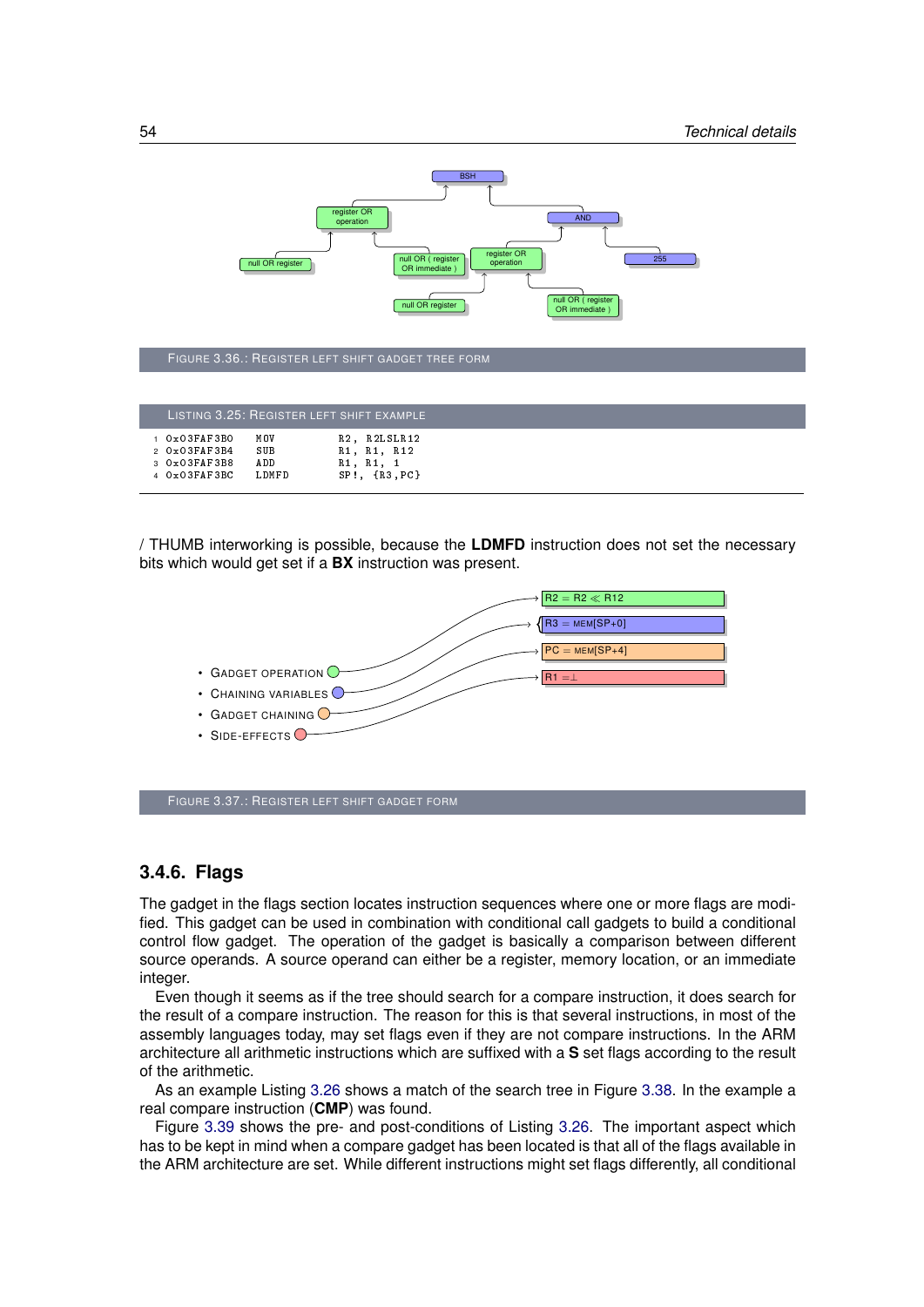

<span id="page-64-1"></span>FIGURE 3.38.: COMPARE GADGET TREE FORM

<span id="page-64-0"></span>

| LISTING 3.26: COMPARE GADGET EXAMPLE |                              |        |                   |
|--------------------------------------|------------------------------|--------|-------------------|
|                                      | $1.0 \times 0.3$ F A E 6 A C | CM P   | R1, R3            |
|                                      | 20x03FAB6BO                  | STRHIB | R1, byte [R2,11]  |
|                                      | 3 0 x 0 3 F A E 6 B 4        | LDMFD  | $SP!, \{R4, LR\}$ |
|                                      | 4 0 x 0 3 F A E 6 B 8        | ВX     | LR.               |
|                                      |                              |        |                   |

executions that might be present in instruction sequences, which are executed after a compare gadget, are influenced by the flags set here. Therefore crafting a return oriented program with compare gadgets is more difficult then crafting one without conditional execution.

# **3.4.7. Control Flow gadgets**

The control flow gadgets section describes a gadget type which is used to alter control flow directly. Normal gadgets alter the control flow with the final return statement. The gadgets described here alter the control flow conditionally or unconditionally.

## **3.4.7.1. Gadget: branch Always**

The branch always gadget is a gadget which basically pops registers off the stack and transfers control to the next gadget. This is what every gadget, which is not part of a leaf function, performs in the last two instructions. As there is no real need to find a "branch always" gadget, no search pattern has been introduced to locate it specifically but if it would be needed later on, adding it could easily be done.

<span id="page-64-2"></span>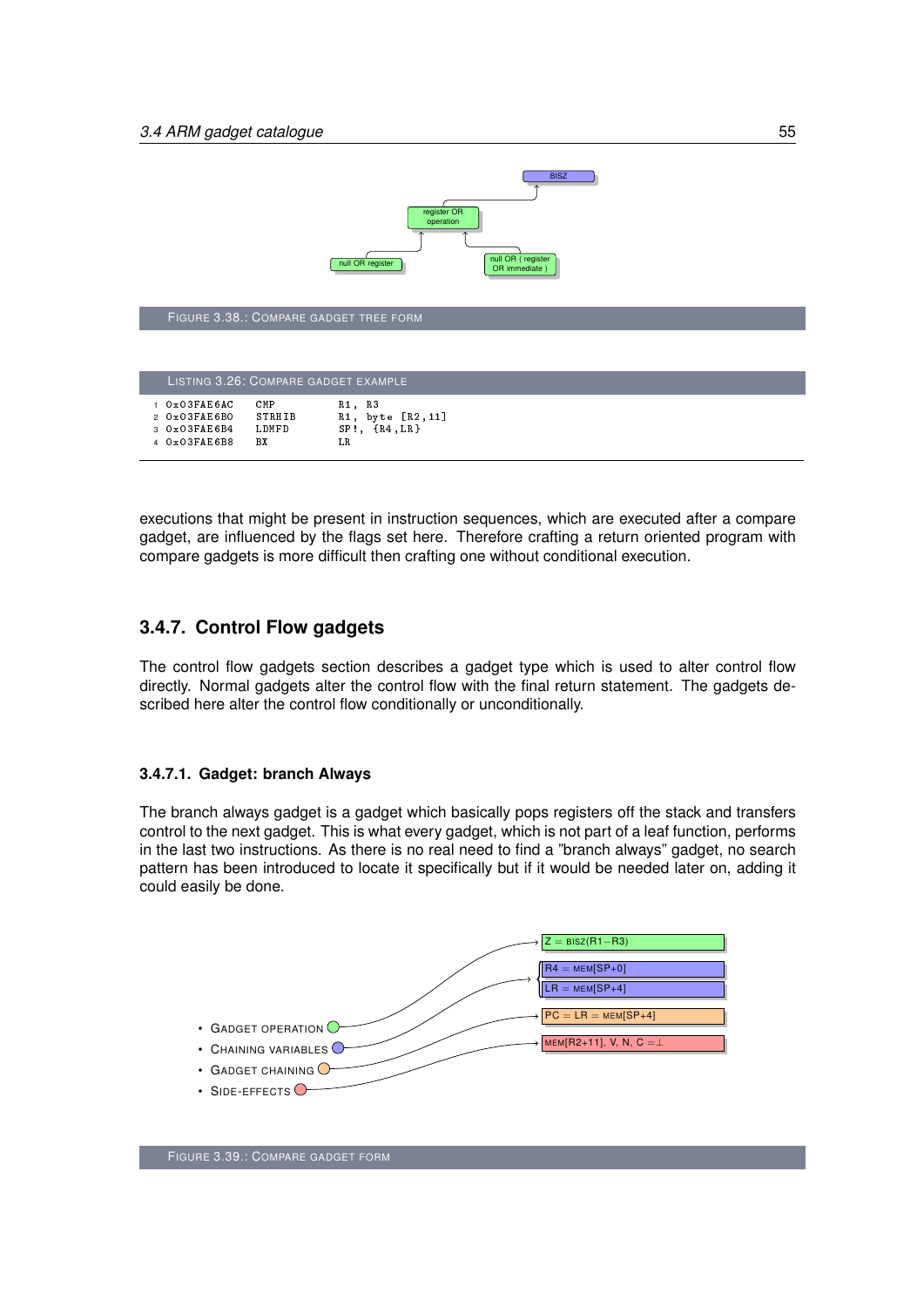<span id="page-65-1"></span>

|              |             | LISTING 3.27: CONDITIONAL BRANCH GADGET EXAMPLE |
|--------------|-------------|-------------------------------------------------|
| 10x03F632E4  | <b>BXNE</b> | <b>R4</b>                                       |
| 2 0x03F632E8 | LDMFD       | $SP!, \{R4, R5, R6, R7, LR\}$                   |
| 3 0x03F632EC | R X         | LR.                                             |

#### <span id="page-65-3"></span>**3.4.7.2. Gadget: branch conditionally**

The branch conditionally gadget alters the control flow of the program based on the current state of the flags. Multiple flags exist in the ARM architecture which specify different conditions. These are explained in Section [3.1.1.2.](#page-23-0)

<span id="page-65-0"></span>

Tree [3.40](#page-65-0) is currently the most complex tree to search for a specific gadget type. This is due to the general concept of how conditional instructions are handled by the algorithms in this thesis. For every conditional instruction a true and a false tree are generated each with the according condition which has to be fulfilled. Both of the trees must be present to locate a conditional instruction. In the special case of locating a "conditional branch" gadget the original register **PC-ORIG** must be present in the left-hand tree.

As an example of a "conditional branch" gadget, Listing [3.27](#page-65-1) has been selected. For Windows Mobile only suitable gadgets which either branch on equal or not equal could be located.

<span id="page-65-2"></span>

FIGURE 3.41.: CONDITIONAL BRANCH GADGET FORM

Figure [3.41](#page-65-2) shows the pre- and post-conditions of Listing [3.27.](#page-65-1) As the outcome of the gadget is not determined upon invocation, all registers that might only be changed if the condition is false have been placed in round brackets.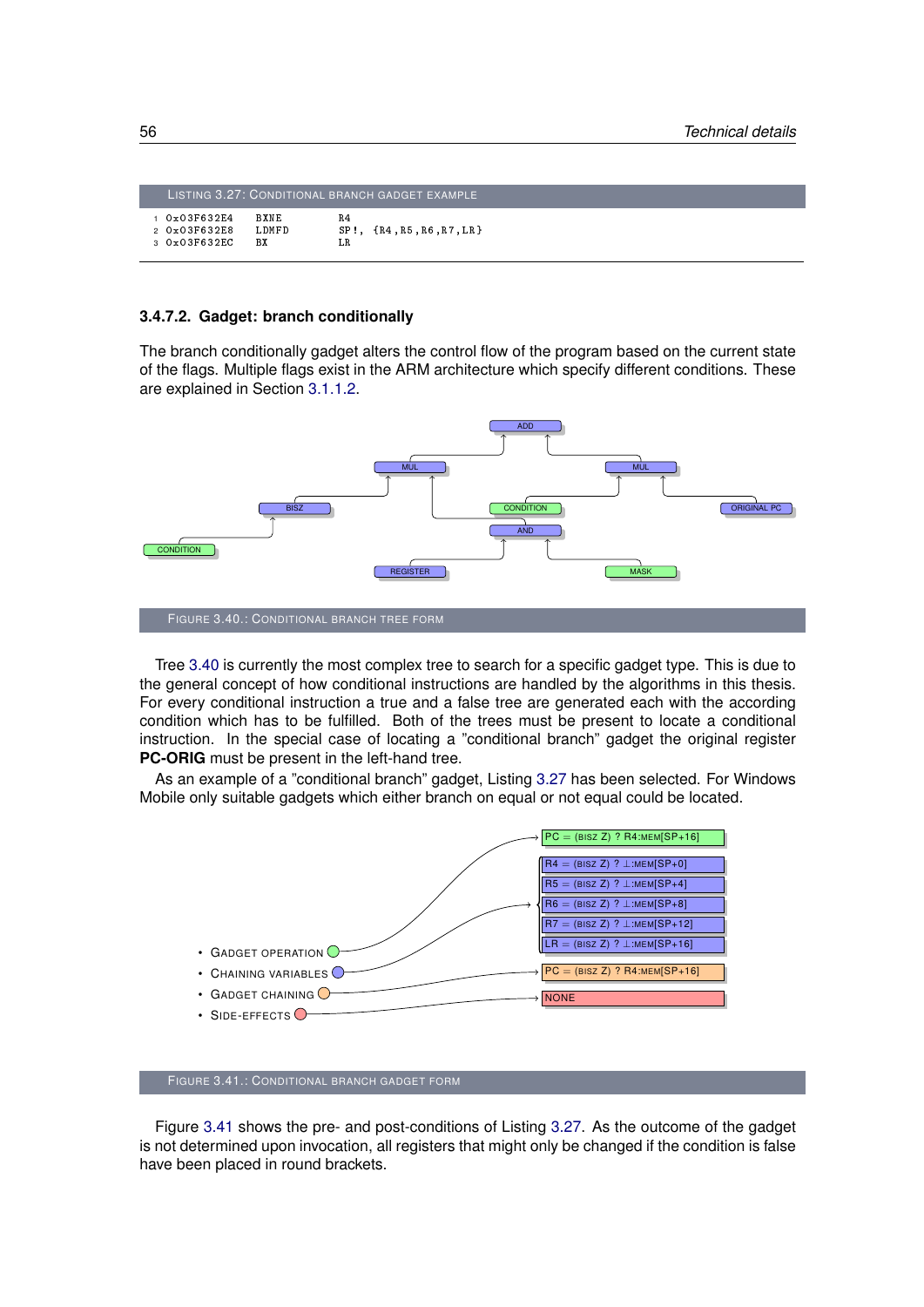<span id="page-66-3"></span>

|   |                      |     | LISTING 3.28: FUNCTION CALL GADGET EXAMPLE |
|---|----------------------|-----|--------------------------------------------|
|   | $0 \times 03$ F91064 | MOV | R3. R5                                     |
|   | 2 0x03F91068         | MOV | R2. R6                                     |
|   | 3 0x03F9106C         | MOV | R1. R7                                     |
|   | 4 0x03F91070         | MOV | RO. R8                                     |
|   | 5 0x03F91074         | MOV | LR, PC                                     |
| 6 | $0 \times 03F91078$  | ВX  | R4                                         |

## <span id="page-66-0"></span>**3.4.8. Function call gadgets**

The function call gadgets are instruction sequences which enable the use of any native function in the current library. They set up a specific amount of registers which can be passed to the native function.

There are two different function call gadgets, the normal function call gadget and the leaf function call gadget. The difference between normal functions and leaf functions is that normal functions, at least for the encountered calling conventions, take care of the stack within the called function. This implies that the stack of the caller must be saved within the functions prologue and restored within the functions epilogue. The normal function call gadget is explained in [3.4.8.1.](#page-66-1)

Leaf functions on the other hand do not use the stack. Therefore they don't need to save or restore the stack frame of the caller. The leaf function call gadget is explained in [3.4.8.2.](#page-67-0)

#### <span id="page-66-1"></span>**3.4.8.1. Gadget: normal function call**

The normal function call gadget is used to call functions which use the stack and restore the caller's stack in their function epilogues. The function call gadget enables the use of any function present in the library with up to four arguments. This is the maximum number of parameter usually given to a ARM subroutine. To be able to use the library function, the target function address must be set by the stack frame which is restored by the previous gadget and the target function prologue must be omitted from execution by taking an entry point below the stack frame save instruction. An example how the gadget is supposed to be used is presented in Chapter [6.3.](#page-92-0)

This jump to the instruction below the stack frame save instruction prevents the program from being lost in an endless loop or continuing execution at a location where control for the program is lost.

Upon termination of the called function, the stack frame will be restored as it is with normal gadgets. Therefore any function that is to be used in the return oriented program must be analysed with regard to the possible stack frame use and optional memory writes which can corrupt memory locations in use by the return oriented programs.

<span id="page-66-2"></span>

The tree form in Figure [3.42](#page-66-2) is basically an extension to the "registers to registers" gadget described earlier. The major difference is that certain registers must be present for the gadget while for the "registers set to registers" gadget this was not mandatory.

Listing [3.28](#page-66-3) shows how a possible candidate for the "function call gadget" looks like.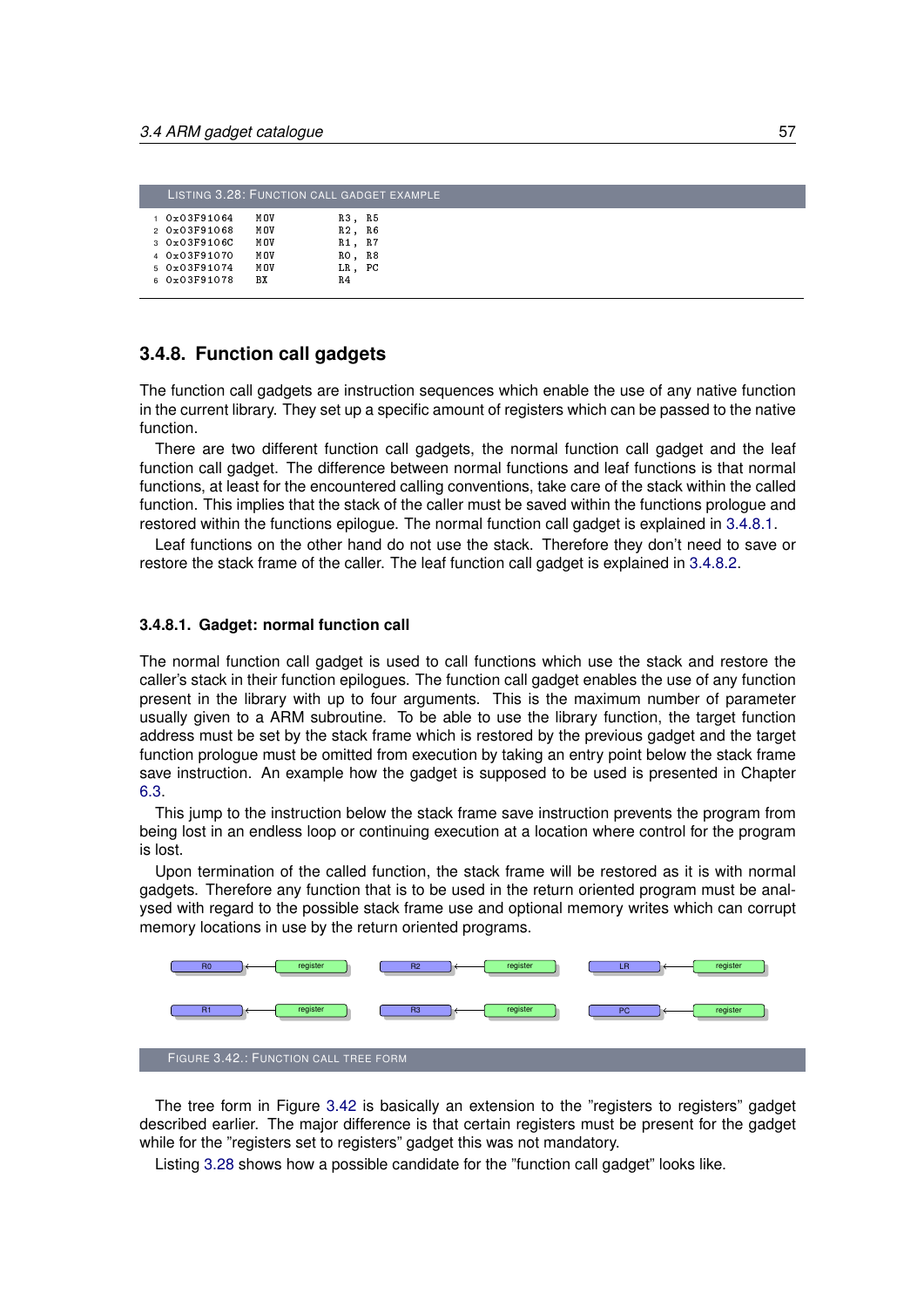

FIGURE 3.43.: FUNCTION CALL GADGET FORM

#### <span id="page-67-0"></span>**3.4.8.2. Gadget: leaf function call**

The leaf function gadget is very similar to the conditional branch gadget presented in [3.4.7.2](#page-65-3) with the major difference that in case of a leaf function call no conditional initial call instruction is permitted. One might ask if a normal function call gadget is not enough for a return oriented program to have a reasonable amount of computational power. While this can be true, it must not be the case for all encountered binaries. Therefore this gadget makes it possible to use leaf functions and leaf type gadgets.

As a leaf function or gadget does not restore the stack and just returns back to the address specified in the link register, the leaf function call gadget must set the link register to the instruction following the initial call to the gadget. When the called function or gadget has completed, control is passed back to the gadget. Therefore, the next instructions in the caller function must be the normal stack restoring instructions which build the function epilogue.

Hence, the leaf function call gadget can be understood as a wrapper which wraps the normal function epilogue around a set of instructions which do not normally have the function epilogue. An example for the use of the leaf function call gadget is presented in Chapter [6.3.](#page-92-0)



The "leaf function call" gadget can be matched with a tree similar to the function call gadget. The major difference is that the execution after the initial function call must be terminated only by the normal function epilogue instructions. Even though one could think of possible cases where this strict rule does not make perfect sense, to avoid side effects after the execution of a leaf function the rule makes calling leaf functions straightforward and predictable.

Listing [3.29](#page-68-0) shows an example for the "leaf function call" gadget.

## **3.4.9. System Call gadget**

System call gadgets are special because they are needed to have a complete gadget set which is able to perform all the tasks of a normal program. These gadgets are implemented differently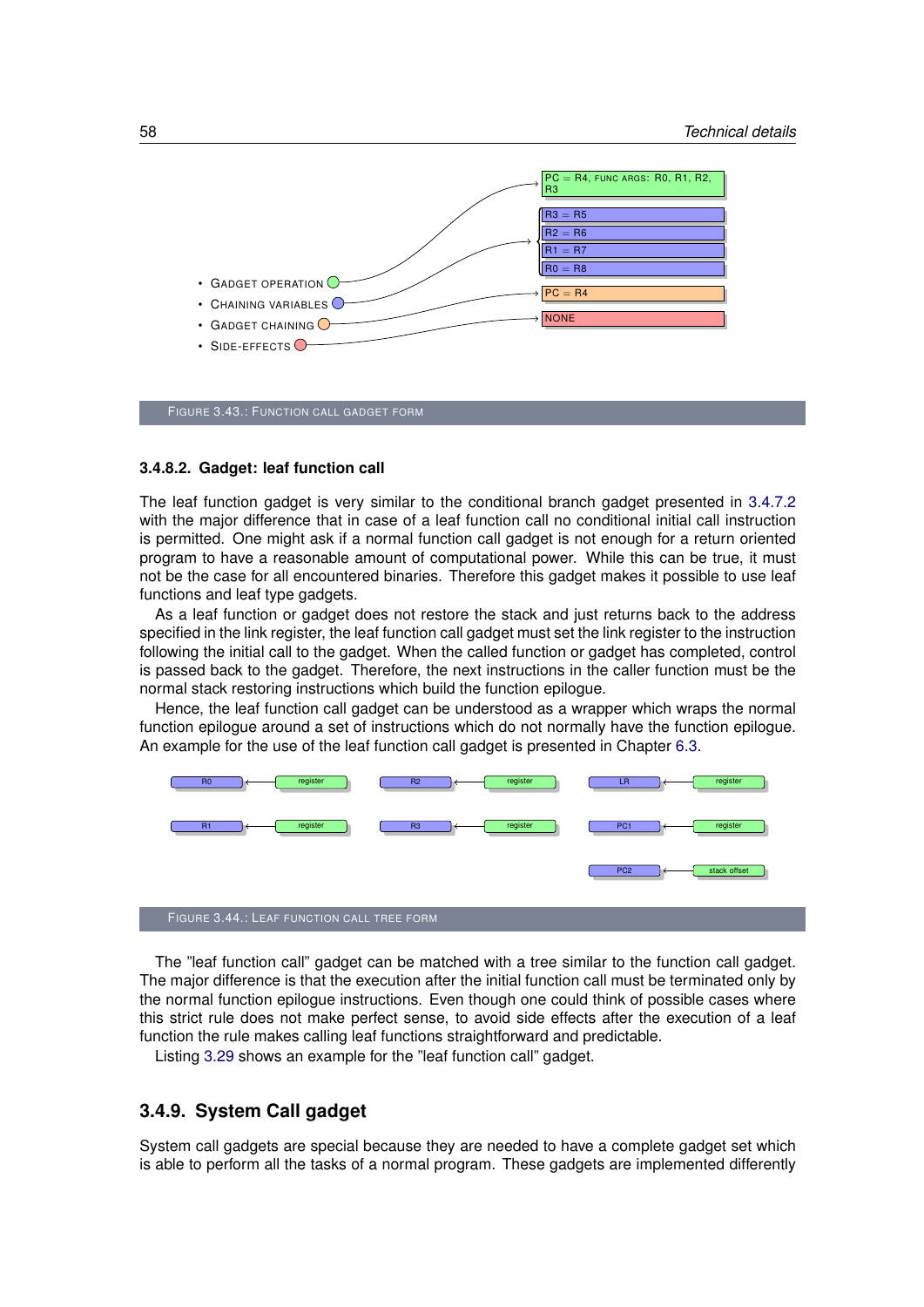<span id="page-68-0"></span>

|              |           | LISTING 3.29: LEAF FUNCTION CALL GADGET EXAMPLE |
|--------------|-----------|-------------------------------------------------|
| 1 0x03F91064 | MOV       | R3.<br>R 5                                      |
| 2 0x03F91068 | MOV       | R2, R6                                          |
| 3 0x03F9106C | MOV       | - R 7<br>R1.                                    |
| 4 0x03F91070 | MOV       | R8<br>RO.                                       |
| 5 0x03F91074 | MOV       | LR. PC                                          |
| 6 0x03F91078 | <b>BX</b> | R <sub>4</sub>                                  |
| 7 0x03F9107C | LDMFD     | $SP!, \{R4, R5, R6, R7, R8, LR\}$               |
| 8 0x03F91080 | RХ        | T.R.                                            |



#### FIGURE 3.45.: LEAF FUNCTION CALL GADGET FORM

across the various operating systems. Therefore, in contrast to the gadgets which have been discussed so far, the system call gadget described here is only useful for Windows Mobile.

As described in Section [3.1.2.9,](#page-33-0) Windows Mobile does not use the **SWI** instruction to implement system calls. It rather uses a call to an invalid address in the trap area to perform a system call. For making a system call with return oriented programming the [3.4.8.2](#page-67-0) gadget is used to perform the system call.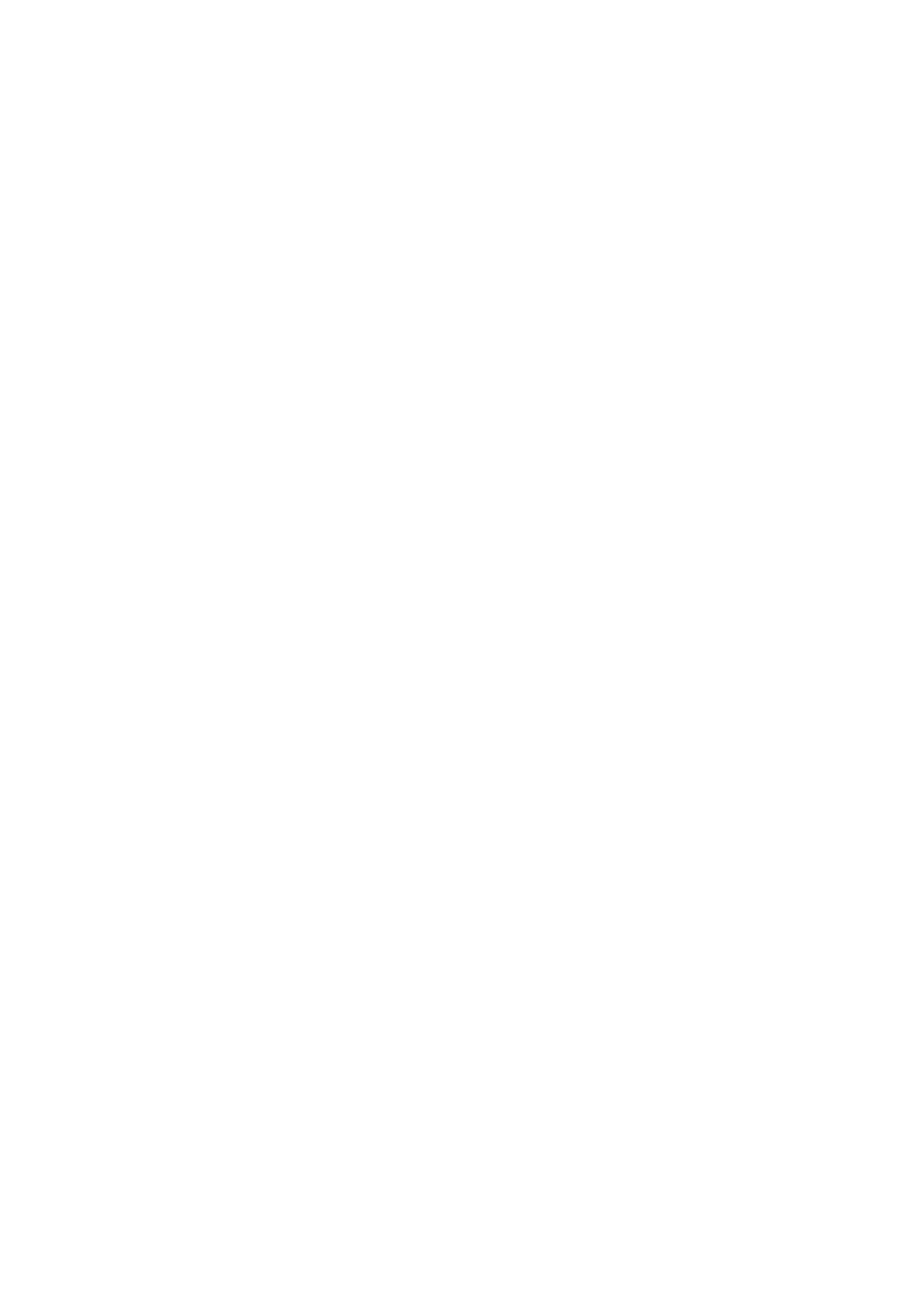# <span id="page-70-0"></span>**4. Algorithms for automatic gadget searching**

To be able to build a return-oriented program the necessary parts for this program must be located in the binaries of the application. In this thesis the search for gadgets is performed automatically by a set of algorithms. This chapter describes these algorithms for automatic gadget searching developed in this thesis. The algorithms are divided into logical stages which can be roughly categorized as follows:

The first stage is the data collection stage in which the binaries are analysed. The second stage is the data merging stage in which the collected data is refined. The third stage is the matching stage where specific gadgets are located by comparing them against a set of expression trees.

# **4.1. Stage I**

In order to be able to locate gadgets within a binary, this binary needs to be analysed and all necessary data the binary provides must be collected. The algorithms of the first stage collect the necessary information and store them in such a way, that the subsequent algorithms can access the data.

Collecting data from the binary is performed by two algorithms. The first algorithm is used to extract expression trees for a single native instruction. The second algorithm is used to extract path information.

## **4.1.1. Reverse walker algorithm**

Both of the two algorithms are built upon a stack based reverse walker algorithm. This algorithm starts at a **free branch** instruction. It then traverses the instructions and basic blocks in reverse execution order, until either the user defined threshold is reached or no more predecessor instructions exist.

Each algorithm by itself uses the same code for traversing the instructions but has its own callback function where the logic resides in.

# <span id="page-70-1"></span>**4.1.2. Algorithm: Expression tree extraction**

To be able to construct gadgets it is necessary to have precise knowledge about how a single native instruction influences registers, flags and memory cells. Also specifically in case of the ARM architecture, where instructions can be conditional. Therefore it is necessary to be able to decide whether a certain native instructions effects have to be taken into account or not. This knowledge is gained by using the expression tree extraction algorithm. It builds a single map for each native instruction which holds the trees for all influenced registers, flags and memory cells.

The expression tree extraction algorithm works as follows: A native instruction is translated into the REIL meta-language. The translation results in a graph (*ReilGraph*) consisting of nodes (*ReilNodes*). Each node in the graph holds one or more instructions (*ReilInstructions*).

This graph is traversed from top to bottom, instruction by instruction. For each instruction the mnemonic of the instruction determines the handler for further processing.

The result of each handler is a tree that contains information about the effects the REIL instruction had on one specific register, flag, or memory cell. This tree is stored in a map which uses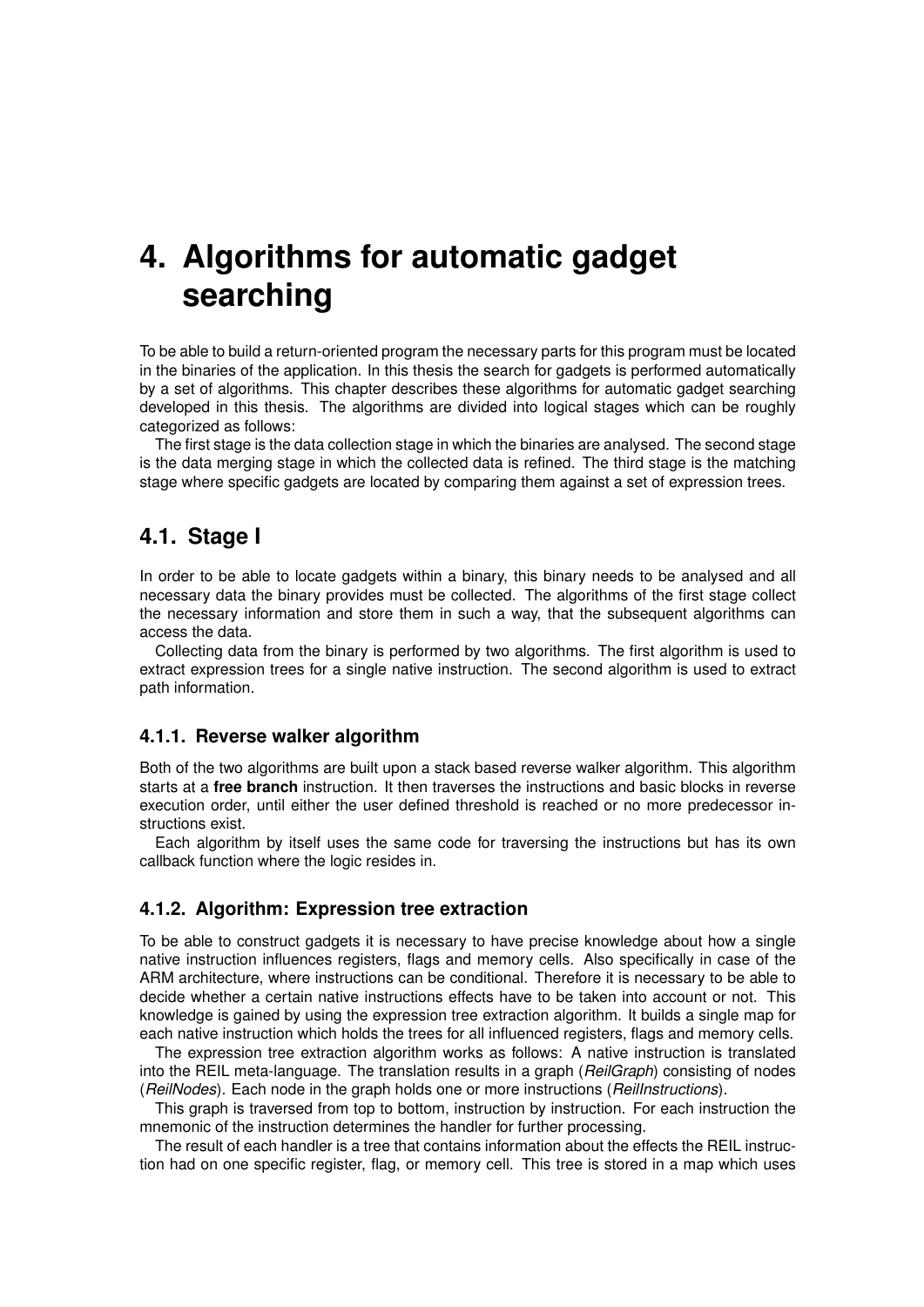

- ➀ Exemplary REIL translation which is performed for each native instruction for use in algorithm [1.](#page-0-0)
- ➁ Instruction or condition which terminates the path search algorithm [8.](#page-0-0)
- ➂ Conditional branch instruction, which leads to a "COND" prefixed expression tree in algorithm [10.](#page-0-0)
- ➃ Controllable control flow altering instruction where the extraction process [4.1.2](#page-70-1) begins.
- ➄ Expression tree extraction from REIL translation performed in algorithm [1.](#page-0-0)
- ➅ Multiple expression trees get merged with the path information in algorithm [9.](#page-0-0)
- ➆ Possible path for this function which has been extracted.
- ➇ Gadget candidate for the extracted path in ➆ located by algorithm [12.](#page-0-0)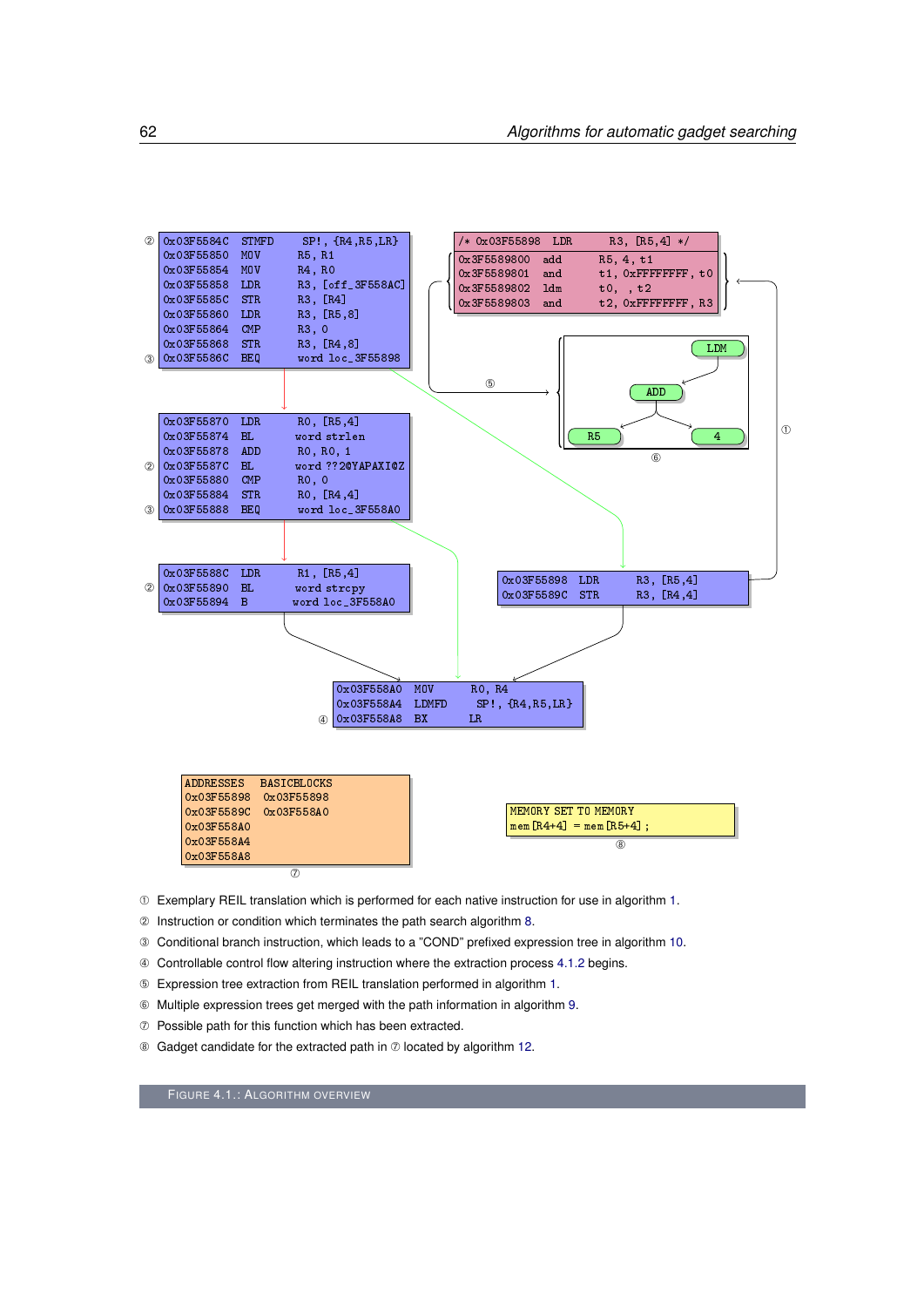the register-, flag-, or memory cell-name as key. The name of the map where the trees are saved in is "operand tree map".

The entries in the map are constantly updated. Therefore the contents of the map represent all effects of the native instruction, by the time the last REIL instruction updated the map with its tree.

The translation result of a single native instruction is a graph. In every graph multiple paths are possible. While a single native instruction is executed in any case, the effects of the instruction vary depending on which path in the graph is taken. The expression tree extraction algorithm uses the **JCC** handler to construct a formulae which represents all possible effects in a single tree (See Section [6](#page-0-0) for details) to solve this problem.

The following sections will explain in detail how the expression tree extraction algorithm work. Initially the handlers for the REIL instructions are presented. Then the part of the algorithm is explained which combines the information of the handlers and updates the map. Finally an example which uses the algorithm on a single instruction is shown.

```
Require: valid ReilGraph, valid currentNativeAddress.
 1. operandTrees = new OperandTreeMap()
 2. skippedInstructions = 03. for all ReilBlocks in ReilGraph do
 4. for all ReilInstructions in ReilBlock do
 5. if Reill instruction is binary then<br>6. is exampled in the skipped instructions \leftarrow handle Bi<br>7. else \{Reill instruction is unary
                  6. skippedInstructions ← handleBinaryInstruction()
 7. else {Reillnstruction is unary}<br>8. skippedInstructions \leftarrow handlel
8. skippedInstructions ← handleUnaryInstructions()<br>9. else {ReilInstruction == STM}<br>10. skippedInstructions ← handleSTMInstruction()
              else {Reillnstruction == STM}
```
10. skippedInstructions ← handleSTMInstruction()<br>11. **else** { $Reill$  nstruction = STR}

11. **else**  $\{Reillnstruction == STR\}$ <br>12. **skippedInstructions**  $\leftarrow$  handleS

12. skippedInstructions ← handleSTRInstruction()<br>13. **else** { $Reillnstruction == JCC$ }

13. **else** { $Reillnstruction == JCC$ }<br>14. skippedInstructions  $\leftarrow$  handleJC

14. skippedInstructions ←handleJCCInstruction()<br>15. **end if** end if

16. **end for**

17. **end for**

18. remove temporary registers

19. restore native register names

20. **return** operandTrees

ALGORITHM 1: EXPRESSION TREE EXTRACTION FOR A SINGLE NATIVE INSTRUCTION

#### **4.1.2.1. Instruction handler**

For each instruction (*ReilInstruction*) a specific handler is used to extract the effects. Basically the handler takes the instruction which is present in text representation and transforms it into a tree. While this simple transform is true for most of the instructions the **JCC** and **STM** handlers have to be explained in more detail.

**Binary instruction handler** Each binary REIL instruction is handled by algorithm [2.](#page-0-0) In case of a binary instruction the expression tree is built from the first and the second operand of the instruction. Both operands are retrieved from the map where the expression trees are stored. Therefore already stored registers will not be created but fetched, which leads to a single expression tree for a native register even in case of very complex REIL translators.

1. operandTree1 ← operandTrees.getTree(reilInstruction.getFirstOperand()) 2. operandTree2 ← operandTrees.getTree(reilInstruction.getSecondOperand())

3. expressionTree ← createBinaryTree( reilInstruction.getMnemonic(), operandTree1, operandTree2 ) 4. **return** updateOperandTrees( reilInstruction.getThirdOperand(), expressionTree )

ALGORITHM 2: HANDLER FOR BINARY INSTRUCTIONS

**Require:** valid ReilInstruction, valid skippedInstructions, valid operandT rees, valid currentNativeAddress.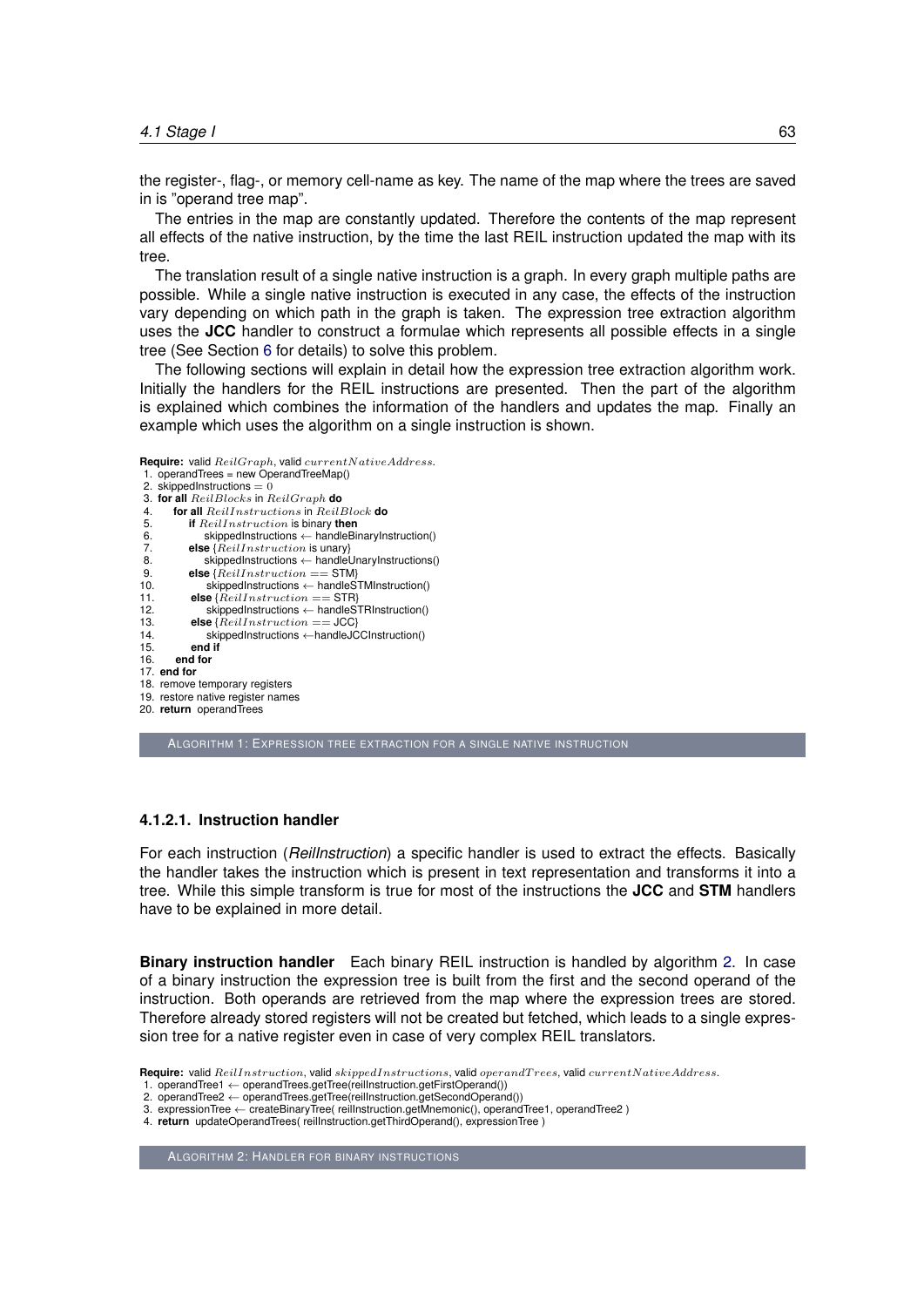For a binary instruction the mnemonic of the REIL instruction is the root of the expression tree. The key for the map where the expression tree will be stored is the result register. In case of a binary REIL instruction this is the third operand. Figure [4.2](#page-73-0) shows what the expression tree of a binary REIL instructions looks like.

<span id="page-73-0"></span>

**Unary instruction handler** Some of the REIL instructions with only two operands are handled through algorithm [3.](#page-0-0) In the current implementation only the REIL instructions **LDM** and **BISZ** use this handler. The handler is a simpler handler because it only updates one side of the expression tree.

**Require:** valid ReilInstruction, valid skippedInstructions, valid operandT rees, valid currentNativeAddress.

- 1. operandTree1 ← operandTrees.getTree(reilInstruction.getFirstOperand()) 2. expressionTree ← createBinaryTree( reilInstruction.getMnemonic(), operandTree1, null)
- 
- 3. **return** updateOperandTrees( reilInstruction.getThirdOperand(), expressionTree )

ALGORITHM 3: HANDLER FOR UNARY INSTRUCTIONS

<span id="page-73-1"></span>The handler works almost equivalent to the handler for binary REIL instructions. The root of the generated expression tree is the mnemonic of the current REIL instruction. The right side of the expression tree is always null. The left side of the expression tree is the first operand of the REIL instruction fetched from the map. An example for a unary instruction expression tree is presented in Figure [4.3.](#page-73-1)



FIGURE 4.3.: EXPRESSION TREE FOR A UNARY INSTRUCTION

**STM instruction handler** The goal with each translation is that no information gets lost. For registers this is an easy task because every write to a register overwrites old information with new one. Therefore only the last state of the register can be taken into account as result state for a gadget. With memory on the other hand this is different as memory is addressed by registers. An overwrite of the register which addresses the memory does not mean that the information stored in the memory cell is lost. Therefore the handler for memory writes must save its information in such a way that its not lost if the register used to address it is overwritten.

This leads to the following behaviour: An **STM** instruction is not stored in the map using the target register as key but under a key that indicates memory access. Also the source and the target of the memory access are included into the tree which is saved. Therefore all information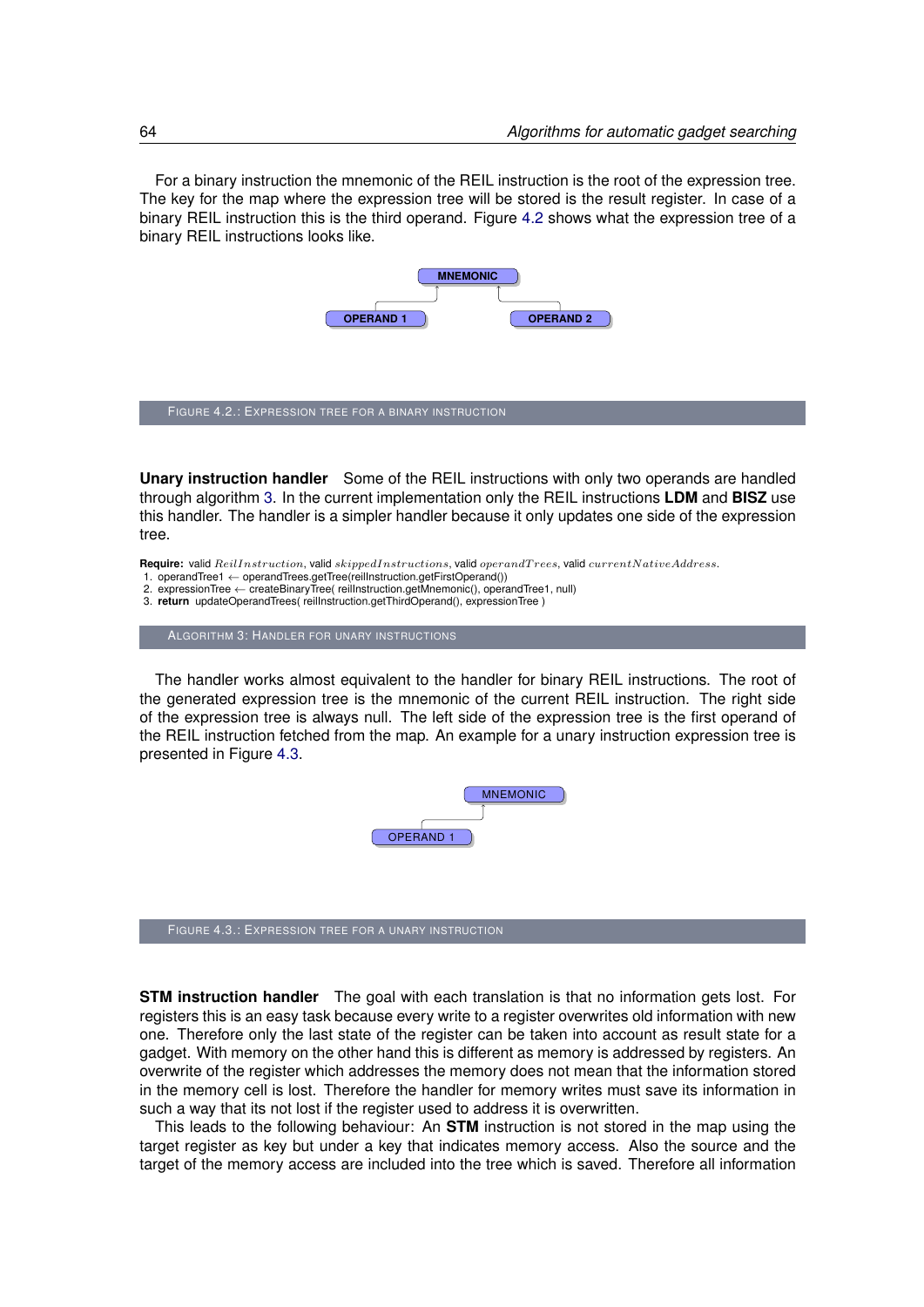#### *4.1 Stage I* 65

about the memory write is saved and can be used. The expression tree generated by the handler is shown in Figure [4.4.](#page-74-0)

**Require:** valid  $Reillnstruction$ , valid  $skipedInstructions$ , valid operandTrees, valid currentNativeAddress.

- 1. operandTree1 ← operandTrees.getTree(reilInstruction.getFirstOperand())
- 2. operandTree2 ← operandTrees.getTree(reilInstruction.getThirdOperand()) 3. expressionTree ← createBinaryTree( reilInstruction.getMnemonic(), operandTree1, operandTree2 )
- 4. memoryReilOperand ← new ReilOperand( DWORD, "MEM\_" + currentReilAddress )
- 5. **return** updateOperandTrees( memoryReilOperand, expressionTree )

<span id="page-74-0"></span>

**STR instruction handler** A **STR** instruction is only a move of information into the target register therefore handler [5](#page-0-0) simply fetches the information of the source register from the map and stores it with the key of the target register. An example for the generated expression tree can be seen in Figure [4.5.](#page-74-1)

**Require:** valid  $ReillInstruction$ , valid  $skipedInstructions$ , valid operandTrees, valid currentNativeAddress. 1. expressionTree←operandTrees.getTree(reilInstruction.getFirstOperand())

2. **return** updateOperandTrees( reilInstruction.getThirdOperand(), expressionTree)

<span id="page-74-1"></span>ALGORITHM 5: HANDLER FOR STR INSTRUCTIONS **OPERAND 1** FIGURE 4.5.: EXPRESSION TREE FOR A STR INSTRUCTION

**JCC instruction handler** The **JCC** instruction in REIL can be conditional but it must not be conditional. In case of an unconditional **JCC** instruction the handler behaves as the **STR** handler with the **PC** register as target (Figure [4.6\)](#page-75-0). But in the case of a conditional **JCC** instruction the handler is more complex as it has to solve the following problem:

The translation of a single native instructions leads to a graph which is comprised of nodes. These nodes hold instructions. In most cases the graph is just a single block with instructions. But in the case of a conditional instruction (for example **MOVEQ** or **BNE**) it consists of more nodes which hold instructions. One set of these nodes is only executed if the condition is true and the other set is only executed if the condition is false. The conditional **JCC** handler is used to construct a single tree which reflects both possible conditions.

The handler for a conditional **JCC** instruction is used in combination with the update algorithm described in section [4.1.2.2](#page-76-0) and works as follows: Initially the number of REIL instructions which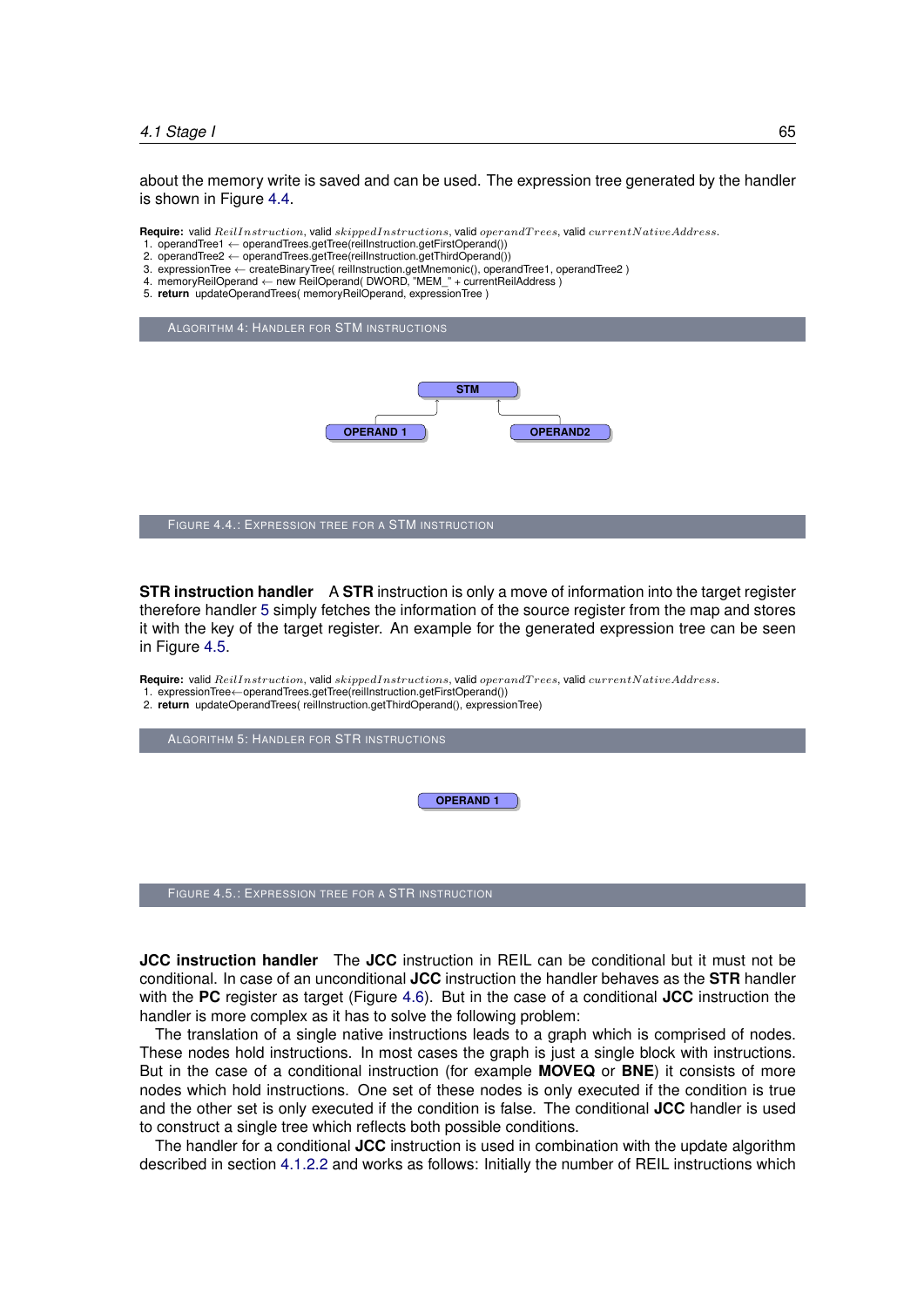#### JUMP TARGET

<span id="page-75-0"></span>FIGURE 4.6.: EXPRESSION TREE FOR AN UNCONDITIONAL JUMP

will not be executed if the condition is true (as true means skip) is calculated. This is done by subtracting the address of the **JCC** instruction from the target address of the **JCC** instruction. The value where the number of skipped instructions is stored is called *skippedInstructions* and is used by the algorithm described in section [4.1.2.2](#page-76-0) for all instruction handlers.

Then the **JCC** condition operand (first REIL operand OP1) is fetched from the map. With this operand two trees are generated: The **TRUE** tree (Figure [4.7\)](#page-75-1) and the **FALSE** tree (Figure [4.8\)](#page-75-2).

<span id="page-75-1"></span>

<span id="page-75-2"></span>The **TRUE** tree consists of a multiplication as root of the tree and the condition operand as left child node of the multiplication node. The right child of the multiplication is empty and will be filled by algorithm [7.](#page-0-0) If the condition is now true (means it equals one  $<sup>1</sup>$  $<sup>1</sup>$  $<sup>1</sup>$ ) then the result of the</sup> multiplication equals the tree on the right side of the multiplication of the **TRUE** tree.



FIGURE 4.8.: EXPRESSION TREE FOR THE FALSE SIDE OF A CONDITIONAL JUMP

The **FALSE** tree in contrast to the **TRUE** tree uses the inverse of the condition. The **BISZ** instruction is used to invert the condition operand. This leads to the following behaviour: If the condition is now false (means it equals zero) then the result of the **BISZ** instruction equals one. Therefore the result of the multiplication equals the tree on the right side of the multiplication of the **FALSE** tree.

As shown it is not possible for both trees to yield a result  $\neq 0$  at the same time. Therefore its possible with the **JCC** handler to combine both sides of a conditional execution within a single native instruction into one single tree.

The information how the combination of the **TRUE** and the **FALSE** trees is performed is provided in section [4.1.2.2.](#page-76-0)

<span id="page-75-3"></span><sup>1</sup>**JCC** instructions conditional operands can either be zero or one.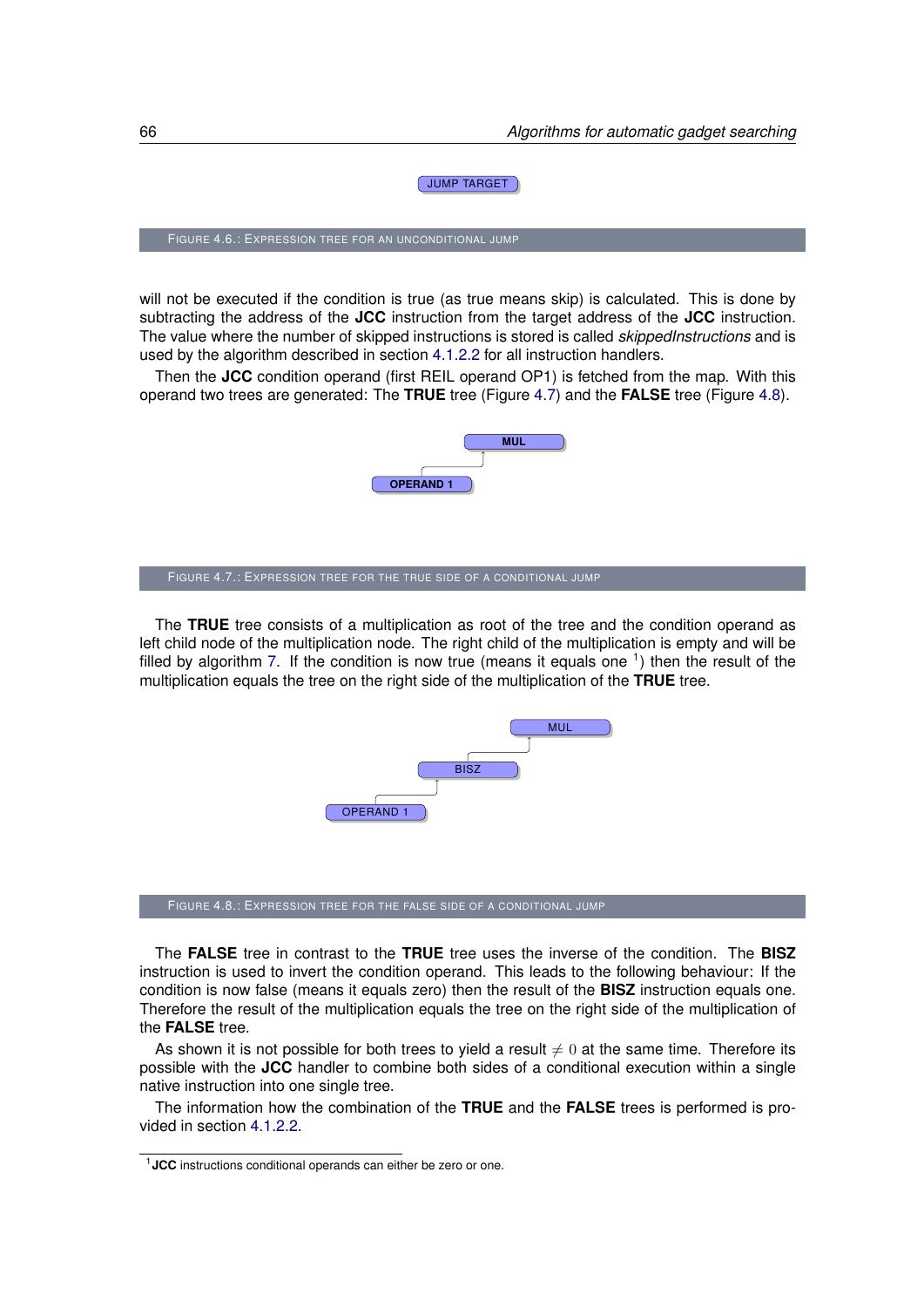**Require:** valid ReilInstruction, valid skippedInstructions, valid operandT rees, valid currentNativeAddress. 1. **if** is unconditional jump **then**

- 2. jumpTarget ← operandTrees.getTree(reilInstruction.getThirdOperand())<br>3. **return** updateOperandTrees(reilInstruction.getThirdOperand(). jumpTa
- return updateOperandTrees( reilInstruction.getThirdOperand(), jumpTarget)
- 4. **else**
- 5. skippedInstructions ← calculateSkippedInstructions()<br>6 operandTree1 ← operandTrees getTree(reillnstruction
- 6. operandTree1 ← operandTrees.getTree(reilInstruction.getFirstOperand())
- 7. falseTree ← createBinaryTree( "mul", "bisz", null ) 8. falseTree ← falseTree.attachLeft( operandTree1 )
- 
- 9. storeTree("FALSE", falseTree)<br>10. trueTree  $\leftarrow$  createBinaryTree
- 10. trueTree ← createBinaryTree( "mul", null, null)<br>11. trueTree ← trueTree.attachLeft( operandTree1  $trueTree \leftarrow trueTree}.$  attachLeft( operandTree1)
- 12. storeTree("TRUE", trueTree)
- 13. **end if**
- 14. **return** skippedInstructions

ALGORITHM 6: HANDLER FOR JCC INSTRUCTIONS

#### <span id="page-76-0"></span>**4.1.2.2. Algorithm to update the operand tree map**

The translation of a single native instruction leads in almost any cases to more then one REIL instruction. Some of the instructions which are translated are conditional. To be able to have all effects which a single native instruction has in one single map an update step has to be performed. This update step has to decide whether an instruction is to be simply stored in map or if it has to be combined with a condition tree from the **JCC** instruction. The algorithm which performs this work is the update operand the map algorithm [7.](#page-0-0)

The algorithm works as follows: Each handler aside from the **JCC** handler calls the update algorithm. If a native register is the result operand of the received tree from the handler the name of the register is suffixed with the current address of the native instruction. This is done because it is possible that the register which just got updated will be referenced by a later REIL instruction. If the name would not be suffixed then the newly written tree would be wrongly used as input.

Then the *skippedInstructions* variable and the register type of the result operand are evaluated. This leads to three possible outcomes:

If *skippedInstructions* equals zero then the tree can just be saved into the map regardless of the register type. If *skippedInstructions* does not equal zero and the register type is a temporary register (e.g. **t0**) the tree is also just saved to the map. But in this case the reason is that a temporary REIL register can never be the final result register. Therefore to keep the conditional trees small only the *skippedInstructions* variable is decremented and the tree is not combined with the conditional trees. If *skippedInstructions* does not equal zero and the register type is a native register (e.g. **R2**) the tree will be combined with the conditional trees from the **JCC** instruction. This is done by attaching the tree from the handler to the right side of the **FALSE** trees multiplication node, and the original value of the register, which is the key of the tree from the handler, to the right side of the **TRUE** trees multiplication node. Then an addition node is introduced as the new root of the result tree and the **TRUE** and **FALSE** tree are attached to it. This tree is then stored in the map with the result register of the tree as key.

If all of the described algorithms are finished the native instructions effects are stored in a single map (operand tree map) which can be used by the subsequent algorithms.

#### **4.1.2.3. Example for a single native instruction**

To be able to comprehend the above described algorithms an example for a single native instruction expression tree extraction is given in Figure [4.9.](#page-77-0) The translation of a single instruction can vary from very simple to very complex depending on the instruction and the REIL translator. For example the ARM instruction **MOV** can, in a simple case, be only a single expression tree with one node that gets stored. But in a complex case when the barrel shifter is used, flags are set, and the instruction itself is conditional, multiple trees will be generated and have to inserted into the operand tree map.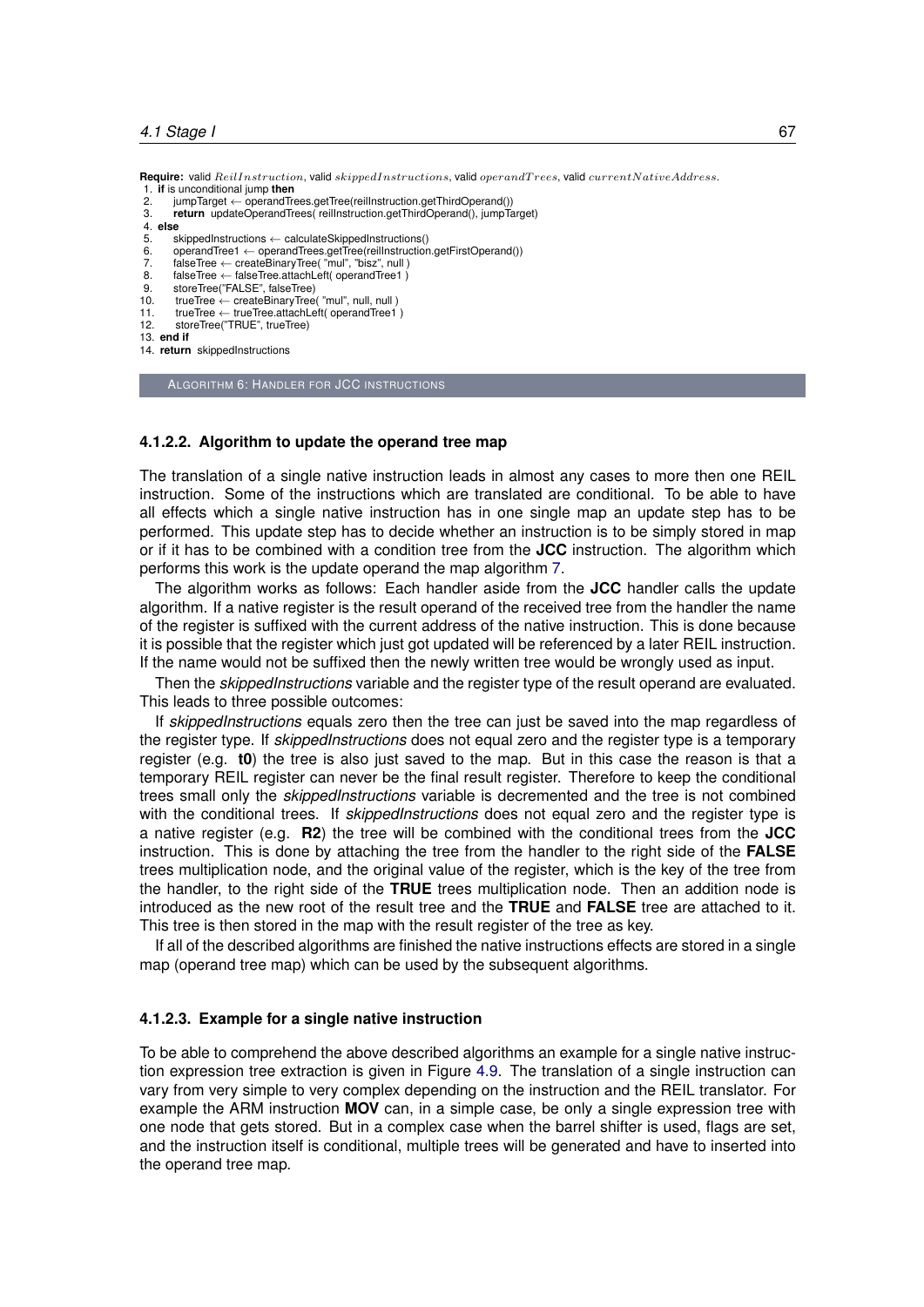Require: valid resultReilOperand, valid expressionTree, valid skippedInstructions, valid operandTrees, valid  $\label{eq:1} NativeInstruction Address$ 

- 1. **if** result ReilOperand is native platform register **then**<br>2. result ReilOperand setValue(getValue() + "-" + N
- $resultReilOperand.setValue(getValue() + "-" + NativeInstructionAddress)$
- 3. **end if**
- 4. **if**  $skippelInstructions == 0$  **then**<br>5 **storeTree**( $resultReilOnerand$ )
- 
- 5. storeTree( $resultReilOperand, expressionTree$ )<br>6. else { $resultReilOperand$  is temporary REIL register}<br>7. storeTree( $resultReilOperand, expressionTree$ )
- 6. **else** {resultReilOperand is temporary REIL register} 7. storeTree(resultReilOperand, expressionT ree)
- 8. skippedInstructions −
- 9. **else**
	-
- 10. *skippedInstructions* –<br>11. falseTree = operandTrees.g 11. falseTree = operandTrees.getTree("FALSE")<br>12. trueTree = operandTrees.getTree("TRUE")
- 
- 12.  $trueTree = operandTree.getTree("TRUE")$ <br>13. falseTree.attachRight(expressionTree) 13. falseTree.attachRight(expressionTree)<br>14. trueTree.attachRight(resultReilOperan
- 
- 14. trueTree.attachRight(resultReilOperand.original())<br>15. conditionTree ← createBinaryTree("add", falseTree, trueTree)
- 16. storeTree( $resultReilOperand$ , conditionTree)
- 17. **end if**
- 18. **return** skippedInstructions

ALGORITHM 7: UPDATE OPERAND TREES ALGORITHM

<span id="page-77-0"></span>

In Figure [4.9](#page-77-0) the **CMP** ARM instruction is presented. The instruction compares the first operand with the second operand. Before the expression trees can be extracted the instruction is translated (item ➀). This translation leads to the REIL assembly listing on the left-hand side of the figure. In the extraction process this listing is analysed. The result of the compare influences all flags which exist on the ARM architecture. The tree for the **V** flag is the tree ➁. The tree for the **Z** flag is the tree ➂. The tree for the **C** flag is the tree ➃, ➄ is the tree for flag **N**. The operand tree map where the trees are stored has registers as keys. Therefore after the **CMP** instruction is translated four trees will be inserted into the operand tree map.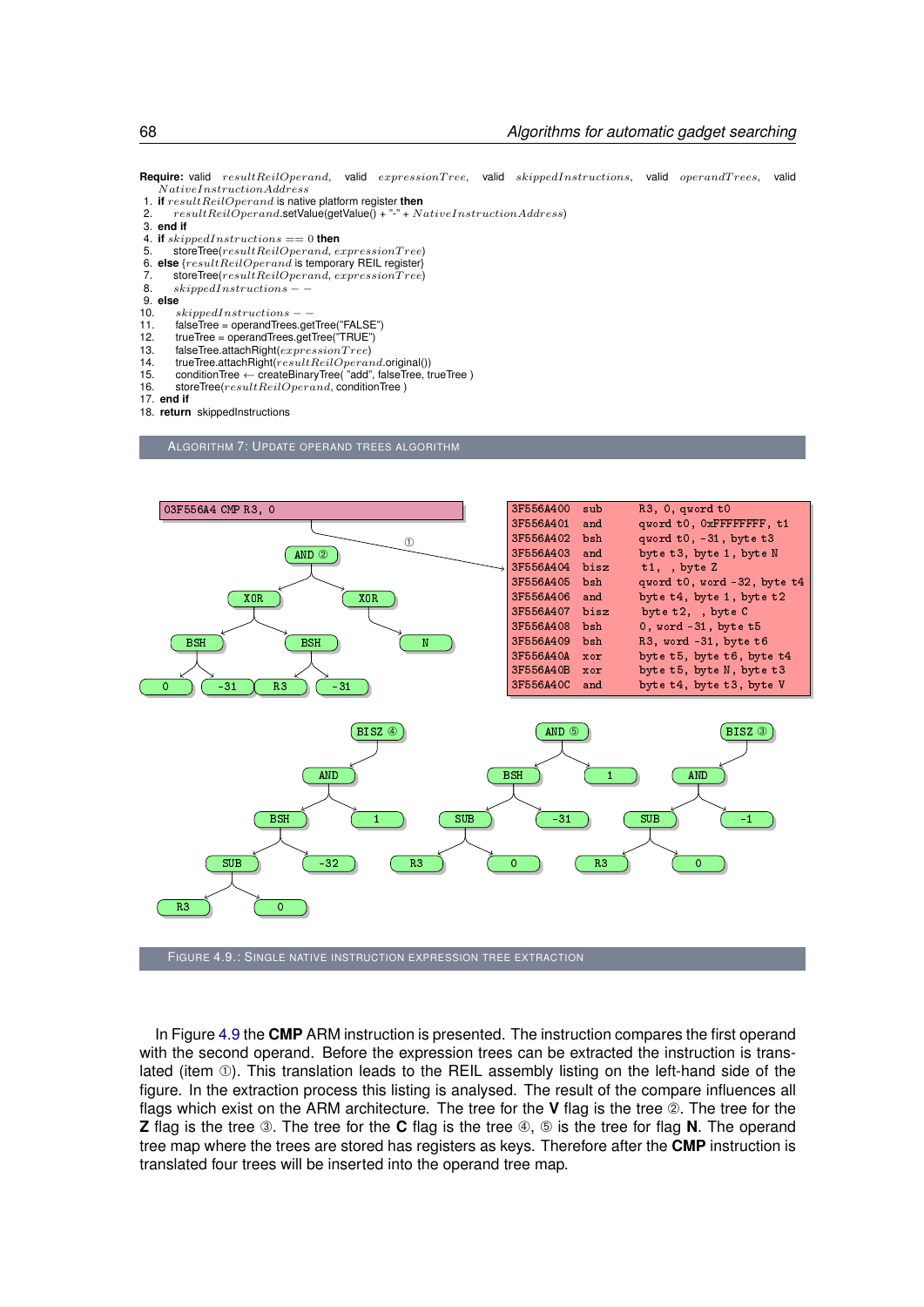#### <span id="page-78-2"></span>**4.1.3. Path extraction**

Usually a function of a binary consists of multiple basic blocks which are organized in a graph. To be able to locate useful gadgets in such a graph its necessary to find paths comprised of instructions which are executed consecutively. The path extraction algorithm is designed to perform this search. The information which is extracted by the algorithm [8](#page-0-0) is used in combination with the operand tree maps for single native instructions in [4.2.](#page-78-0)

The path extraction algorithm works as follows: Start at a **free branch** instruction. Traverse the graph in reverse execution order and for each native instruction found save the path to it in a map. A path consists of the list of traversed instructions and traversed basic blocks. Stop the traversing if either the user defined threshold is reached, no more predecessor instructions exist, or a function call instruction has been found.

**Require:** valid currentPath, valid currentBasicBlock, valid currentInstruction.

- 1. isStart =  $currentInstruction$  = startInstruction  $)$
- 2. **if** isCallInstruction(currentInstruction) **or** ( !isStart **and** !specialInstructionAddress ) **then** 3. **return** false
- 
- 4. **end if**
- 
- 5. previousInstruction = isStart ? null : getPreviousInstruction() 6. path = previousInstruction == null ? new Path : getPath()
- 7. **if** path.size() == iterationDepth **then**
- return false
- 9. **end if**
- 10. path.add(current address)
- 11. savePath()
- 12. **return** true

ALGORITHM 8: PATH EXTRACTION ALGORITHM

## <span id="page-78-0"></span>**4.2. Stage II**

The overall goal is to be able to automatically search for gadgets. The information extracted in the first stage does not yet enable an algorithm to perform this search. The extracted information is a collection of all possible paths starting from the **free branch** instructions and a representation of the effects of each native instruction stored in a map. The second stage is a set of algorithms which merges the information of the first stage to enable the third stage to locate gadgets. Basically the second stage algorithms combine the effects of single native instructions along all possible paths. The second stage therefore has all effects of multiple instructions along a path as result.

The following Sections [4.2.1,](#page-78-1) [4.2.1.2,](#page-79-0) [4.2.1.3,](#page-79-1) and [4.2.2](#page-81-0) explain for each of the algorithms. Section [4.2.1](#page-78-1) describes the core functionality which uses the algorithms described in Section [4.2.1.2](#page-79-0) and Section [4.2.1.3.](#page-79-1) Section [4.2.2](#page-81-0) describes a simplification step which is run once all information has been merged.

#### <span id="page-78-1"></span>**4.2.1. Algorithm to merge expression trees with path information**

**Problem description:** Almost any function on assembly level is a graph of interconnected basic blocks which hold instructions. The effects of these native instructions were saved as binary expression trees in operand tree maps in stage I. The control flow through a function is determined by the branches which connect the basic blocks. There are two types of branches: Unconditional branches which just pass control to the first instruction in the target basic block and conditional branches which determine if the jump to the target basic blocks first instruction is preformed based upon the given condition. In the path extraction algorithm from stage I all possible paths were extracted. This includes paths that have a conditional branch in them. As described the path extraction algorithm walks the graph in reverse execution order. Therefore the condition for the particular branches needs to be determined. All effects of the instructions in one path need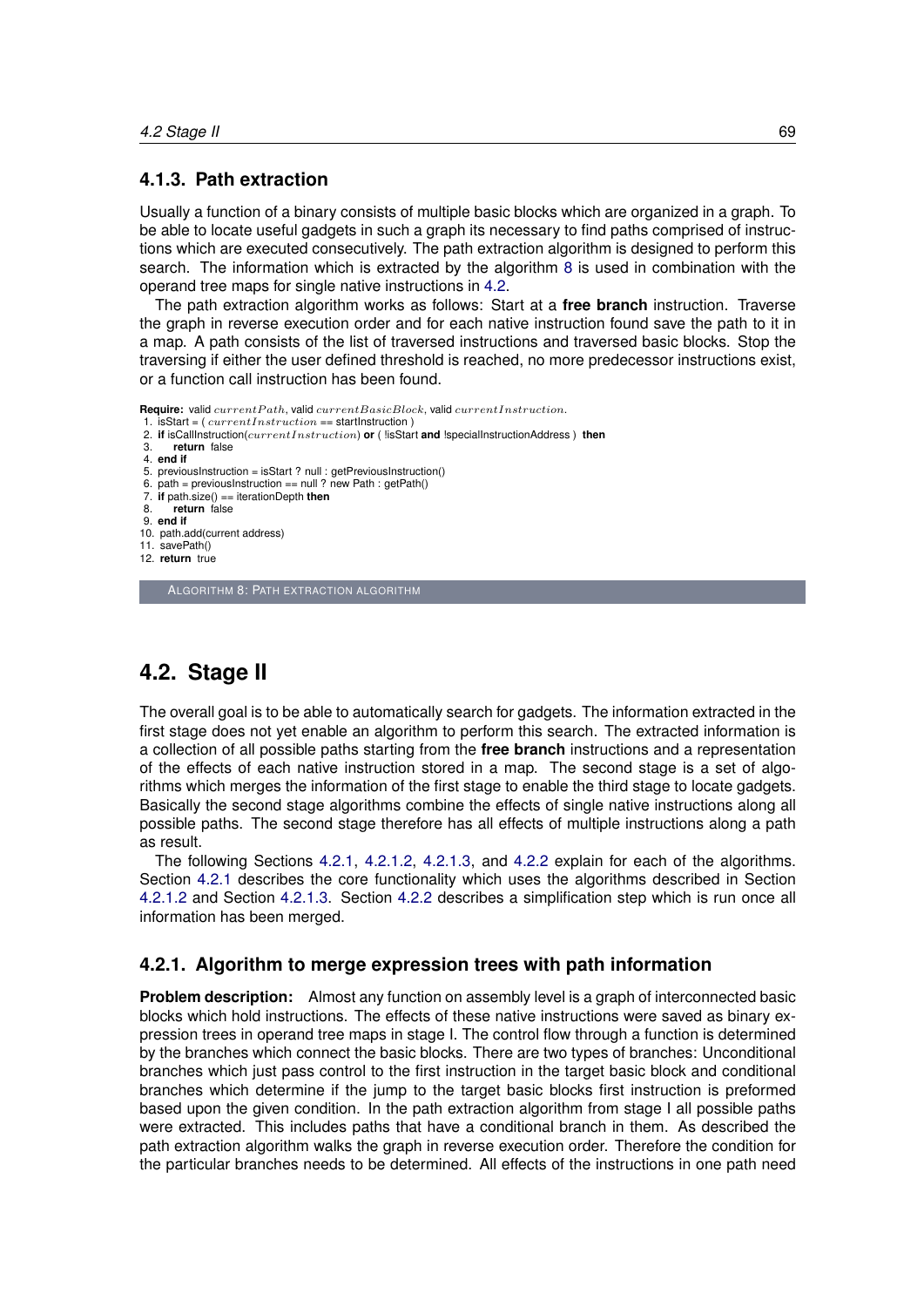to be merged into a single map such that a statement about the sum of effects for an executed path can be given.

**Require:** valid  $addressToPath$ , valid  $addressToForests$ , valid  $pathToOperandTreeMap$ .

- 1. **for all**  $addressList$  in  $addressToPath$  **do**<br>2. currentPathOperandTreeMap = new Opera
- 2. currentPathOperandTreeMap = new OperandTreeMap()<br>3. **for all** addresses in  $addressList$  **do**
- 3. **for all** addresses in addressList **do**
- 4. currentAddressOperandTreeMap = jumpConditionDeterminator() 5. traverseAndUpdateAddressOperandTreeMap(currentAddressOperandTreeMap, currentPathOperandTreeMap)
- 6. tempOperandMap = buildTemporaryOperandTreeMap(currentPathOperandTreeMap)
- 7. fixAddressSuffix(tempOperandMap, currentPathOperandTreeMap)<br>8. **end for**
- 8. **end for**
- PathToOperandTreeMap.put(pathToOperandTreeMapKey, currentPathOperandTreeMap)
- 10. **end for**

ALGORITHM 9: MERGE PATH OPERAND TREE FUNCTION

**Problem solution:** The algorithm that merges expression trees with path information addresses the problem as follows: For each saved path (stored in control flow order) a new operand tree map is created. This operand tree map will hold the merged expression tree information. All instruction addresses of the path will be traversed from top to bottom. For each of the addresses it is determined if a condition needs to be generated (Described in Section [4.2.1.2\)](#page-79-0). The result of the condition determination is the operand tree map for the current instruction. This operand tree map is then merged with the already merged operand tree maps (Described in Section [4.2.1.3\)](#page-79-1). After all instructions have been traversed the merged information is stored. This information is then simplified by the algorithm described in Section [4.2.2.](#page-81-0)

#### **4.2.1.1. Merging example**

To further elaborate the concept of merging the following example is provided. The example shows the merging of a path with the expressions trees which have been extracted from the instructions whose addresses make up the path.

#### <span id="page-79-0"></span>**4.2.1.2. Jump condition determination algorithm**

As described for each encountered conditional jump (for example **BEQ**) the condition needs to be determined which fits the path currently traversed. This condition determination is done by the jump condition determination algorithm.

The algorithm works as follows: The operand tree map for the current instruction is loaded. For each of the expression trees within this operand tree map the keys are searched for the existence of a conditional branch. If this conditional branch is present the next address in the path is determined and compared to the branch target in the conditional branch. If the address is present, the condition "jump is taken" is generated, which includes the conditional operand of the branch. If the address is not present the condition "jump not taken" is generated. The conditions are also saved in the final operand tree map for the path with the prefix **COND**. This condition indicates that the path can only be used if the condition is satisfied. Therefore the path dictates the condition value.

If no conditional branch is present in the current instruction the operand tree map of the instruction is returned.

#### <span id="page-79-1"></span>**4.2.1.3. Traverse and update operand tree map algorithm**

Similar to the expression tree extraction algorithm in the second stage multiple operand trees need to be merged according to the instruction addresses in the current path.

The algorithm to merge the operand tree of a single instruction with the information of the already merged operand trees works as follows: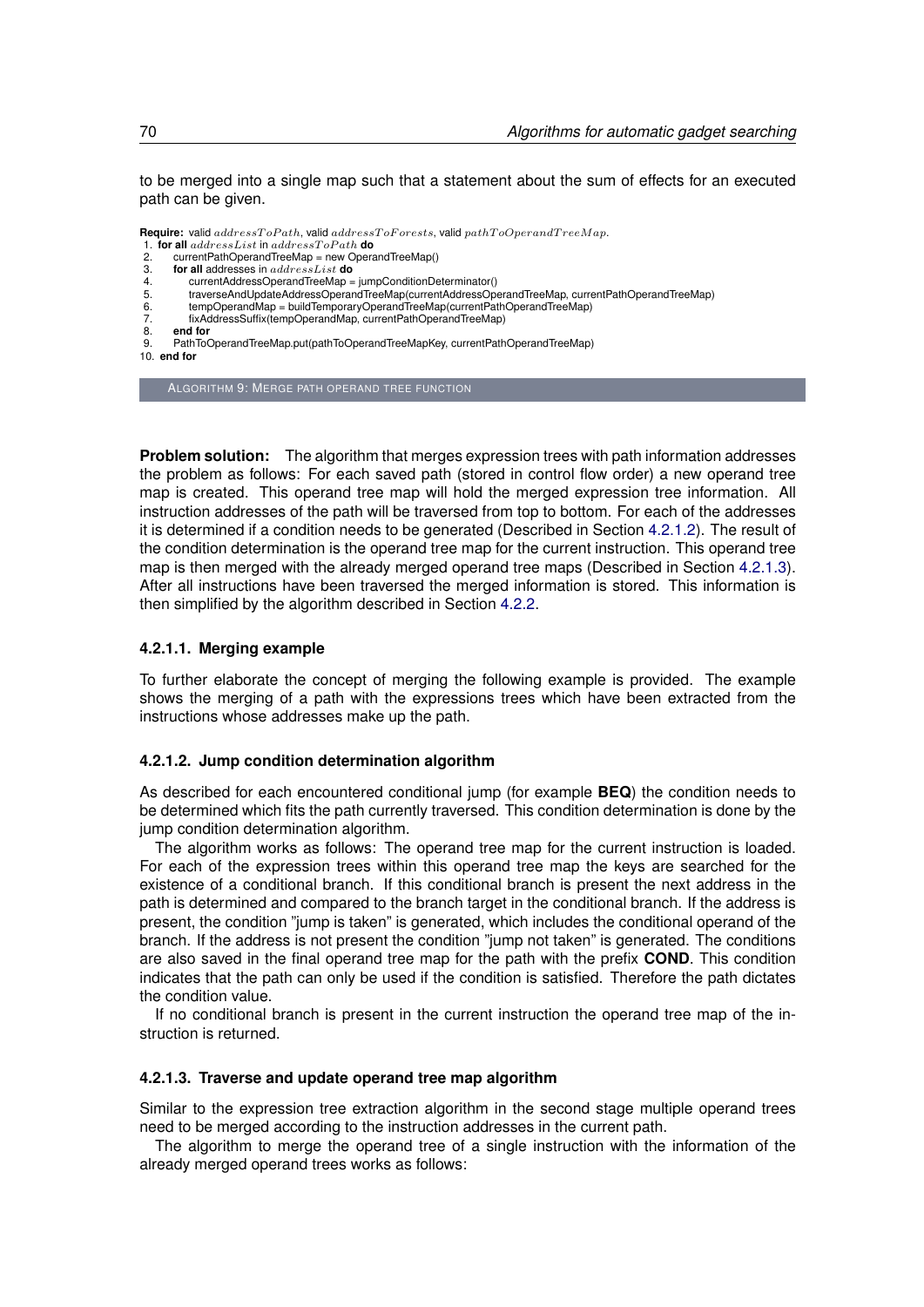<span id="page-80-0"></span>

| 0x03F555A0 | <b>ADD</b>   | R3, R5, R4LSL1         |
|------------|--------------|------------------------|
|            |              | ①                      |
| 0x03F555A4 | LDRH         | $R3$ , word $[R3, -2]$ |
|            |              | ②                      |
| 0x03F555A8 | <b>CMP</b>   | R3, 0                  |
|            |              | 3                      |
| 0x03F555AC | <b>SUBEQ</b> | R4, R4, 1              |
|            |              | $^{\circledA}$         |
| 0x03F555B0 | <b>MOV</b>   | RO, R4                 |
|            |              | $^\circledR$           |
| 0x03F555B4 | <b>ADD</b>   | SP, SP, 8              |
|            |              | 6                      |
| 0x03F555B8 | LDMFD        | $SP!, \{R4,R5,LR\}$    |
|            |              | $\circledcirc$         |
| 0x03F555BC | <b>BX</b>    | LR.                    |

- ➀ The first tree has been inserted into the path operand tree map. The key to access the newly stored tree is the register **R3**.
- ➁ The tree which was stored with key **R3** is now referenced as source of an operation and will therefore be merged with the tree from this instruction.
- ➂ Only read access to already defined trees is performed therefore no merge will take place. The newly created trees are the trees for the flags **N**, **V**, **C**, and **Z**.
- ➃ An new tree has been inserted and stored with the key **R4**. All previous accesses to the register have been read accesses therefore no tree was put in the map until now.
- ➄ The tree with key **R0** is merged with the tree of register **R4** and stored in the map.
- ➅ The **SP** tree is updated and stored in the map.
- ➆ The trees for **SP**, **R4**, **R5**, **LR** are updated with new trees the old values for all trees but the **SP** tree are lost.

#### FIGURE 4.10.: EXAMPLE FOR THE MERGING FUNCTIONS

**Require:** valid  $addressToForests$ , valid  $addressList$ , valid  $currentAddress$ .

1. currentAddressOperandT reeMap= addressT oF orests.get(currentAddress) 2. **if** currentAddressOperandT reeMap contains tree with key "PC-" + currentAddress **then**

|     | $\epsilon$ . If carrent Address Operation reem ap contains nee with $\kappa$ $\epsilon$ $\epsilon$ $\epsilon$ + carrent Addr |
|-----|------------------------------------------------------------------------------------------------------------------------------|
| З.  | $pcTree = getTree()$                                                                                                         |
| 4.  | if $pcTree.size() = 1$ then                                                                                                  |
| 5.  | <b>return</b> $currentAddressOperandTreeMap$                                                                                 |
| 6.  | end if                                                                                                                       |
| 7.  | <b>if</b> current <i>Address</i> is last element in path <b>then</b>                                                         |
| 8.  | <b>return</b> $currentAddressOperandTreeMap$                                                                                 |
| 9.  | end if                                                                                                                       |
| 10. | $nextAddress = addressToPathElementPath.get(currentAddress + 1)$                                                             |
| 11. | if $pcTree$ does not contain $nextAddress$ then                                                                              |
| 12. | generateConditionJumpNotTaken()                                                                                              |
| 13. | else                                                                                                                         |
| 14. | generateConditionJumpTaken()                                                                                                 |
| 15. | end if                                                                                                                       |
| 16. | <b>return</b> currentAddressOperandTreeMap                                                                                   |
|     | $17.$ end if                                                                                                                 |
|     | 18. <b>return</b> currentAddressOperandTreeMap                                                                               |
|     |                                                                                                                              |

ALGORITHM 10: JUMP CONDITION DETERMINATION FUNCTION

For each expression tree, Algorithm [11](#page-0-0) locates all the registers which are referenced in the current expression tree and the operand tree map of the current path. If matches exist, the expression tree which will be stored, is updated with the already available information about the referenced register. After this step the trees of a single instruction are merged with the trees of all predecessor instructions in the path.

The following information is available in the resulting operand tree map after the three algo-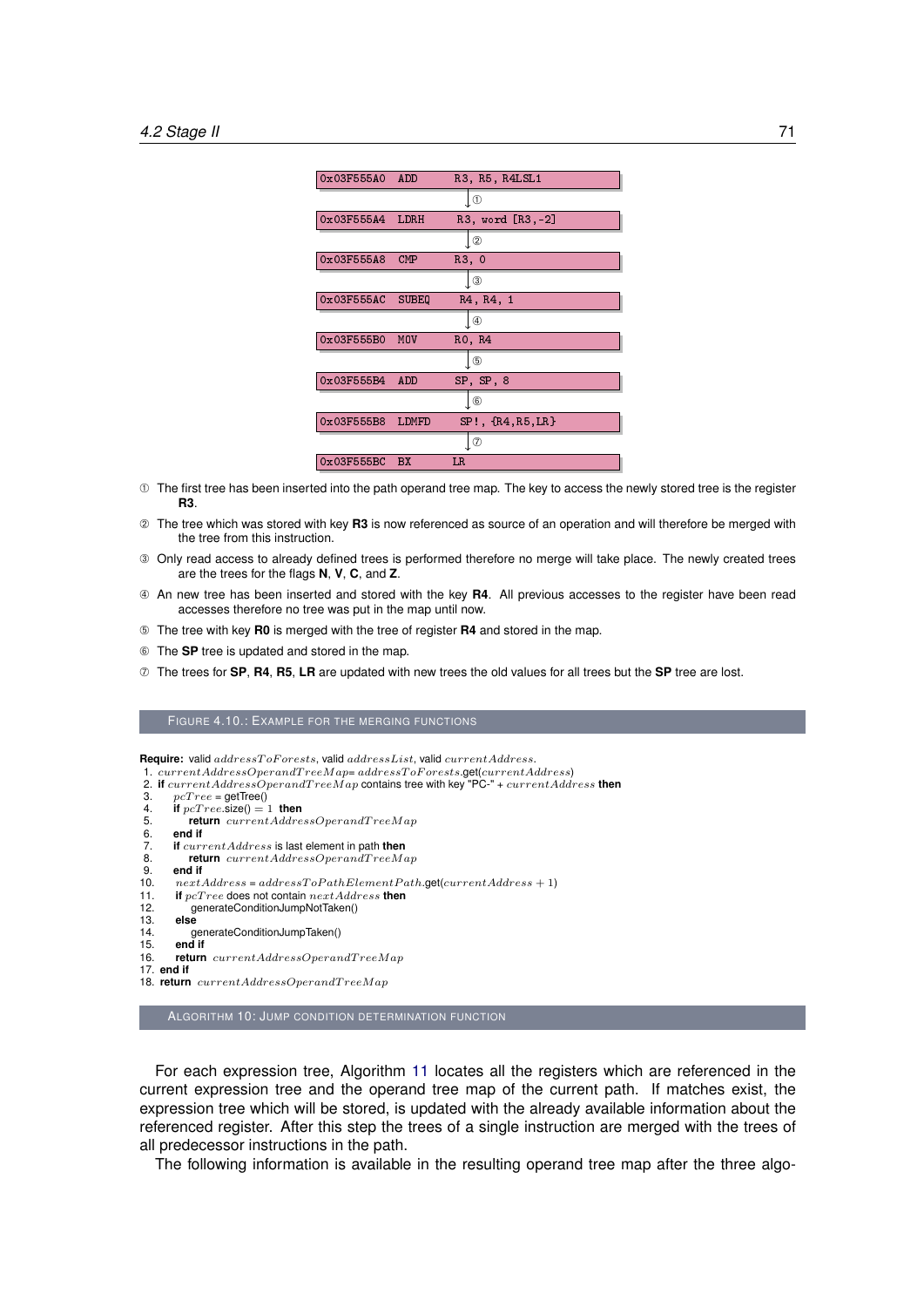**Require:** valid currentExpressionT ree, valid currentP athOperandT reeMap, valid operandT reeKey.  $1.3\,registers$   $\Leftarrow$  find all registers referenced in the expression tree and the map

- 2. **for all** registers **do** 3. replace all found operands with stored tree if available
- 4. **end for**

5. current PathOperandTreeMap.storeTree(operandTreeKey, currentExpressionTree)

ALGORITHM 11: TRAVERSE AND UPDATE OPERAND TREE MAP FUNCTION

rithms have finished processing a single path and its instructions.

- Merged information exists for all written registers.
- All leaf registers in the saved trees are in original state (original state means state equal to gadget entry).
- All memory locations written are available in an **MEM** statement.
- All conditions which need to be met are referenced by a **COND** statement.
- There are only native registers in the map and no temporary REIL registers.
- All entries are unoptimized (which means that there are still redundant instructions present).

#### <span id="page-81-0"></span>**4.2.2. Algorithm to simplify expression tree**

All native instructions that are translated into REIL instructions have redundant instructions. This is due to the fact that REIL registers in contrast to native registers do not have a size limitation. Therefore to simulate the size limitation of native registers REIL instructions mask the values written to registers to the original size of the native register. These mask instructions and their operands are redundant and can be removed. Also as a certain path can use immediate values as input for registers, in some cases it is possible to calculate sub-trees of the result trees, thus further reducing the redundant information present. The last algorithm in the second stage is the simplification of the merged map which performs the above steps.

<span id="page-81-1"></span>The algorithm uses the simplification steps in Table [4.11.](#page-81-1)

| SIMPLIFICATION OPERATION                      | <b>DESCRIPTION</b>                                   |
|-----------------------------------------------|------------------------------------------------------|
| remove all register truncation operands       | removes AND 0xFFFFFFFF operands                      |
| remove neutral element right                  | $Xop0 \Rightarrow X$ for op (ADD, SUB, BSH, XOR, OR) |
|                                               | and $Xop0 \Rightarrow 0$ for op (MUL, AND)           |
| remove neutral element left                   | $0opX \Rightarrow X$ for op (XOR OR ADD)             |
|                                               | and $Xop0 \Rightarrow 0$ for op (AND, MUL, BSH, DIV) |
| merge bisz operations                         | eliminate two consecutive bisz instructions.         |
| merge add operations                          | merge consecutive add instructions into one.         |
| calculate add operations of integer operands  | $X+Y$                                                |
| calculate and operations of integer operands  | XY                                                   |
| calculate bisz operations of boolean operands | $X=0$                                                |
| calculate bsh operations of integer operands  | $X \ll Y  X \gg Y$                                   |
| calculate div operations of integer operands  | X/Y                                                  |
| calculate mod operations of integer operands  | $X \mod Y$                                           |
| calculate mul operations of integer operands  | $X \times Y$                                         |
| calculate or operations of integer operands   | X Y                                                  |
| calculate sub operations of integer operands  | $X-Y$                                                |
| calculate xor operations of integer operands  | $X \oplus Y$                                         |
|                                               |                                                      |

FIGURE 4.11.: SIMPLIFICATIONS PERFORMED BY THE SIMPLIFICATION ALGORITHM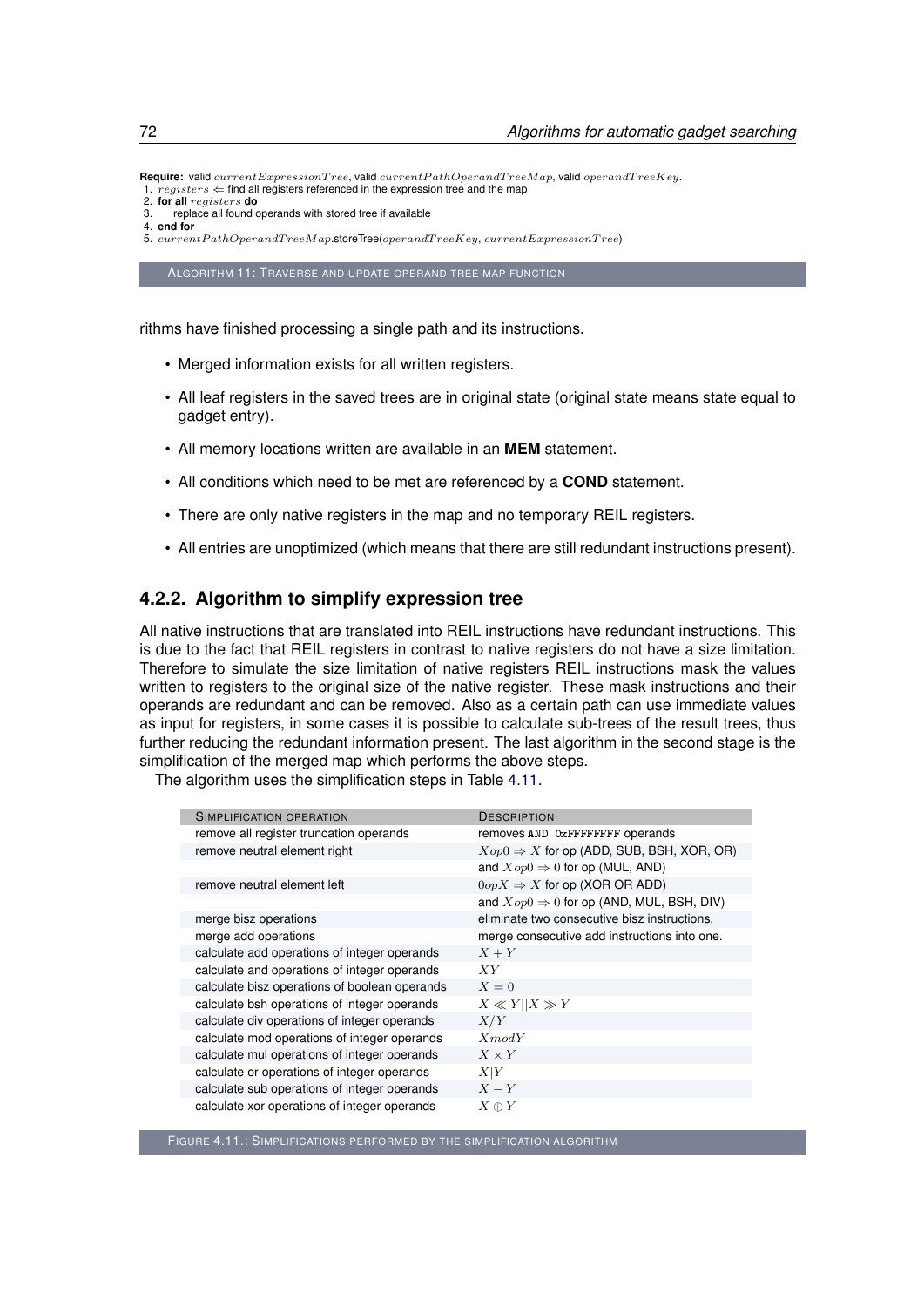The simplification algorithm works as follows:

Each tree in the result operand tree map is passed to every possible simplification method. In the simplification method the tree is tested in regard to the applicability of the current simplification. It the simplification is applicable it is performed an the tree is marked as changed. As long as one of the simplification methods can still simplify the tree as indicated by the changed mark the process loops. After the simplification algorithm terminates all of the trees in the operand tree map have been simplified according to the rules in Figure [4.11.](#page-81-1)

## **4.3. Stage III**

In the last two stages the effects of a series of instructions along a path have been gathered and stored. This information is the basis for the actual gadget search which is the third stage. The goal is to locate specific functionality within the set of all possible gadgets that were collected in the first two stages. To locate this functionality multiple algorithms which locate specific functionalities are used. This section describes these algorithms.

Initially the core function for gadget search in described (Section [4.3.0.1\)](#page-82-0). Then the actual locator functions are explained. Finally a complexity estimation algorithm is presented which helps with the decision which gadget to use for one specific gadget type.

#### <span id="page-82-0"></span>**4.3.0.1. Locate gadgets core function**

The goal is to locate gadgets which perform a specific operation. All of the gadgets are organized as operand tree maps which are comprised of binary expression trees. These binary expression trees carry the information about what operation the gadget performs. Therefore an algorithm is needed which compares the expression trees of the gadget to expression trees which reflect a specific operation. The core algorithm which controls all the gadget locator functions (Section [4.3.0.2\)](#page-82-1) works as follows:

To locate the gadgets in the operand tree maps a central function is used which consecutively calls all gadget locator functions for a single operand tree map and then parses the result for a possible inclusion into the gadget type operand tree map.

```
Require: valid operandTreeMap, valid pathOperandTreeMapKey, valid gadgetTypeOperandTreeMap.
1. currentAddress \Leftarrow pathOperandTreeMapKey}.first()
2. if Controlflow is function of register then
3. if operandT reeMap does not contain condition then
4. \hat{g}adgetC and iate \Leftarrow perform gadget search for each gadget type present.<br>5. if gadgetC and idate = NULL then
5. if gadgetCandidate != NULL then<br>6. and gadgetTypeOperandTreeMa
             \label{eq:qndgetTypeOperandTreeMap} gadgetTypeOperandTreeMap.\texttt{store}(gadgetCandidate)7. end if
      8. end if
9. end if
10. currentPathOperandTreeMap.storeTree(operandTreeKey, currentExpressionTree)
     ALGORITHM 12: LOCATE GADGETS IN OPERAND TREE MAP
```
#### <span id="page-82-1"></span>**4.3.0.2. Gadget locator functions**

To be able to locate a specific functionality in a gadget candidate every operation that is searched for uses a specific tree which resembles exactly this operation. The trees which are used to match have been described in Section [3.4.](#page-47-0) There exist 32 gadget locator functions which locate the 32 possible gadget types.

The method of operation is the same for all of them and works as follows:

The core function passes the operand tree map of the current gadget candidate to a gadget locator function. The gadget locator function then traverses all of the keys of the trees stored in the map (keys can be registers, flags, conditions, or memory writes). For each of the keys it is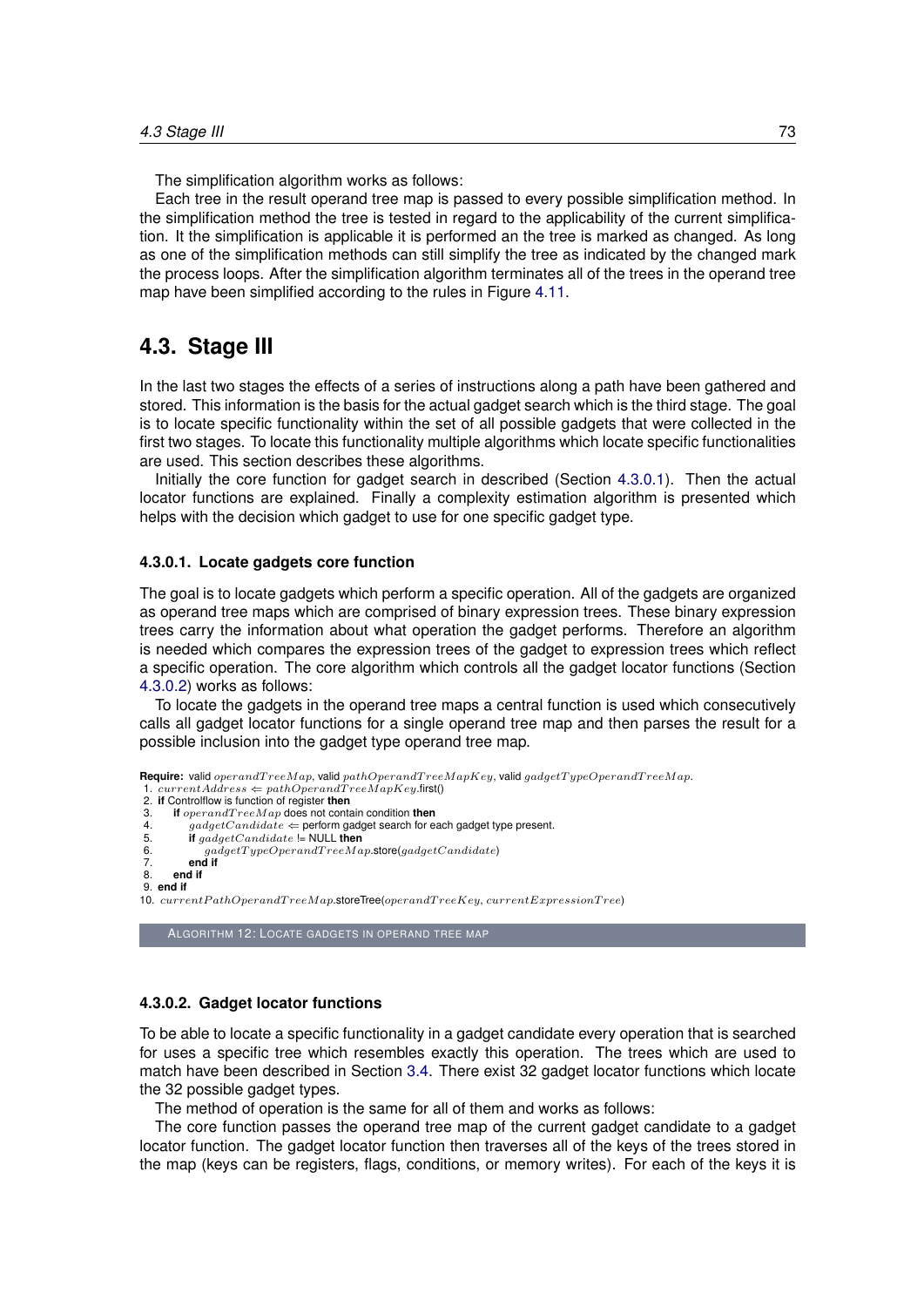checked if the initial condition of the tree is matched (for example Algorithm [13](#page-0-0) searches for a memory write (Line 3)). If the initial condition is matched the tree from Section [3.4](#page-47-0) which is used by the current gadget locator is compared to the tree of the matched key. If the tree matches the gadget information is passed to the core algorithm for inclusion into the gadget type map which stores which locator has produced a match for the current gadget. If the current operand tree map produces no match nothing is returned.

```
Require: valid operation, valid optional RightSourceOperand, valid operandTreeMap.
1. operands \Leftarrow get all operands from the operandTreeMap<br>2. for all operands do
2. for all operands do
3. if operand indicates memory store then<br>4. if rootNode from operandTreeMa
4. if rootNode from openandTreeMap.getTree(operand) == "STM" then<br>5 if rootNode left() == operation then
5. if rootNode. left() == operation then<br>6. trace, \text{Side} \Leftarrow \text{checkValidOperand}targetSide \LeftarrowcheckValidOperands(rootNode.right())
 7. left((). leftSourceSide \Leftarrow checkValidOperands(rootNode.left().left())
 8. if optionalRightSourceOperand == NULL then
9. right()<br>10. else right()
10. else
11. rightSourceSide \Leftarrow checklsNodeValueEqual(optionalRightSourceOperating 12.12. end if
13. if targetSide and leftSourceSide and rightSourceSide valid then<br>14. if itchcomparation targetSide. et tSourceSide. rightSourceSide
14. return targetSide, leftSourceSide, rightSourceSide<br>15. end if
15. end if
16. end if
17. end if
       18. end if
19. end for
20. return null
     ALGORITHM 13: MEMORY ARITHMETIC GADGETS CORE
```
#### **4.3.0.3. Gadget complexity calculation**

To be able to select the gadget with the least side effects, a routine is used to calculate the complexity of any given gadget candidate stored in the gadget type operand tree map.

This routine works as follows: It first performs a tree size check against the given gadget and tests whether a gadget of the same type with the same functionality in combination with the same registers has been already stored. It then chooses the gadget candidate with the smallest tree size as the gadget representative for this specific type and input values.

```
Require: valid gadgetType, valid gadgetTypeOperandTreeMap.<br>1. complexityMap \Leftarrow HashMap<String, Integer>
2. leastComplexGadget = \text{NULL}3. for all elements in gadgetTypeOperandTreeMap.keys() do<br>4. if \text{d} complexity Map contains element then
4. if ! complexityMap contains element then
           complexityMap.add(element, MAXINT)
6. end if
7. if element == gadgetType then<br>8. if treeComplexity(element)
8. if treeComplexity(element) < complexityMap.get(gadgetType) then<br>9. leastComplexGadget = element
9. least ComplexGadget = element<br>10. complexity Man.add(element. tre
10. complexityMap.add(element, treeComplexity(element)<br>11 end if
11. end if
        12. end if
13. end for
14. return leastComplexGadget
```
ALGORITHM 14: GADGET COMPLEXITY CALCULATION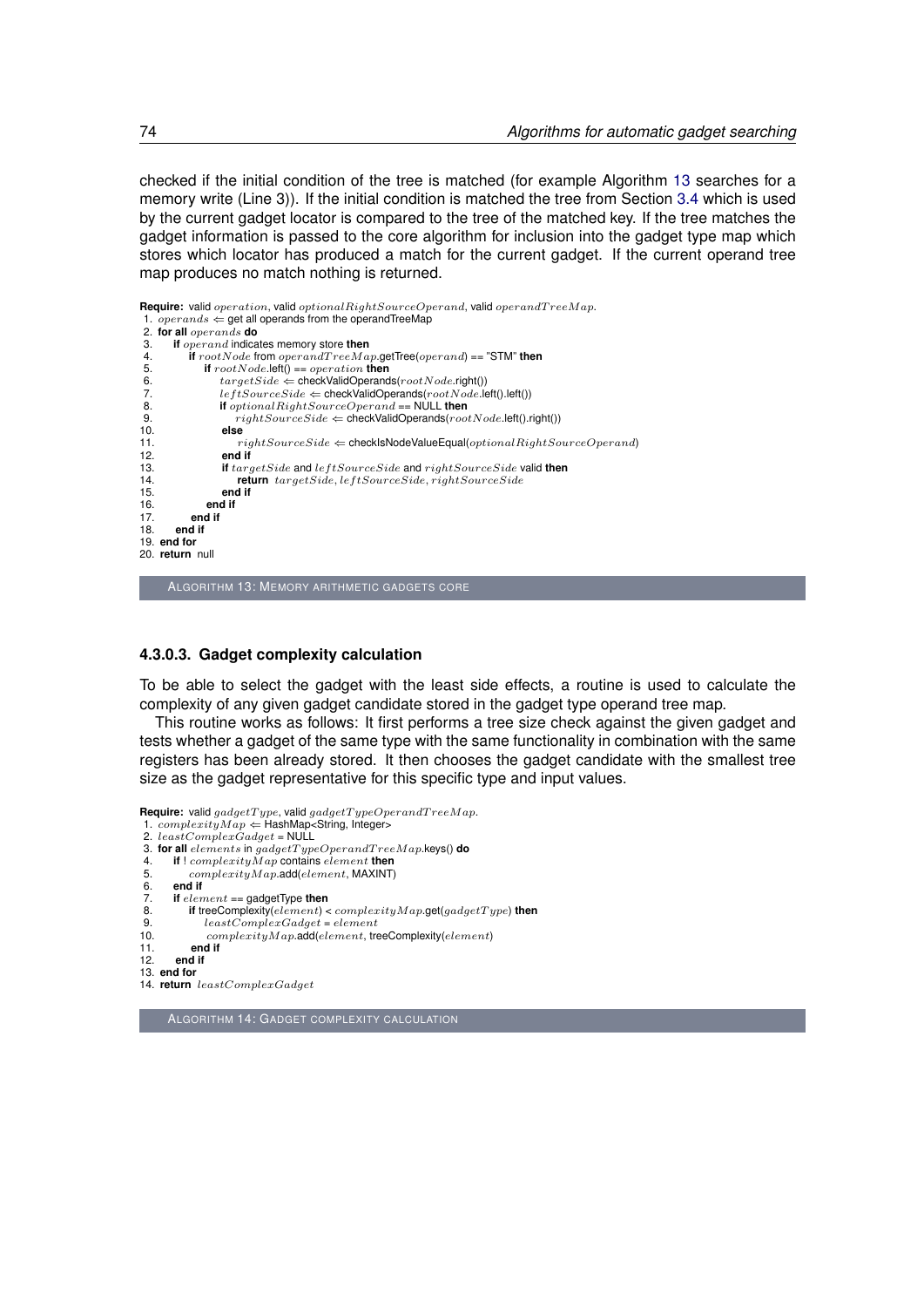## **5. System implementation**

The implementation of the algorithms described in Chapter [4](#page-70-0) consist of approximately 5000 log-ical lines [\[Wikipedia,](#page-100-0) [2009c\]](#page-100-0) of Java code. The code is divided into logically structured components with a strict separation between the data and the algorithmic functions. In this chapter the details of the implementation are explained, focusing on the integration into BinNavi, the analysing algorithms, and the data structures which build the core of the system.

## **5.1. Integration into BinNavi**

The software developed in this thesis is implemented as a plug-in for the reverse engineering platform BinNavi. Developed by zynamics GmbH, BinNavi focuses on static reverse engineering. In contrast to comparable tools it displays disassembled code as graphs rather than text based listings. One part of BinNavi is REIL which is described in Section [3.2.](#page-39-0) REIL is the basis upon all of the algorithms presented in this thesis are build on.

## **5.2. Initial data extraction**

Initially the algorithms described in Section [4.1](#page-70-1) need the information about all control flow altering instructions. In ARM assembly there exist many instructions which are able to alter the control flow because the **PC** register can be manipulated directly rather than only by a return, call, or jump instruction. As BinNavi stores the information about the disassembly in a relational database there are basically two ways to extract the information about **PC** altering instructions. The initial idea was to load the functions present in the target binary sequentially, translate them into REIL and scan for instructions involving the **PC** register. The approach was abolished after initial runtime tests revealed that it would take too long and there are better methods to get the right information. The second idea and the used approach is to use SQL queries to fetch all possible **PC** altering instructions from the database. The module id which is used in the query has been fetched from the database as well, with the query in Listing [5.2.](#page-84-0)

```
LISTING 5.1: SQL QUERY TO GET PC ALTERING INSTRUCTIONS
1 SELECT DISTINCT address FROM bn_instructions b
2 JOIN bn_operands ON b . id = bn_operands . instruction
3 JOIN bn_operand_expressions ON bn_operands . id = bn_operand_expressions . operand_id
4 JOIN bn_expression_tree ON bn_operand_expressions . expression_id = bn_expression_tree
       . id
5 WHERE b . module_id = 'moduleID '
6 AND ( symbol{z} + PC )
7 AND ( ( mnemonic like 'LDM%' AND bn_operands . position != '0' )
8 OR ( \overrightarrow{bn\_operators} . position = '0' AND mnemonic not like 'LDM',') )
9 OR ( mnemonic = 'BX' AND symbol != 'PC' AND symbol != 'b4' ) )
10 ORDER BY address
```
<span id="page-84-0"></span>LISTING 5.2: SQL QUERY TO GET THE MODULE ID FROM A MODULE NAME

1 SELECT id from bn modules b where name = 'moduleName'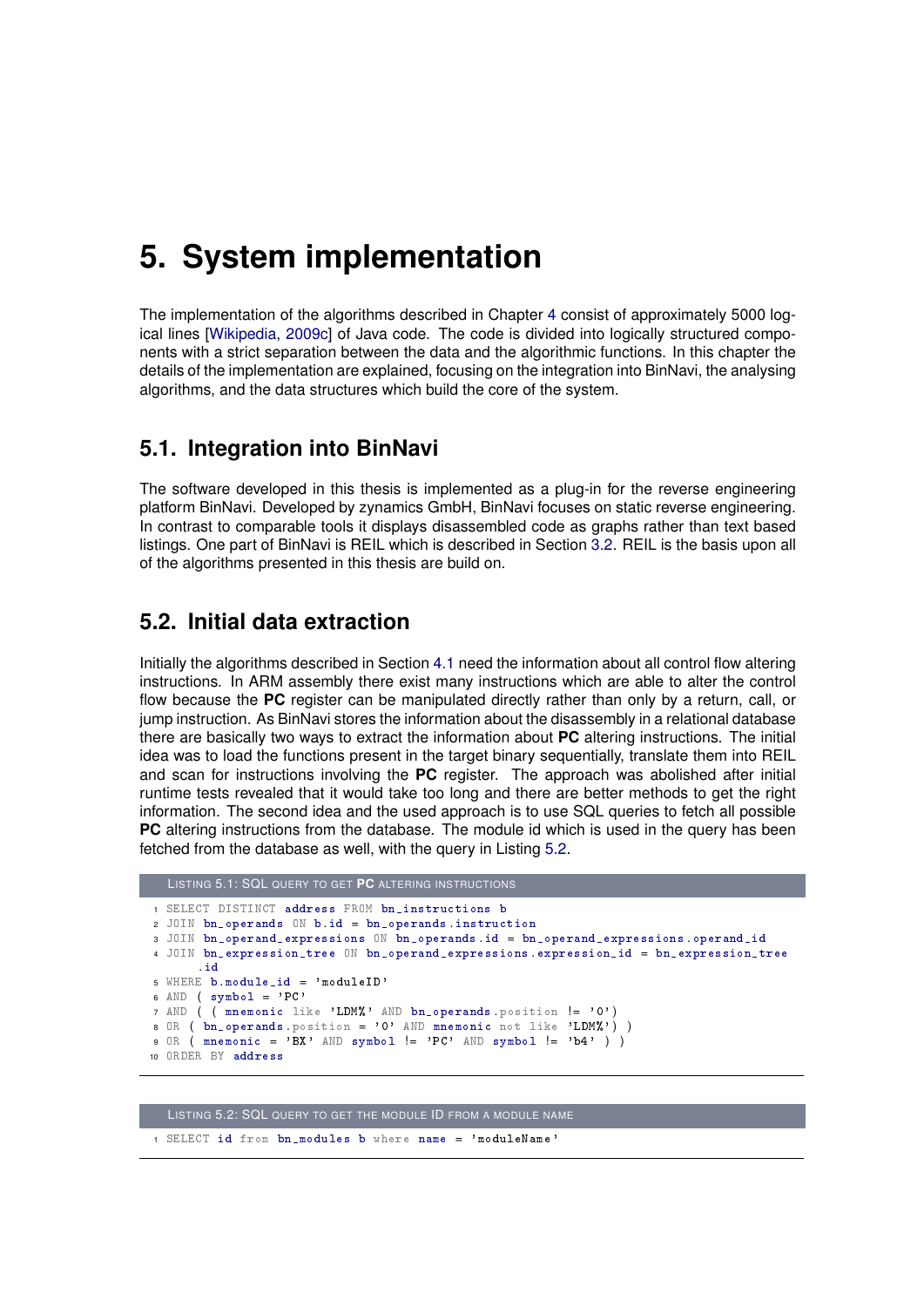With the query in Listing [5.1](#page-84-1) the addresses of all **PC** altering instructions are fetched from the database and stored in a list within the program. As the initial query does not return to which function an instruction belongs to, this information must be fetched with an additional SQL query.

```
LISTING 5.3: SQL QUERY TO GET A FUNCTION ID BASED ON ADDRESS AND MODULE
1 SELECT parent_function from bn_instructions bi
2 JOIN bn_codenode_instructions bci ON bci . instruction = bi . id
3 JOIN bn_code_nodes bcn ON bcn . node_id = bci . node_id
4 where bi.address = 'address' AND bi.module_id = 'moduleID');
```
With the query in Listing [5.3](#page-85-0) the function id for loading the function in BinNavi is fetched from the database. With the extracted information it is now possible to load exactly the function of any given **PC** altering instruction.

## **5.3. Extracting information**

In the implementation the step to extract the information from the available disassembly is performed for each **PC** altering instruction. In a loop the extracted list of **PC** altering instructions is traversed and the source function is loaded. Depending on the configured depth threshold the function is traversed, starting from the **PC** altering instruction upwards where upwards means that in a single basic block the instructions are traversed from high to low addresses. At the last instruction of a basic block, given the threshold has not yet been reached, all incoming edges for the current basic block of the function's control flow graph are included into the traversal routine.

The retrieval of information from the function is implemented with callbacks to the class BasicBlockReverseWalker. Within this class the function walkReverse performs the described upwards traversal of the function. The callbacks implement the extraction of the instruction information as well as the path information.

#### <span id="page-85-2"></span>**5.3.1. Extracting instruction information callback**

For each of the encountered instructions within the upwards traversal of the functions control flow graph, the instruction is translated to REIL. This translation leads to a structure called *ReilGraph* consisting of *ReilBlocks* which are connected with edges to map the translated native instruction into the REIL space. This graph is analysed with the algorithms from Section [4.1.2.](#page-70-2) These algorithms are called from the callback function in Listing [5.4.](#page-85-1)

```
LISTING 5.4: INSTRUCTION INFORMATION CALLBACK
1 @Override
2 public boolean call (final List < BasicBlock > currentPath, final BasicBlock currentBasicBlock,
          final Instruction currentInstruction )
3 {
 4 final long currentAddress = currentInstruction.getAddress().toLong();<br>5 if (m addressToForests.hasTree(currentAddress))
 5 if ( m_addressToForests . hasTree ( currentAddress ))
   \overline{\mathbf{f}}7 return true ;
8 }
9 try
\begin{matrix} 10 & 1 \\ 11 & 1 \end{matrix}11 final ReilGraph reilGraph = currentInstruction .getReilCode();<br>12 final OperandTreeMap operandTreeMap = ExpressionTreeExtractor
     12 final OperandTreeMap operandTreeMap = ExpressionTreeExtractor . extractor ( reilGraph ,
            currentInstruction . getAddress () . toHexString () );
13 m_addressToForests . put ( currentAddress , operandTreeMap );
\begin{matrix} 14 & 3 \\ 15 & 6 \end{matrix}.<br>catch (final InternalTranslationException e1)
16 {
17 e1 . printStackTrace () ;
18 }
19 return true ;
20 }
```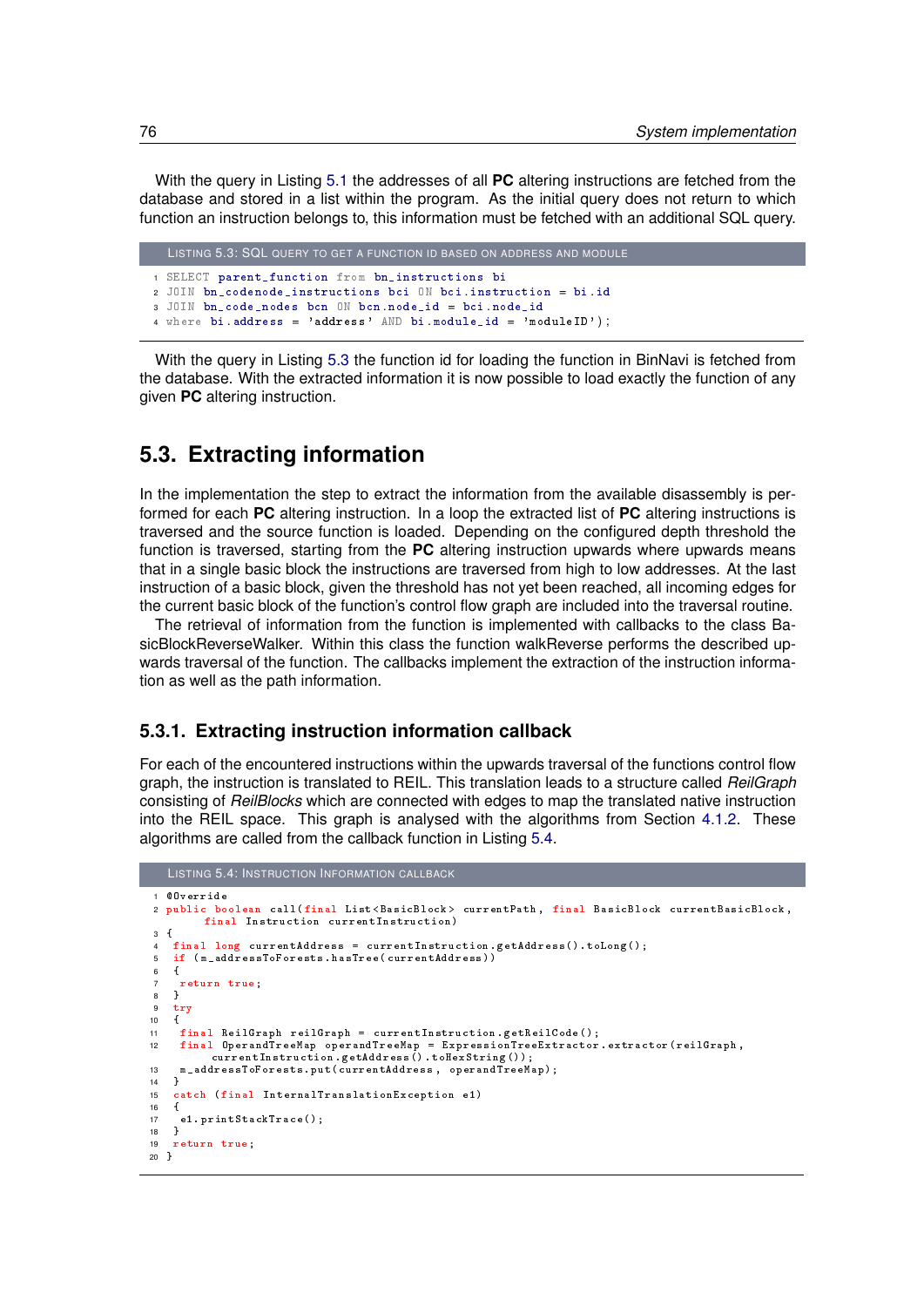The extraction and translation of the native instruction to an expression tree is always complete, meaning that for each native instruction where a REIL translator exists the expression tree will map the native instruction with all operations into the REIL space and no information about the original instruction is lost.

As it is perfectly possible in a graph to visit a location twice during iteration, the algorithm makes sure that a previously processed instruction will not be processed again.

### **5.3.2. Extracting path information callback**

As the information about the native instructions translated to expression trees can not be used by itself, the algorithms described in Section [4.1.3](#page-78-2) perform path extraction with the same callback functionality described in Section [5.3.1.](#page-85-2) The callback is much simpler than the callback for extracting information from a native instruction. The path is also terminated if the threshold is reached or, if no more native instructions exist upwards from the current instruction.

## **5.4. Merging of extracted information**

Both the information about the extracted paths and the information about the extracted REIL mapping of native instructions are not useful if not properly combined. Listing [5.5](#page-86-0) shows the function which controls this part of the process also explained in Section [4.2.](#page-78-0)

```
LISTING 5.5: MERGING THE EXTRACTED INFORMATION
 1 public static void mergePathOperandTrees ( final AddressBlocksPathMap addressToPath , final
        AddressOperandTreeMap addressToForests , final PathOperandTreeMap pathToOperandTreeMap
        )
2 {
3 for (final Entry < Pair < Long, List < BasicBlock >>, List < Long >> addressToPathElement :
         addressToPath . entrySet () )
   \overline{\mathcal{A}}5 final OperandTreeMap currentPathOperandTreeMap = new OperandTreeMap ();<br>6 boolean undateFlag = true:
     6 boolean updateFlag = true ;
7 final List < Long > addressToPathElementPath = addressToPathElement.getValue ();<br>8 for (final Long currentAddressToPathElement : addressToPathElementPath)
     for ( final Long currentAddressToPathElement : addressToPathElementPath)
9 {
10 final OperandTreeMap currentAddressOperandTreeMap = AddressOperandTreeMapHelper .
            jumpConditionDeterminator ( addressToForests , addressToPathElementPath ,
            currentAddressToPathElement ) ;
11
12 traverseAndUpdateAddressOperandTreeMap ( currentAddressOperandTreeMap ,
            currentPathOperandTreeMap );
13 final OperandTreeMap tempOperandMap = buildTemporaryOperandTreeMap (
            currentPathOperandTreeMap ) ;
14 fixAddressSuffix(tempOperandMap, currentPathOperandTreeMap);<br>15 final Pair<Long, List<Long>> pathToOperandTreeMapKey = new 1
      15 final Pair < Long , List < Long > > pathToOperandTreeMapKey = new Pair < Long , List < Long > >(
            addressToPathElement . getKey () . first () , addressToPathElement . getValue () );
16 pathToOperandTreeMap . put ( pathToOperandTreeMapKey , currentPathOperandTreeMap );
    17 }
18 }
19 }
```
In the actual implementation there is also a check implemented which controls the current tree size of the merged tree and kills the complete operand tree map if the configured threshold is reached. This can happen if a group of conditional execution instructions are in a certain path and the conditions are combined resulting in a quadratic increase of size.

### **5.4.1. Updating the expression tree in a path**

Updating the expression tree for a single path is performed through the iterative walk of all addresses which are sequentially present in the path and updating the resulting operand tree map with the information encountered in the next instructions operand tree map.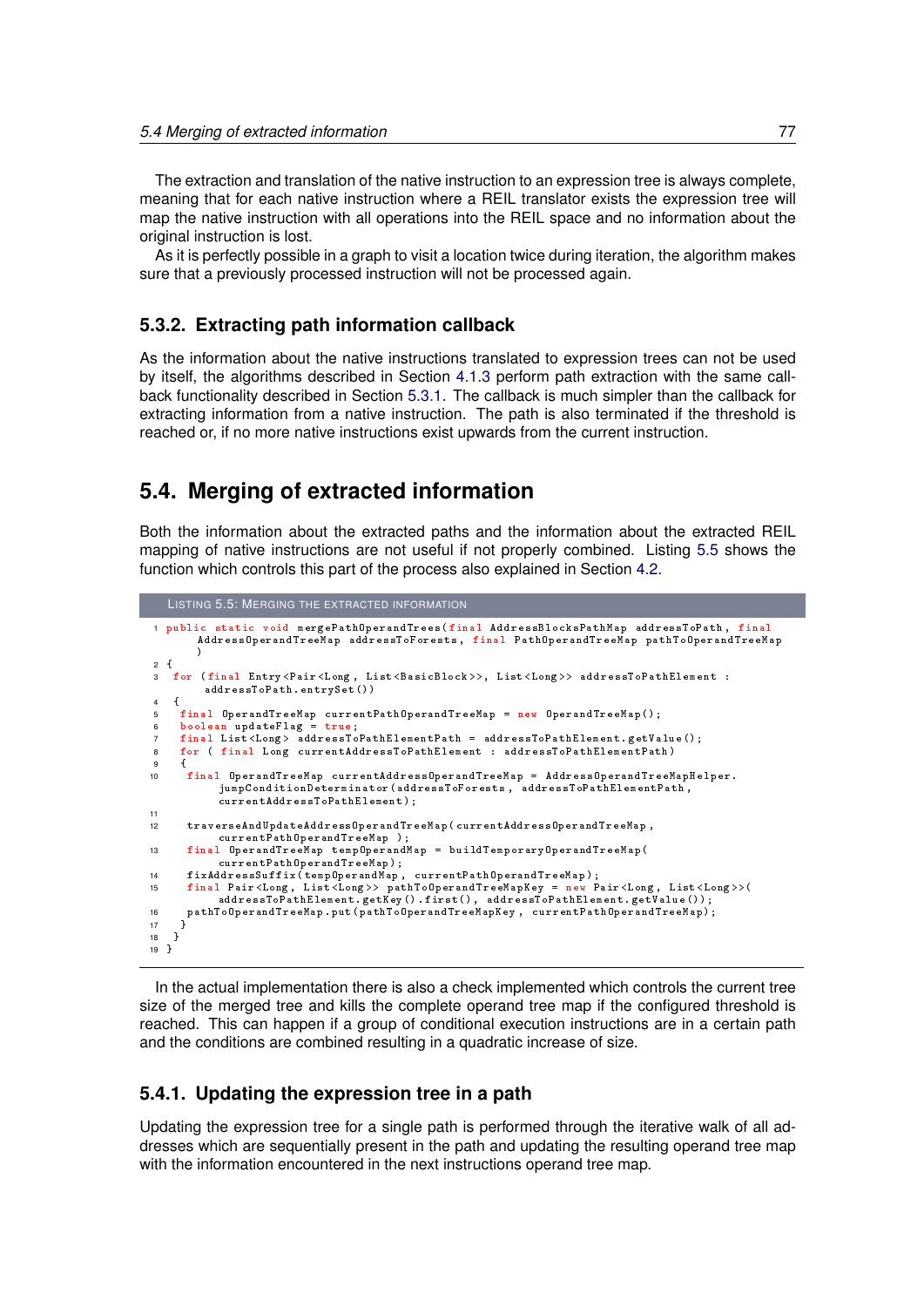The implementation [5.6](#page-87-0) of the merging process proved to be a harder problem than expected and is still considered to be changed in the future. This is primarily due to one aspect which is very unlikely but still possible. In the function which updates the expression trees of the current instruction with the already processed instructions earlier in the path an update of a certain case in the expression tree is incorrect if the condition [5.4.1](#page-0-0) holds.

```
LISTING 5.6: UPDATE EXPRESSION TREE FUNCTION
 1 public static void updateExpressionTree ( final LinkedBinaryTree < ComparableReilOperand >
         currentExpressionTree, final OperandTreeMap currentPathOperandTreeMap, final<br>ComparableReilOperand operandTreeKey)
2 \begin{matrix} 2 \\ 3 \end{matrix}3 final ArrayList < ComparableReilOperand > elementsInTreeToBeUpdated = new ArrayList <
         ComparableReilOperand >() ;
4
5 for ( final Position < ComparableReilOperand > position : currentExpressionTree . positions () )
\frac{6}{7}7 if ( position . element () . getType () == OperandType . REGISTER )
8 {
       if ( currentPathOperandTreeMap . keySet () . contains ( position . element () ) )
10 {
11 elementsInTreeToBeUpdated . add ( position . element () );
\begin{matrix} 12 & 3 \\ 13 & 3 \end{matrix}13 }
14 }
15
16 for ( final ComparableReilOperand currentUpdateElement : elementsInTreeToBeUpdated )
17 {
18 traverseFoundOperandPositions ( currentExpressionTree , currentPathOperandTreeMap ,
           currentUpdateElement );
\begin{array}{c} 19 \\ 20 \end{array} c
    currentPathOperandTreeMap.storeTree ( operandTreeKey, currentExpressionTree);
21 }
```
**Condition** *Given a tree that references the two registers R1 and R2. The tree for R1 also references R2 but with an older state, then the update will update the R1 reference correctly and the R2 reference in the new tree correctly but the R2 reference in the attached R1 tree incorrectly.*

## **5.4.2. Simplification of expression trees**

The implementation of the expression trees is only a very simple function that does school math to reduce the size of the expression trees. Initially the idea was to use a SAT solver [Wikipedia](#page-100-1) [\[2009b\]](#page-100-1) or a library for boolean arithmetic to simplify the expressions extracted from the instructions. But it proved to be efficient enough to just simplify according to the rules specified in Figure [4.11](#page-81-1) for the tree size to be reduced significantly in the cases that mattered.

## **5.5. Using the extracted information**

The implementation details presented so far are all part of information gathering while the following part can be summarized under the name information analysing and sieving. The information that is now presented after the gathering process needs to be filtered to receive the actual instruction sequences useful for chaining.

## **5.5.1. Finding suitable sequences**

Even though most of the gadget location algorithms are freely interchangeable between different platforms, this is not the case for control flow altering instruction sequences or system call instruction sequences.

One always has to keep in mind that certain implementations that are valid for one architecture are not valid for another one. Therefore, even though this thesis only covers the ARM architecture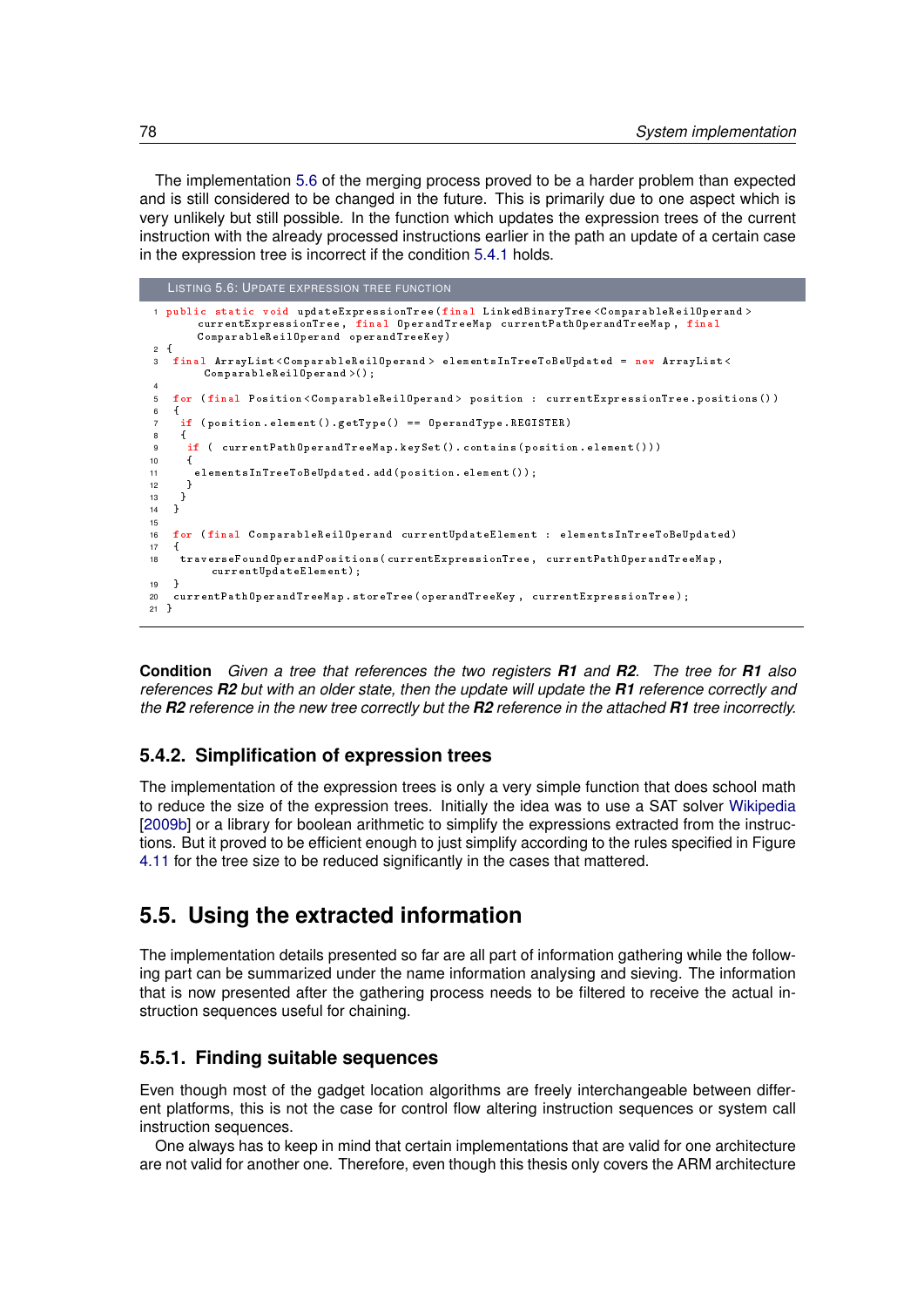specifically, the implementation was designed to support all architectures where REIL translators exist. The following limitations about all gadgets always have to be kept in mind. All instruction sequence locator algorithms are very dependent on the structure of the REIL translator. Even if simple arithmetic operations like **ADD** can be found platform-independently it can still be a challenge to locate shifts.

```
LISTING 5.7: REGISTER RIGHT SHIFT LOCATOR
1 private static Triple < ComparableReilOperand , ComparableReilOperand , ComparableReilOperand >
        locateRegisterRightShiftRegisterGadget ( final OperandTreeMap operandTreeMap )
\begin{matrix}2\\3\end{matrix}.<br>for (final ComparableReilOperand operandTreeMapKey : operandTreeMap.keySet())
4 {
     5 if ( ComparableReilOperandHelper . isNativeRegister ( operandTreeMapKey ))
\begin{matrix} 6 & 6 \\ 7 & 6 \end{matrix}7 final LinkedBinaryTree < ComparableReilOperand > treeToBeCheckedForMatch = operandTreeMap .
 getTree ( operandTreeMapKey );
8 final Position < ComparableReilOperand > rootNodePosition = GadgetLocatorHelper .
           checkExactRootNodeValue (treeToBeCheckedForMatch,
9 if ( rootNodePosition != null )
10 {
11 final Position < ComparableReilOperand > rightNodePosition = GadgetLocatorHelper .
            checkExactRightOfNodeValue (treeToBeCheckedForMatch, rootNodePosition, );
12 if ( rightNodePosition != null )
13 {
        14 final Position < ComparableReilOperand > zeroNodePosition = GadgetLocatorHelper .
              checkExactLeftOfNodeValue (treeToBeCheckedForMatch, rightNodePosition,
15 final Position < ComparableReilOperand > rightRightNodePosition = GadgetLocatorHelper .
checkExactRightOfNodeValue (treeToBeCheckedForMatch , rightNodePosition , ) ;<br>16 if ( (rightRightNodePosition != null ) && (zeroNodePosition != null ) )
17 {
18 final Position < ComparableReilOperand > shifterAndMaskPosition = GadgetLocatorHelper .
               checkExactRightOfNodeValue ( treeToBeCheckedForMatch , rightRightNodePosition , " 255
                ");
19
20 final ComparableReilOperand shifterOperand = locateValidOperands (
               treeToBeCheckedForMatch . buildSubtree ( treeToBeCheckedForMatch . left (
               rightRightNodePosition )) );
21 final ComparableReilOperand shiftedOperand = locateValidOperands (
               treeToBeCheckedForMatch . buildSubtree ( treeToBeCheckedForMatch . left (
               rootNodePosition )) );
22 if ( ( shifterAndMaskPosition != null ) && ( shifterOperand != null ) && ( shiftedOperand
               != null) )
23 {
24 return new Triple < ComparableReilOperand , ComparableReilOperand ,
                ComparableReilOperand >( operandTreeMapKey , shiftedOperand , shifterOperand );
25 }
\begin{array}{ccc} 26 & & & \end{array}<br>27 }
      \begin{matrix} \downarrow \\ \downarrow \end{matrix}28 }
\begin{matrix} 29 & 30 \\ 30 & 3 \end{matrix}\overline{3}31 return null ;
32 }
```
While the complexity of cross platform support is mainly due to the way REIL translators handle shifts, other cases also exist. ABIs  $<sup>1</sup>$  $<sup>1</sup>$  $<sup>1</sup>$  of different architectures have different calling conventions.</sup> This makes it very difficult to port branch and call instruction sequences to another architecture. In case of branches and calls an architecture-specific implementation of the search process is inevitable. The most special case is the system call. Even though architectures define a standard way to perform this operation, every operating system implements this in a different way. Therefore one can see the first major limitation of the current implementation. System calls are only supported in Windows Mobile.

## **5.5.2. Evaluating suitable sequences**

The scarcity of stack space in an exploitation scenario is often underestimated. If the available stack space is too small some bugs can not even be exploited with the technique of return ori-

<span id="page-88-0"></span><sup>1</sup>Application Binary Interface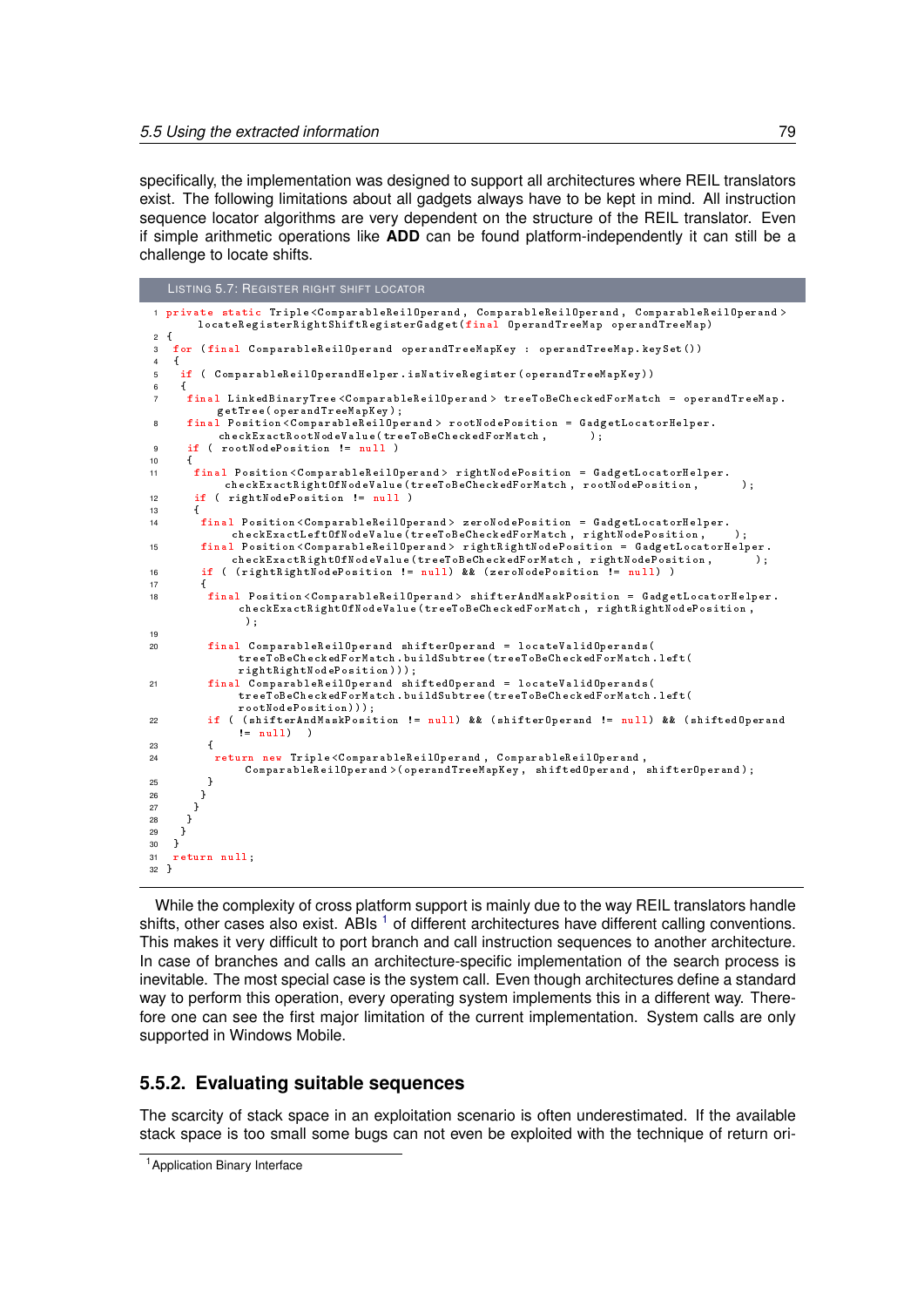ented programming. Therefore the need to find the smallest sequence for a specific operation is mandatory. In the current implementation (Listing [5.8\)](#page-89-0) the tree size has been used as the main indicator for the complexity of the instruction sequence. Using the tree size as a metric is a twosided coin. On the one hand it is easy to calculate and it provides a good match for side effect freeness and general register use.

```
LISTING 5.8: COMPLEXITY CALCULATION ROUTINE
 1 public HashMap < String , Triple < GadgetType , String , Address >>
getLeastComplexGadgetForSpecificGadgetType ( final GadgetType type )
\frac{2}{3}3 final HashMap < String , Triple < GadgetType , String , Address >> leastComplexGadget = new
 HashMap < String , Triple < GadgetType , String , Address > >() ;
4 final HashMap < String , Integer > complexityMap = new HashMap < String , Integer >() ;
5
6 for ( final Triple < GadgetType , String , Address > key : m_hashmap . keySet () )
\frac{7}{8}8 if ( !complexityMap.containsKey (key.second ()))<br>9 {
\begin{matrix} 9 \\ 10 \end{matrix} \qquad \begin{matrix} \textbf{0} \\ \textbf{1} \end{matrix}10 complexityMap.put (key.second (), Integer.MAX_VALUE);<br>11 }
      11 }
12
13 if ( key . first ( ) . equals ( type ) )
14 {
15 if ( complexity (key) < complexity Map.get (key.second ()) )
16<br>17leastComplexGadget.put (key.second (), key);
18 complexityMap . put ( key . second () , complexity ( key )) ;
19 }
\begin{matrix} 20 \\ 21 \end{matrix} }
21 }<br>22
22
23 return leastComplexGadget ;
24 }
```
On the other hand it does not consider stack usage. Even though the stack usage is reflected in the general register use, as all registers get popped in the function epilogue, there might be a need for further refinement in the future. Another issue is memory usage with writes and reads which must be taken into consideration. If an algorithm should be able to build the shellcode for an algorithm provided automatically from a library, then the memory accesses need to be modelled in more detail.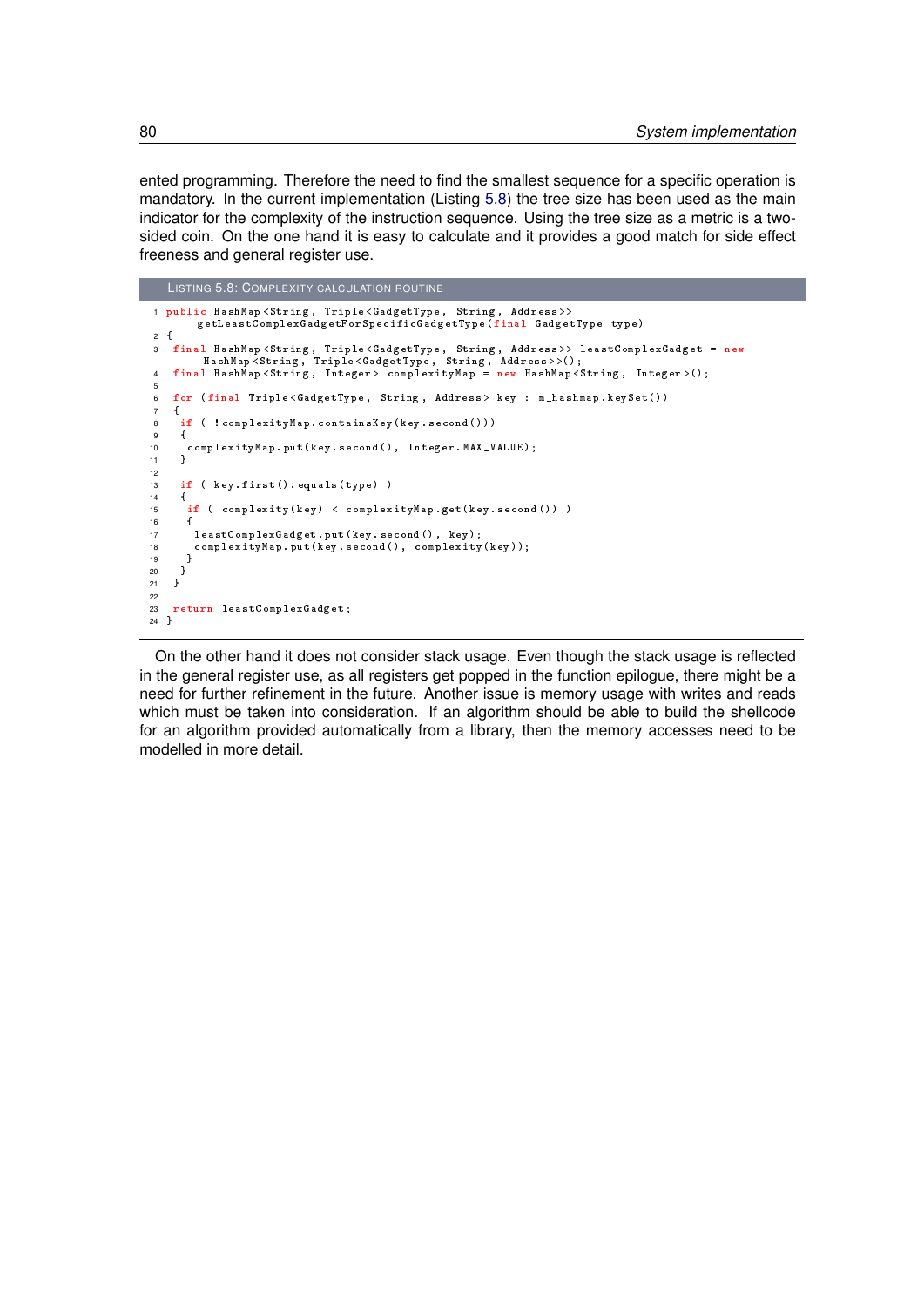## **6. Experimental results**

In Chapter [1](#page-12-0) the thesis was presented. In Chapter [2](#page-16-0) the basics about the architecture and the operating system as well as a general introduction into the topic was presented. In the following chapters the algorithms and the implementation were described. In this chapter examples for the analysis results of a set of libraries are given and compared. Also, a simple proof of concept exploit is presented and explained as there exist some conditions which impact the reliability of exploits on the target platform in general.

All the tests regarding the analysis of a library begin with the following provided data:

- 1. A dynamically linked library which has been compiled for the ARM architecture.
- 2. The correct offset addresses for the library.

The main objective in this chapter is to show that the developed algorithms yield sufficient results for a given library and are able to extract the specified instruction sequences automatically. As a side objective the general usability of the located instruction sequences shall be shown with an example exploit for a simple buffer overflow.

## **6.1. Testing environment**

All the tests were carried out on machines with a Java (JDK 1.6.0) installation and the BinNavi (version 2.2) software suite installed. The requirements for BinNavi to work on a machine are a MySQL (version 5.1) database on the local machine or accessible to the machine as well as the correct Python plug-ins for importing data into the database. Microsoft Visual Studio 2008 was used to develop the vulnerable target server and the debugger used in this thesis. Eclipse 3.5 was used to develop the BinNavi plug-in which contains the algorithms for gadget extraction from the libraries.

To test the exploit, the vulnerable server was compiled without stack cookie protection. As no other exploit mitigating techniques exist on Windows Mobile this was the only change to the default compiler settings of Visual Studio.

## **6.2. Library comparison**

Unlike Windows versions for desktop machines, Windows Mobile images are not provided to the customer by Microsoft but by the device OEM enabling him to change certain settings of the device to fit his needs. Therefore all images and libraries are slightly different. Initially a set of Windows Mobile 6.1 libraries are compared and their differences are shown. The tests were carried out on a machine with a Core 2 Duo 2.4 Ghz and 4 Gigabytes of RAM of whom 3 Gigabytes were available to the 64 Bit Java VM. The Operating System for all tests is Windows 7 64 Bit Enterprise.

The results provided in table [6.1](#page-91-0) show the analysis of a selected set of libraries. There are some aspects which must be explained: The matches are always compiler dependant and use information about the compiler to match emitted code. The trees to match instruction sequences where initially developed for Windows Mobile and then tested against other operating systems with other compilers. Therefore the analysis of the IPhone library did not yield all of the gadgets which it did for the Windows Mobile library (indicated by the brackets around the yes). But a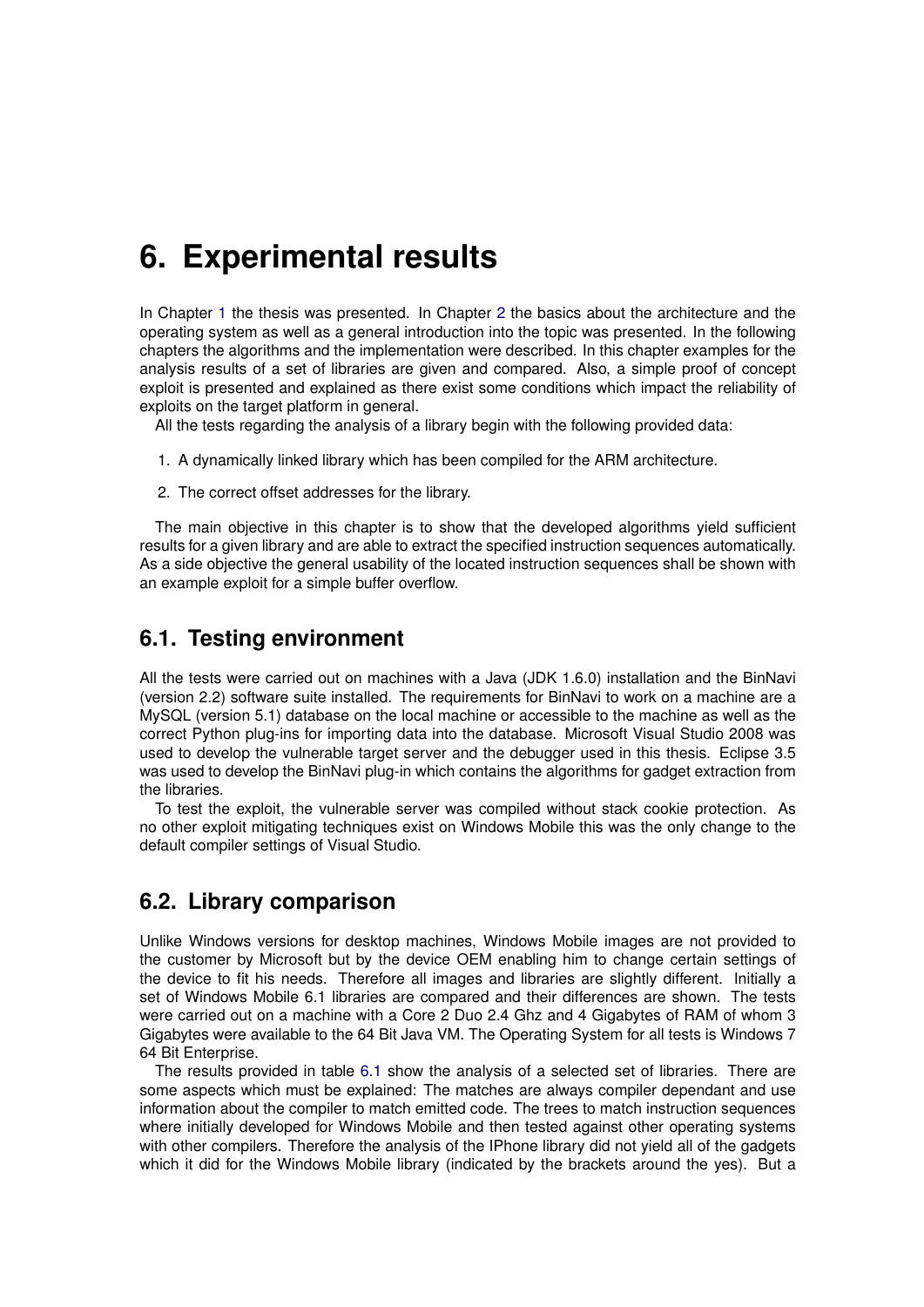<span id="page-91-0"></span>

| LIBRARY ORIGIN           | # OF FUNCTIONS | ANALYSIS TIME (DB/DISK) | # OF GADGETS | <b>COMPLETE</b> |
|--------------------------|----------------|-------------------------|--------------|-----------------|
| Emulator                 | 2748           | (4.97/2.98) minutes     | 30340        | ves             |
| Device dump              | 2757           | (4.74/1.68) minutes     | 29952        | ves             |
| IPhone libSystem.B.dylib | 6111           | (16.27/6.39) minutes    | 76634        | (yes)           |

FIGURE 6.1.: LIBRARY COMPARISON

manual analysis then confirmed that the missing "conditional branch" gadget is present but the matching trees need to be adjusted to find them for the IPhone libraries as well.

As numbers by themselves do not provide any information the description about the fields in the table [6.1](#page-91-0) is the following.

**LIBRARY ORIGIN** describes where the library comes from.

- **# OF FUNCTIONS** How many functions in this library could be analysed.
- **ANALYSIS TIME (DB/DISK)** The time it took for a complete analysis of the library where DB indicates an initial analysis and disk an analysis that already has all the information extraction performed and only the gadget location process must be done.

**# OF GADGETS** The total number of gadgets that were located in the library.

**COMPLETE** Indicates if the complete gadget suite has been located in the library or if any of the gadgets for Turing-completeness are missing.

The number of located gadgets indicate that a lot of the function epilogues are usable but to be able to understand that this large number can be misleading the distribution of the gadgets in Figure [6.2](#page-91-1) needs to be taken into account. Because most of the simpler gadgets can be located in various ways and might even be present in a gadget that itself performs a lot more work.

<span id="page-91-1"></span>

| #     | <b>GADGET TYPE</b>                 | #              |
|-------|------------------------------------|----------------|
| 11644 | REGISTER SET TO MEMORY DEREFERENCE | 58             |
| 5047  | MEMORY ADDITION                    | 51             |
| 3239  | MEMORY DECREMENT                   | 46             |
| 2526  | MEMORY SUBTRACTION                 | 44             |
| 2203  | MEMORY DEREFERENCE SET TO MEMORY   | 34             |
| 2162  | REGISTER LEFT SHIFT REGISTER       | 30             |
| 825   | <b>REGISTER AND</b>                | 29             |
| 533   | MEMORY DEREFERENCE SET TO REGISTER | 20             |
| 413   | REGISTER_RIGHT_SHIFT_REGISTER      | 14             |
| 380   | <b>REGISTER XOR</b>                | 12             |
| 336   | MEMORY OR                          | 9              |
| 264   | MEMORY XOR                         | 7              |
| 150   | MEMORY SET TO MEMORY DEREFERENCE   | $\overline{4}$ |
| 111   | MEMORY AND                         | $\mathbf{1}$   |
| 82    | <b>REGISTER NOT</b>                | $\Omega$       |
| 66    | <b>REGISTER NEGATION</b>           | $\Omega$       |
|       |                                    |                |

FIGURE 6.2.: COREDLL.DLL GADGETS IN NUMBERS

Like presented in Figure [6.2](#page-91-1) there are gadgets which have not been located by the automated search. These missing gadgets can be constructed from other gadgets present.<sup>[1](#page-91-2)</sup>

<span id="page-91-2"></span> $1$  All the numbers presented are the result of analysing the Windows Mobile 6.1 emulator image.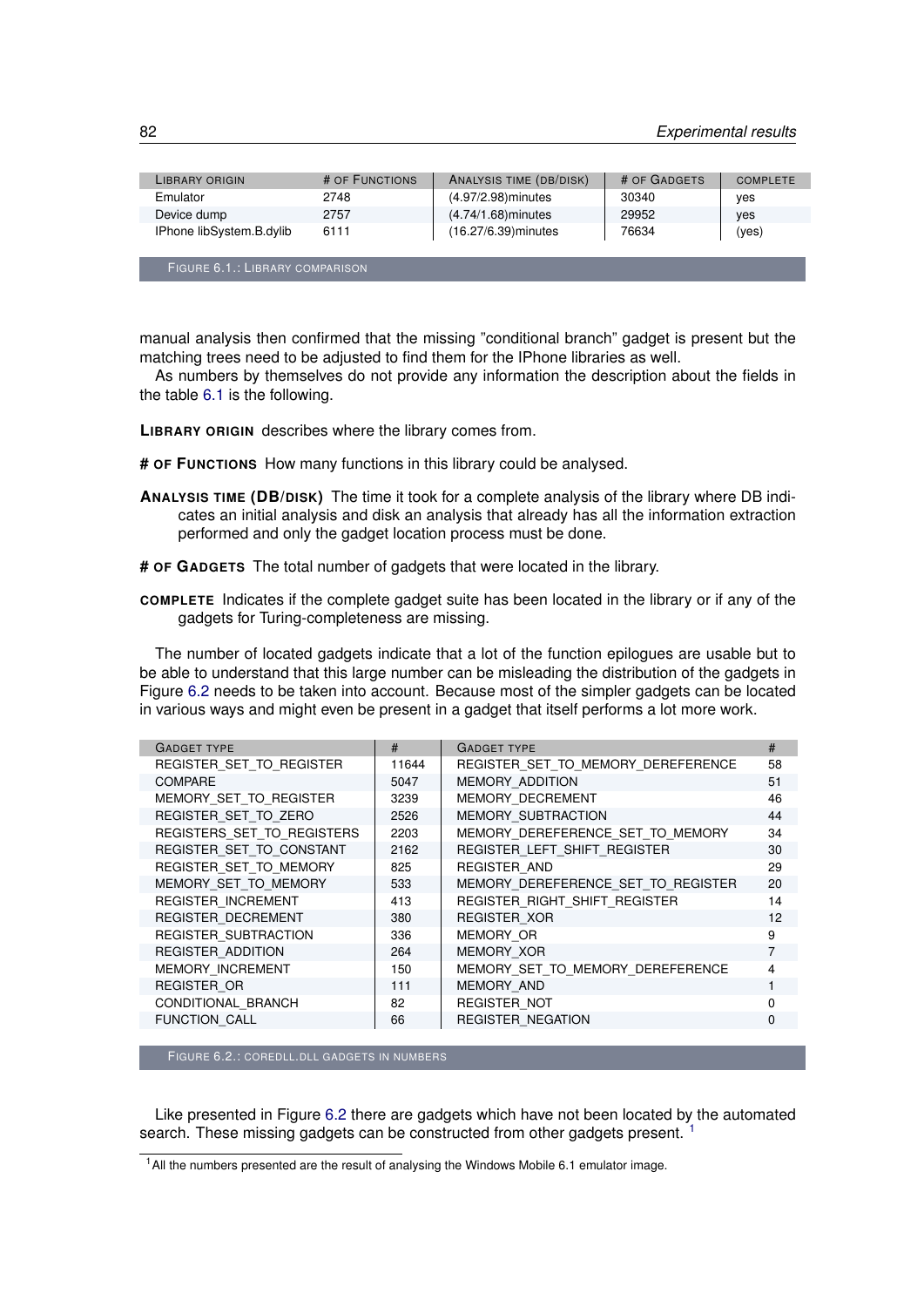## **6.3. Exploit example**

#### **6.3.1. Vulnerable service**

The vulnerable service is a basic TCP server which has been compiled for Windows Mobile using Visual Studio 2008. The stack protection with cookies has been disabled for the project as well as the optional optimizations.  $2$  Listing [6.1](#page-92-1) shows the vulnerable function of the server application.

```
LISTING 6.1: VULNERABLE FUNCTION
1 char buf [1024];
2 wchar_t tb [64];
3
 4 void svr_run ( int ssock )
5 {
6 char string [1024];<br>
7 int csock i nosi
     int csock, i, pos;
8 struct sockaddr_in csa;<br>9 socklen t csalen:
     socklen t csalen;
10
11 swprintf (tb , L" string : %p", string );
12 MessageBox (0 , tb , 0 , 0) ;
13
14 \c{ssalen} = \text{sizeof}(\text{csa});<br>15 \c{ssock} = \text{accept}(\text{ssoc})\csc k = \text{accept}(\text{ssock}, \text{ (struct } \text{sockaddr*}) \& \text{csa}, \text{& } \text{csalen});
16 if (SOCKET_ERROR == csock)\frac{17}{18}18 ERR (WSAGetLastError ());<br>19 return;
19 return;<br>20 }
    \overline{2}21
22 for (pos = 0; (i = recv (csck, buf, 1024, 0)) > 0;)
    \overline{3}24 memcpy (string +pos, buf, i);
25 pos += i ;<br>26 }
   \overline{a}27 }
```
Line 1 specifies a static buffer "buf" which is 1024 bytes in size. This buffer is the source buffer used in the overflow. In line 6 the function local buffer "string" of size 1024 bytes is defined. This buffer is the target for the overflow. The overflow happens in the lines 22–26. In line 22 the recv function writes 1024 bytes it receives from csock into the global buffer "buf" and returns the number of written bytes which is stored in the variable i. For each of the received 1024 bytes the memcpy in line 24 copies the contents of the buffer "buf" into the buffer "string" and updates the offset position where it places the contents in the next iteration of the loop. After the first 1024 byte are copied into the buffer "string" there is no more space available and due to the improper bounds checking of the copy function the received data is copied into the adjacent stack frame. If the input is carefully crafted this can be used to gain control over the program.

## **6.3.2. Shellcode**

This section shows a small example shellcode which can be used to exploit the vulnerable function in Listing [6.1](#page-92-1) with the use of return oriented programming.

Figure [6.3](#page-93-0) only uses a limited set of the available gadgets to better show the greater concept of return oriented programming. At the top of the figure the actual shellcode layout on the stack is presented. The numbers used in the shellcode in Figure [6.3](#page-93-0) are specific offsets for one compiled version of the vulnerable server and should not be the center of attention. The light blue fields hold the input for the selected set of gadgets. The light red block is the epilogue of the exploited function. The light purple blocks are gadgets from the analysed library. During testing the behaviour of the emulator showed some unaccountable stack corruptions upon exploitation of the function in debug mode. The origin of the corruptions could not be determined but is believed to

<span id="page-92-0"></span> $2$ Optimizations might reorder variables on the stack or even put them in a different context. Therefore to keep the layout of variables as defined in the code, optimizations are disabled.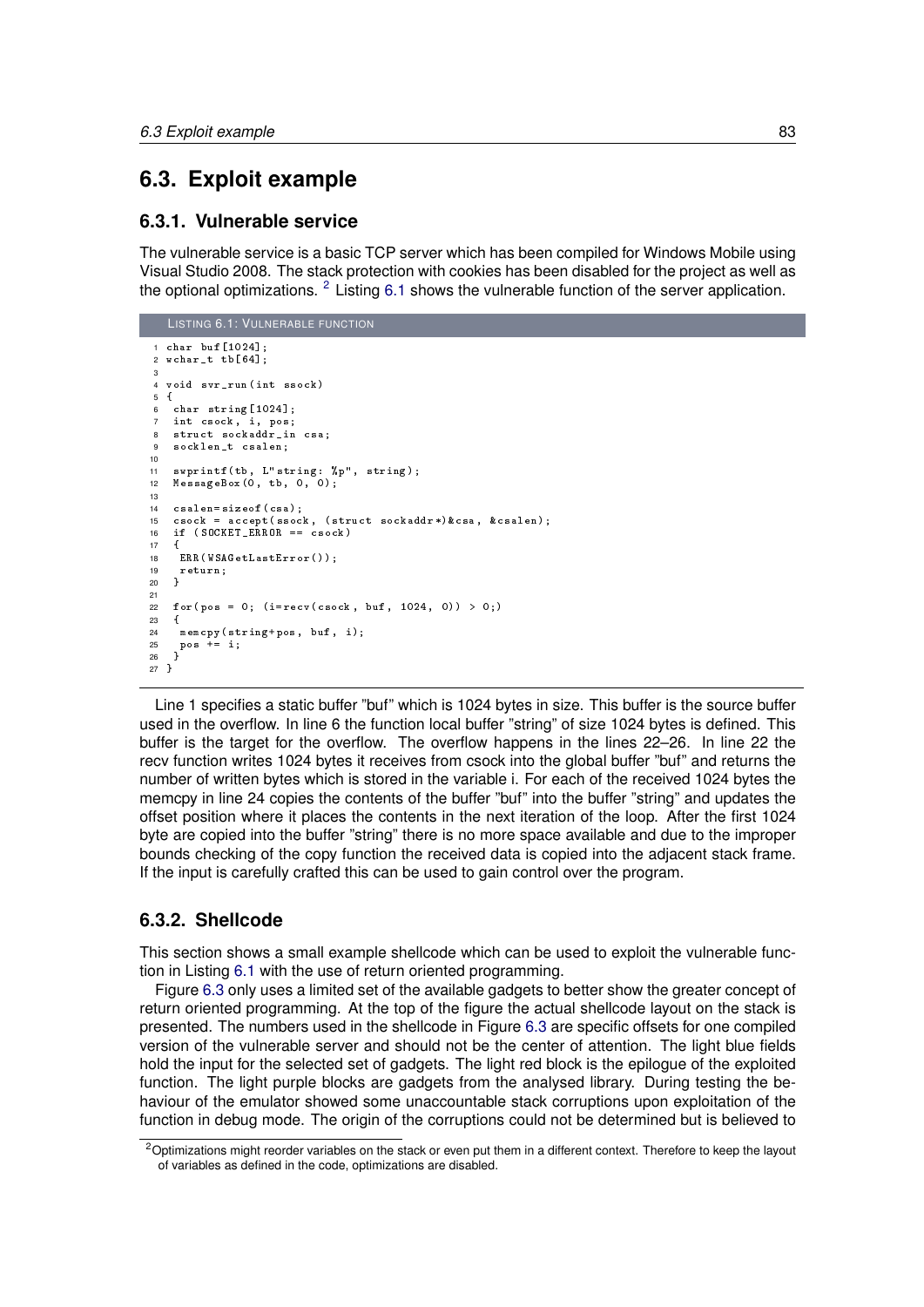<span id="page-93-0"></span>

- ➀ The shellcode which is used to exploit the function is split into three logical parts which provide input for the library instruction sequences.
- ➁ The two 32 bit words which are located in the shellcode at positions 1296 and 1270 are the arguments for the LDMFD instruction.
- ➂ The control flow is now passed to the first library instruction sequence.
- ➃ The arguments which are needed for the LDMFD instruction present in the first instruction sequence are passed through the stack. The execution is continued at the address specified by the last argument popped from the stack.
- ➄ No arguments from the stack are needed for the function call gadget as they are already present in the right registers due to the earlier LDMFD instruction.
- ➅ Control flow continues at the address which is present in register **R4**. The register points to the address of the function MessageBoxW + 4 bytes. Adding 4 is necessary to avoid that the function destroys the carefully chained gadget frames on the stack with an STMFD instruction. The arguments of the MessageBoxW function have been prepared in the previous instruction sequence where register **R2** holds a pointer to a string.
- $\oslash$  Upon termination of the MessageBoxW function the control flow continues at the address specified in the gadget frame on the stack.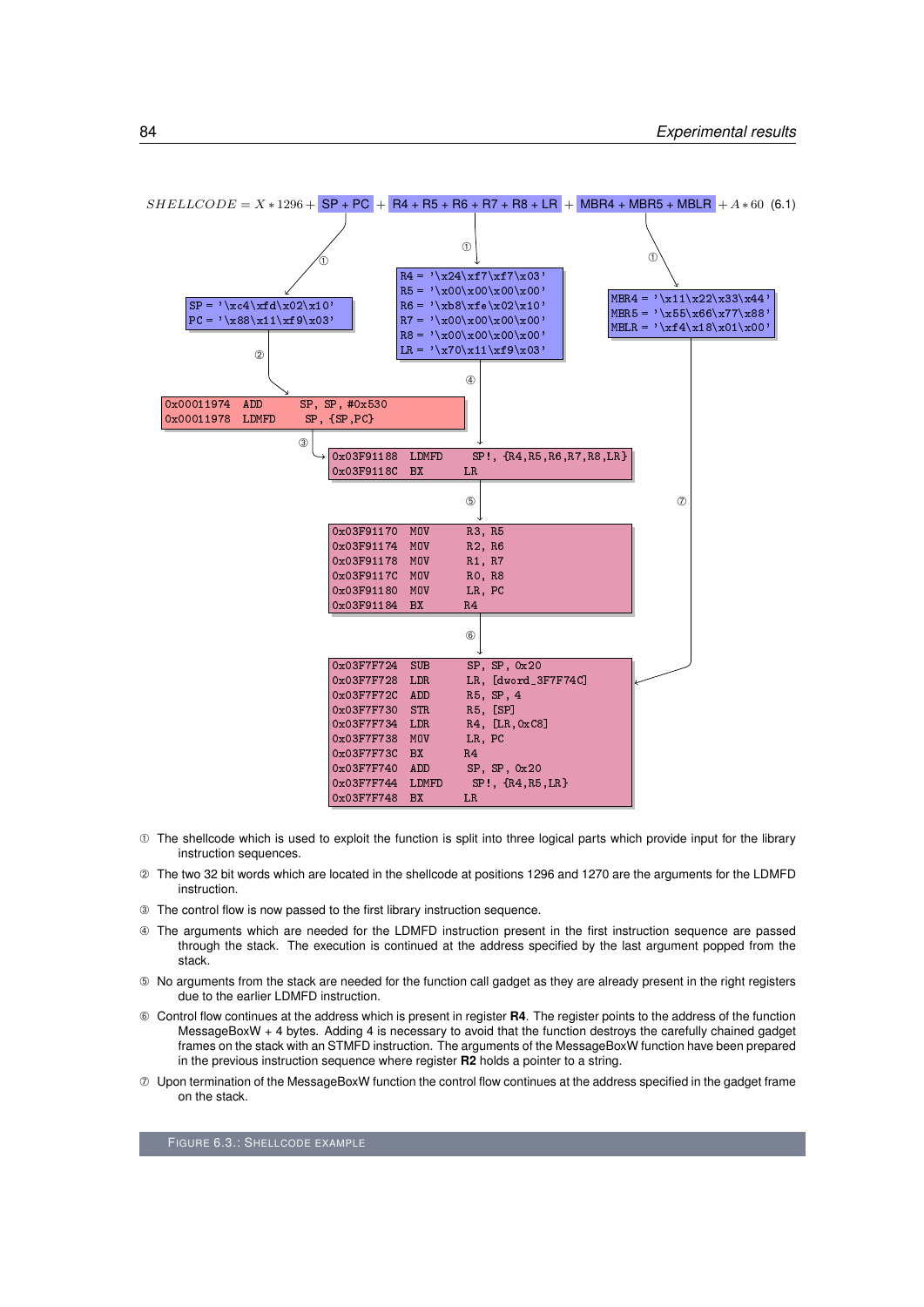lie in the way the emulator works in debug mode. It can not be verified if this behaviour is present in release mode as well because the stack is not observable. Also, for an exploit developed for Windows Mobile the attacker must always conform to the restrictions Windows Mobile puts on the stack pointer and the frame pointer. Otherwise the exploit will not work. Another important issue with exploitation is that the slot of the process can not be guessed with 100% reliability. Therefore exploiting can be difficult if no information leakage can be used to guess the used slot. Even though this is not a problem for the offsets in the library, the stack pointer and frame pointer must be set correctly inside the stack frame area of the current slot.

## **6.3.3. Conclusion**

With the proof of concept exploit accompanied by the shellcode it has been shown that return oriented programming on the ARM architecture is possible. Even though the exploit does not use a larger part of the possible gadgets, it shows one important point: exploitation with return oriented programming on ARM works, and if done with an automated search algorithm for gadget selection, it is also efficient.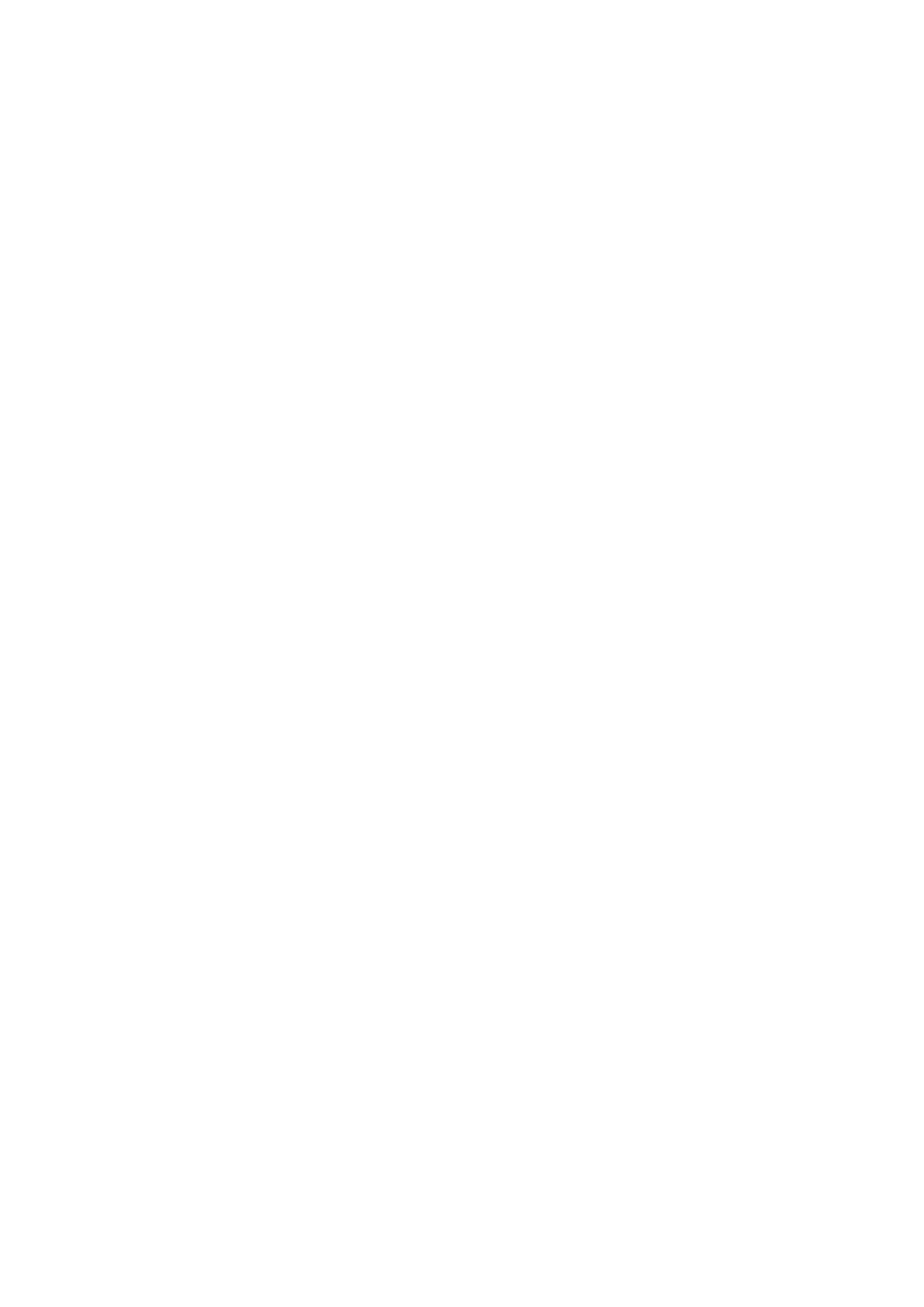## **7. Conclusion and further work**

The previous chapters have shown that return oriented programming on the ARM architecture is possible. Also, it was shown that the algorithms developed in this thesis can automatically extract the described gadgets from a library. As discussed, platform independent algorithms for the extraction of instruction sequences are important to be able to handle the growing architecture diversity encountered.

In this final chapter the further areas of research in the topic of return oriented programming are introduced. These areas are not part of the thesis but are believed to be important to the further development of tools for return oriented programming.

## **7.1. Automatic gadget compiler**

One of the logical next steps in the area of return oriented programming is that not only the gadget search algorithms are able to find instruction sequences automatically but that also the combination of gadgets will be automated. Compiling of gadgets into a return oriented program automatically has some prerequisites that must be met within the initial gadget search process. There must be a clear definition about the pre- and post-conditions of an instruction sequence. The complexity of the instruction sequence must be deterministic, the side effects of the gadget must be known, and they must be avoided by the implemented compiler.

## **7.2. Gadget description language**

Even if the pre- and post-condition calculations performed in the algorithms have already contributed to defining a description language for gadgets and their possible combinations, to be able the efficiently program a compiler, a description language is needed. The language could abstract the process even further from the analyst and could be easily adaptable even by people with little or no assembly background.

## **7.3. Live system scanning**

Another area of research which would be a vital addition to the field of return oriented programming would be to integrate a live system scanning like described in Pablo Soles work on DEPlib [Sole.](#page-100-2) The system should be able to stop the execution of the currently running process and save its state. When the state has been saved it should scan all available linked libraries and extract the possible gadgets from them. This would enable an attacker to not rely on static analysis of the libraries which might be present when the bug is triggered but to analyse the state of the program exactly when the bug is triggered. This also solves the problem of offsets within the targeted program and allows the attack to avoid offset errors.

## **7.4. Partial function reconstruction**

The algorithms which have been developed in this thesis have the potential to be useful within other fields of static analysis as well. The path analysis functionality presented could be used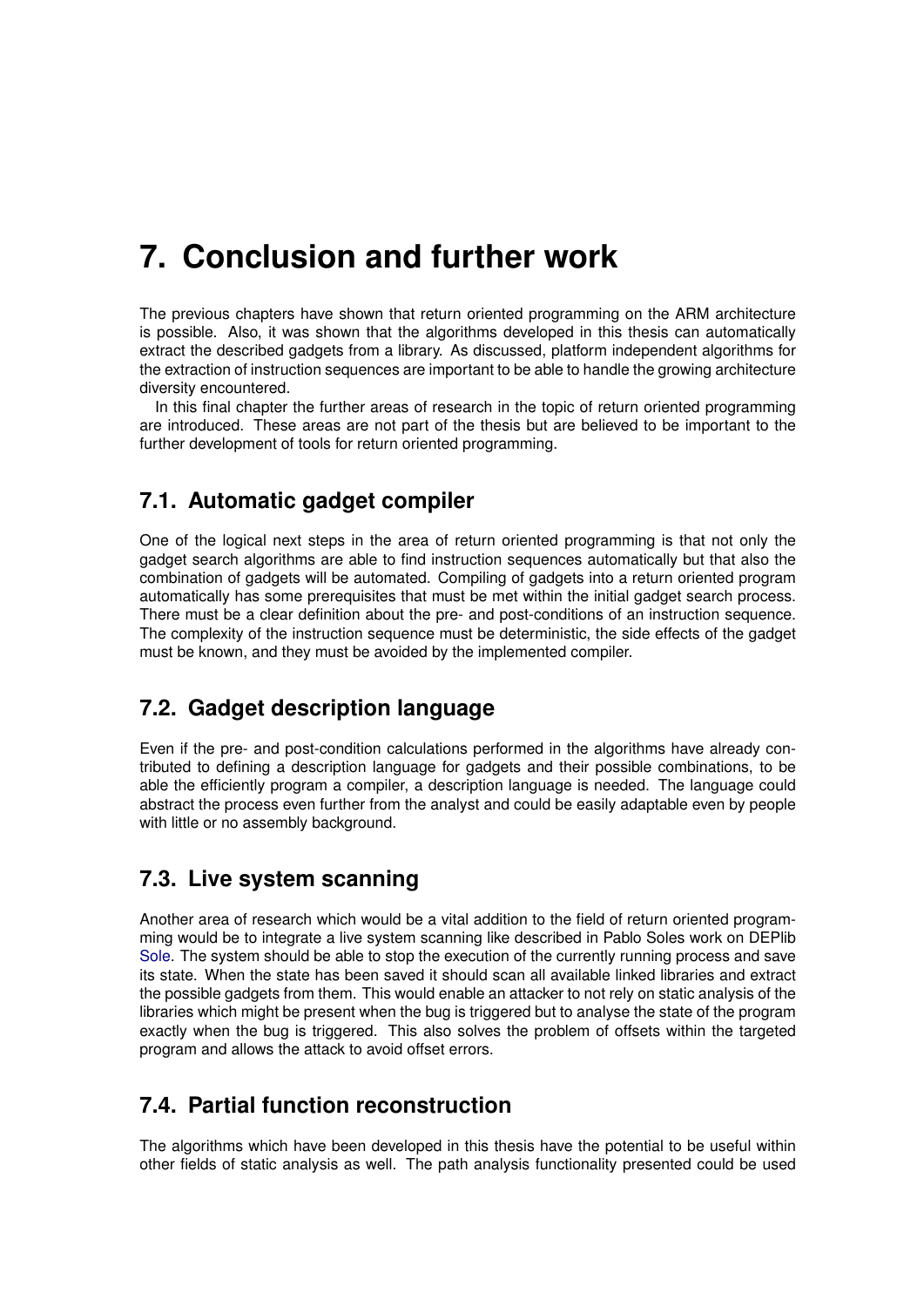to understand single paths in the program. This would for example be useful for input crafting or general understanding of the function in question. Even though the algorithms right now do not enable an analyst to ask these questions the change in program logic is only marginal. Even though the depicted idea is not generally solvable in all cases, the cases which can be solved provide great benefit to the analyst.

## **7.5. Attack vector broadening**

All presented work in this thesis is also applicable to heap overflows and possibly other bug classes as well, but there is no publicly available documentation where return oriented programming has been used for any other attack vector but stack based buffer overflows. The broadening of the use of return oriented programming in combination with other exploit techniques is believed to provide good results.

## **7.6. Polymorphism**

For each of the searched gadgets the algorithms can find multiple instruction sequences which perform the same operation. Therefore the following scenario is part of further research: For each attack a payload is used which specifies what the exploited process should do after control has been hijacked. In most cases this payload is identical for each attack carried out. The algorithms in this thesis enable the attacker to perform any of the operations using a different instruction sequence for each attack. Therefore the attacker can use a unique attack pattern for each attempt rendering some of the defensive mechanisms useless and make incident response more complicated.

## **7.7. Conclusion**

In this thesis novel algorithms for return oriented programming on ARM and the problems during their implementation have been discussed. The implementation of the resulting system is the first tool which uses a platform independent intermediate language to perform the gadget search and it is the first tool for return oriented programming on ARM. The necessary background about the ARM architecture was presented and the differences to other architectures in regard to return oriented programming where shown. The Windows mobile operating system was also described to be able to understand what differentiates a mobile operating system from a desktop system, and why some limitations apply to the mobile world only. As all presented algorithms use the metalanguage REIL as their basis, the meta-language, its instructions, and the used REIL VM where introduced. The presented proof of concept exploit showed that return oriented programming is possible on the ARM architecture. The thesis made is therefore proven. In this final chapter some of the future areas of work have been outlined which are believed to be of importance for return oriented programming and its further automation. It is hoped that the described research areas will receive sufficient attention in the close future and lead to further results and techniques that are applicable to modern real world operating systems.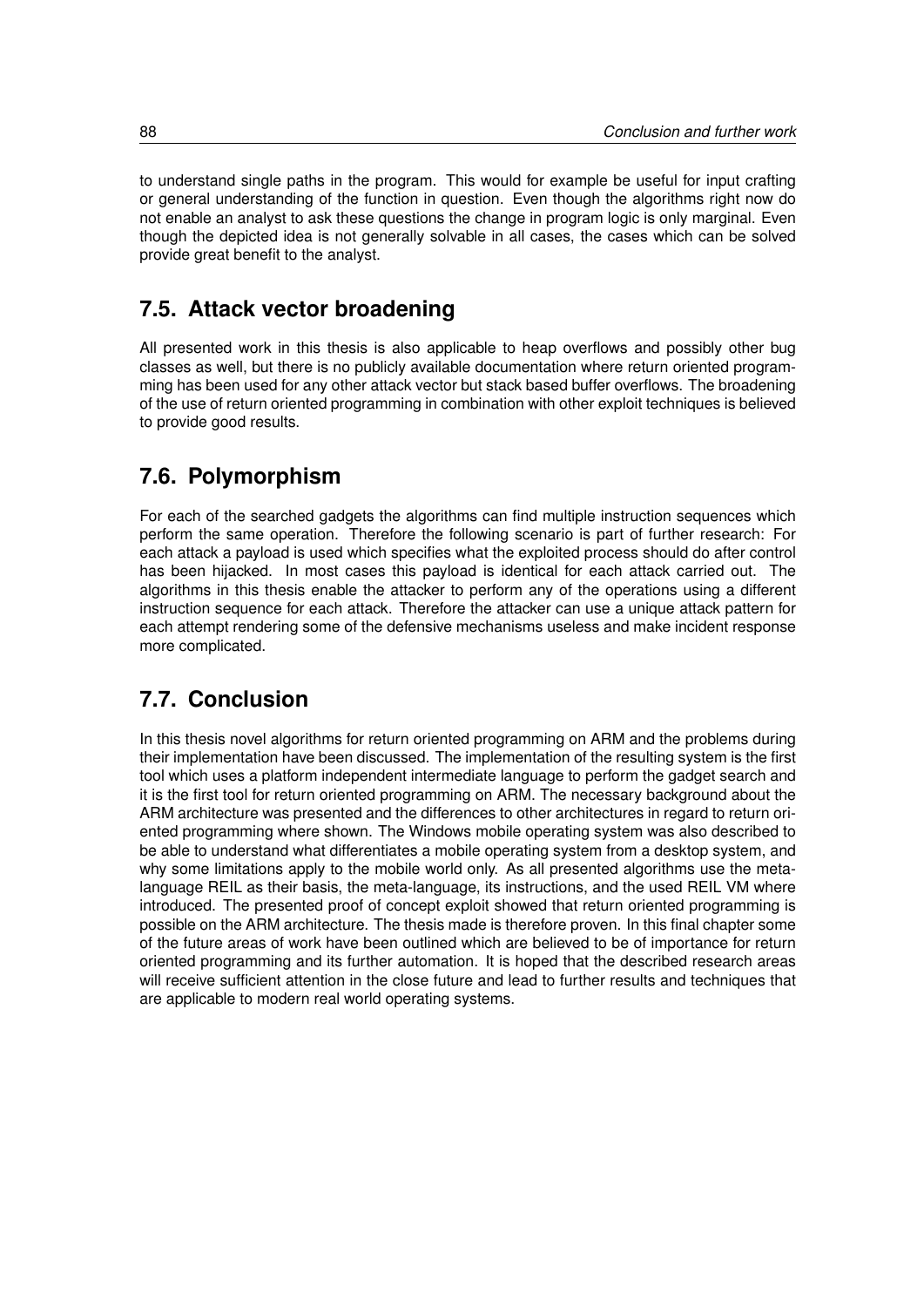## **A. Bibliography**

Openbsd. http://www.openbsd.org. [Online; accessed 11-December-2009].

- James P. Anderson. Computer security technology planning study. Technical report, HQ Electronic Systems Division, 1972.
- M. Becher, F.C. Freiling, and B. Leider. On the effort to create smartphone worms in windows mobile. In *Information Assurance and Security Workshop, 2007. IAW '07. IEEE SMC*, pages 199–206. IEEE, 2007. ISBN 1-4244-1304-4. doi: 10.1109/IAW.2007.381933.
- Michael Becher and Ralf Hund. Kernel-level interception and applications on mobile devices. http://pi1.informatik.uni-mannheim.de/filepool/publications/TR-2008-003.pdf, May 2008. [Online; accessed 11-December-2009].
- Erik Buchanan, Ryan Roemer, Hovav Shacham, and Stefan Savage. When good instructions go bad: Generalizing return-oriented programming to RISC. In Paul Syverson and Somesh Jha, editors, *Proceedings of CCS 2008*, pages 27–38. ACM Press, October 2008.
- Tim Burrell. Gs cookie protection effectiveness and limitations. http://blogs.technet.com/srd/ archive/2009/03/16/gs-cookie-protection-effectiveness-and-limitations.aspx, 2009. [Online; accessed 11-December-2009].
- CERT/CC. Cert advisory ca-2001-19. Technical report, CERT, July 2001. [Online; accessed 11-December-2009].
- CERT/CC. Cert advisory ca-2003-04. Technical report, CERT, January 2003. [Online; accessed 11-December-2009].
- S. Checkoway, A. J. Feldman, B. Kantor, J. A. Halderman, E. W. Felten, and H. Shacham. Can dres provide long-lasting security? the case of return-oriented programming and the avc advantage. In *Proc. 2009 USENIX/ACCURATE/IAVoSS Electronic Voting Technology Workshop (EVT/WOTE '09)*, 2009. [Online; accessed 13-December-2009].
- Microsoft Corporation. Arm stack frame layout. http://msdn.microsoft.com/en-us/library/ ms881427.aspx, April 2004. [Online; accessed 11-December-2009].
- Cortulla. http://forum.xda-developers.com/showthread.php?p1571715, October 2007.
- Solar Designer. Getting around non-executable stack (and fix). Technical report, false.com, 1997a. [Online; accessed 11-December-2009].
- Solar Designer. Non-executable stack patch. http://lkml.indiana.edu/hypermail/linux/kernel/ 9706.0/0341.html, 1997b. [Online; accessed 11-December-2009].
- XDA developer members. xda-developers. http://xda-developers.com/. [Online; accessed 13- December-2009].
- Suelette Dreyfus and Julian Assange. *Underground : tales of hacking, madness obsession on the electronic frontier / Suelette Dreyfus ; with research by Julian Assange*. Mandarin, Kew, Vic. :, 1997. ISBN 1863305955 1863305955. [Online; accessed 11-December-2009].
- Thomas Dullien. Automated reverse engineering. http://www.blackhat.com/presentations/bhasia-03/bh-asia-03-halvar.pdf, 2003. [Online; accessed 11-December-2009].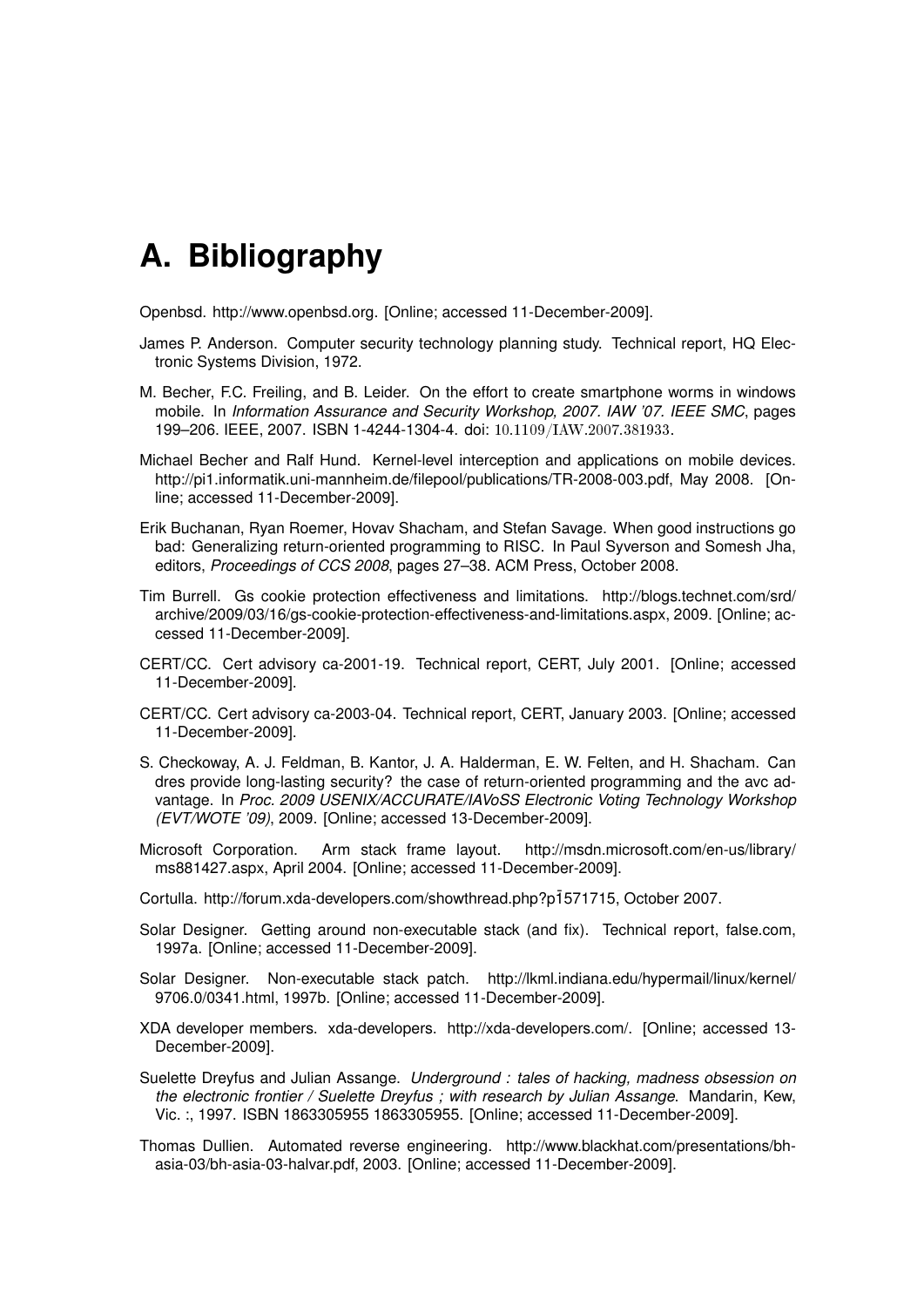- Thomas Dullien and Sebastian Porst. Reil the reverse engineering intermediate language. http://www.zynamics.com/BinNavi/manual/html/reil.htm, 2008. "[Online; accessed 11- December-2009]".
- Nicolas Economou and Alfredo Ortega. Smartphone (in) security. In *Proceedings of Ekoparty 2008*. EKOPARTY, October 2008. [Online; accessed 11-December-2009].

Security Focus. Bugtraq mailing list. [Online; accessed 11-December-2009].

- Willem Jan Hengeveld. about windows ce 3.0. http://www.xs4all.nl/ itsme/projects/xda/wincekernelinfo.html. [Online; accessed 11-December-2009].
- Hex-Rays. Windows ce arm debugger primer. http://www.hex-rays.com/idapro/wince/index.htm. [Online; accessed 11-December-2009].
- Tim Hurman. Armed combat: The fight for personal securtiy. http://www.pentest.co.uk/ documents/armed\_combat.pdf. [Online; accessed 11-December-2009].
- Sebastian Krahmer. x86-64 buffer overflow exploits and the borrowed code chunks exploitation technique. http://www.suse.de/ krahmer/no-nx.pdf, September 2005. [Online; accessed 11- December-2009].

Boris Michael Leidner. Vorraussetzungen für die entwicklung von malware unter windows mobile 5. Master's thesis, RWTH Aachen, February 2007.

Sue Loh. Inside windows ce api calls. http://blogs.msdn.com/ce\_base/archive/2006/02/02/Inside-Windows-CE-API-Calls.aspx, February 2006. [Online; accessed 11-December-2009].

- ARM Ltd. Arm architecture reference manual. Pdf, ARM Ltd., 2005. [Online; accessed 11- December-2009].
- ARM Ltd. Procedure call standard for the arm architecture. Pdf, ARM Ltd., 2008. [Online; accessed 11-December-2009].
- Collin Mulliner. Exploiting pocketpc. In *Proceedings of What The Hack! 2005*, July 2005. [Online; accessed 13-December-2009].
- Collin Mulliner. Advanced attacks against pocketpc phones. In *Proceedings of DEFCON 2006*, August 2006. [Online; accessed 13-December-2009].
- Collin Mulliner. Symbian exploitation and shellcode development. In *Proceedings of BHJP 2008*, 2008. [Online; accessed 11-December-2009].
- Collin Mulliner and Charlie Miller. Injecting sms messages into smart phones for security analysis. http://www.usenix.org/events/woot09/tech/full\_papers/mulliner.pdf, 2009a. [Online; accessed 11-December-2009].
- Collin Mulliner and Charlie Miller. Fuzzing the phone in your phone. In *Proceedings of BHUSA 2009*, 2009b. [Online; accessed 11-December-2009].

Grant Nieporte. Seven pounds. Columbia Pictures Movie, 2009.

- Ryan Glenn Roemer. Finding the bad in good code: Automated return-oriented programming exploit discovery. Master's thesis, University of California, San Diego, 2009. [Online; accessed 11-December-2009].
- San. Hacking windows ce (pocketpcs & others). Technical Report 63, Phrack Staff, aug 2005. [Online; accessed 11-December-2009].
- Bruce Sanderson. Ram, virtual memory, pagefile and all that stuff. http://support.microsoft.com/ ?scid=kb%3Ben-us%3B555223&x=8&y=12. "[Online; accessed 13-December-2009]".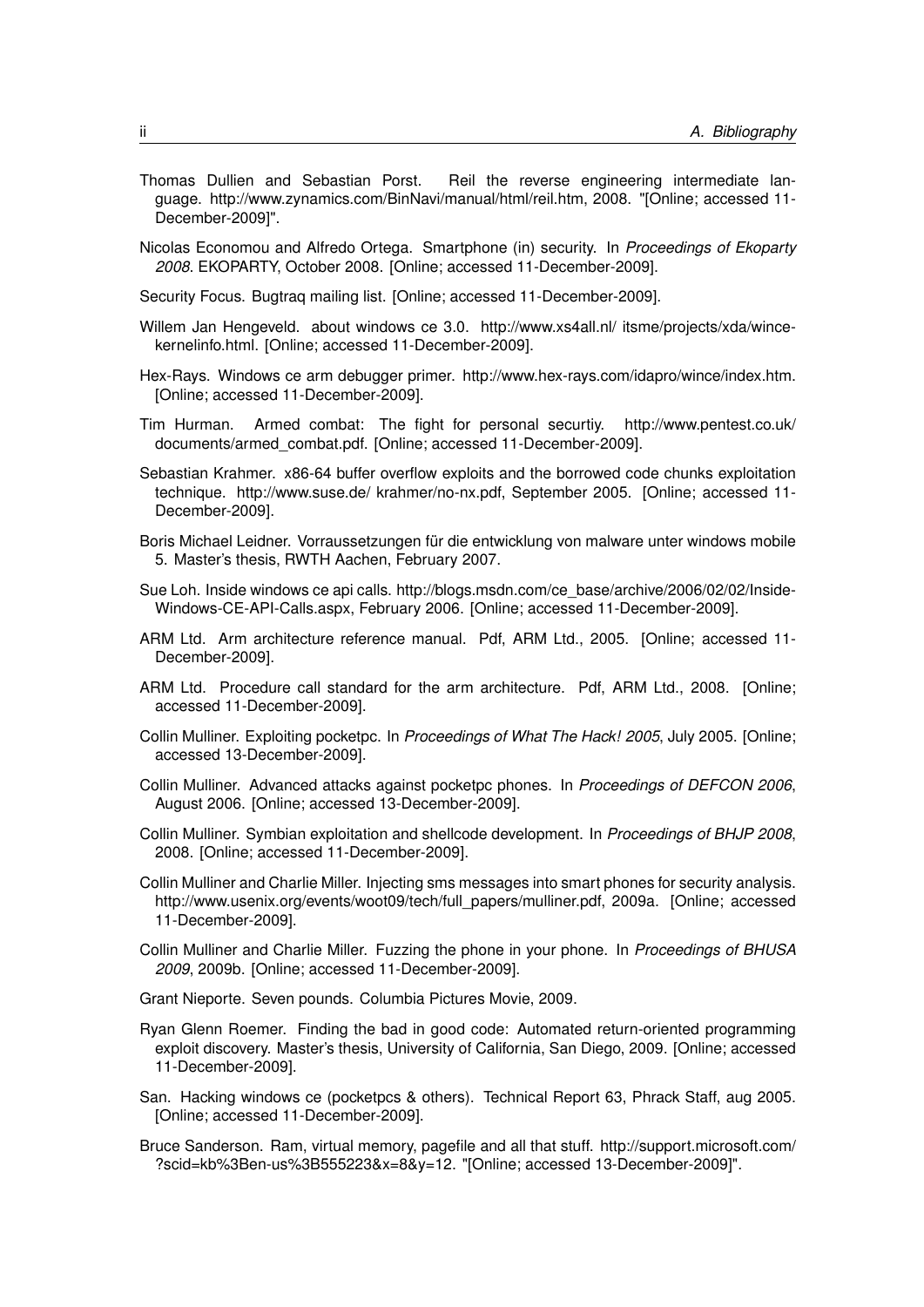- Hovav Shacham. The geometry of innocent flesh on the bone: Return-into-libc without function calls (on the x86). In Sabrina De Capitani di Vimercati and Paul Syverson, editors, *Proceedings of CCS 2007*, pages 552–61. ACM Press, October 2007.
- <span id="page-100-2"></span>Pablo Sole. Defeating dep, the immunity debugger way. http://www.immunitysec.com/downloads/ DEPLIB.pdf, 2008. [Online; accessed 11-December-2009].
- Wikipedia. Nx-bit wikipedia, die freie enzyklopädie. http://de.wikipedia.org/w/ index.php?titleNXBit&oldid=66438075, 2009a. [Online; accessed 13-December-2009]. ¯
- <span id="page-100-1"></span>Wikipedia. Erfüllbarkeitsproblem der aussagenlogik — wikipedia, die freie enzyklopädie. http://de.wikipedia.org/w/index.php?title=Erfüllbarkeitsproblem\_der\_Aussagenlogik&oldid67761000, 2009b. [Online; accessed 11-December-2009].
- <span id="page-100-0"></span>Wikipedia. Source lines of code — wikipedia, the free encyclopedia. http://en.wikipedia.org/ w/index.php?title=Source\_lines\_of\_code&oldid=329192361, 2009c. [Online: accessed 11-December-2009].
- Rafal Wojtczuk. The advanced return-into-lib(c) exploits. Technical report, www.phrack.org, 2001. [Online; accessed 11-December-2009].

zynamics GmbH. http://www.zynamics.com/, 2004. [Online; accessed 11-December-2009].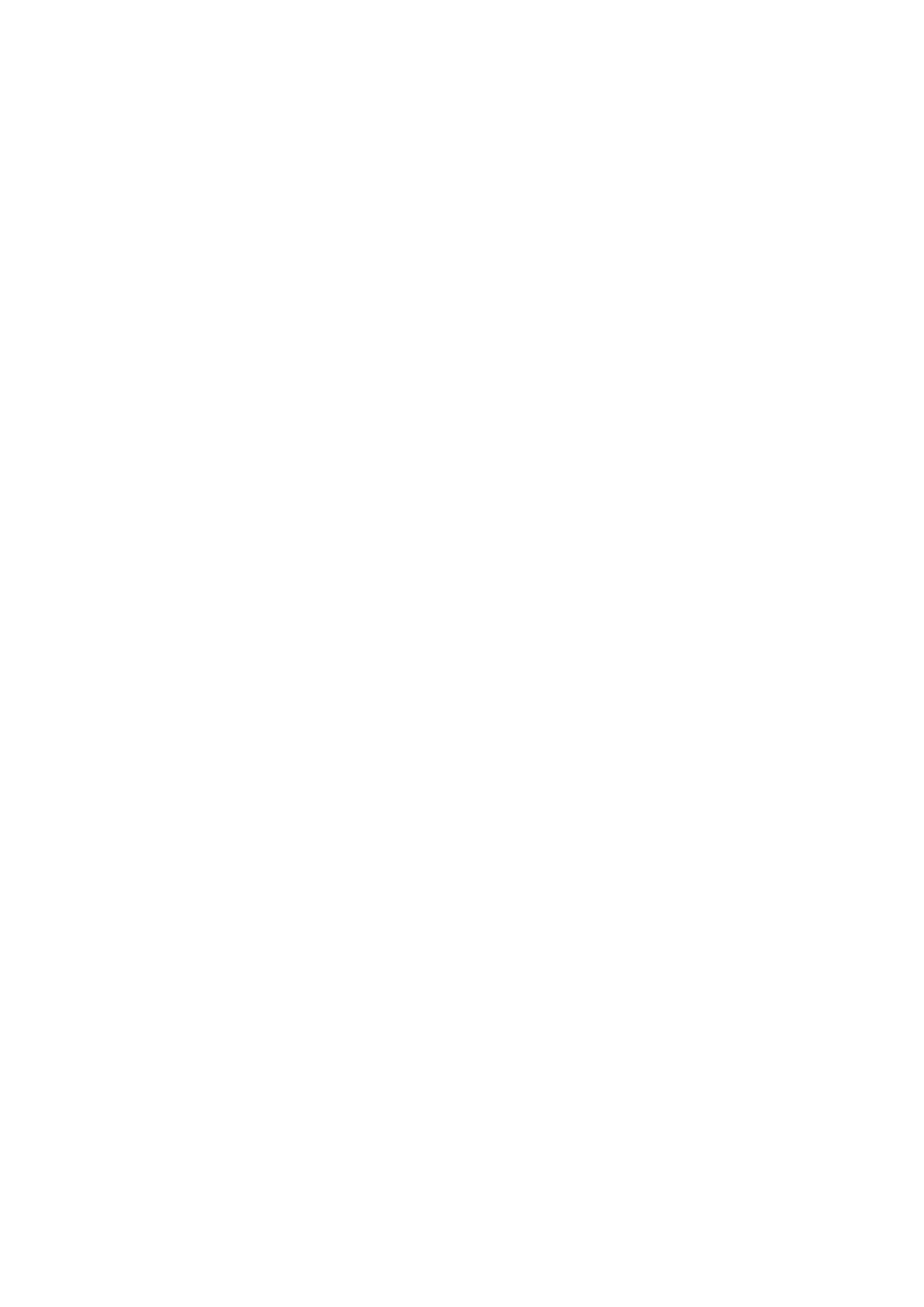# **B. List of Figures**

| 2.1. Time line from buffer overflows to return-oriented programming<br>8                                                    |
|-----------------------------------------------------------------------------------------------------------------------------|
| 14                                                                                                                          |
| 15                                                                                                                          |
| 17                                                                                                                          |
| 17                                                                                                                          |
| 17                                                                                                                          |
| 19                                                                                                                          |
| 20                                                                                                                          |
| 21                                                                                                                          |
| 21                                                                                                                          |
| 23                                                                                                                          |
| 36                                                                                                                          |
| 40                                                                                                                          |
| 40                                                                                                                          |
| 41                                                                                                                          |
|                                                                                                                             |
| 42                                                                                                                          |
| 43                                                                                                                          |
| 43                                                                                                                          |
| 44                                                                                                                          |
| 44                                                                                                                          |
| 45                                                                                                                          |
| 46                                                                                                                          |
| 46                                                                                                                          |
| 47                                                                                                                          |
| 47                                                                                                                          |
| 48                                                                                                                          |
| 48                                                                                                                          |
| 49                                                                                                                          |
| 49                                                                                                                          |
| 50                                                                                                                          |
| 50                                                                                                                          |
| 51                                                                                                                          |
| 51                                                                                                                          |
| 52                                                                                                                          |
| 53                                                                                                                          |
| 53                                                                                                                          |
| 54                                                                                                                          |
|                                                                                                                             |
| 54                                                                                                                          |
| 55                                                                                                                          |
| 55                                                                                                                          |
| 56                                                                                                                          |
| 56                                                                                                                          |
| 57                                                                                                                          |
| 3.43. Function call gadget form $\ldots \ldots \ldots \ldots \ldots \ldots \ldots \ldots \ldots \ldots \ldots \ldots$<br>58 |
| 58                                                                                                                          |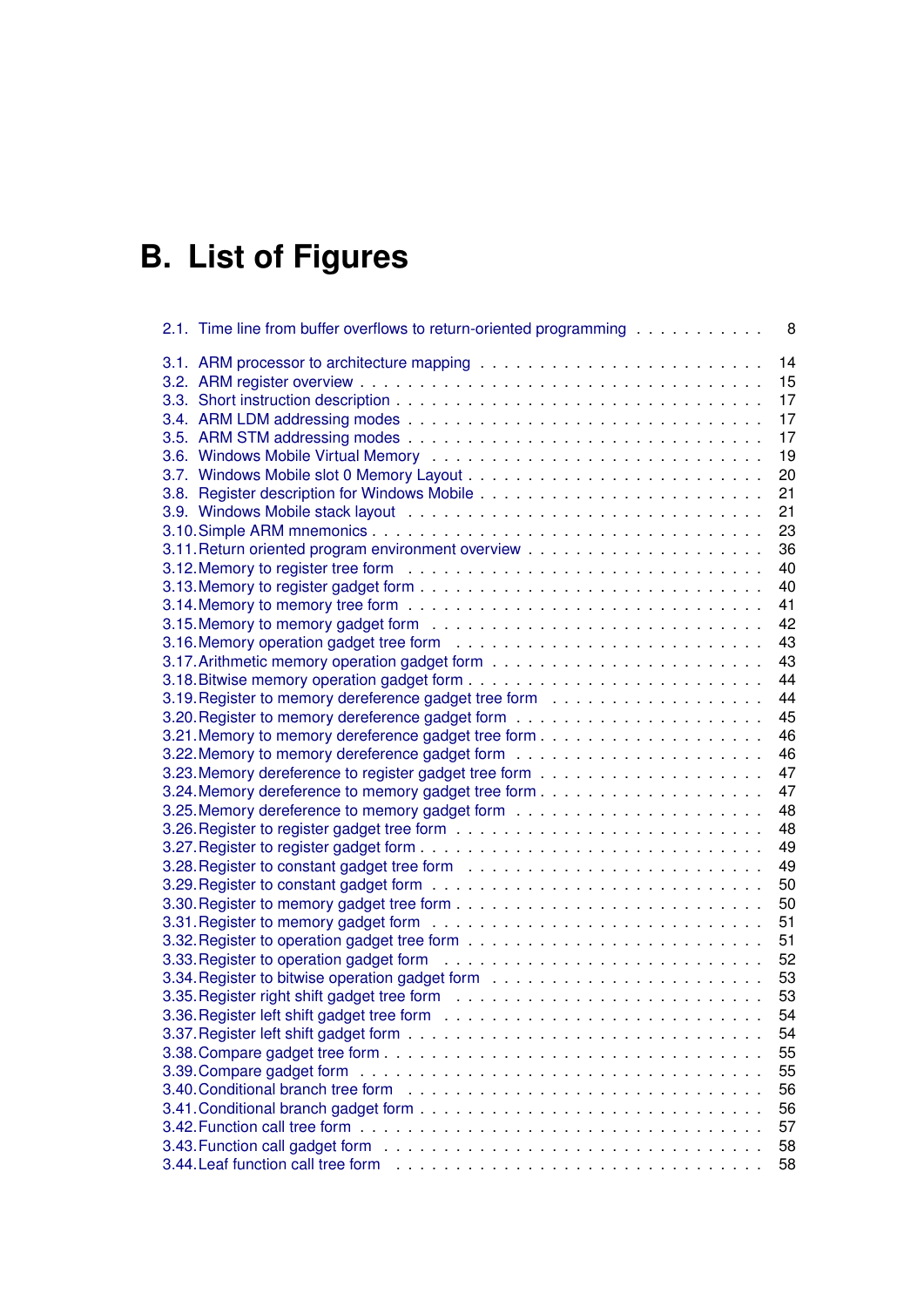|                                                                    | 64 |
|--------------------------------------------------------------------|----|
|                                                                    | 64 |
|                                                                    | 65 |
|                                                                    |    |
|                                                                    | 66 |
| 4.7. Expression tree for the true side of a conditional jump       | 66 |
| 4.8. Expression tree for the false side of a conditional jump      | 66 |
|                                                                    | 68 |
|                                                                    |    |
| 4.11. Simplifications performed by the simplification algorithm 72 |    |
|                                                                    |    |
|                                                                    |    |
|                                                                    |    |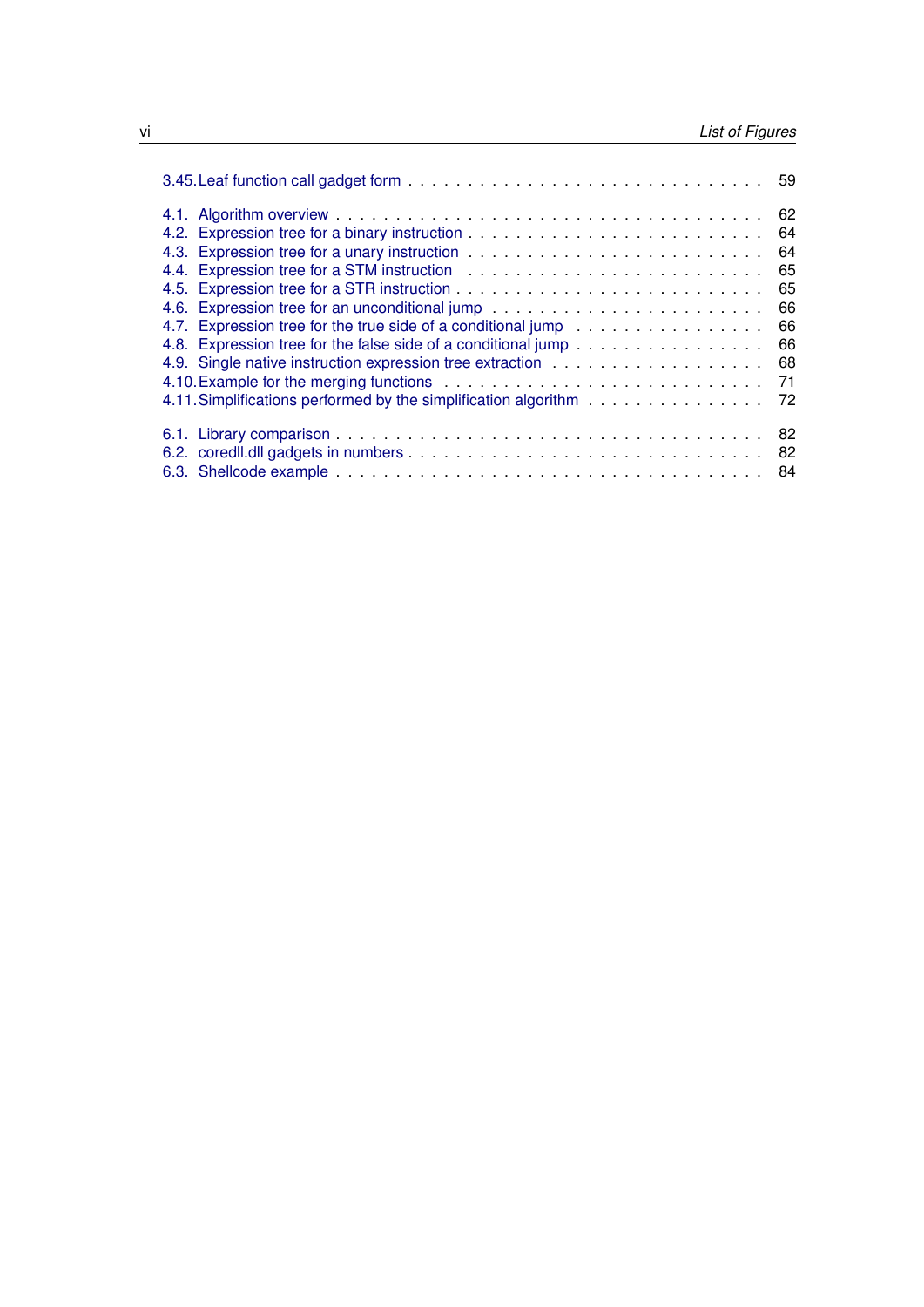# **Listings**

|      |                                                                 | 16       |
|------|-----------------------------------------------------------------|----------|
|      |                                                                 | 16       |
|      |                                                                 | 23       |
|      |                                                                 | 23       |
|      |                                                                 | 23       |
|      |                                                                 | 24       |
|      |                                                                 | 24       |
|      |                                                                 | 24       |
|      |                                                                 | 25       |
|      |                                                                 | 25       |
|      |                                                                 | 28       |
|      |                                                                 | 40       |
|      |                                                                 | 41       |
|      |                                                                 | 42       |
|      |                                                                 | 44       |
|      |                                                                 | 45       |
|      |                                                                 | 45       |
|      |                                                                 | 47       |
|      |                                                                 | 48       |
|      |                                                                 | 49       |
|      |                                                                 | 49       |
|      |                                                                 | 50       |
|      | 51                                                              |          |
|      |                                                                 | 52       |
|      |                                                                 | 54       |
|      |                                                                 | 55       |
|      |                                                                 | 56       |
|      |                                                                 | 57       |
|      |                                                                 | 59       |
|      |                                                                 | 75       |
|      | 5.2. SQL query to get the module ID from a module name          | 75       |
|      |                                                                 | 76       |
|      | 5.3. SQL query to get a function id based on address and module | 76       |
|      |                                                                 |          |
|      |                                                                 | 77       |
| 5.6. |                                                                 | 78<br>79 |
|      |                                                                 |          |
|      |                                                                 | 80       |
|      |                                                                 | 83       |